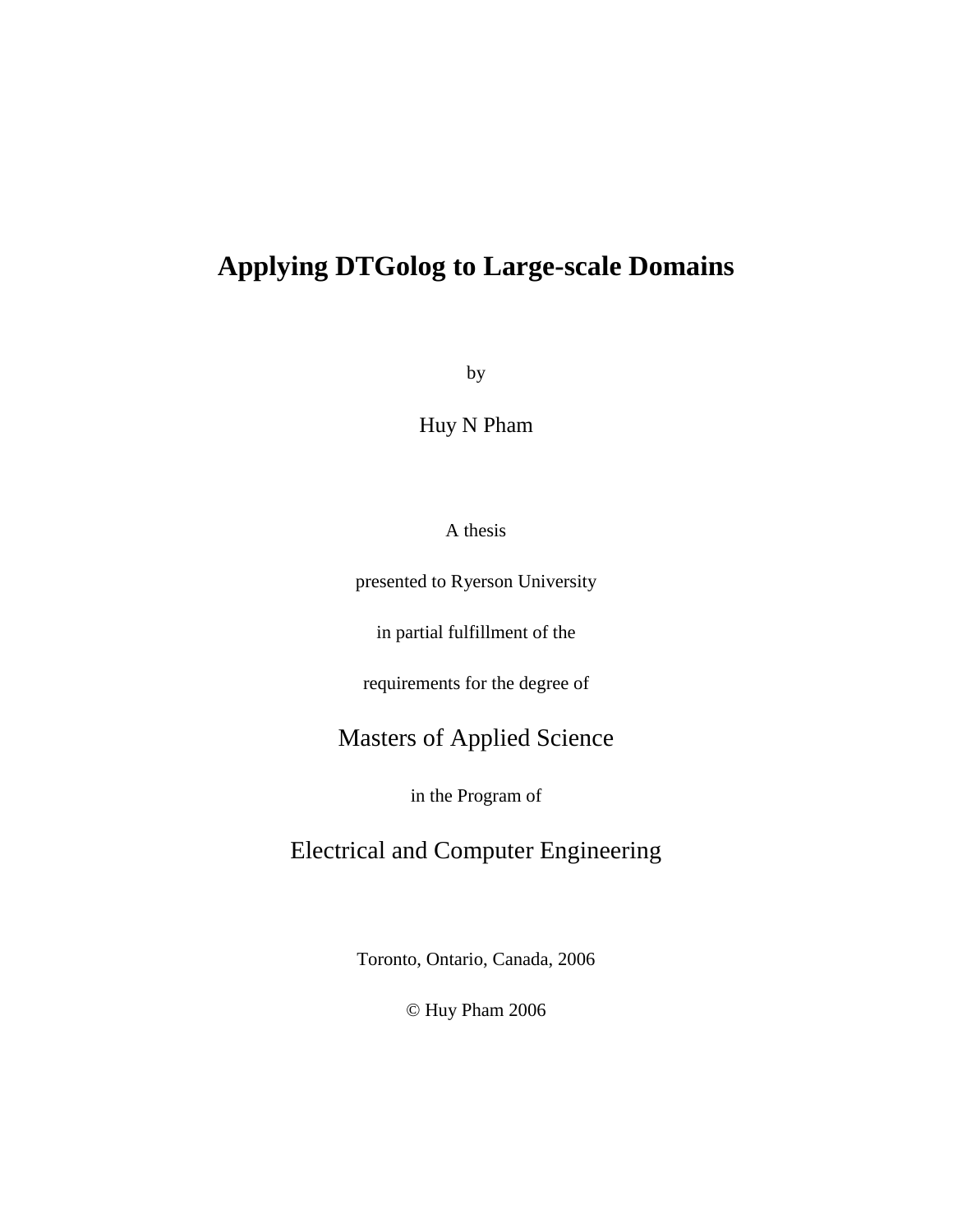I hereby declare that I am the sole author of this thesis.

I authorize Ryerson University to lend this thesis to other

institutions or individuals for the purpose of scholarly research.

----------------------------------------

Huy Pham

I further authorize Ryerson University to reproduce this thesis

by photocopying or by other means, in total or in part, at the request of other

institutions or individuals for the purpose of scholarly research.

----------------------------------------

Huy Pham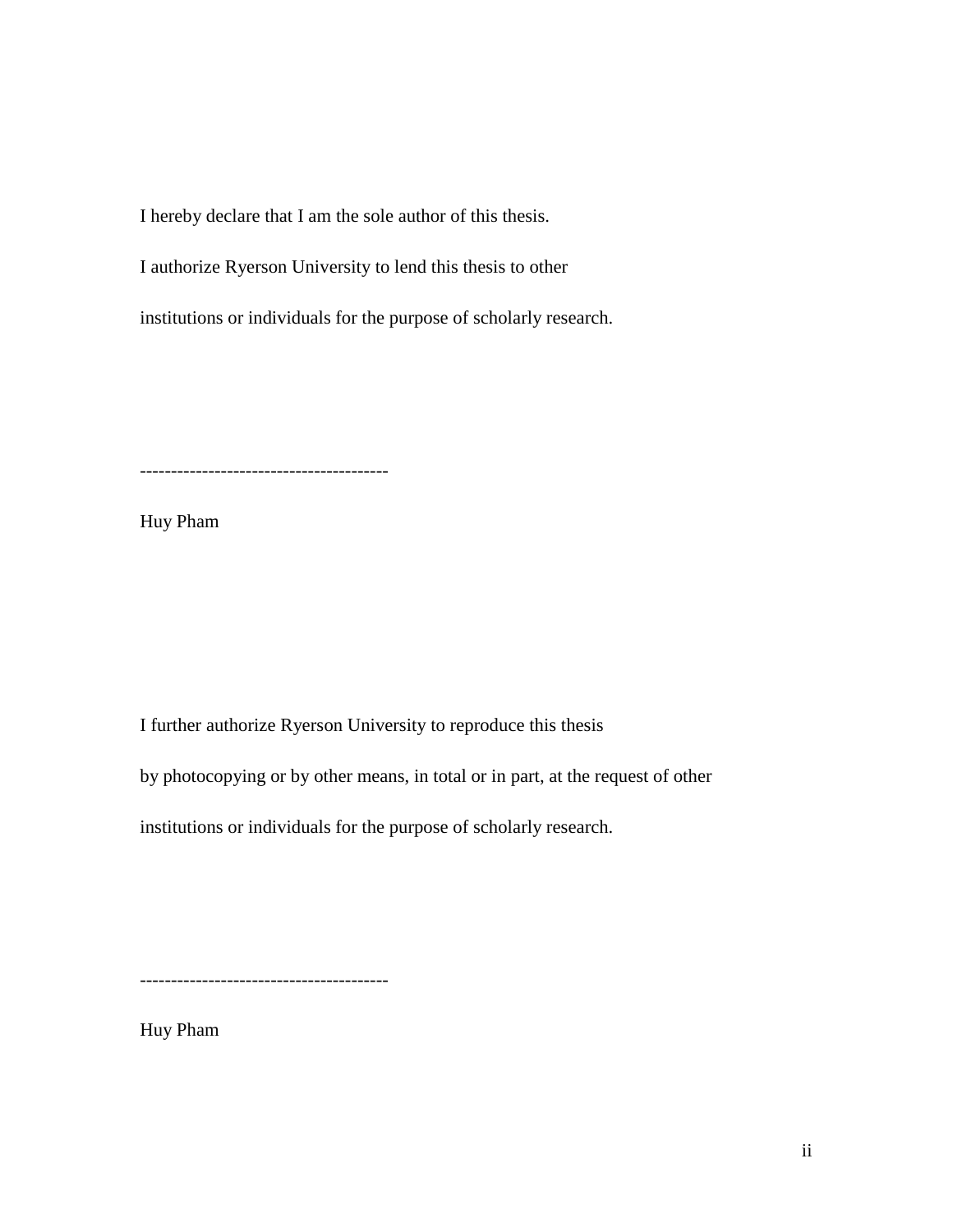## Abstract

 While decision theoretic planning (DTP) offers great potential benefits to elicit purposeful behavior of the agent operating in uncertain environments, state-based approaches to DTP are known to be computationally intractable in large-scale domains. DTGolog is a decision-theoretic extension of a logic-based high level programming language Golog that completes a given partial Golog program using a form of directed value iteration. DTGolog has been proposed to alleviate some of the computational difficulties associated with DTP. The main advantages of DTGolog are that a DTP problem can be formulated using a logical representation to avoid explicit state enumeration, and the programmer can encode domain-specific knowledge in terms of high-level procedural templates to partially specify behavior of an agent. These templates constrain the search space to manageable size. Despite these clear advantages, there are few studies that investigate the applicability of DTGolog to very large-scale practical domains. In this thesis, we conduct two studies. First, we apply DTGolog to the wellknown case-study of the London Ambulance Service to demonstrate advantages and potentials of DTGolog as a quantitative evaluation tool for designing decision making agents. Second, we develop a software interface that allows to control the well-known Sony's AIBO robotics platform using DTGolog. We show that DTGolog can be used on this platform with a minimal amount of software customization. We run experiments to test functionality of our interface. The main contribution of this thesis is demonstration of applicability of DTGolog to two different large scale domains that are both practical and interesting.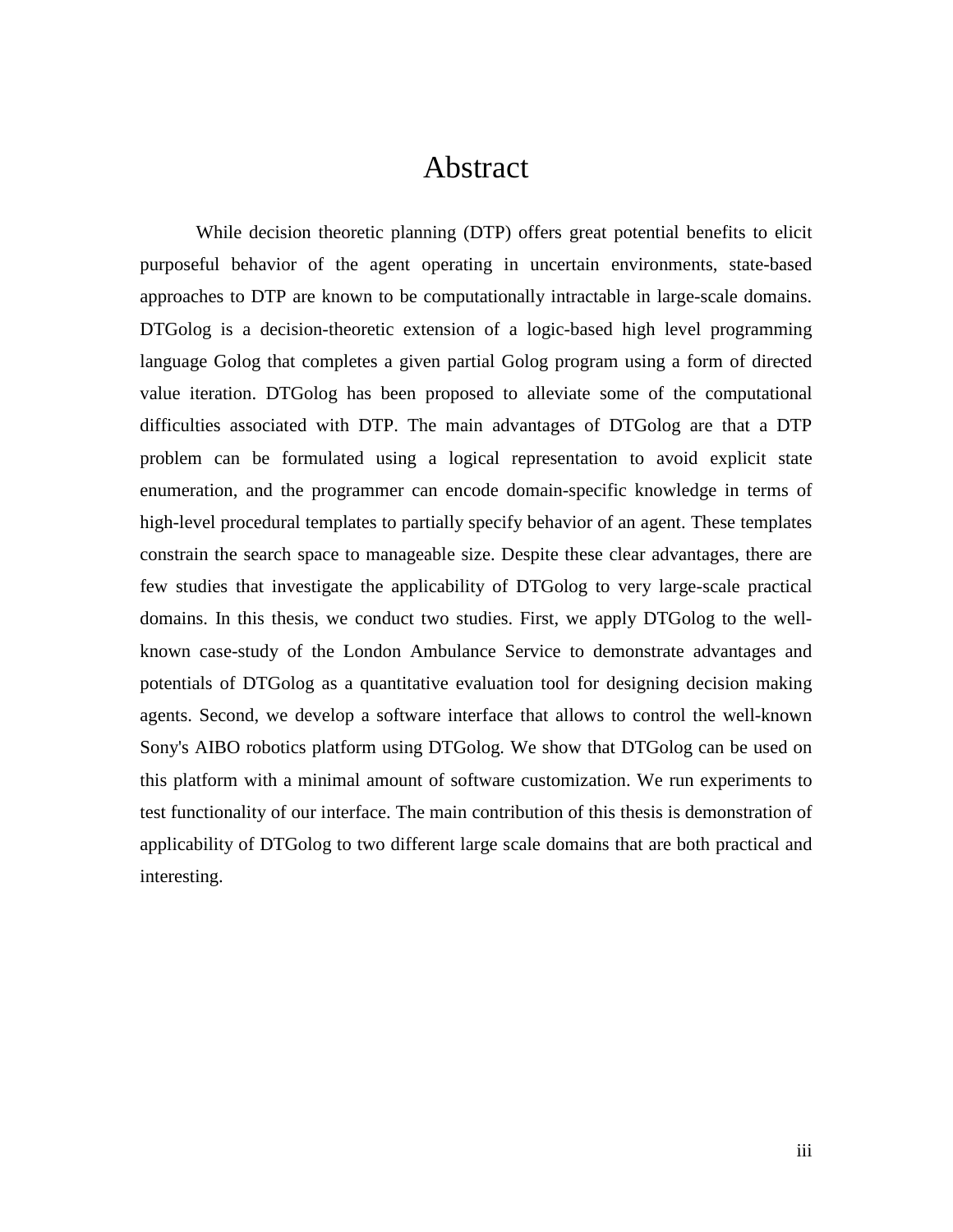## Acknowledgements

I would like to thank my supervisor, Dr. Mikhail Soutchanski for his guidance and support during the past two years.

I would like to thank Dr. Alagan Anpalagan, Dr. Alireza Sadeghian and Dr. Eric Harley for reviewing my thesis and serving on my thesis committee.

I would like to thank Dr. John Mylopoulos for his inspiration and guidance during a course project upon which the work reported in chapter 3 of this thesis was based.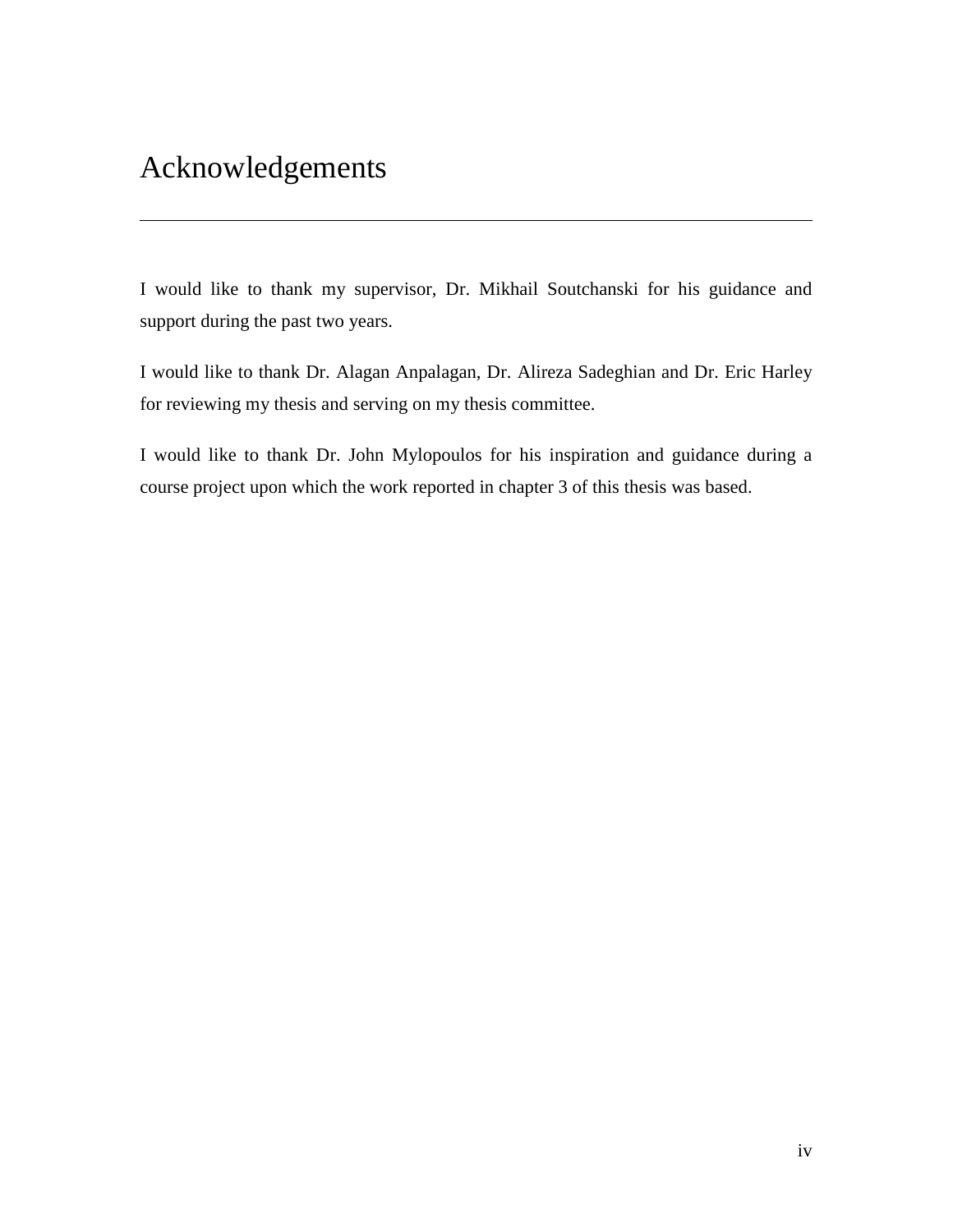## **Table of Contents**

| 1              |               |       |                                                             |     |
|----------------|---------------|-------|-------------------------------------------------------------|-----|
| $\mathbf{2}$   |               |       |                                                             |     |
|                |               |       |                                                             |     |
|                | $2.2^{\circ}$ |       |                                                             |     |
|                |               |       |                                                             |     |
|                |               | 2.2.1 |                                                             |     |
|                |               | 2.2.2 |                                                             |     |
|                |               | 2.2.3 |                                                             |     |
|                |               | 2.2.4 |                                                             |     |
|                |               | 2.2.5 |                                                             |     |
|                |               |       |                                                             |     |
|                |               | 2.3.1 |                                                             |     |
|                |               | 2.3.2 |                                                             |     |
|                |               | 2.3.3 |                                                             |     |
|                |               | 2.3.4 |                                                             |     |
|                |               |       |                                                             |     |
| 3 <sup>1</sup> |               |       | A DTGolog-based Resource Allocator for the London Ambulance |     |
|                |               |       |                                                             |     |
|                |               |       |                                                             | .32 |
|                | 3.2           |       |                                                             |     |
|                | 3.3           |       |                                                             |     |
|                |               | 3.3.1 |                                                             |     |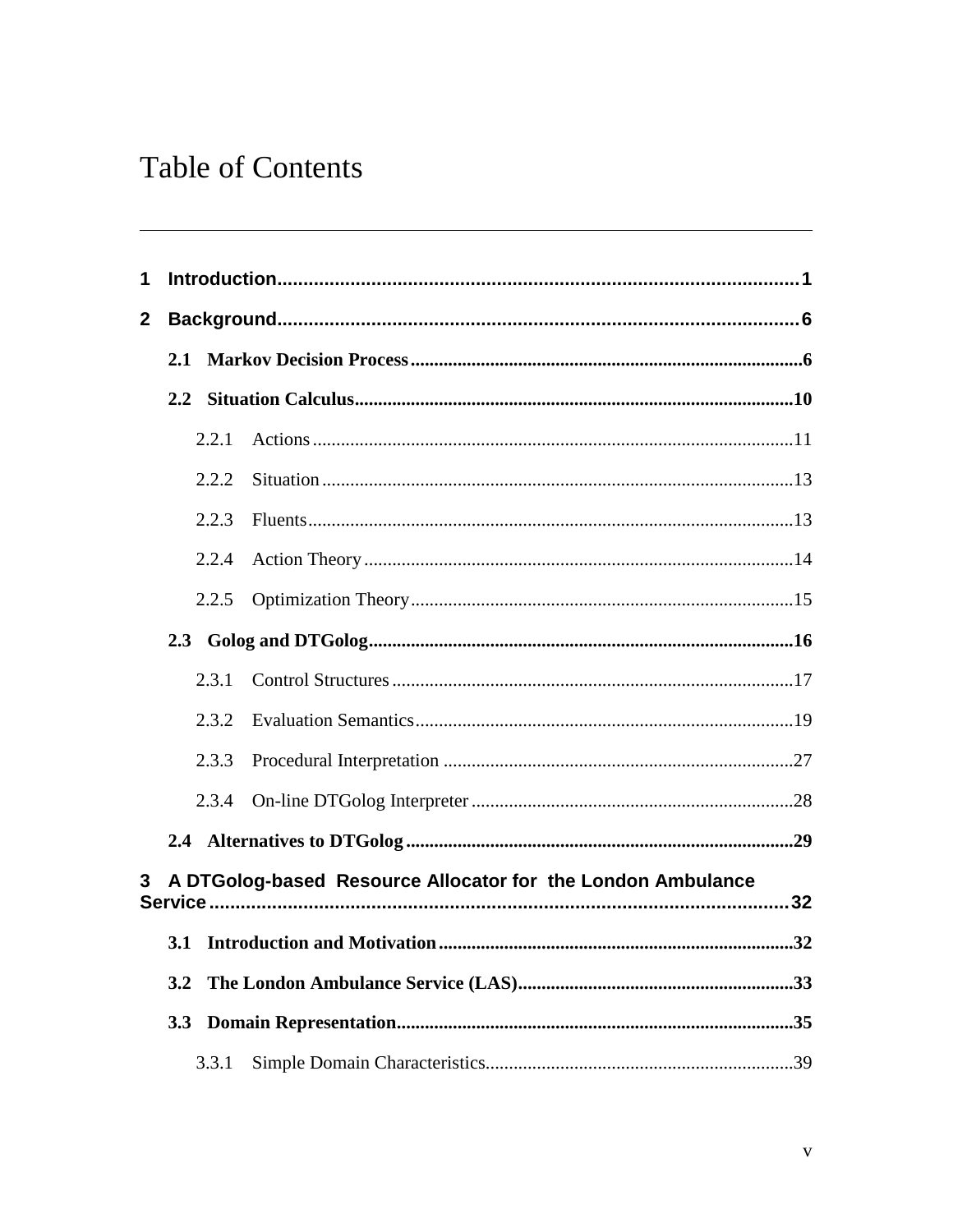|   | 3.4.1 |    |
|---|-------|----|
|   | 3.4.2 |    |
|   | 3.4.3 |    |
|   | 3.4.4 |    |
|   |       |    |
| 4 |       |    |
|   |       |    |
|   | 4.1.1 |    |
|   | 4.1.2 |    |
|   | 4.1.3 |    |
|   |       |    |
|   | 4.2.1 |    |
|   | 4.2.2 |    |
|   | 4.2.3 |    |
|   |       |    |
|   |       | 68 |
|   | 4.3.2 |    |
|   | 4.3.3 |    |
|   | 4.3.4 |    |
|   | 4.3.5 |    |
|   | 4.3.6 |    |
| 5 |       |    |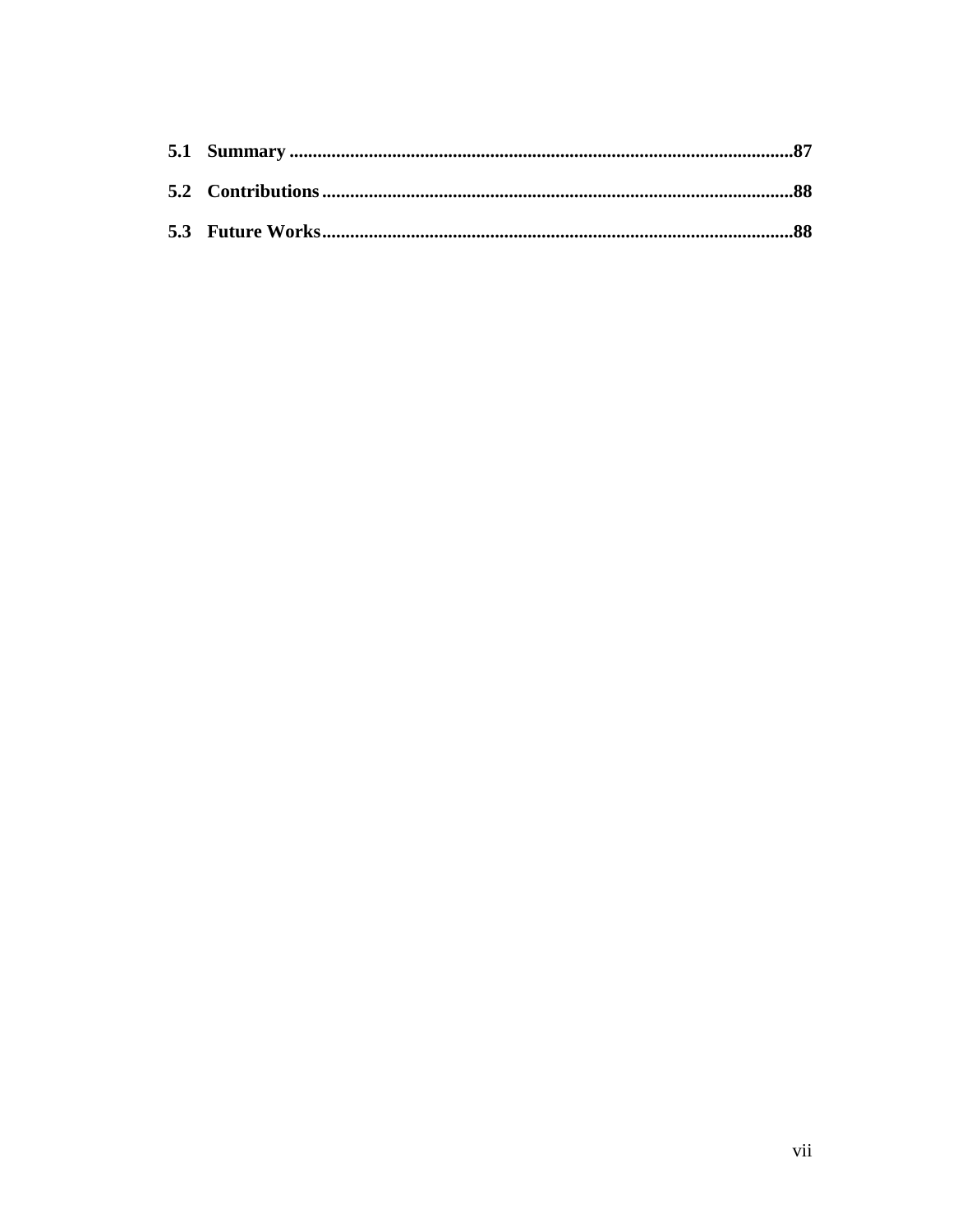## List of Tables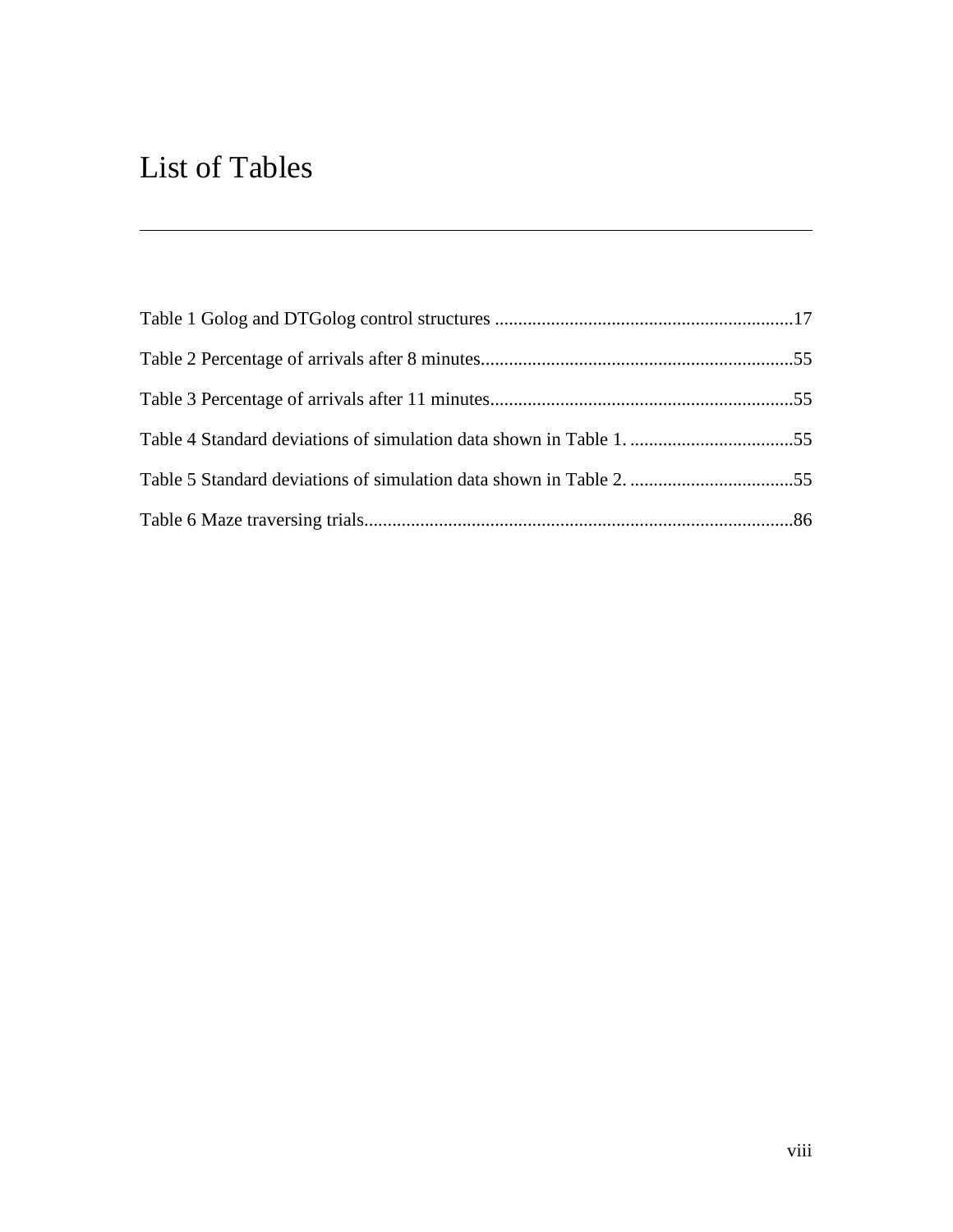## List of Figures

| Figure 4 The three LAS regions as represented by 3 rectangular grid worlds 36 |  |
|-------------------------------------------------------------------------------|--|
|                                                                               |  |
|                                                                               |  |
|                                                                               |  |
|                                                                               |  |
|                                                                               |  |
|                                                                               |  |
|                                                                               |  |
|                                                                               |  |
|                                                                               |  |
|                                                                               |  |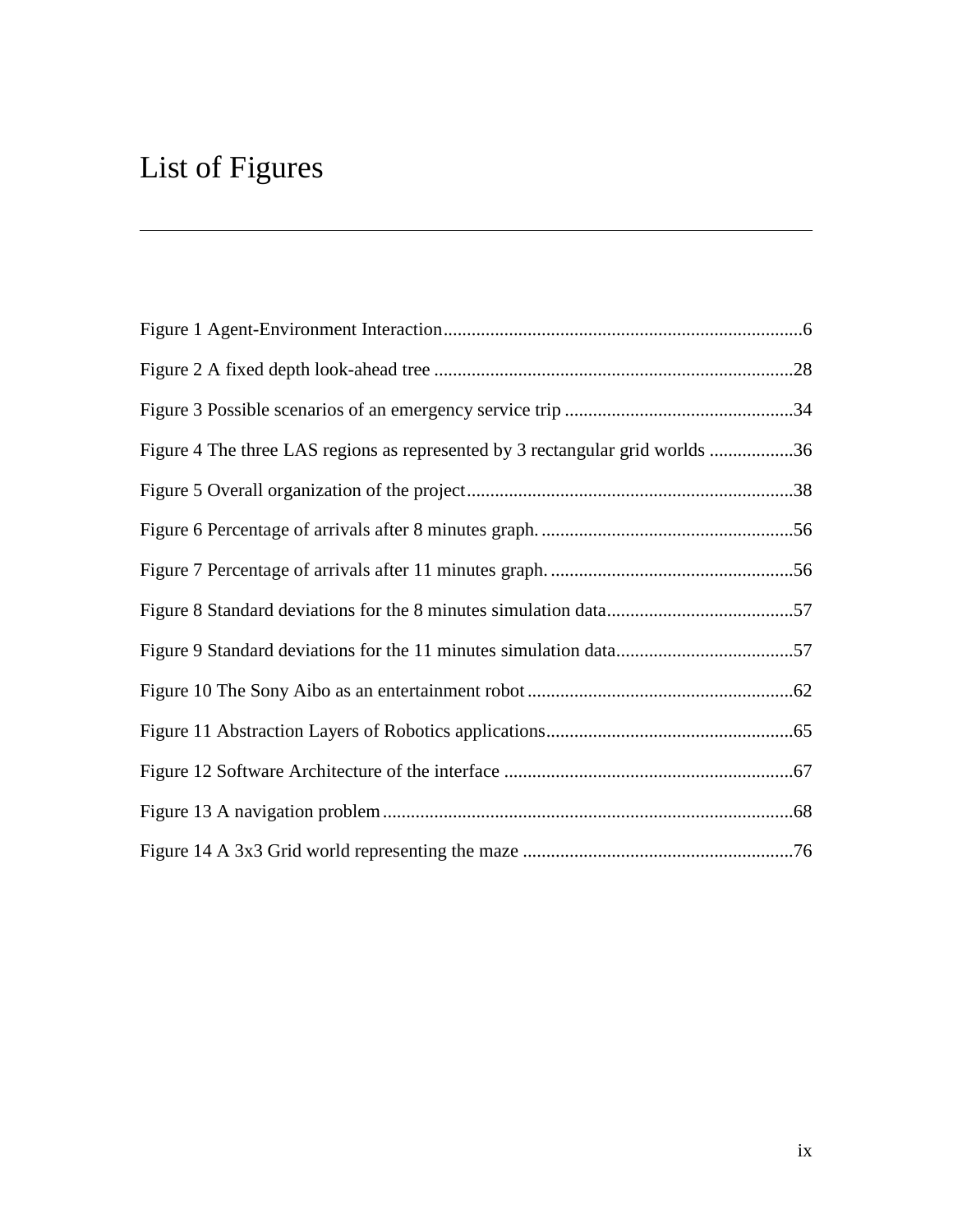## List of Appendixes

| Appendix A |  |
|------------|--|
| Appendix B |  |
| Appendix C |  |
| Appendix D |  |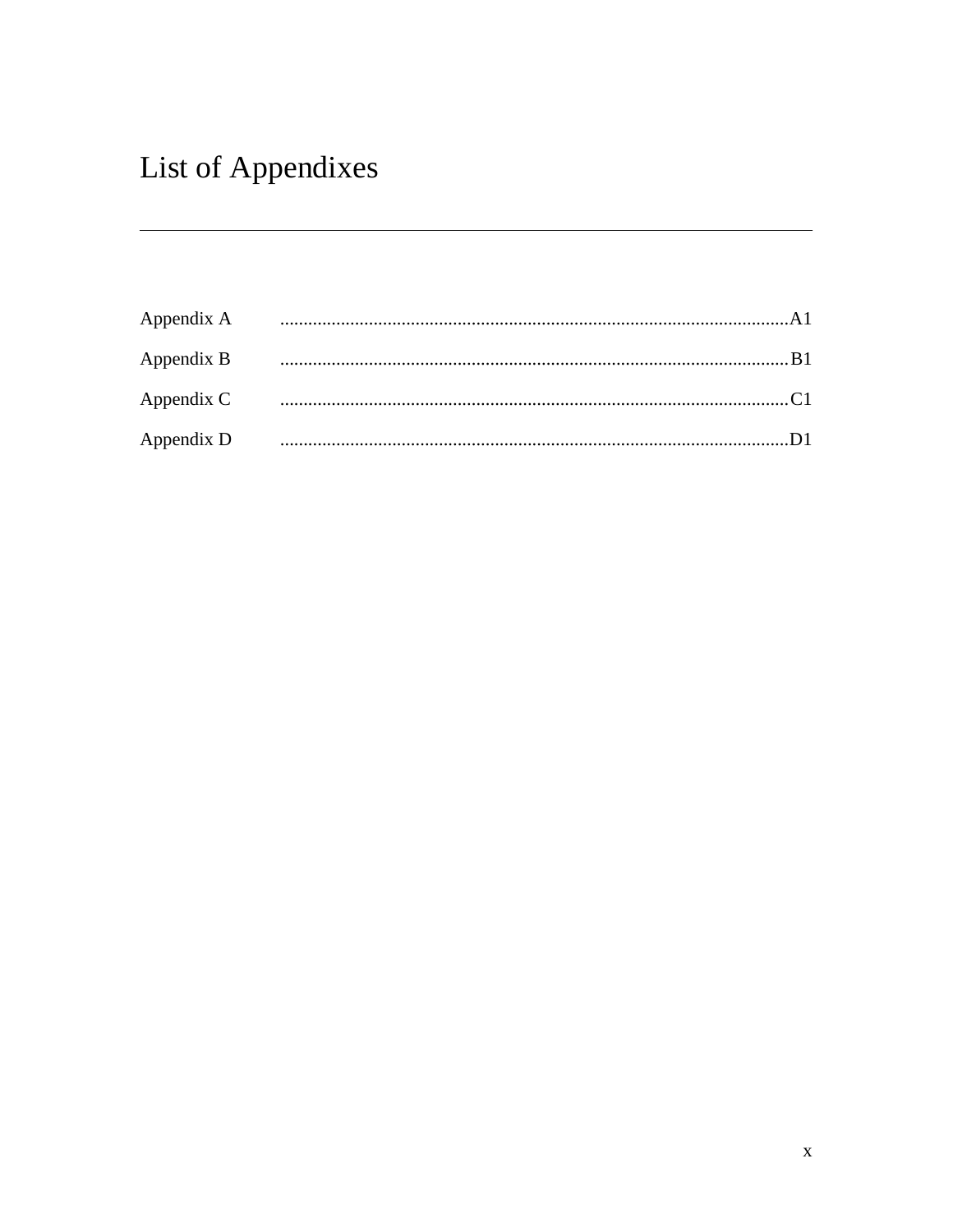# **1 Introduction**

Decision theoretic planning offers great potential benefits in the fields of AI and Robotics. Given the complete and accurate model of the world's dynamics, decision theoretic planning provides a decision making agent not only with the ability to figure out a way to accomplish its goals but also with the ability to accomplish these goals in an optimal way. In the ideal situation where decision theoretic planning can be used, many difficult control and programming problems can be reduced to the task of representing these problems in a fully observable Markov Decision Process (MDP) model, because a decision theoretic DT planner would figure out all remaining details on its own. Unfortunately, decision theoretic planning has always been a computationally challenging task. Real-world and complex domains often involve hundreds of different state features and hundreds, possibly thousands, of actions. Because the number of states growth exponentially with the number of state features (Bellman's "curse of dimensionality"), traditional state-based approaches to planning, which require explicit enumeration of states, are known to be intractable for most if not all these cases.

To cope with this problem, some advanced decision theoretic planning frameworks have been proposed. Decision Theoretic Golog (DTGolog) is one of such frameworks. With an origin in the field of Knowledge Representation, DTGolog avoids the computational problems associated with traditional state-based approach by representing the decision theoretic planning problem using a logical representation and avoiding explicit enumeration of states. Also, it embraces the idea of partial programming by allowing the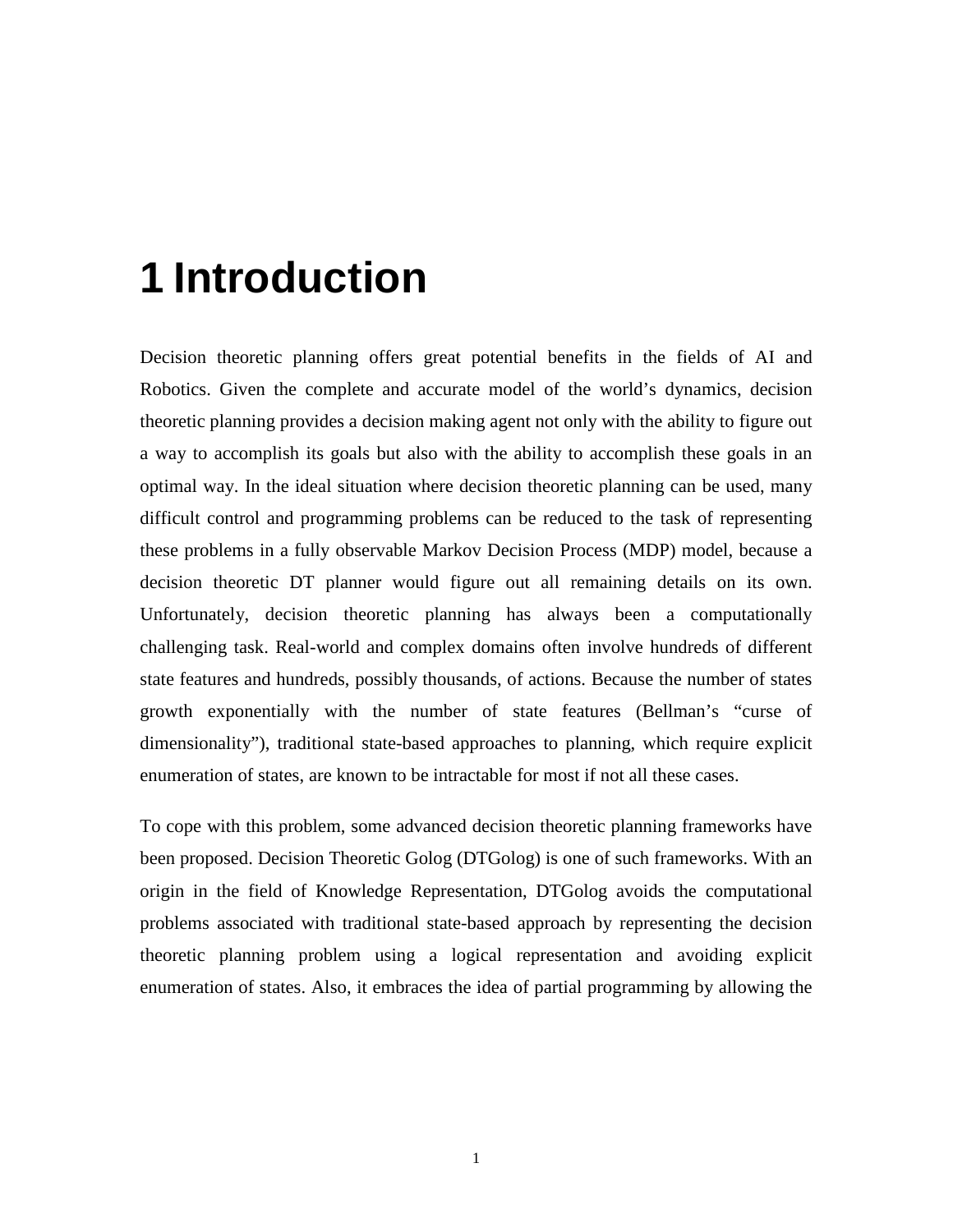agent programmer to encode domain-specific knowledge into expressive<sup>1</sup> high-level procedural templates that partially specify the behavior of the agent and constrain its search space to a manageable size. Given as input a high-level procedural template that might contain non-deterministic choices between actions, the DTGolog interpreter builds and searches a fixed-depth look-ahead decision tree that is rooted at the current state and contains all the possible actions specified by the input template, to produce a fully specified program that is optimal with respects to the set of possible programs specified by the input template. Taking this approach (which is called directed value iteration in MDP literature) to decision theoretic planning, DTGolog has a computational advantage because computation is focused to just the states and actions that are reachable from the current state. Also, because of the expressiveness offered by the framework, DTGolog programmers have a fine-grain control over the degree of planning vs. programming that can remain in a template because they have the ability to decide what amount of available domain-specific knowledge can be used. As a consequence, optimality and tractability can be finely traded for each other in this framework.

Given the above mentioned theoretical advantages and potentials offered by the DTGolog framework, the degree of popularity that it has gained, especially from outside of the logic-based communities, is still limited. This is due, partially, to the fact that there have been a limited number of real-world applications to which this framework has been applied, and the fact that there are still a very limited number of real and interesting robotics platforms on which DTGolog can be used with a minimal amount of software customization. Previously, DTGolog has been applied to a realistic office delivery problem with a mobile robot and also to a factory processing domain [24]. It has also been applied to control mobile robots playing robotic soccer [10;11], and to personalize Web services [12]. To advocate the usefulness and practicality of the DTGolog

<u>.</u>

<sup>&</sup>lt;sup>1</sup> Because it is based on the language of first-order logic, DTGolog has the expressiveness of that language.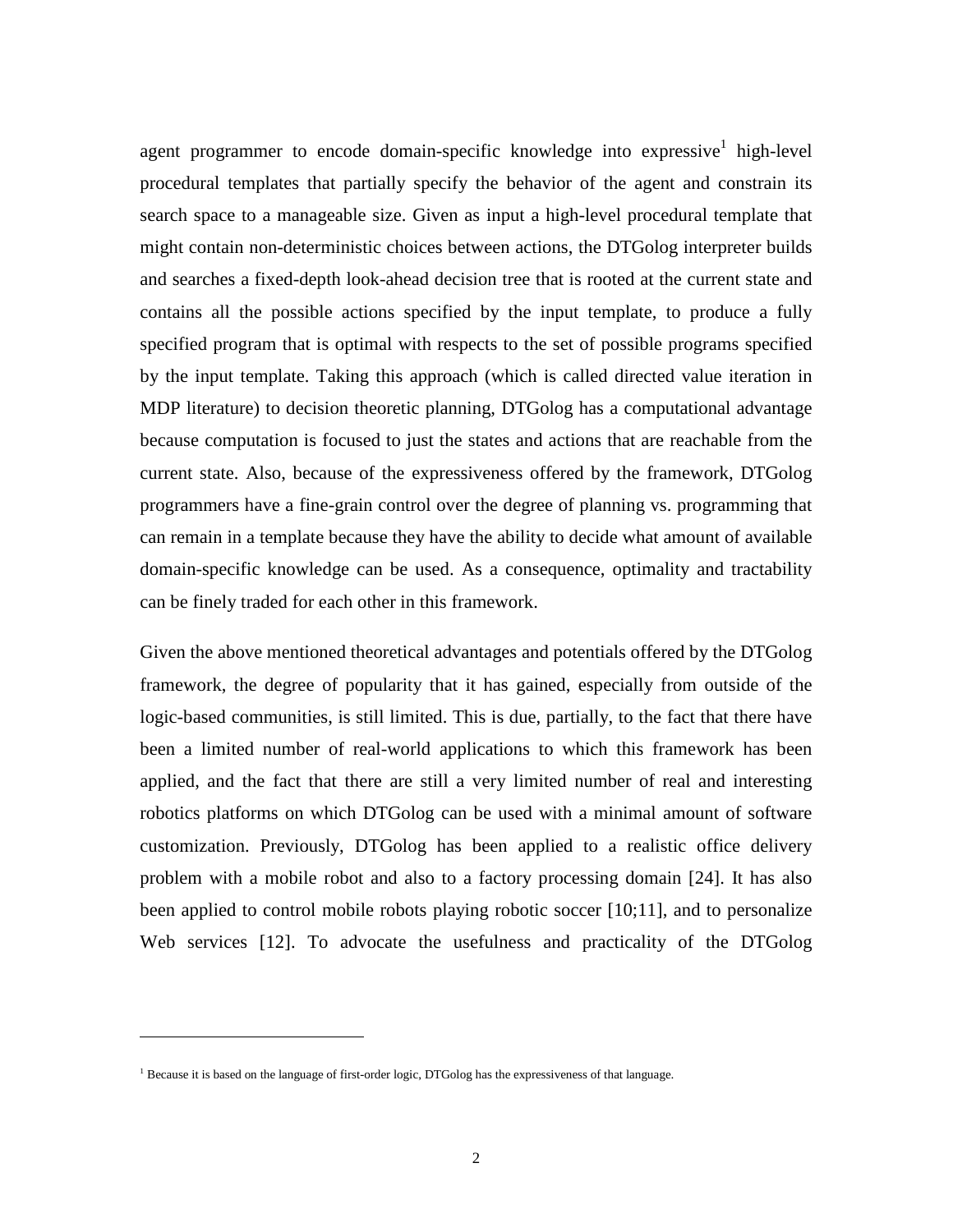framework, this thesis aims to further this list of DTGolog's successful applications, and has two main objectives:

- (1) To apply DTGolog to a very large scale domain to demonstrate its advantages and potentials. More specifically, we want to apply the framework of DTGolog to the domain of the London Ambulance Service to demonstrate its advantages and potentials as a quantitative tool for evaluating and comparing different designs of decision making agents, one of the most essential tasks in software engineering. The London Ambulance Service (LAS) problem comes from an investigation into a failed attempt to computerize the LAS and has become a well-know case-study in the field of software and requirement engineering. Because of its complexity and challenging characteristics, this case study has become almost a benchmark domain for requirement engineering methodologies, and several researchers have used this case study to demonstrate their frameworks. Most of the proposed frameworks, however, rely on qualitative methods and lack the capability to provide a quantitative evaluation for different designs. The objective of this work is to demonstrate DTGolog's advantages and capabilities as a quantitative designs evaluation tool.
- (2) To create a complete DTGolog-based high-level cognitive robotics platform that can be used for both research and education purposes by developing a software interface that would allow DTGolog to be used on a real and interesting robotics platform. More specifically, we want to develop a software interface that would bridges DTGolog with the Tekkotsu framework, a software development framework developed and maintained at Carnegie-Mellon University for the commercially available Sony's Aibo robot, that would allows (DT)Golog programs to control the Sony ERS7 robot. Intended to be used as a high-level agent programming language, DTGolog provides the agent programmer with everything he needs to (partially) specify the agent's high-level behavior. Most robot control tasks however, require the programmer to specify not only the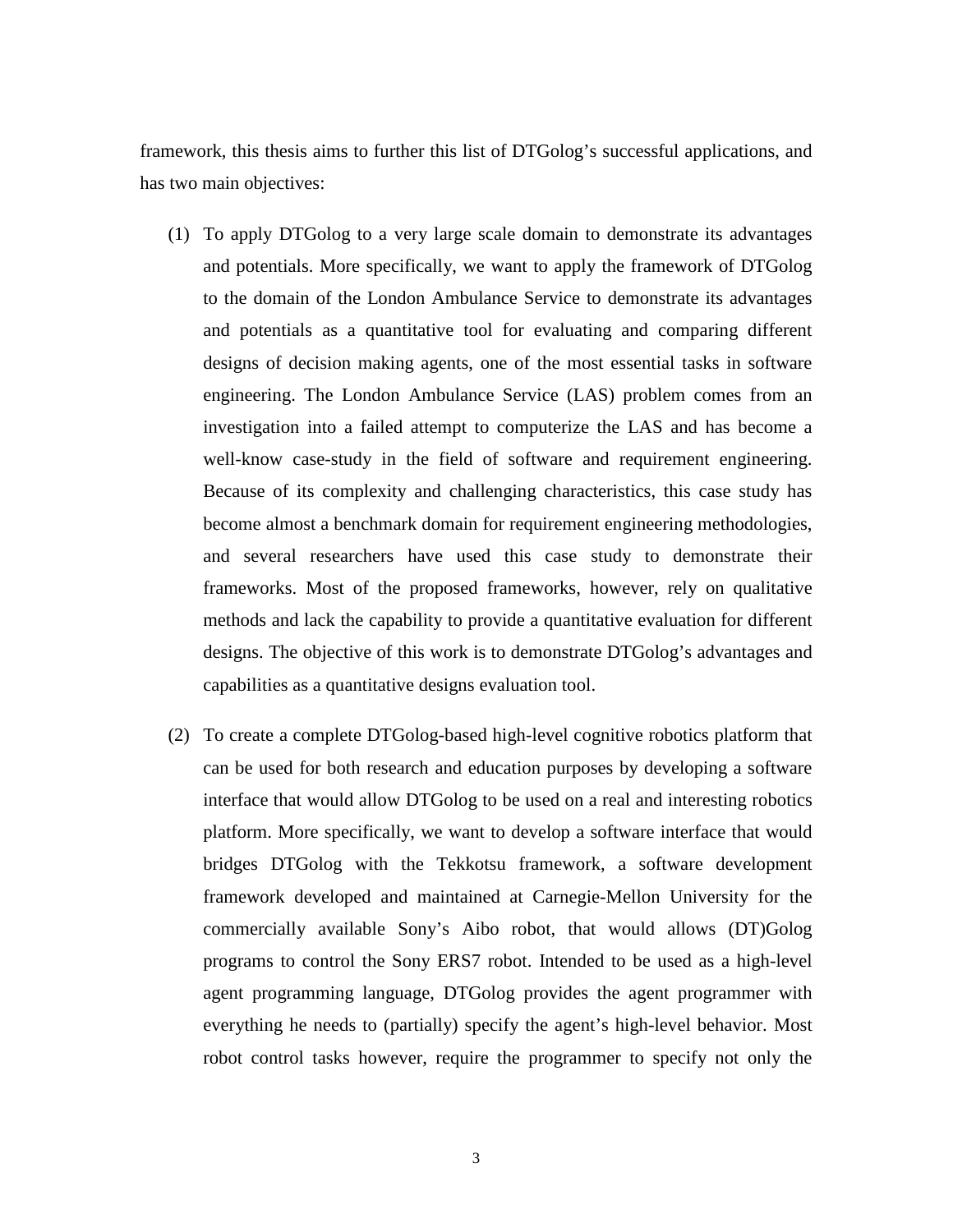high-level behavior but also the lower-level behaviors such as perception, kinematics, etc... These low-level control tasks are usually very time consuming and, for researchers who just want to focus on the decision making aspect of robotics, can be a big, sometime prohibitive, burden. To foster the use of DTGolog as a high-level robot programming tool, these burdens need to be minimized. The objective of this work is to create a complete DTGolog-based platform that can be used by researchers who want to test their ideas about highlevel decision making on a real robotics platform without the usual overhead of manually integrating or programming all the lower-level building blocks.

The primary research methodology used in this thesis is experimental methods, and the verification method is repeated test runs of programs.

The thesis is organized as follows. Chapter 2 reviews all the background materials that are needed for the discussions that follow in the later parts of the thesis. In this chapter, the framework of Markov Decision Process is first introduced as the theoretical basis for probabilistic optimal decision making and decision theoretic planning. Then, the language of Situation Calculus and high-level programming languages, Golog and DTGolog, are introduced as logic-based planning and decision theoretic planning tools. Chapter 3 reports the work we did to demonstrate DTGolog's practicality and applicability on large-scale domains. In this chapter, the London Ambulance Service's dispatching problem is first described and motivated. Then, a detail formulation of the problem is given, followed by a complete description of the domain's logical axiomatization. Subsequently, we discuss alternative dispatching strategies and provide simulation results. Chapter 4 describes the software interface that we developed, together with a small but real and illustrative robotics application that demonstrates how the interface can be used, as well as a new and convenient way of doing hierarchical reasoning in the online version of DTGolog. In this chapter, the Sony AIBO robot, together with its related well-known research projects, are first introduced. Some motivations for a software interface between DTGolog and AIBO's Tekkotsu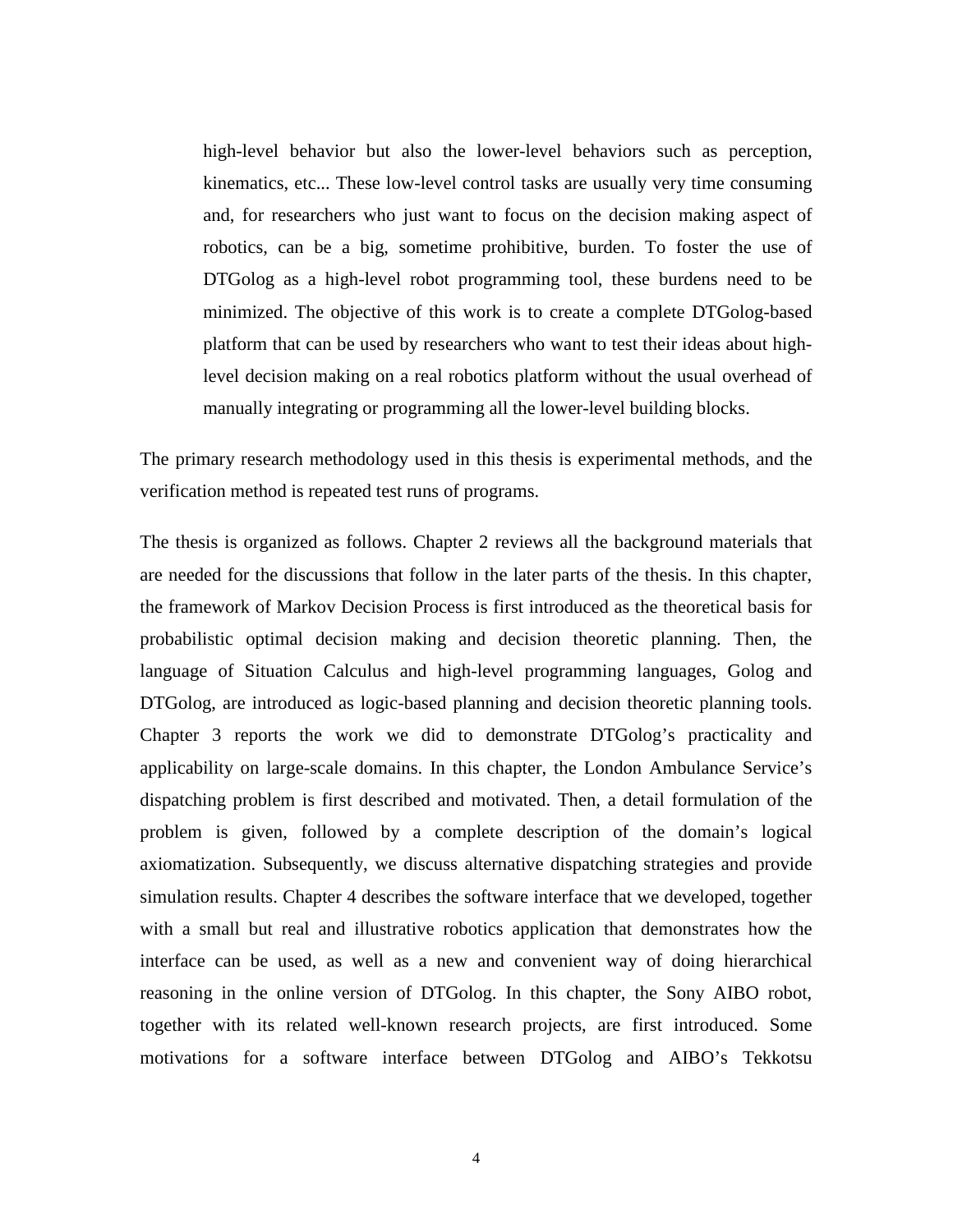development framework is also given. Then, the architecture, operation, and API of the interface are described. Finally, a complete description and axiomatization of the demonstration problem is given. Chapter 5 discusses some future research directions.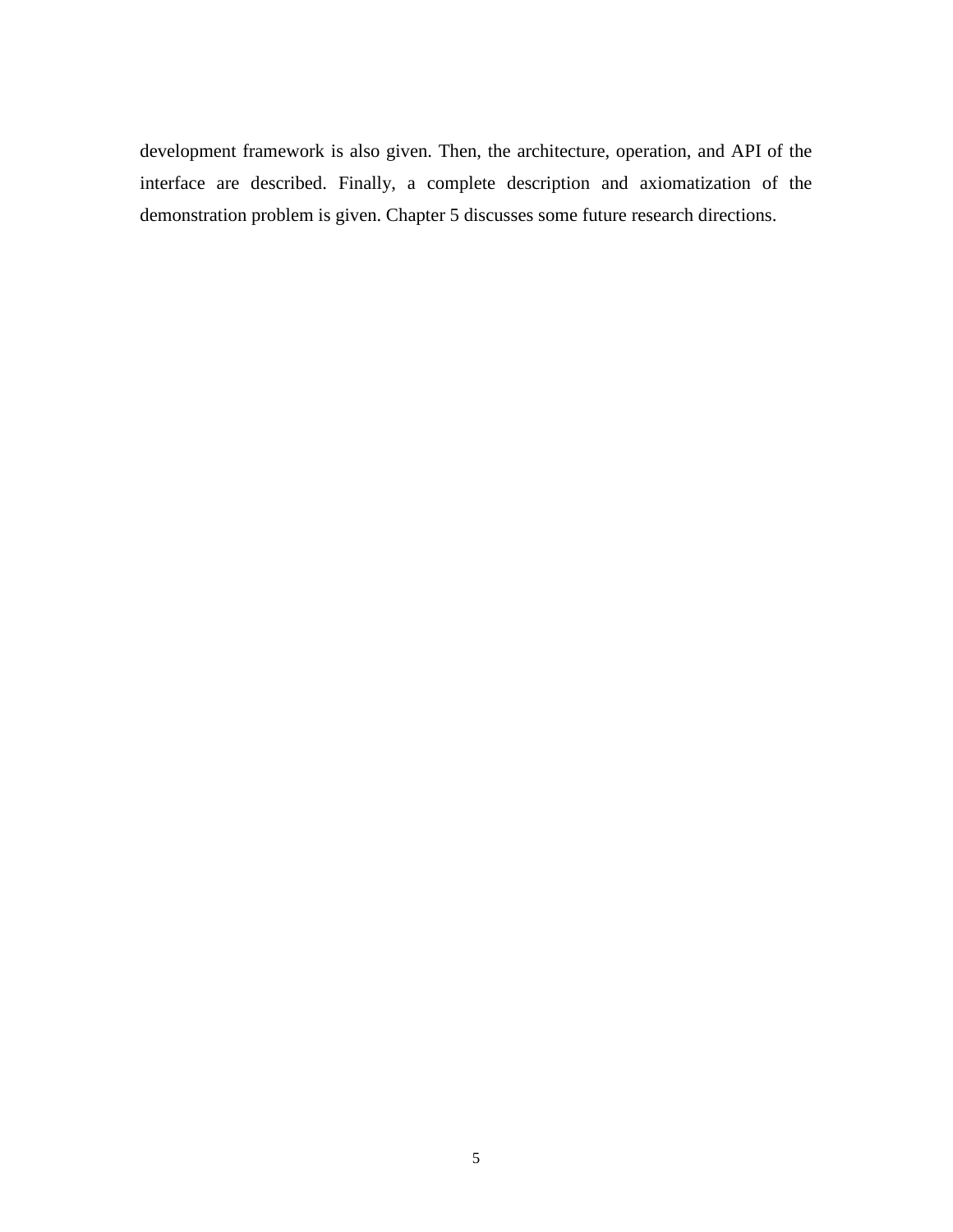# **2 Background**

### **2.1 Markov Decision Process**

Markov Decision Process (MDP) is a mathematical framework that can be used for modeling decision-making in situations where outcomes are partly random and partly under the control of the decision maker.

In this framework, the decision making agent, or just agent from now on, is assumed to interact with its environment by repeatedly 1) observing the state of its environment, 2) deciding, based on this observation and its knowledge of the environment, what action is most likely to help it to achieve its objective (to be defined later), and 3) performing that action. Figure 1 shows this interaction. The square box in the figure represents a decision making agent, say a robot, that repeatedly takes as input the current state  $s$  of the world and generates as output an action  $a$ , which will cause the world to 1) change its state according to some known transition probability function and 2) generate a "reward" signal that can be observed by the robot.



**Figure 1 Agent-Environment Interaction**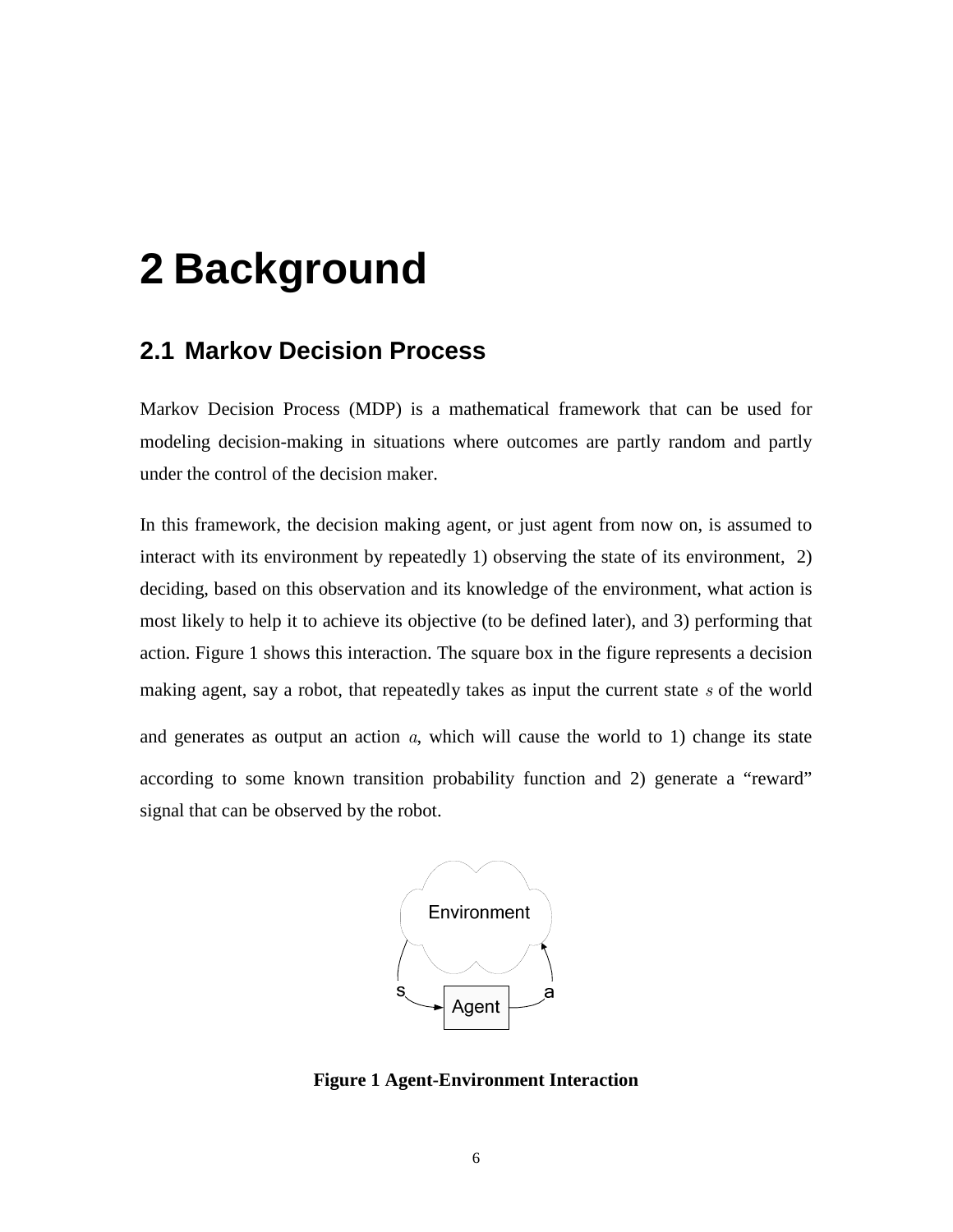More formallly, letting  $S = \{s_i\}$  denotes the discrete and finite state space of the environment,  $A = \{a_i\}$  denotes the discreet and finite set of all the actions that are available to the agent,  $P: S \times A \times S \mapsto [0,1]$  denotes the transition probability function, R:  $S \times A \times S \rightarrow \mathbb{R}$  denotes the reward function, and  $r_t$  denotes the immediate reward the agent receives at time  $t$ ,  $H$  denotes the MDP's horizon, or the maximum number of actions the agent is allowed to perform, we have:

A policy is a function that maps each state-action pair  $(s, a)$  to a real number representing the probability of selecting a in s:  $\pi$ :  $S \times A \rightarrow [0,1]$ . In the case of a deterministic policy, where this probability is 0 everywhere except for one action, a policy can be though of as a mapping from state to action:  $\pi: S \mapsto A$ . In the discussion that follows, it will be clear from the context whether  $\pi$  is denoting a deterministic or a stochastic policy.

The *discounted return* that the agent can expect to receive, over its infinite lifetime, is:

$$
R_t = r_{t+1} + \gamma r_{t+2} + \gamma^2 r_{t+3} + \cdots = \sum_{k=0}^{\infty} \gamma^k r_{t+k+1}
$$

where  $\gamma$  is a constant between 0 and 1, called the *discount factor*, and  $r_{t+1}$ ,  $r_{t+2}$ ,  $r_{t+3}$ , ... is the sequence of immediate returns that the agent received after time step  $t$ .

Corresponding to each policy  $\pi$ , there is an associated value function  $V^{\pi}$ :  $S \mapsto \mathbb{R}$ , which assigns to each state  $s$  in  $S$  a real number representing the expected value of the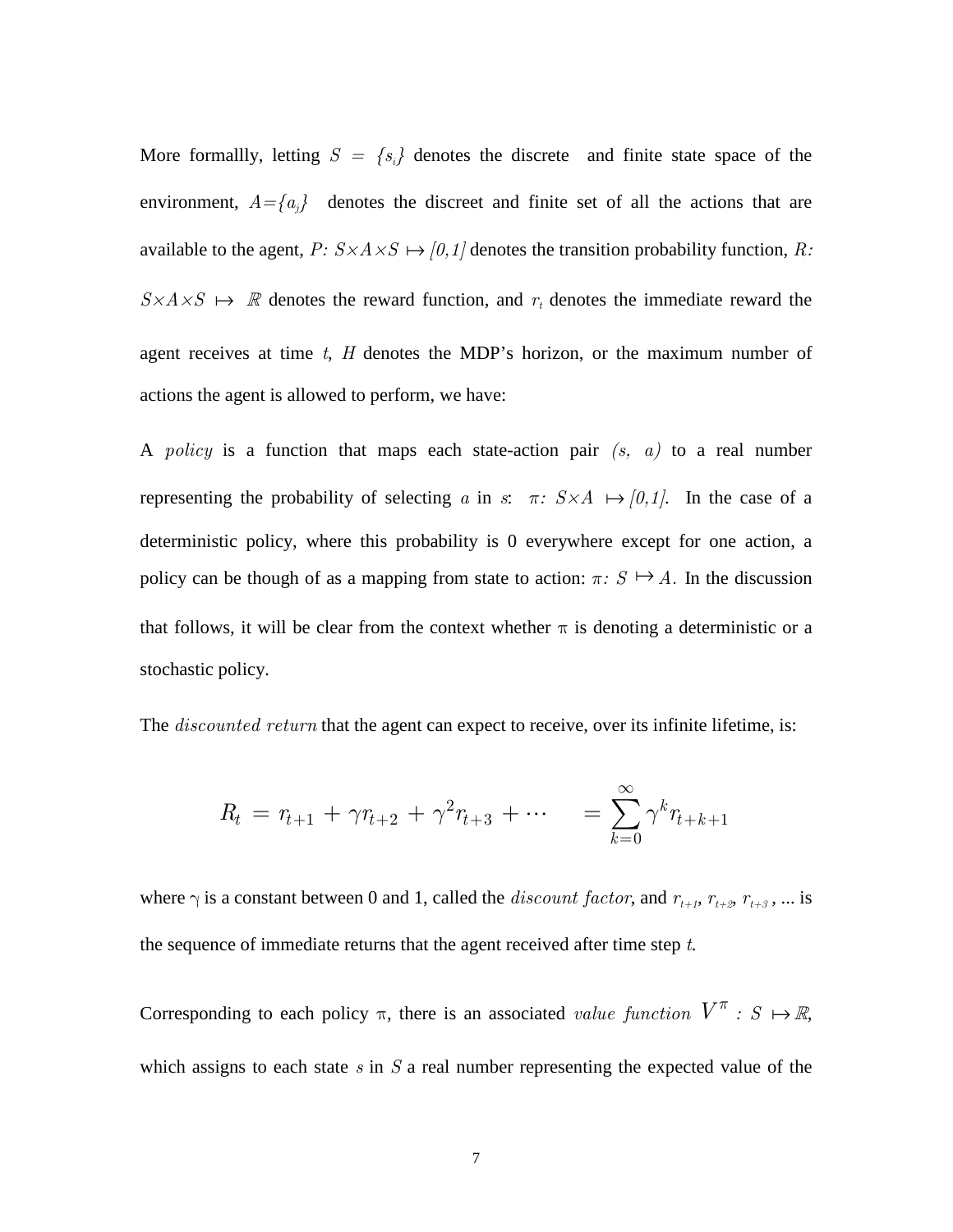discounted total reward  $R_t$  that the robot will receive, if it starts from s and follows  $\pi$ (that is, always selects the action  $\pi(s)$  in every state  $s \in S$ ) thereafter:

$$
V^{\pi}(s) = E[R_t | s_t = s]
$$
  
=  $\sum_a \pi(s, a) \sum_{s'} P_{ss'}^a [R_{ss'}^a + \gamma V^{\pi}(s')]$ 

where  $P_{ss}^a$  is a shorthand for  $P(s, a, s')$  and  $R_{ss}^a$  is a shorthand for  $R(s, a, s')$ . Similarly, there is an associated *action-value function*  $Q^{\pi}$ :  $S \times A \mapsto \mathbb{R}$ , which assigns to each state-action pair  $(s, a)$  a real number representing the expected value of the discounted total reward  $R_t$  that the robot would receive, if it starts from s, performs action a, and then follows  $\pi$  thereafter:

$$
Q^{\pi}(s, a) = E[R_t | s_t = s, a_t = a]
$$
  
= 
$$
\sum_{s'} P_{ss'}^{a} [R_{ss'}^{a} + \gamma \sum_{a'} \pi(s', a') Q^{\pi}(s', a')]
$$

A policy that maximizes the value function is called an *optimal policy*, and its corresponding value function is called the optimal value function, which is unique and is shared by all the optimal policies, if more than one exists. The following equations, called the Bellman optimality equations, characterize the optimal value of a state (or state-action pair) in terms of the optimal values of its possible successor states (or stateaction pair)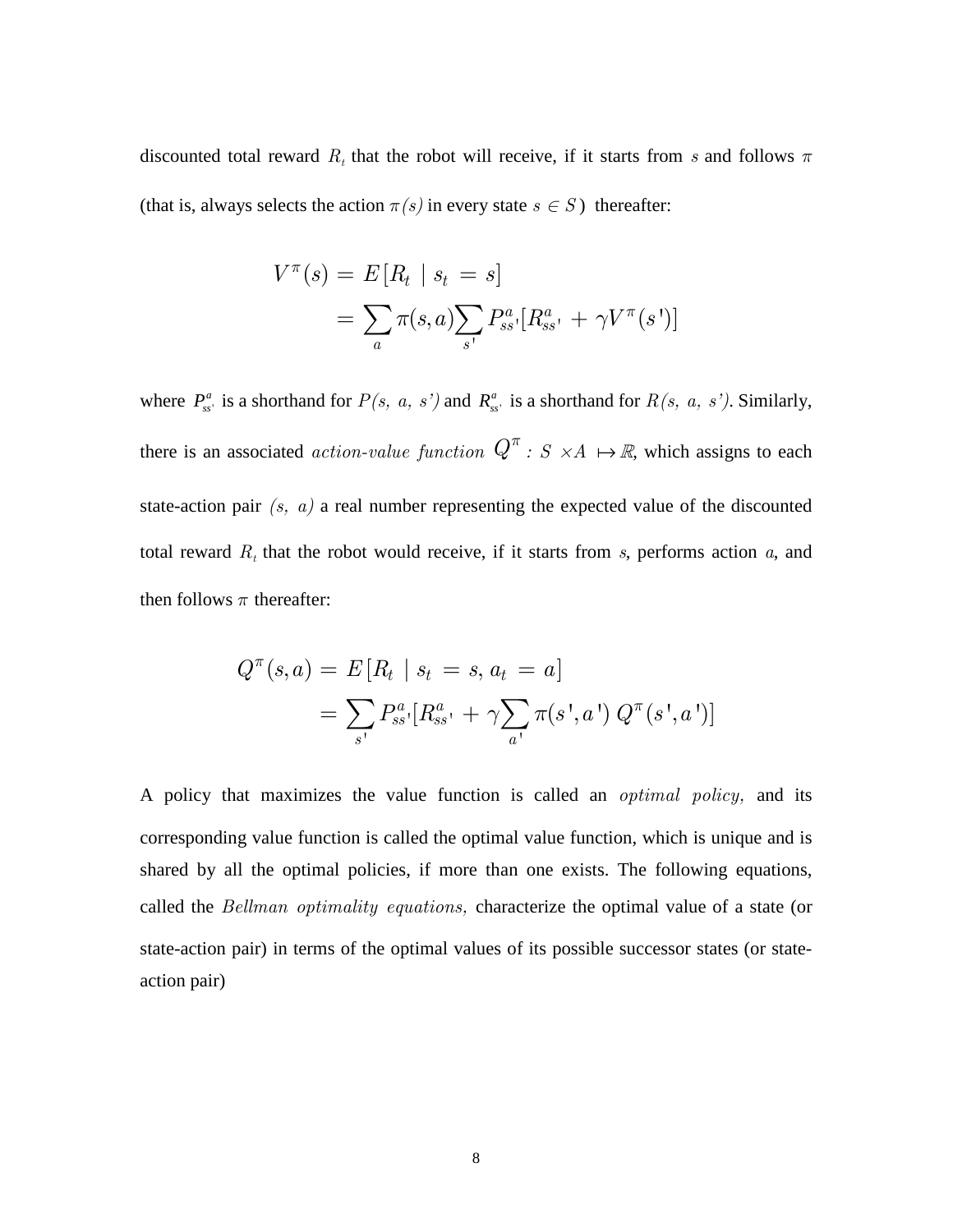$$
V^*(s) = \max_{a} \left\{ \sum_{s'} P_{ss}^a [R_{ss}^a + \gamma V^*(s')] \right\}
$$

$$
Q^*(s, a) = \sum_{s'} P_{ss'}^a [R_{ss'}^a + \gamma \max_{a'} \{Q^*(s', a')\}]
$$

and can be used to determine the optimal value function.

One of the most well-known and fundamental method for finding the optimal value function, as well as an associated optimal policy, is a dynamic programming algorithm called Policy Iteration. This algorithm alternates between two phases: a Policy Evaluation phase, in which it updates the value function associated with the current policy, and a Policy Improvement phase, in which it derives a new and better policy from the current value function. During the policy evaluation phase, Policy Iteration algorithm sweeps through the state space and uses Bellman's equation to update each state's current estimate base on the old estimates of its successor states:

$$
V_k(s) \leftarrow \sum_{a} \pi(s, a) \sum_{s'} P_{ss'}^{a} [R_{ss'}^{a} + \gamma V_{k-1}(s')]
$$

where  $V_k(s)$  is the new estimated value of for s, and  $V_{k-1}(s')$  is the old estimated value for the successor  $s'$  of  $s$ . The sweeping process is repeated until the current estimates of all states converge to a predefined acceptable error. During the policy improvement phase, the algorithm uses the current value function to update the policy:

$$
\pi(s) = \underset{a}{\operatorname{argmax}} \left\{ \sum_{s'} P_{ss'}^a [R_{ss'}^a + \gamma V(s')] \right\}
$$

One important special case of the Policy Iteration algorithm is another dynamic programming algorithm called Value Iteration. Instead of doing policy evaluation until the estimated values of all states converge, Value Iteration performs only one sweep per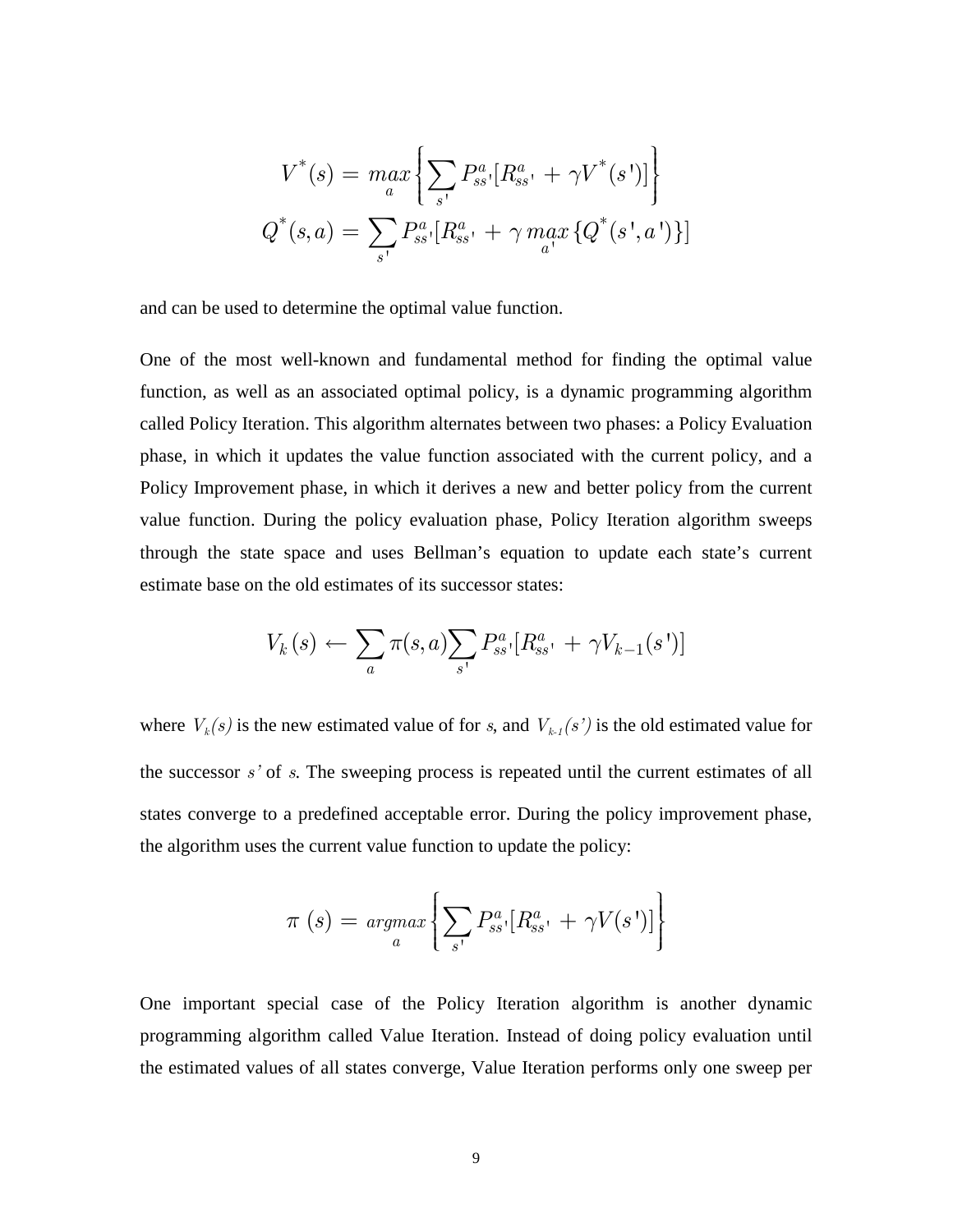policy evaluation phase. Bellman has shown in his 1957 book that if all states are updated infinitely often, this sequence of estimated state values for all states will converge to the real optimal value function.

In the case of finite horizons, the two Bellman Optimality Equations above can be rewritten as:

$$
V_n^*(s) = \max_a \left\{ \sum_{s'} P_{ss'}^a [R_{ss'}^a + \gamma V_{n-1}^*(s')] \right\}
$$
  

$$
Q_n^*(s, a) = \sum_{s'} P_{ss'}^a [R_{ss'}^a + \gamma \max_{a'} \{Q_{n-1}^*(s', a')\}]
$$

Using these equations, one can compute in sequence the optimal state value functions up to the horizon  $H$  of interest. To compute this, Value Iteration algorithm would take  $H$ iterations. At each iteration, it does  $|A|$  computations of  $|S| \times |S|$  matrix times  $|S|$ -vector. Thus, in total it requires  $O(H \times |A| \times |S|^3)$  operations. Because the number of states grows exponentially with the number of features used to represent the states, and because value iteration works on the set of all policies, which can be very large, value iteration becomes impractical once the number of features becomes large.

To address this problem, several techniques and frameworks that use compact representations [3;4;19] have been proposed. Decision Theoretic Golog (DTGolog), described in the next few sections, is one of such a framework. In contrast to value iteration, DTGolog avoids explicit enumeration of states and focuses on a much smaller subset of policies: those policies that satisfy constraints imposed by a Golog program.

### **2.2 Situation Calculus**

The language of the situation calculus (SC) is a (second-order) logical language that was first introduced by John McCarthy [15] as a vehicle for axiomatizing dynamically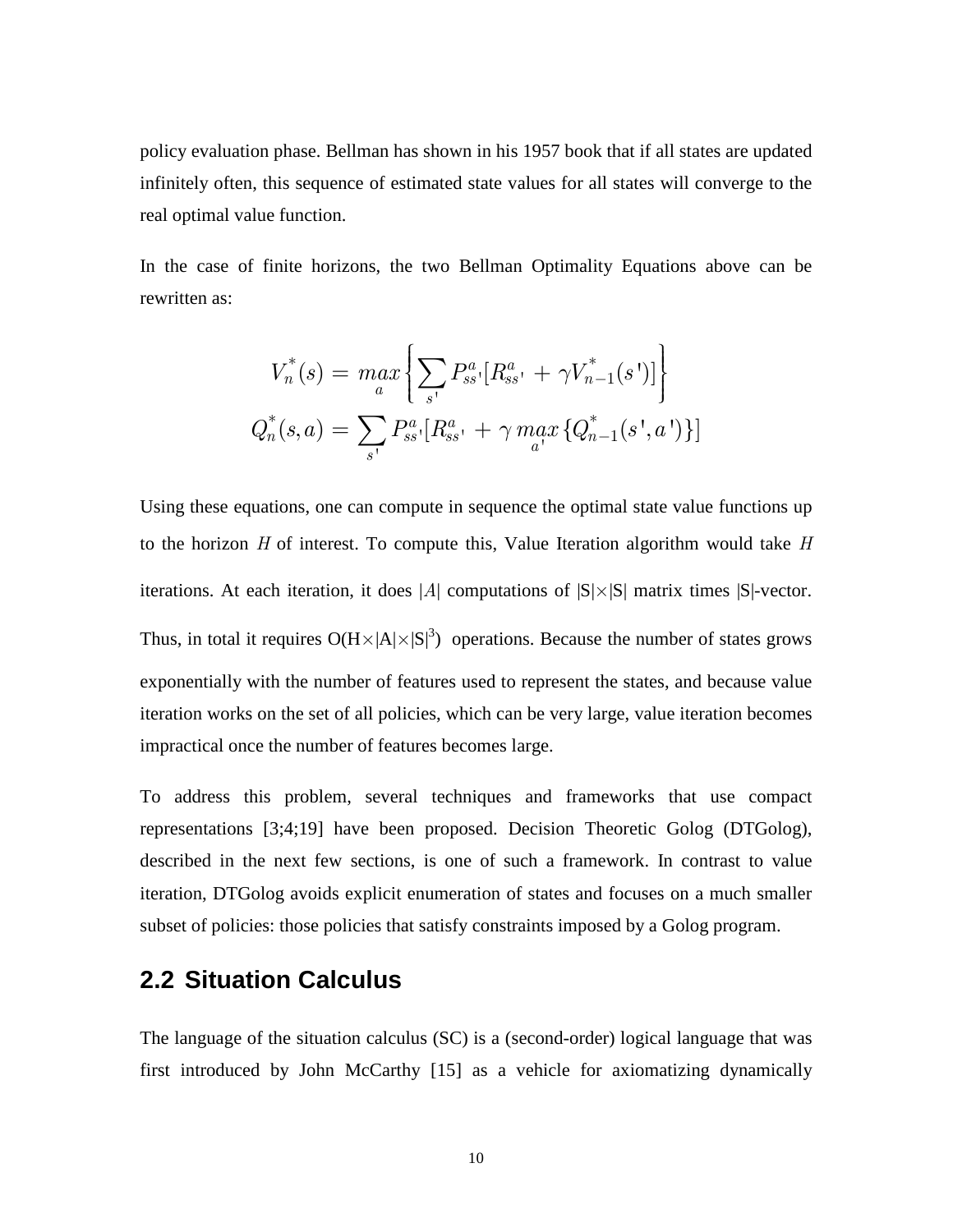changing worlds, and has been considerably extended in the 1990s to allow the modeling of, and reasoning about, concurrency, continuous time, non-determinism, etc.

There are three fundamental concepts in the SC language [18]: *actions*, *situations*, and *fluents*, each plays a different role. This section reviews these concepts and the different classes of SC axioms that are used in specifying dynamic worlds. Emphasis in this section is placed on the decision theoretic extension of the situation calculus.

#### **2.2.1 Actions**

Actions are represented in the framework of SC by terms (function symbols or constants).

In the temporal SC considered here, all action terms have at least one argument and this argument (it is always the last argument) is the time when action occurs.

As an example, consider a world in which a robot has five fair coins that it can toss, one by one. Once all the coins have been tossed, the robot can pick them up, and the trial ends. To represent these actions, one would use:

 $toss(c, t)$ : Toss the coin c at time t

 $pickup(t)$ : Pickup all the coins at time t

It can be noted that these two actions are different in nature. Tossing a coin is a stochastic, or nondeterministic, action because it has two possible different outcomes, either heads or tails. Picking the coins up, on the other hand, is a deterministic action, because it has only one outcome, all coins picked up.

To specify an action as deterministic, we use the predicate

 $deterministic(a, s)$ 

where  $a$  is the action,  $s$  is a situation, to be described later, in which  $a$  is performed. For example, to express the fact that  $pickup()$  is a deterministic agent action, we would write: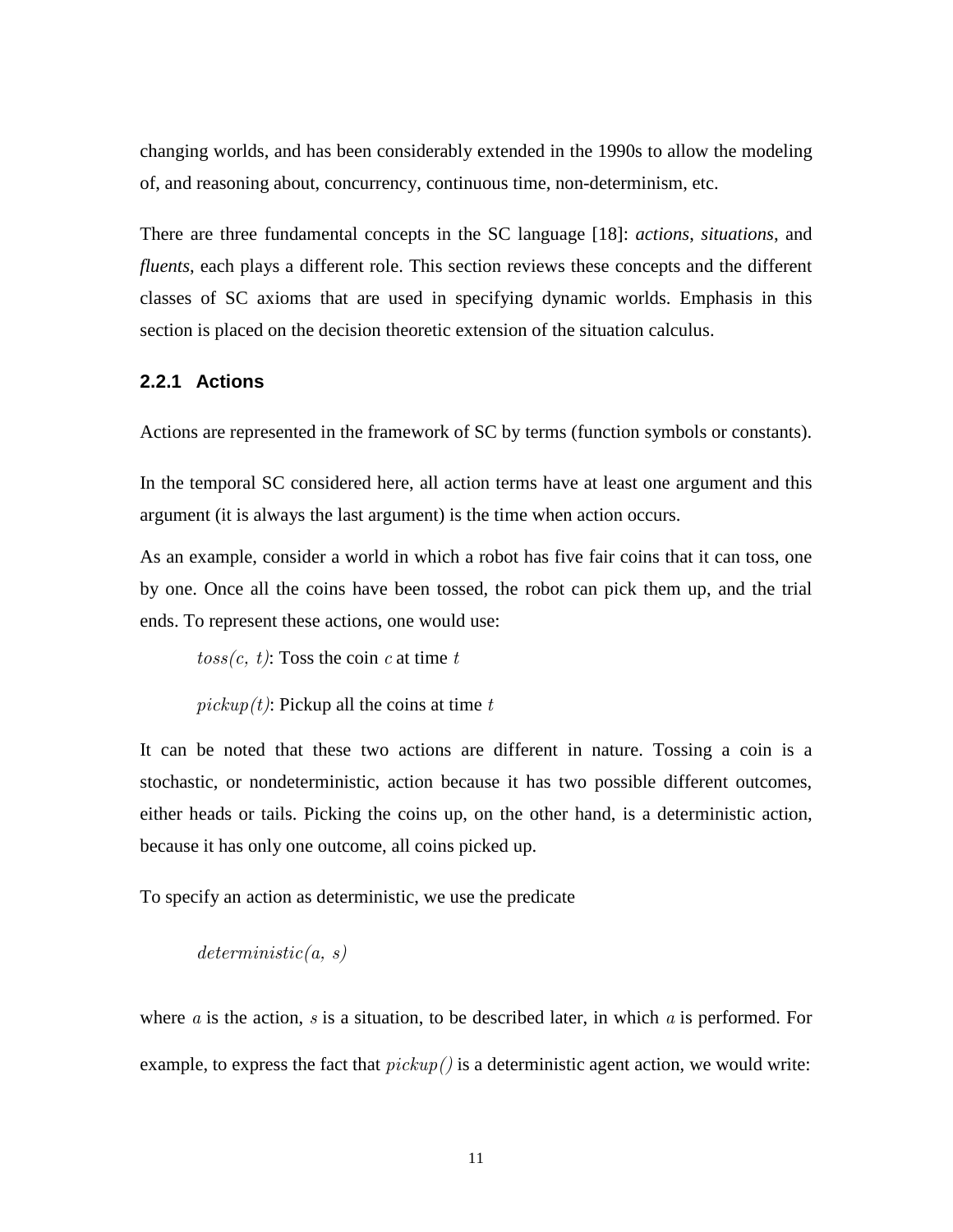#### $deterministic(pickup(t), s)$

To specify an action as stochastic, that is, it has more than one possible outcome, the following axiom is used:

$$
nondetAction(a,\ outcomes,\ s)
$$

where  $a$  is the action, *outcomes* is the list of possible outcomes, which are thought of as nature's actions (as opposed to agent action), and  $s$  is the situation in which  $a$  is to be performed. For example, the stochastic nature of  $toss()$  can be expressed as:

 $not detActions(toss(c, t), [tossHead(c, t), tossTail(c, t)], s)$ 

which states that if the agent action  $toss()$  is performed in the situation s, the outcome will be one of  $tossHead()$  and  $tossTail(),$  which are considered to be nature's actions that happen beyond the control of the agent.

To specify the probability associated with each outcome, or nature action, the following axiom is used:

$$
prob(n,\ p,\ s)
$$

where *n* is the nature action, *p* is the probability that nature action *n* happens in situation s. For example, assumming that all the coins are fair coins, the probabilities of the outcomes of toss() can be expressed as follows:

$$
prob(tossHead(c,\ t),\ 0.5,\ s)
$$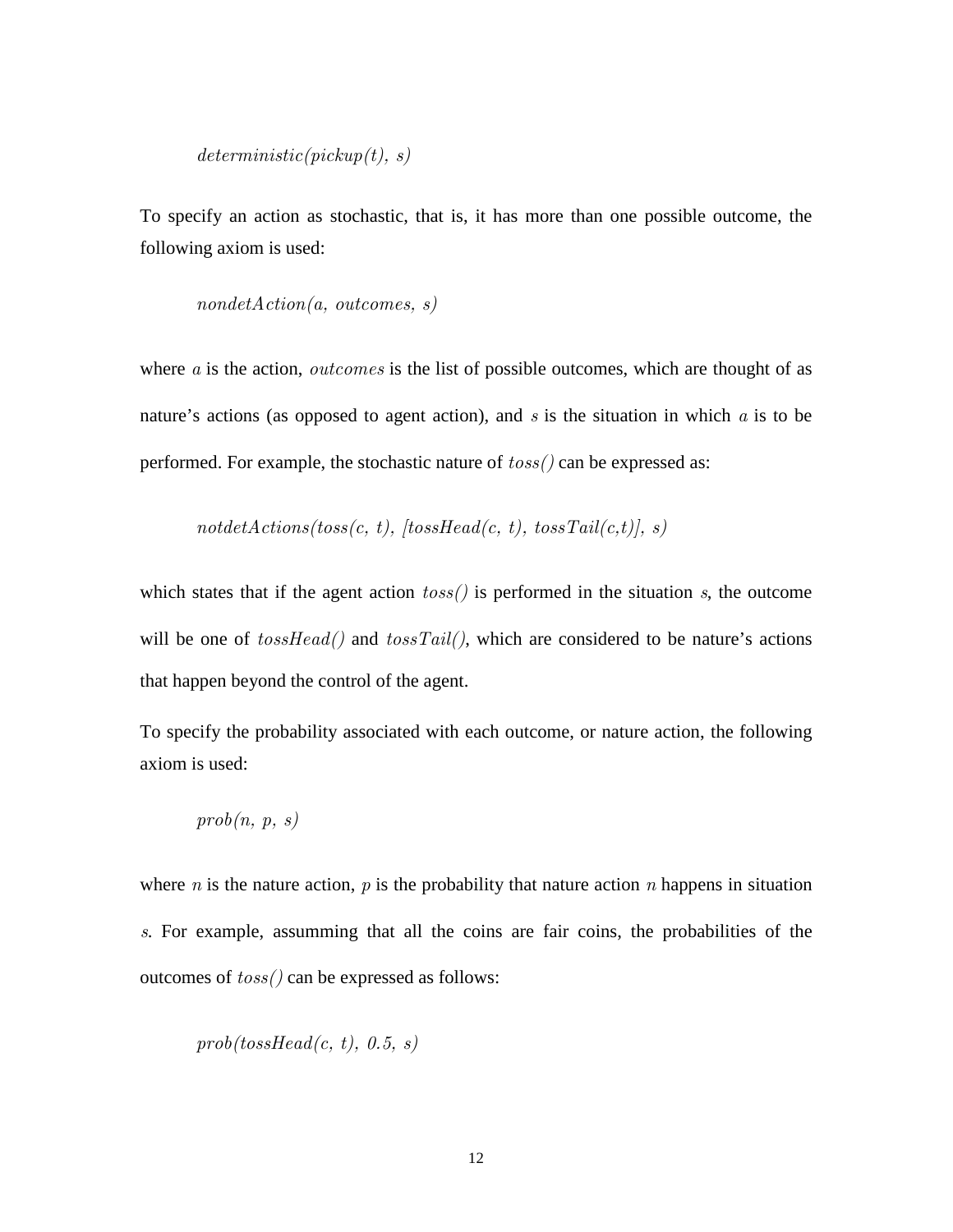$prob(tossTail(c, t), 0.5, s)$ 

which state that the chance of coming up head or tail is 0.5 in all situtations.

#### **2.2.2 Situation**

A situation represents a possible history of the world, and is a first order term constructed from a finite sequence of actions, either an agent's deterministic actions or nature's actions, using a special function symbol  $do(·, ·)$ . For example, the situation

$$
do (tossHead(3,\;5),\; do (tossTail(1,\;4),\; do (tossTail(2,\;1),\;S_0)))
$$

where  $S_0$  is a special constant symbol used to represent the initial situation (when the world is thought to begin), is a situation denoting the history resulting after the agent has tried to toss the second, first, and third coin, in that order, and it happened that the third coin turned up head, while the other two turned up tail.

#### **2.2.3 Fluents**

Relations and functions in a dynamic world typically change their values from one situation to the next. Such relations and functions are called fluents, and are represented by relation and function symbols that take a situation term as their last argument. For example, in the coin example above, one would have two relational fluents called  $head(c, s)$  and  $tail(c, s)$  to denote whether the coin c is turning its head or tail up in the situation s, and a relational fluent called  $tossed(c, s)$  to denote whether the agent has previously tossed the coin  $c$  in the situation  $s$ .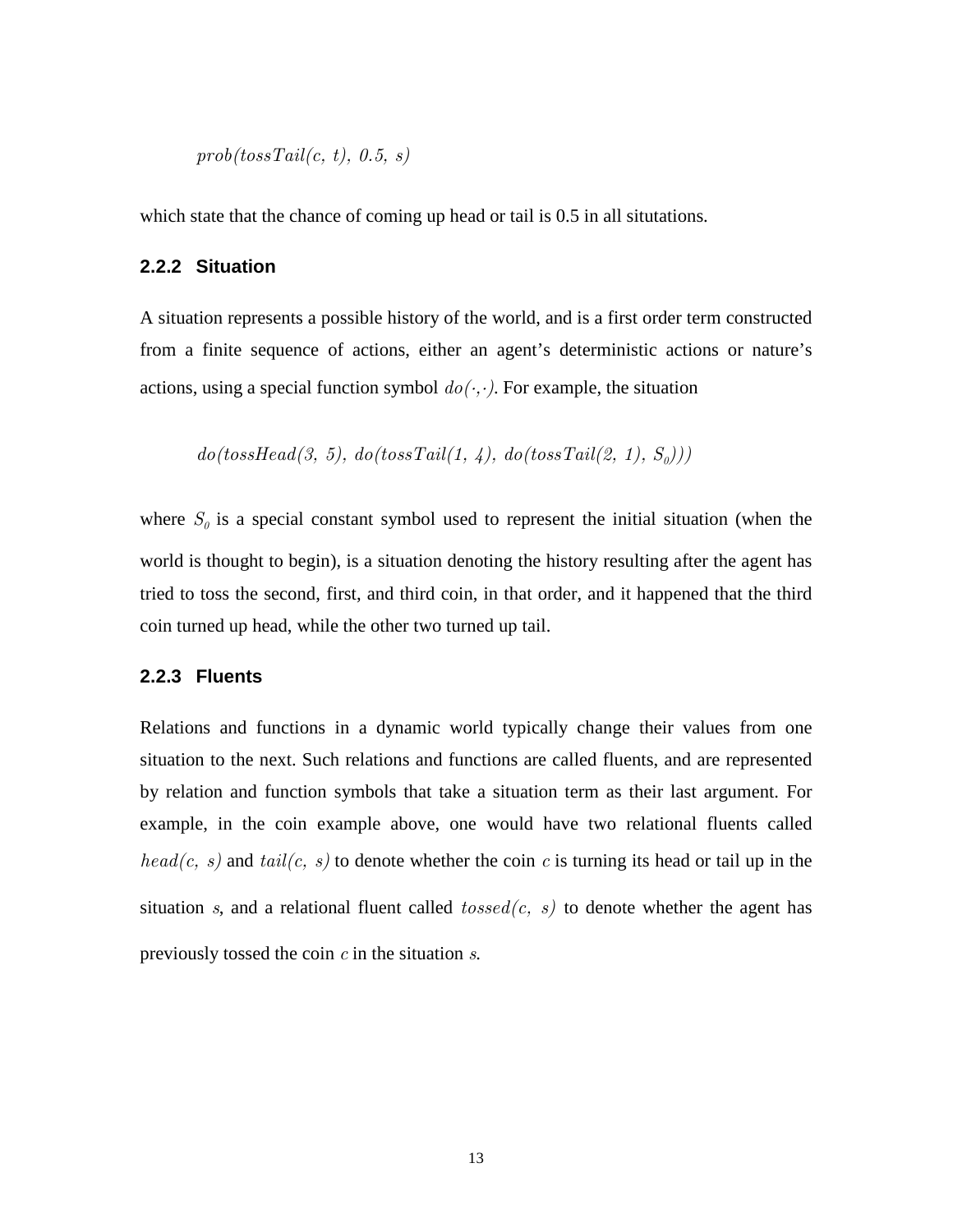#### **2.2.4 Action Theory**

Once all the agent actions, and their outcomes (or nature's actions) have been specified, the following set of axioms will be needed in order to do logical reasoning

#### **2.2.4.1 Precondition Axioms**

For each deterministic agent action and each nature's action, one precondition axiom is needed. A precondition axiom of an action is a logical statement of the form

$$
Poss(a(\vec{x}), s) \equiv \varphi(s)
$$

where *Poss* is a special predicate symbol denoting whether it is possible for the action  $a(\vec{x})$  to be executed in the situation s  $(a(\vec{x}))$  is either an agent's deterministic action or nature's actions), and  $\varphi$  is a SC uniform formula (that is, a formula that does not contain the predicate constants  $Poss$  and the term  $do$ , mentions only one situation variable s and it does not include quantifiers over this situation variable). For example, to express the fact that it is always possible for a coin to turn up head, one would write

 $Poss(tossHead(c, t), s) \equiv True$ 

Or, to express that it is possible to pick up all the coins if and only if the robot has tossed all of them:

$$
Poss(pickup(t), s) \equiv tossed(1, s) \land tossed(2, s) \land ... \land tossed(5, s)
$$

#### **2.2.4.2 Successor State Axioms and Initial Situation**

For each fluent defined in the domain, one successor state axiom is needed. A successor state axiom of a fluent completely specifies how the value of that fluent would change when an action  $\alpha$  is performed, and has the following form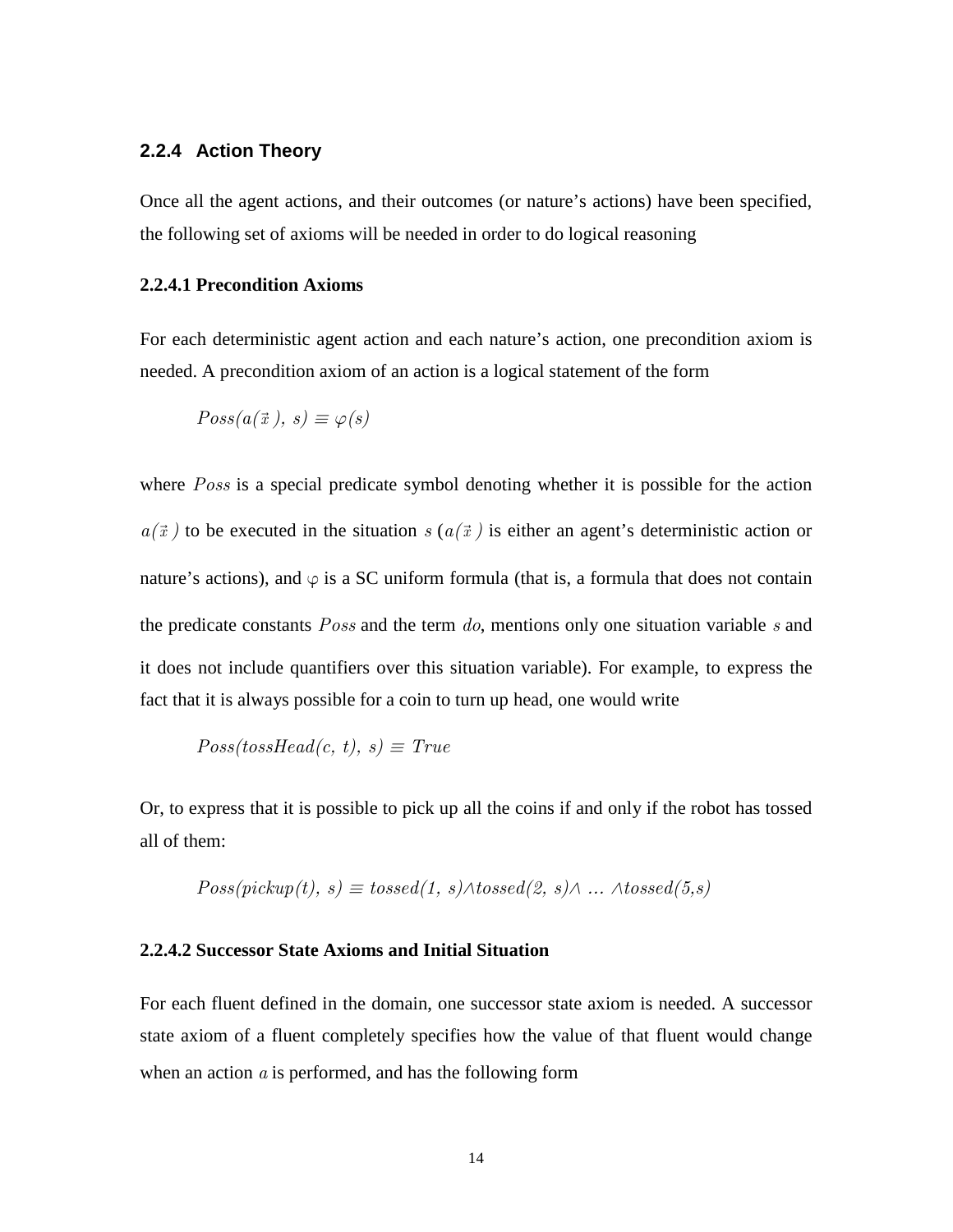$$
F(\vec{x}, d o(a, s)) \equiv \Pi_F(\vec{x}, a, s) \lor [F(\vec{x}, s) \land \neg N_F(\vec{x}, a, s)]
$$

where F is the fluent symbol,  $\Pi_F$  is a uniform formula representing the positive effect condition for F (what makes it true) and  $N_F$  is a uniform formula representing the negative effect condition for  $F$  (what makes it false). For example, to specify how the fluents  $head(c, s)$  and tossed $(c, s)$  would change, one would write:

$$
head(c, do(a, s)) \equiv a = tossHead(c, t) \lor \neg a = tossTail(c, t) \land head(c, s)
$$

$$
toss(c, do(a, s)) \equiv a = tossHead(c, t) \lor \neg a = putDown(x) \land holding(x, s)
$$

#### **2.2.4.3 Unique Naming Axioms**

In addition to the precondition and successor state axioms described above, an action theory also includes a set of sentences that say all the actions are pair wise unequal (and all constants mentioned in the theory are not equal to make sure that they have distinct interpretations).

#### **2.2.5 Optimization Theory**

A decision-theoretic optimization theory contains axioms that specify the reward function and the actual outcome (of stochastic agent actions) which can be sensed. Axioms specifying probabilities of outcomes corresponding to transition probabilities in MDP, are usually also included in the optimization theory.

#### **2.2.5.1 Axioms for Reward Function**

Reward function is specified by an axiom of the form

$$
reward(r, do(a, s)) = \phi_1(s) \land r = r_1 \lor ... \lor \phi_k(s) \land r = r_k
$$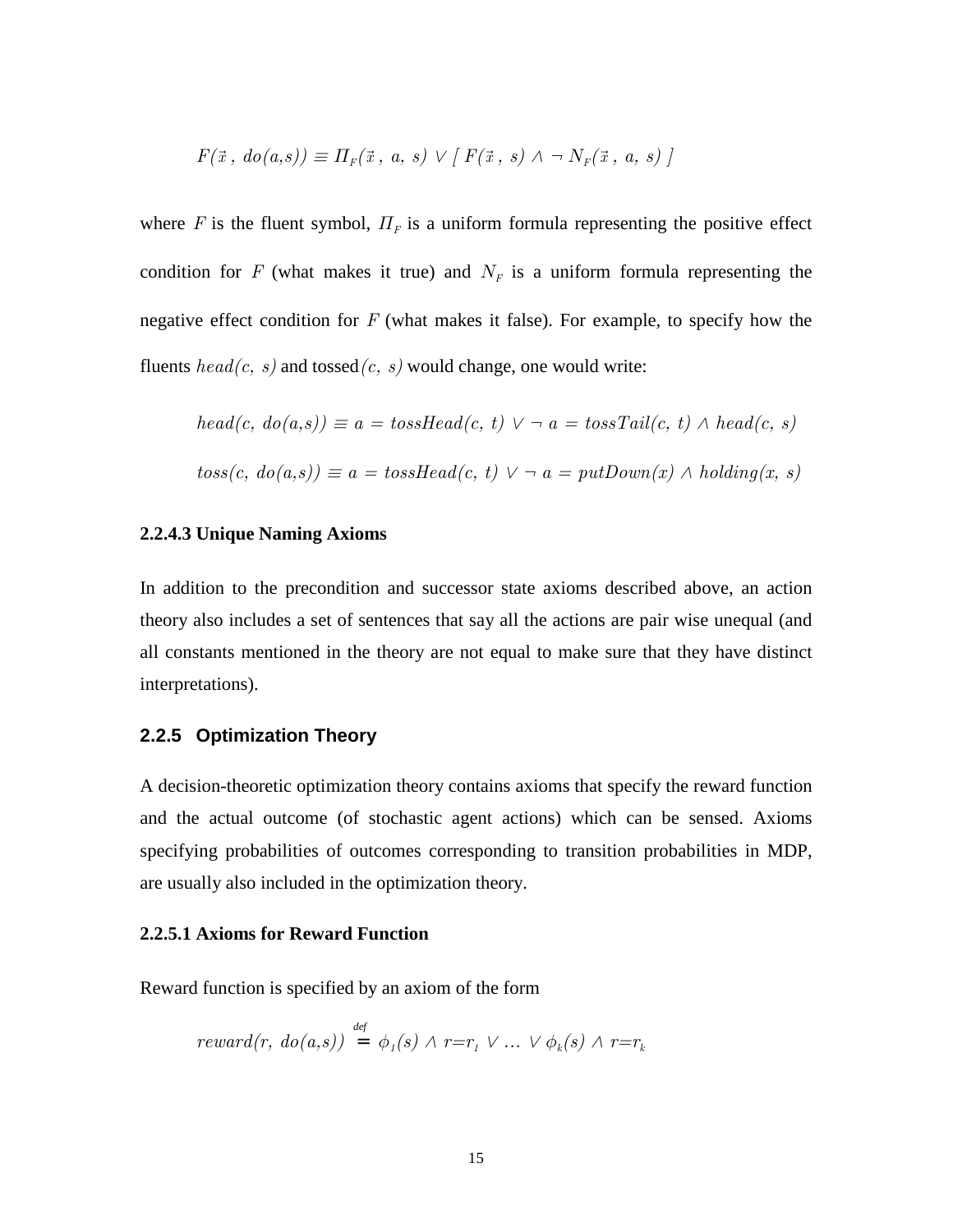which states that if the agents gets from the situation s into the situation  $do(a, s)$ , it will receive a reward r equals to one of the  $r_i$ , depending on what was true in s.

#### **2.2.5.2 Outcome probabilities axioms**

For each possible outcome (i.e., nature action) of a stochastic agent's action, there is one axiom of the form

$$
prob(n, p, s) \stackrel{\text{def}}{=} \phi_1(s) \land p = p_1 \lor ... \lor \phi_k(s) \land p = p_k
$$

which states that the probability  $p$  of nature action  $n$  happening in  $s$  is equals to one of the  $p_i$ , depending on what was true in  $s$ .

#### **2.2.5.3 Outcome sensing axioms**

In order to be able to determine which nature action has actually occurred after performing a stochastic action, the agent needs to be provided with an axiom of the form:

$$
senseCond(n, \phi) \stackrel{\text{def}}{=} \phi = \phi_1 \land n = n_1 \lor \dots \lor \phi = \phi_k \land n = n_k
$$

which states that nature action  $n_i$  has actually occurred if  $\phi_i$  (which is a situation suppressed logical expressions) evaluates to true against the situation resulted from performing a stochastic action.

### **2.3 Golog and DTGolog**

Planning in Computer Science has always been very desirable but difficult to achieve. In agent programming in particular, decision theoretic would provide agents with the ability to figure out, given the complete and accurate model of the world's dynamics, the optimal behavior, i.e., the best sequence of actions. Unfortunately, complex domains are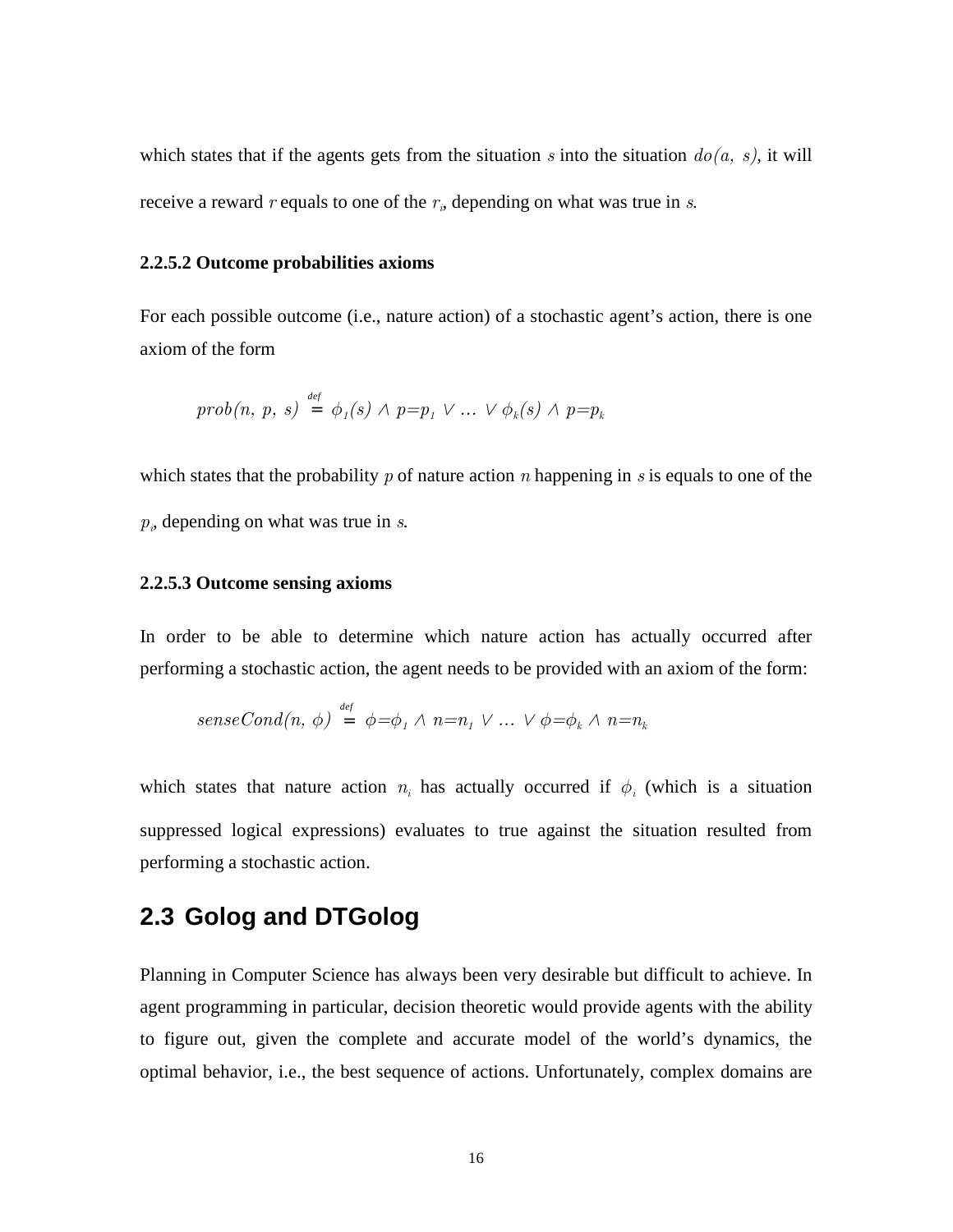often characterized by hundreds of different state features (or fluents in the context of SC), and may involve hundreds, or possibly thousands of actions, and planning is known to be computationally intractable in most if not all those cases.

Golog, and its decision theoretic extension, DTGolog, in particular, are situation calculus-based planning, or decision theoretic planning in the case of DTGolog, tools that were designed to be used as high-level agent programming languages in which optimality is given up for tractability.

#### **2.3.1 Control Structures**

The standard control structures that can be found in Golog and DTGolog are summarized below.

| <b>Syntax</b>                                 | <b>Meaning</b>                                                                                   |
|-----------------------------------------------|--------------------------------------------------------------------------------------------------|
| $\delta_i$ ; $\delta_{\scriptscriptstyle{2}}$ | Program expression $\delta_1$ must be executed before program<br>expression $\delta_2$           |
| $\phi$ ?                                      | Test the truth value of logical expression $\phi$ in the current<br>situation                    |
| $\delta_{1}$ $\delta_{2}$                     | Either program expression $\delta_1$ or $\delta_2$ , which ever is better, should<br>be executed |

**Table 1** Golog and DTGolog control structures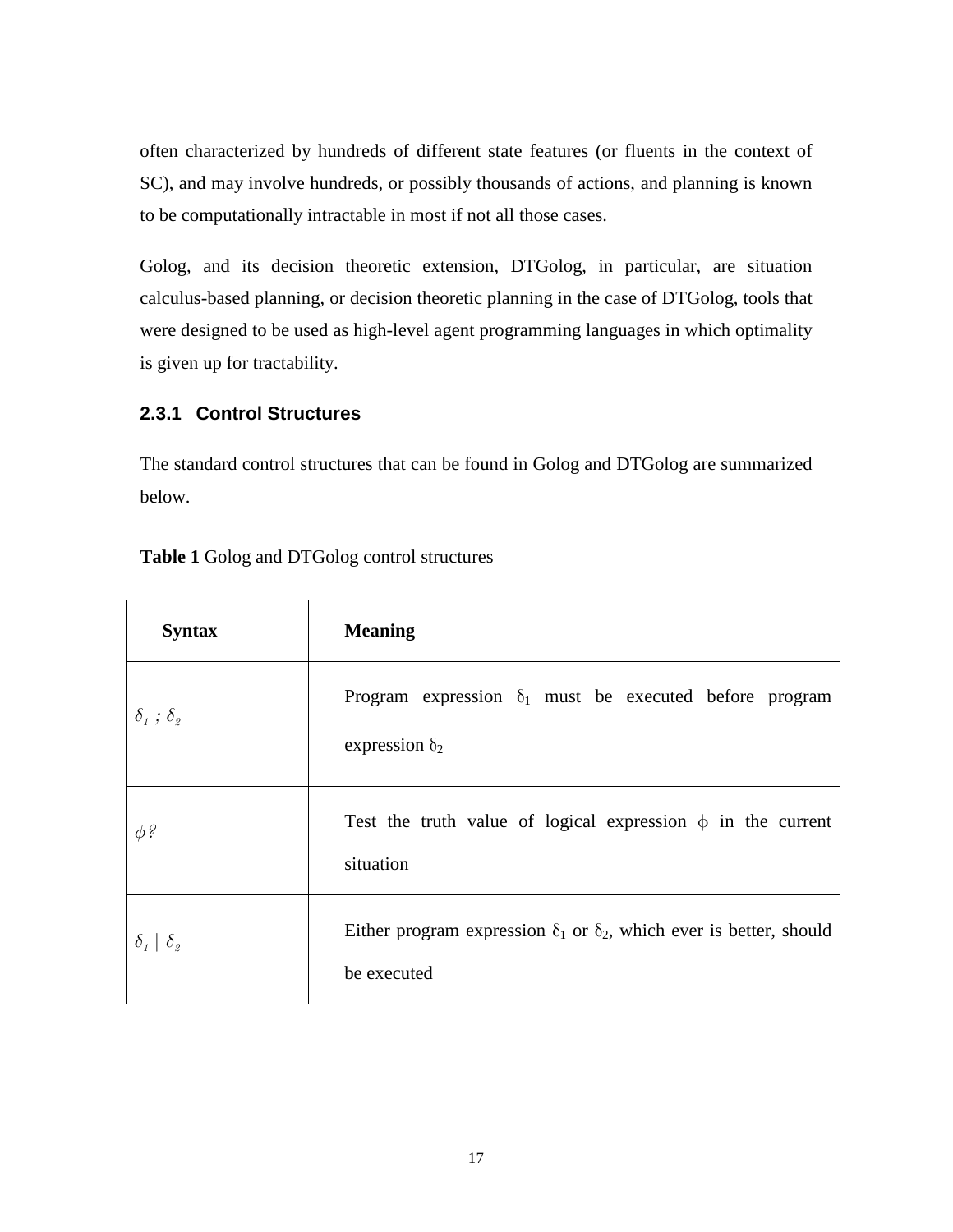| $\pi(x:\tau) \delta(x)$                   | Program expression $\delta$ , of which x is an argument, should be<br>executed with the best argument from the finite set $\tau$ substituted<br>for $x$                                                                   |
|-------------------------------------------|---------------------------------------------------------------------------------------------------------------------------------------------------------------------------------------------------------------------------|
| $(\pi x)\delta(x)$                        | Program expression $\delta$ should be executed with any valid<br>argument.                                                                                                                                                |
| if $\phi$ then $\delta_1$ else $\delta_2$ | Program expression $\delta_1$ should be executed if $\phi$ is true in the<br>current situation, otherwise, $\delta_2$                                                                                                     |
| while $\phi$ do $\delta$                  | Program expression $\delta$ should be done as long as $\phi$ is true                                                                                                                                                      |
| $proc(p, \delta)$                         | Program expression $\delta$ can be executed by calling procedure p                                                                                                                                                        |
| $local(\delta_1); \delta$                 | First, compute the optimal policy $\pi_t$ corresponding to the sub-<br>program $\delta_i$ , then compute the optimal policy $\pi$ corresponding to<br>the program $\pi_i$ ; $\delta$                                      |
| $limit(\delta_1); \delta$                 | Without looking into $\delta$ , compute the optimal policy $\pi_1$<br>corresponding to the subprogram $\delta_i$ , execute it to completion,<br>and then compute and execute the policy $\pi$ corresponding to $\delta$ . |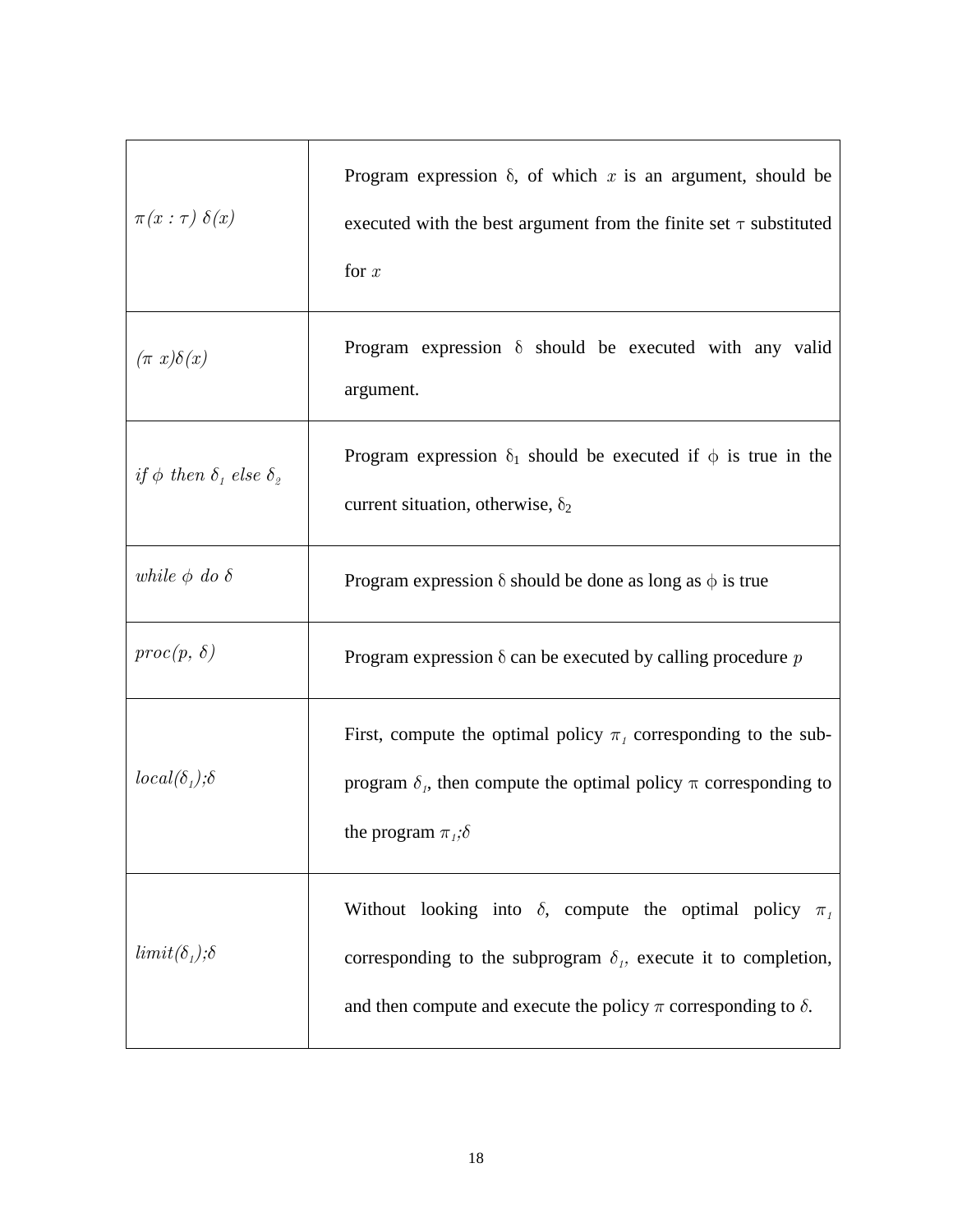#### **2.3.2 Evaluation Semantics**

This section describes the semantics of the DTGolog constructs (i.e., program operators) listed above. Everywhere in this section we have in mind only finite horizon MDPS.

First, a policy in the context of Golog is a deterministic (i.e., doesn't contain any nondeterministic choice operator) program that consists only of agent actions,  $senseEffect()$ procedures, and conditionals.

The evaluation semantics of DTGolog programs is defined by macro-expansion, using a special relation  $BestDo$ .  $BestDo(δ, s, h, π, v, p)$  is an abbreviation for a situation calculus formula whose intuitive meaning is that 1) if one starts from the situation  $s$ , then  $\pi$  is the best (optimal) deterministic *h*-steps policy among the possible *h*-steps policy specified by the "program template" δ, which is a composition of the constructs listed above, 2) v is the associated value function for the policy  $\pi$  and 3) p is the probability of a successful execution of π.

To determine this policy  $\pi$  from  $\delta$ , one proves, using the situation calculus axiomatization of the background domain  $D$ , the following entailment

$$
\mathcal{D} \models \exists \pi, v, p. \; BestDo(\delta, \; S_o, \; h, \; \pi, \; v, \; p) \tag{*}
$$

where  $BestDo()$  is defined in [24] inductively on the structure of its first argument,  $\delta$ , as follows<sup>2</sup>:

<u>.</u>

 $2$  All axioms below are taken verbatim from [24] to keep our presentation self-contained.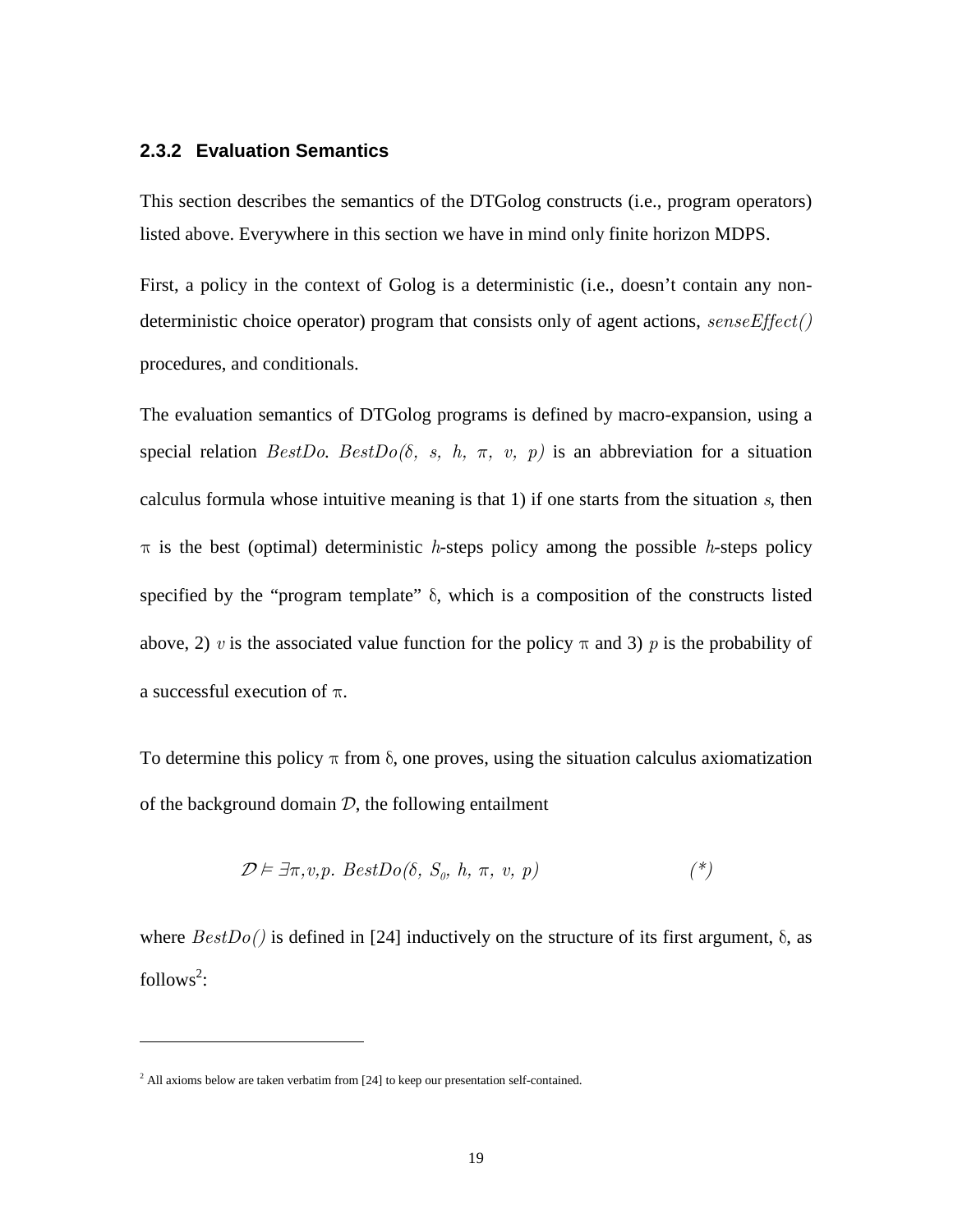#### **Zero horizon**

$$
BestDo(δ, s, 0, π, v, p) = π = nil ∧ v = reward(s) ∧ p = 1
$$

Give up on the program  $\delta$  if the horizon reaches 0. Note that we define the success probability of the policy  $\pi = nil$  as 1. In other words, we do not care what happens after h reaches 0: as far as decision making is concerned, the computation of an optimal policy was successfully completed.

#### **Null program**

$$
BestDo(nil, s, h, \pi, v, p) = \pi = nil \land v = reward(s) \land p = 1
$$

nil takes the agent into an absorbing state where the agent receives zero reward and remains idle until horizon decreases to 0

*def*

#### **First program action is deterministic**

$$
BestDo(a; \delta, s, h, \pi, v, p) = h > 0 \land
$$
  
\n
$$
\neg Poss(a, s) \land \pi = stop \land v = reward(s) \land p = 0 \lor
$$
  
\n
$$
Poss(a, s) \land \exists \pi', v', p' BestDo(\delta, do(a, s), h-1, \pi', v', p') \land
$$
  
\n
$$
\pi = (a; \pi') \land v = reward(s) + v' \land p = p'
$$

A program that begins with a deterministic agent action (if it is possible in situation  $s$ ) has its optimal policy defined as  $a$  followed by the optimal policy for the remainder of the program in situation  $do(a, s)$ . Its value is given by the expected value of this continuation plus the reward in  $s$  (action cost for  $a$  can be included without difficulty), while its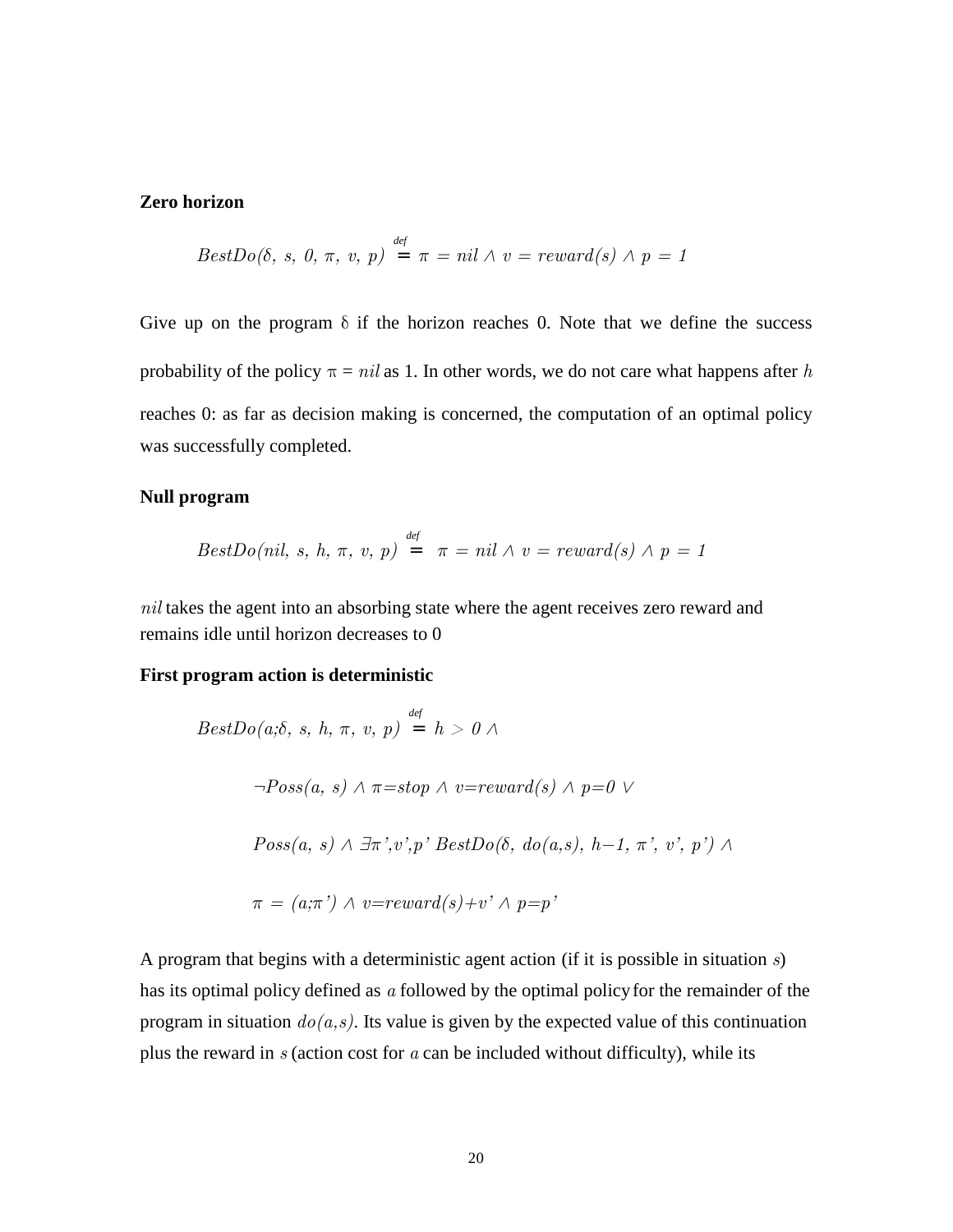success probability is given by the success probability of its continuation. If a is *not*  possible at s, the policy is simply the *stop* action, the success probability is zero, and the value is simply the reward associated with situation s.

#### **First program action is stochastic**

Let a be a stochastic action for which nature selects one of the actions in  $choice(a) =$  ${n_1, n_2, ..., n_k}$ , then

$$
BestDo(a; \delta, s, h, \pi, v, p) = h > 0 \land
$$
  

$$
\exists \pi', v', p' BestDoAux(choice(a), a, \delta, s, h-1, \pi', v', p') \land
$$
  

$$
\pi = (a; senseEffect(a)) \land v=reward(s)+v' \land p=p'
$$

where:

$$
BestDoAux({n_k}, a, \delta, s, h, \pi, v, p) =
$$
  
\n
$$
\neg \, Poss(n_k, s) \land senseCond(n_k, \phi_k) \land \pi = (\phi_k)?; stop \land v = 0 \land p = 0 \lor
$$
  
\n
$$
Poss(n_k, s) \land senseCond(n_k, \phi_k) \land
$$
  
\n
$$
\exists \pi', v', p' \, BestDo(\delta, do(n_k, s), h, \pi', v', p') \land
$$
  
\n
$$
\pi = (\phi_k)?; \pi' \land v = v' \cdot prob(n_k, a, s) \land p = p' \cdot prob(n_k, a, s)
$$
  
\n
$$
BestDoAux({n_1, n_2, ..., n_k}, a, \delta, s, h, \pi, v, p) =
$$
  
\n
$$
\neg \, Poss(n_k, s) \land BestDoAux({n_2, ..., n_k}, a, \delta, s, h, \pi, v, p) \lor
$$
  
\n
$$
Poss(n_k, s) \land senseCond(n_l, \phi_l) \land
$$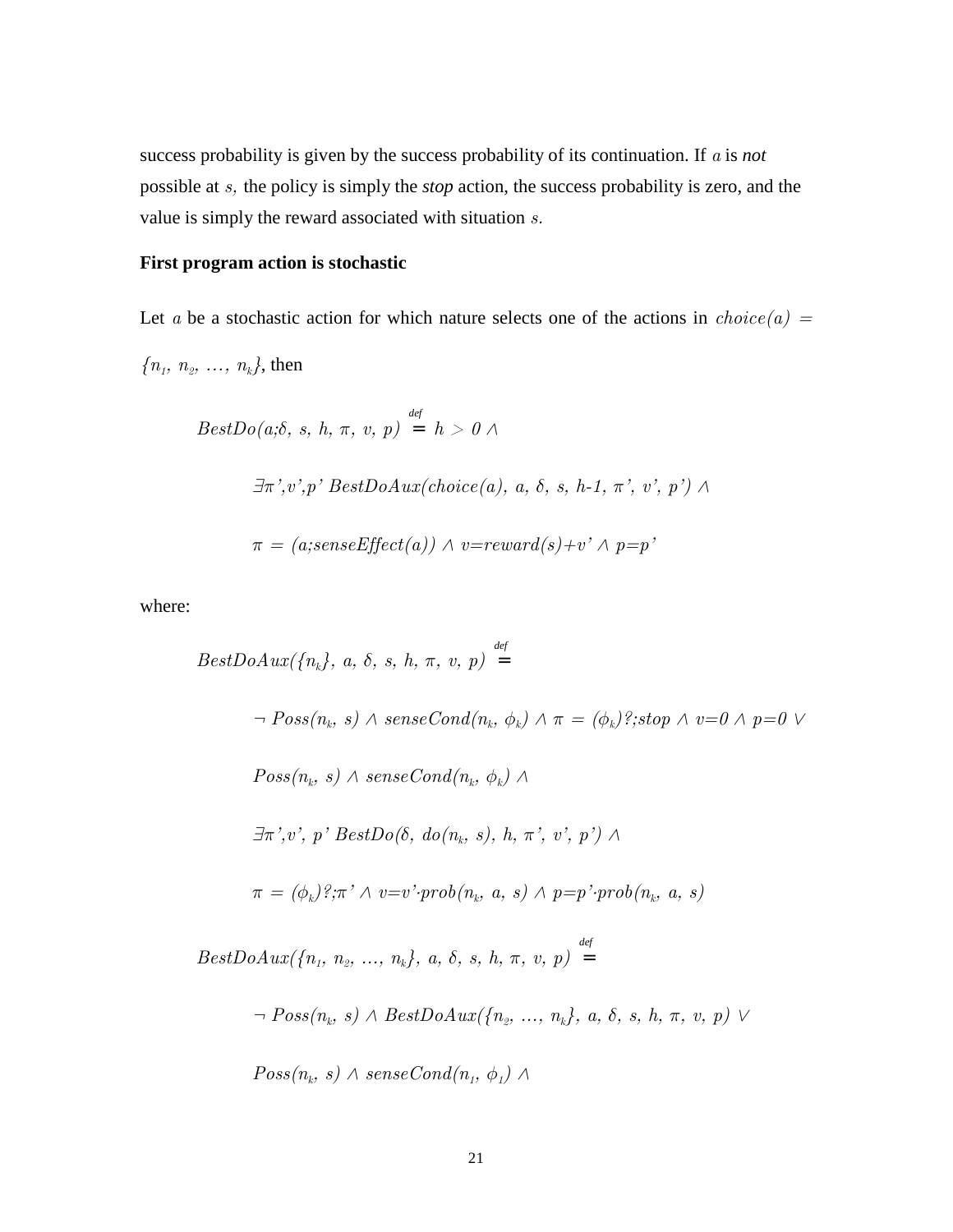$$
\exists \pi', v', p' BestDo(\delta, do(n_k, s), h, \pi', v', p') \land
$$
  

$$
\exists \pi'', v'', p'' \ (\{n_2, ..., n_k\}, a, \delta, s, h, \pi'', v'', p'') \land
$$
  

$$
\pi = if \ \phi_1 \ then \ \pi' \ else \ \pi'' \land
$$
  

$$
v = v' \cdot prob(n_1, a, s) \land p = p' \cdot prob(n_k, a, s) + p''
$$

Intuitively, the policy  $\pi$  computed by  $BestDo()$  says that the robot should first perform action  $a$ , at which point nature will select one of the  $n_i$  above to execute, then the robot should sense the outcome of action a, using the domain specific procedure  $senseEffect(a)$ , which includes one or a sequence of sense actions that when performed will tell the robot which  $n_i$  nature actually did perform, then it should execute the policy delivered by  $BestDoAux$ , which has the form of a conditional

if 
$$
\phi_1
$$
 then  $\pi_1$  else if  $\phi_2$  then  $\pi_2$  ... else if  $\phi_n$  then  $\pi_n$  else Stop

where  $\phi_k$  is the sense condition for nature's action  $n_k$ , meaning that evaluating that  $\phi_k$  is true is necessary and sufficient for the robot to conclude that nature actually performed action  $n_k$ , among the choices available to her by virtue of the robot having done stochastic action a, and  $\pi_k$  is the optimal policy corresponding to the subprogram  $\delta$  if it starts from the situation  $do(n_k, s)$ .

#### **First program action is a test**

$$
BestDo((\phi)?;\delta, s, h, \pi, v, p) = h > 0 \land
$$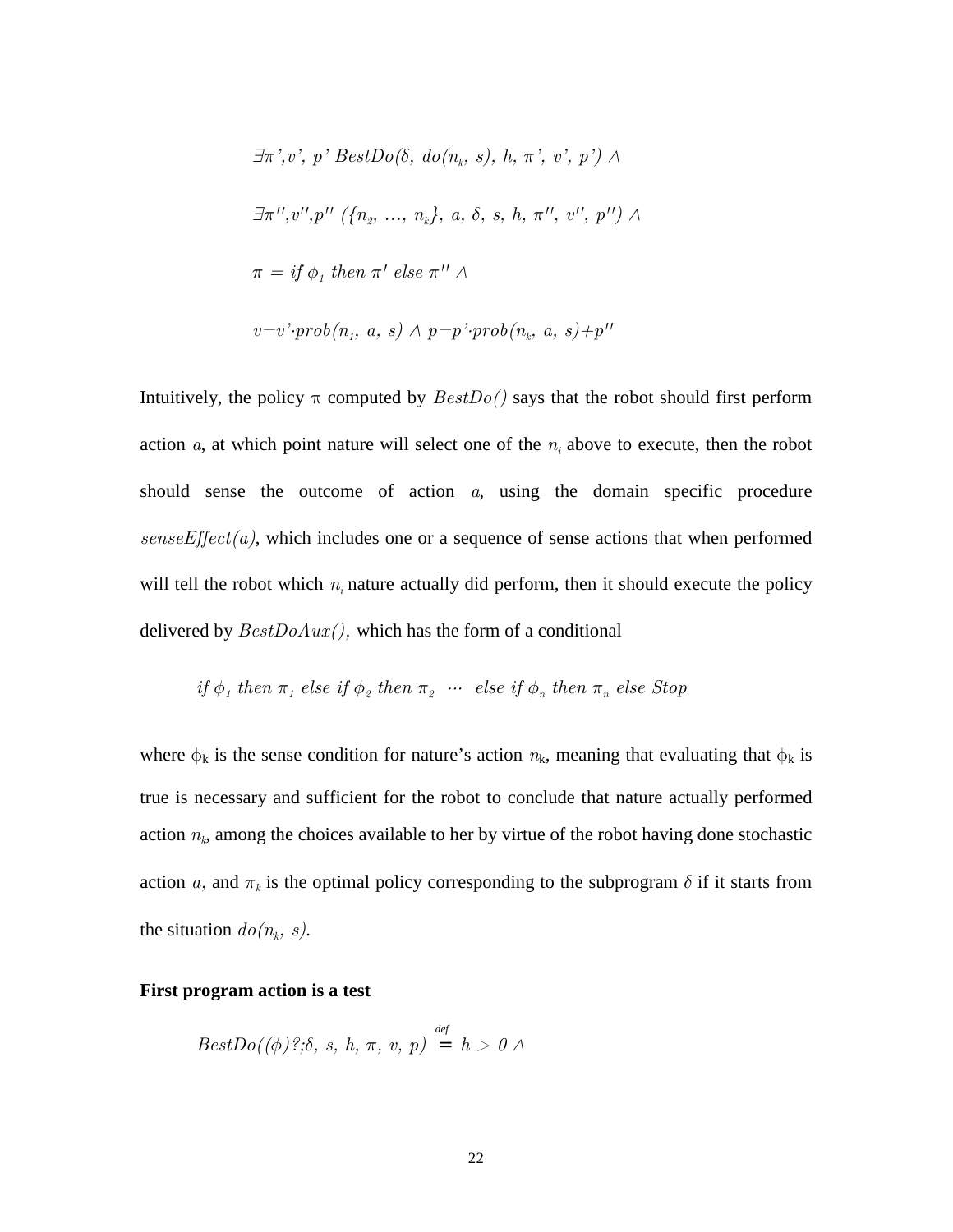$$
\phi[s] \land BestDo(\delta, s, h, \pi, v, p) \lor
$$
  

$$
\neg \phi[s] \land \pi = Stop \land p = 0 \land v = reward(s)
$$

The optimal policy of a program that begins with a test action,  $(\phi)$ ?; $\delta$ , is defined to be the optimal policy of the sub-program after the test action,  $\delta$ , if the test expression  $\phi$ evaluates to true in the current situation s. Otherwise, it is defined to be the special action Stop.

#### **First program action is the nondeterministic choice of two programs**

$$
BestDo(\delta_1 | \delta_2; \delta, s, h, \pi, v, p) = h > 0 \land
$$
  

$$
\exists \pi', v', p' BestDo(\delta_1; \delta, s, h, \pi', v', p') \land
$$
  

$$
\exists \pi'', v''', p'' BestDo(\delta_2; \delta, s, h, \pi'', v''', p'') \land
$$
  

$$
((p'', v'') \le (p', v') \land \pi = \pi', v = v', p = p' \lor
$$
  

$$
(p', v') \le (p'', v'') \land \pi = \pi'', v = v'', p = p'')
$$

Given the choice between two subprograms  $\delta_1$  and  $\delta_2$ , the optimal policy is determined by that subprogram with optimal execution. Note that there is some subtlety in the interpretation of a DTGolog program: on the one hand, we wish the interpreter to choose a course of action with maximal expected value; on the other, it should follow the advice provided by the program. Because certain choices may lead to abnormal termination - the stop action corresponding to an incomplete execution of the program – with varying probabilities, the success probability associated with a policy can be loosely viewed as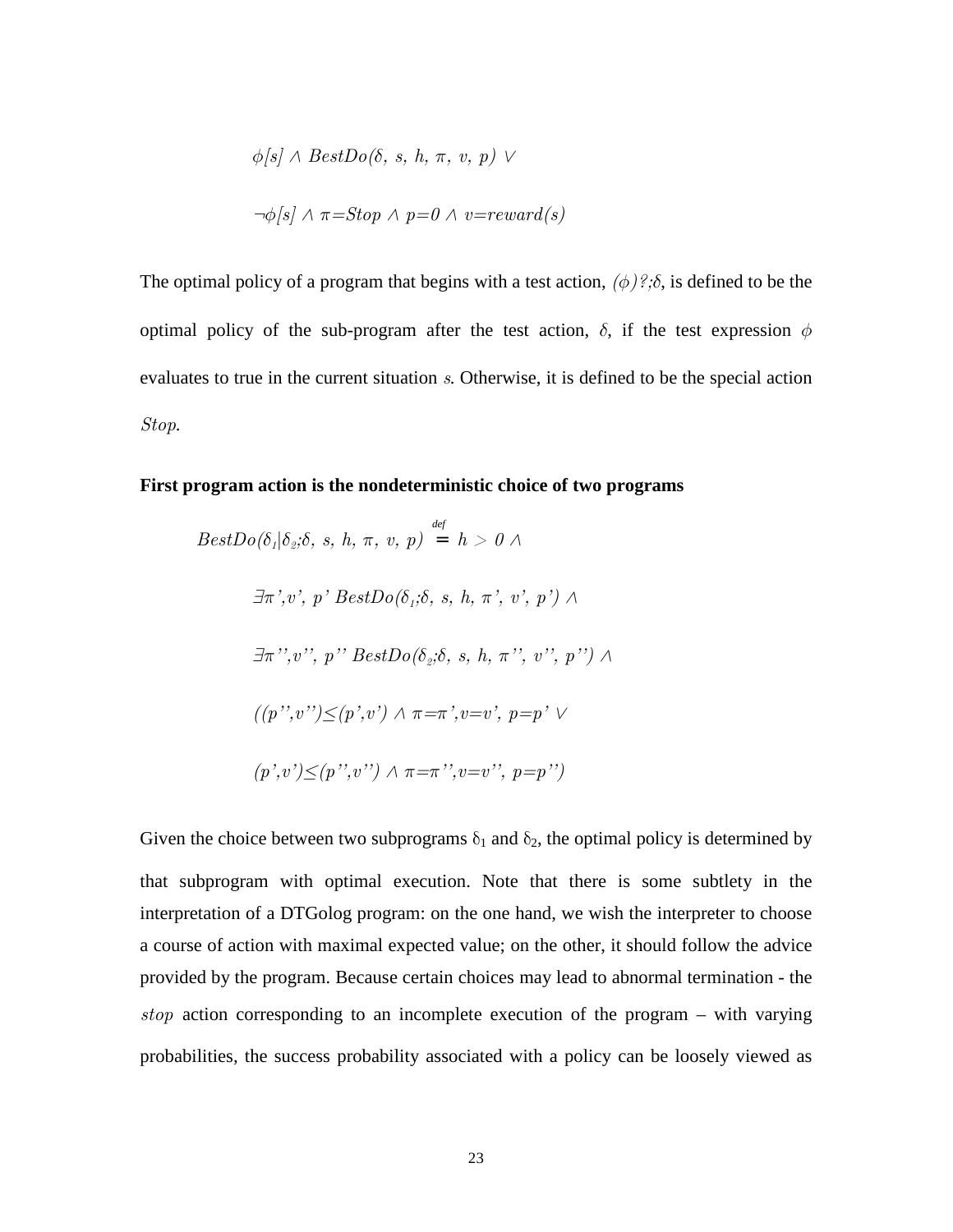the degree to which the interpreter adhered to the program. The predicate  $\leq$  compares pairs of the form  $(v, p)$ , where p is a success probability and v is an expected value, as follows:

$$
(v_1, p_1) \le (v_2, p_2) = v_1 \le v_2 \land (p_1 \ne 0 \land p_2 \ne 0 \lor p_1 = 0 \land p_2 = 0) \lor
$$
  

$$
p_1 = 0 \land p_2 \ne 0
$$

#### **Nondeterministic finite choice of action arguments**

If the program begins with  $(\pi(x : \tau)\delta)$ ;  $\gamma$ , the finite nondeterministic choice followed sequentially by a sub-program  $\gamma$ , the finite set  $\tau = \{c_1, c_2, \dots, c_n\}$ , and the choice binds all free occurrences of  $x$  in  $\delta$  to one of these elements, then:

$$
BestDo((\pi(x:\tau) \delta1); \gamma, s, h, \pi, v, p) \stackrel{\text{def}}{=} h > 0 \land
$$

$$
BestDo((\delta \mid_{c_1}^{x} | \delta \mid_{c_2}^{x} ... \delta \mid_{c_n}^{x}), \gamma, s, h, \pi, v, p).
$$

As can be seen, the construct  $(\pi(x : \tau)\delta)$  serves as an abbreviation for the nondeterministic program  $(\delta \vert_{c_1}^x \vert \delta \vert_{c_2}^x ... \delta \vert_{c_n}^x)$  $\delta \big|_{c_n}^x$ ), where  $\delta \big|_{c}^x$  means substitution of c for all free occurrences of x in  $\delta$ . Intuitively, this construct says that the program expression  $\delta$ , of which x is an argument, should be executed with the argument  $c_i \in \tau$  that would yield the highest value. To do this, the DTGolog interpreter compares the values of different arguments  $c_i$ , by building and searching a decision tree that is rooted at the current situation s, and has one branch for each  $c_i$ . Please refer to section 2.3.3 for a more detailed description of the procedural interpretation of Golog programs.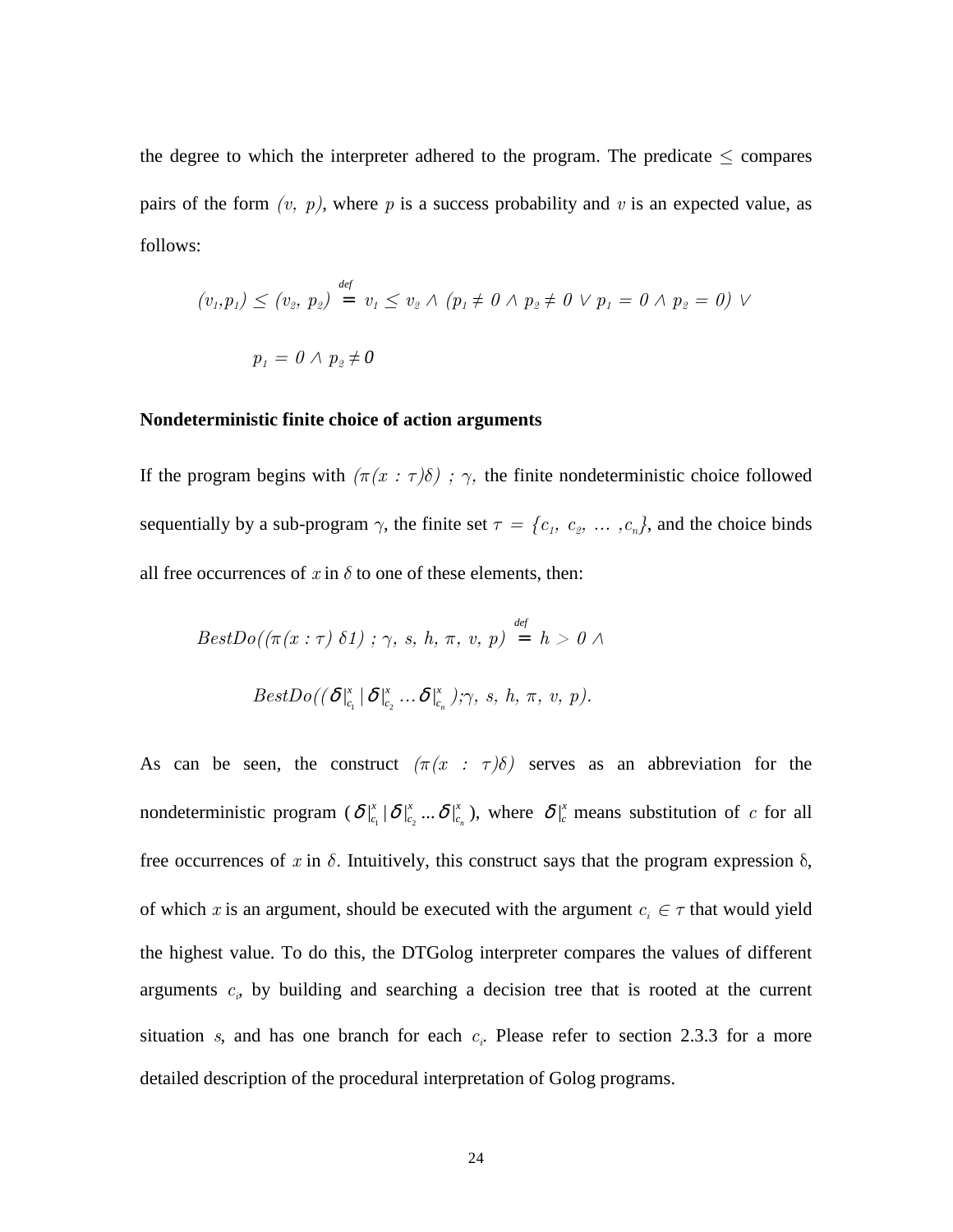#### **Nondeterministic choice of arguments**

$$
BestDo((\pi x)\delta(x);\gamma, h, \pi, v, p) \stackrel{\text{def}}{=} h > 0 \land
$$
  

$$
\exists x \; BestDo(\delta(x);\gamma, s, h, \pi, v, p)
$$

This is a non-decision-theoretic version of nondeterministic choice: pick an argument and compute an optimal policy given this argument. We need this operator because it will be convenient to choose values of variables that satisfy certain conditions, to choose moments of time and values returned from sensors. Note that in Golog, this operator is an operator for choosing one of the alternatives, but in DTGolog it is used only for programming purposes, and not for decision making.

#### **Conditional**

$$
BestDo(if \phi then \delta_1 else \delta_2; \delta, s, h, \pi, v, p) \stackrel{\text{def}}{=} h > 0 \land
$$
  
\n
$$
\phi[s] \land BestDo(\delta_1, s, h, \pi, v, p) \lor
$$
  
\n
$$
\neg \phi[s] \land BestDo(\delta_2, s, h, \pi, v, p)
$$

Let the program start with a conditional if  $\phi$  then  $\delta_1$  else  $\delta_2$ . If the test expression evaluates to true in s, then the optimal policy must be computed using then-branch, otherwise, the optimal policy must be computed following else-branch.

#### **First action is a while-loop or is a procedure**

The specifications of these constructs require second order logic. Please refers to [24] for more details.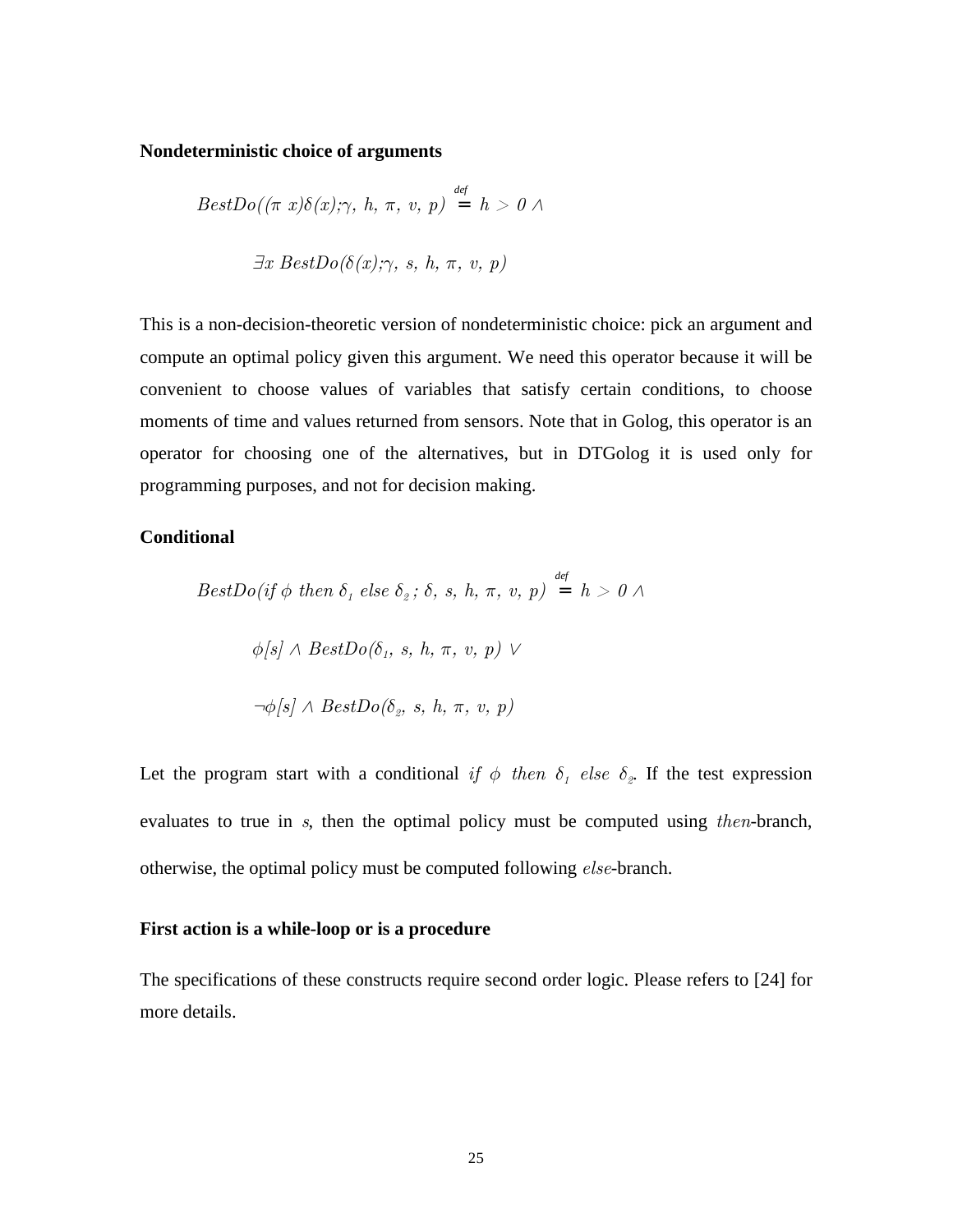#### **2.3.2.1 Incremental DTGolog Interpreter**

For the purpose of introducing an online interpreter, which provides the agent with the ability to execute actions in the real world, described in section 2.3.4 below, an incremental version [23] of the DTGolog interpreter described above has been introduced. This interpreter is based on the special relation  $IncrBestDo(6, s, h, \gamma, \pi, v, \gamma)$  $p$ ), and provides the same functionality as the interpreter based on  $BestDo()$ . It computes, as before, an optimal policy  $\pi$  for the Golog program  $\delta$  starting from situation s and horizon h, but in addition also computes from the program  $\delta$  its sub-program  $\gamma$  that remains to be executed after actually performing the first action from the policy π.

In this interpreter, two additional programming constructs are defined:

#### **First action is the** *local()* **search control construct**

$$
IncrBestDo(local(\delta_1);\delta, s, h, \gamma, \pi, v, p) = h > 0 \land
$$
  

$$
(\exists \gamma_1, \pi_1, v_1, p_1) IncrBestDo(\delta_1; Nil, s, h, \gamma_1, \pi_1, v_1, p_1) \land
$$
  

$$
IncrBestDo(\pi_1;\delta, s, h, \gamma, \pi, v, p)
$$

Instead of doing a full look-ahead to the end of the program, the interpreter begins computing an optimal policy  $\pi_1$  corresponding to a smaller local sub-space of the state space. Then, this policy can be expanded to a larger portion of the state space by computing a policy  $\pi$  optimal with respect to the whole program.

#### **First action is the** *limit()* **search control construct**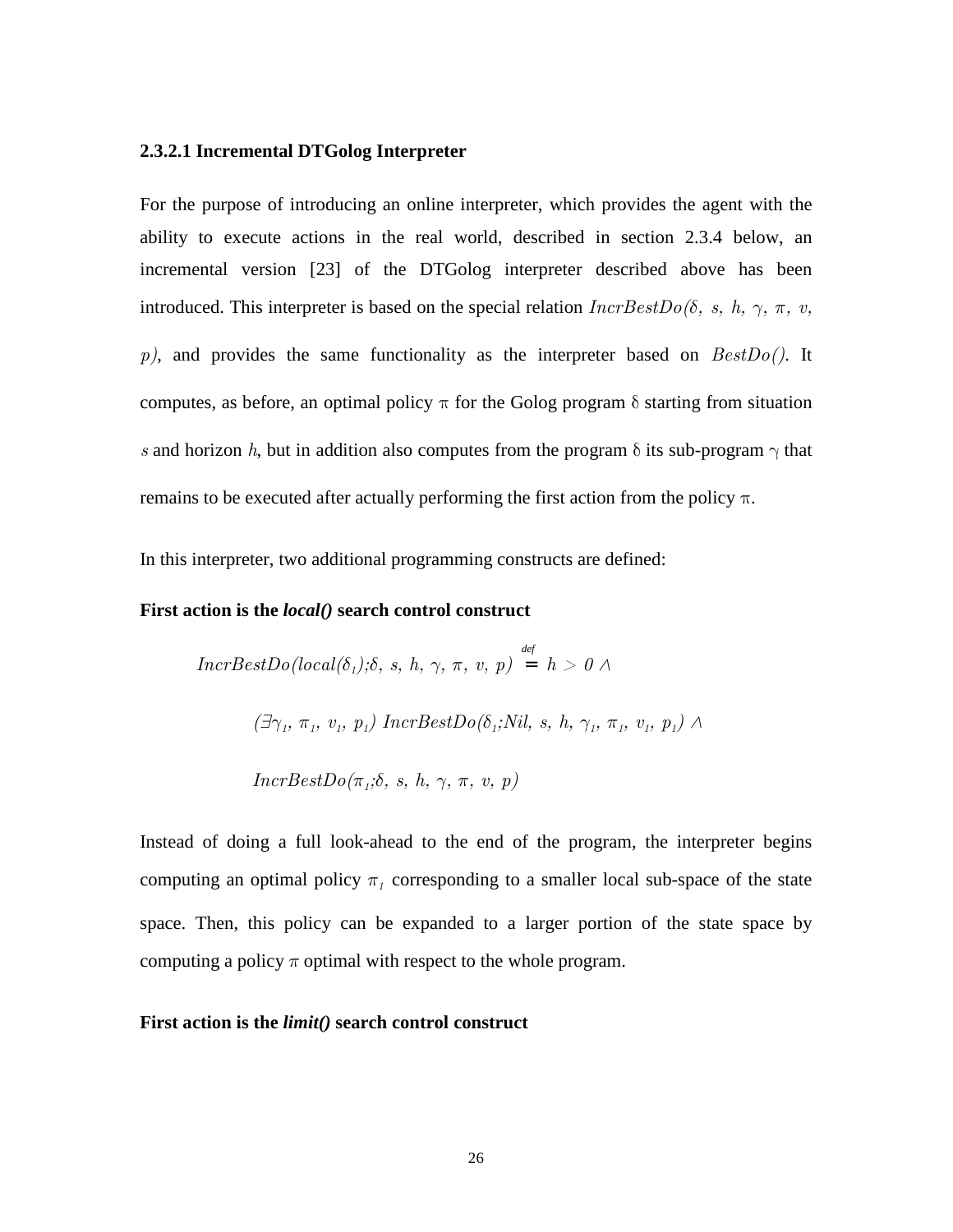$IncrBestDo(limit(\delta_1);\delta, s, h, \gamma, \pi, v, p) = h > 0 \; \wedge \;$ 

$$
(\exists \gamma')\ IncrBestDo(\delta_1; Nil, s, h, \gamma', \pi, v, p) \land \\
$$

$$
(\gamma' \neq Nil \land \gamma = (limit(\gamma'); \delta) \lor \gamma' = Nil \land \gamma = \delta)
$$

Without looking into  $\delta$ , the incremental interpreter simply computes the policy  $\pi$  that is optimal with respect to the subprogram  $\delta_i$ , and sets the remaining program  $\gamma$  to  $(limit(\gamma');\delta)$ , where  $\gamma'$  is the sub-program that remain after the first action in  $\pi$  is executed. This construct allows the programmer to express his domain-specific procedural knowledge to save computational efforts. He can write  $limit(\delta_1)$ ;  $\delta$  whenever he knows that looking into  $\delta$  has no, or very little, effects on the determination of the initial part of the optimal policy.

#### **2.3.3 Procedural Interpretation**

It is instructive to note that procedurally, DTGolog interpreter does decision theoretic planning by building and searching a fixed-depth look-ahead tree that is rooted at the current situation. Figure 2 below shows an example of such tree. The root of the tree represents the current situation s. The dark nodes below it represent the agent actions that are prescribed by the Golog program for s, and the large nodes below that represent the possible next situations, and so on.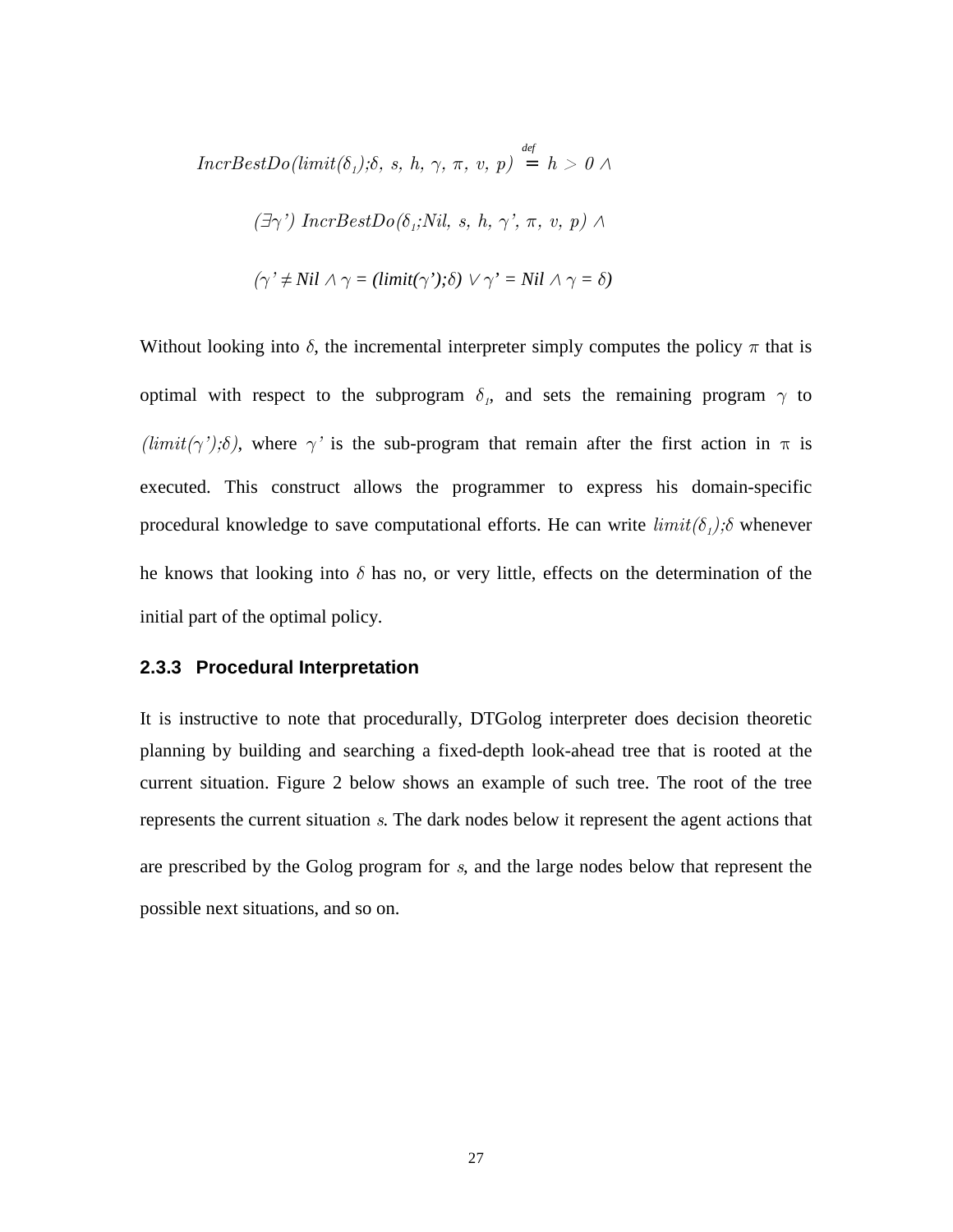

**Figure 2 A fixed depth look-ahead tree** 

More specifically, the DTGolog interpreter computes the values of all the action nodes below the root node, by backing up the value of all situation nodes below the action node in that look-ahead tree. Once the computation has been done it will simply select the action that has the highest value. Note that this way of computing is known as directed value iteration in the MDP world, because, instead of computing the value of each and every state of the state space, computation is focused to just the states and actions that are reachable from the current state. Also, it should be noted that the look-ahead computation performed by the Golog interpreters above resembles in some ways that of the deliberation process of the Real-time Dynamic Programming algorithm discussed in [2].

#### **2.3.4 On-line DTGolog Interpreter**

The DTGolog interpreter described above, which we will refer to as the off-line interpreter from now on, finds, by proving the entailment  $(*)$  on page 19, a policy  $\pi$  that is optimal among set of possible policies specified by the Golog program supplied by the agent programmer. To give the agent an ability to execute the computed policy  $\pi$ , an online version of DTGolog interpreter [23] was introduced. This interpreter,  $online(\delta, s, \delta)$ h, π, v), 1) calls the off-line interpreter,  $IncrBestDo($ ), to compute the optimal policy  $\pi$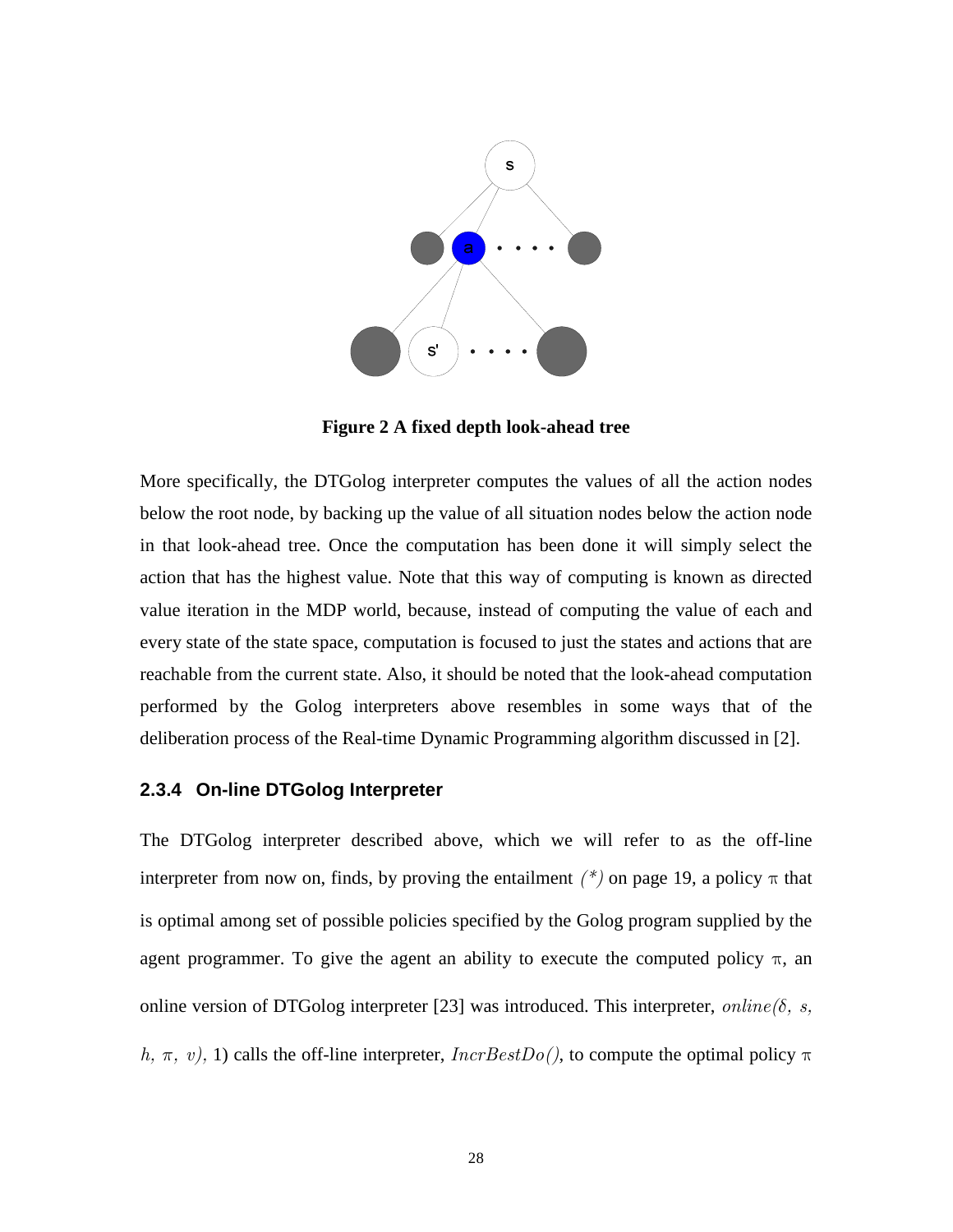off-line, 2) commits (i.e., executes) the first action in  $\pi$ , and 3) repeats the process with the remaining parts of the program.

By giving the agent the ability to execute actions, and sense the actual next situation, the online interpreter, in combination with the  $limit()$  search control construct, offers an important computational advantage: Whenever it encounters  $(limit(\delta_1);\delta)$ , instead of having to search the large decision tree corresponding to the whole program  $\delta_i$ ; $\delta$ , the interpreter can: (1) search the much smaller tree corresponding to the subprogram  $\delta_1$  only (which is the sub-tree rooted at the same situation as the tree corresponding to  $\delta_i$ ; $\delta$ , but extends only to the scope of the  $limit()$  operator), to find a partial policy  $\pi_1$ corresponding to  $\delta_1$ , (2) execute that partial policy and observe the resulting situation s', and then (3) search the tree rooted at s' that corresponds to  $\delta$  to find the remaining optimal policy  $\pi$ . In other words, the use of  $limit()$  in the online DTGolog interpreter helps cut down the search significantly, especially when the program  $\delta$  is highly nondeterministic.

## **2.4 Alternatives to DTGolog**

The idea of using domain specific knowledge to temporally abstracting the action space allowed by Golog and DTGolog, using their procedures, has also been explored in the Options approach, described in [28]. In this approach, primitive agent actions can be sequentially composed to create new temporally abstracted actions, called *options* or macro actions. This technique allows the agent to do decision making in a smaller and more compact (abstracted) action space. In comparison with Golog and DTGolog, the Options approach is less expressive because, other than sequential composition, it doesn't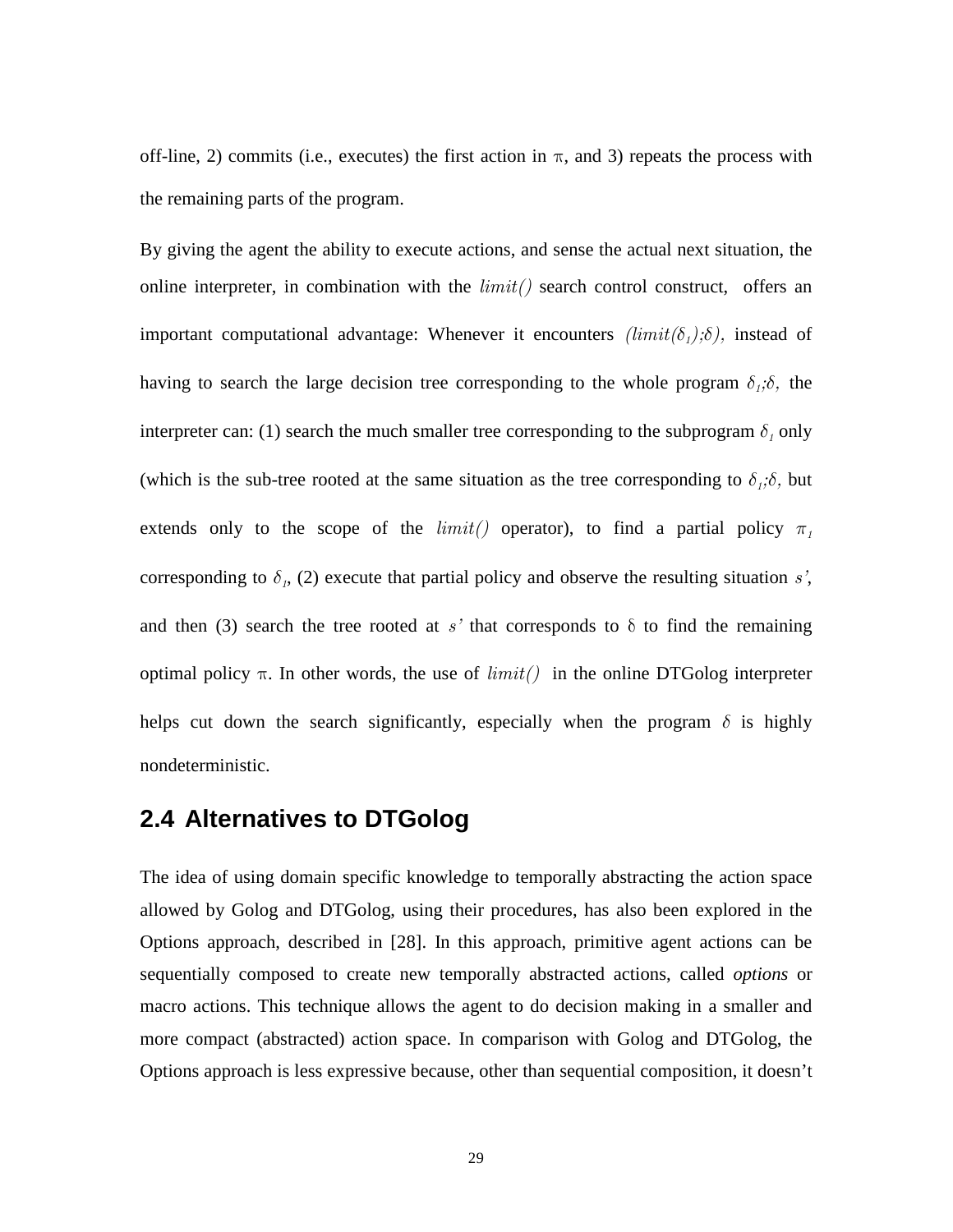allow complex action compositions such as conditional, loop, recursive calls and nondeterministic choices.

The idea of allowing the agent designer (or programmer) to encode domain-specific knowledge into a partial program that can be used to limit the set of policies the agent has to consider has also been explored in the framework of Hierarchies of Abstract Machines (HAMs), Programmable Hierarchic Abstract Machines (PHAMs) [16], and the ALISP programming language [1].

In the HAMs and PHAMs framework, a partial policy is specified using a hierarchy of abstract finite state machines, which takes as input the state of the MDP and outputs the action to be performed by the agents, and can contain some special nondeterministic choice states. The choice states non-deterministically select a next machine state from predefined finite sets of available choices, and allow the agent to switch between the policies prescribed by the partial program. In comparison to DTGolog, the HAM approach is less convenient in terms of specifying the partial policy. In DTGolog, this partial policy is specified using standard high-level programming constructs, while in HAM this partial policy is specified by designing abstract finite state machines, which can be a non-trivial task sometimes.

In the ALISP framework, the standard Lisp language is augmented with some new nondeterministic programming constructs to create a new language that allows the agent designer to write partial programs, which, like Golog programs and HAMs, limit the set of policies that the agent needs to consider. In comparison to DTGolog, the ALISP framework has two major differences. The first difference is that in ALISP, the agent designer is expected to manually abstract the state space. That is, he has to manually decide how states can be grouped together into groups (or abstract states) without changing the original MDP. Golog, on the other hand, is based on situations and fluents instead of states, and the need for state abstraction virtually does not exists. The second difference is that domain specific characteristics such as action's preconditions have to be directly encoded into the partial programs, which are task-dependent by nature. In Golog,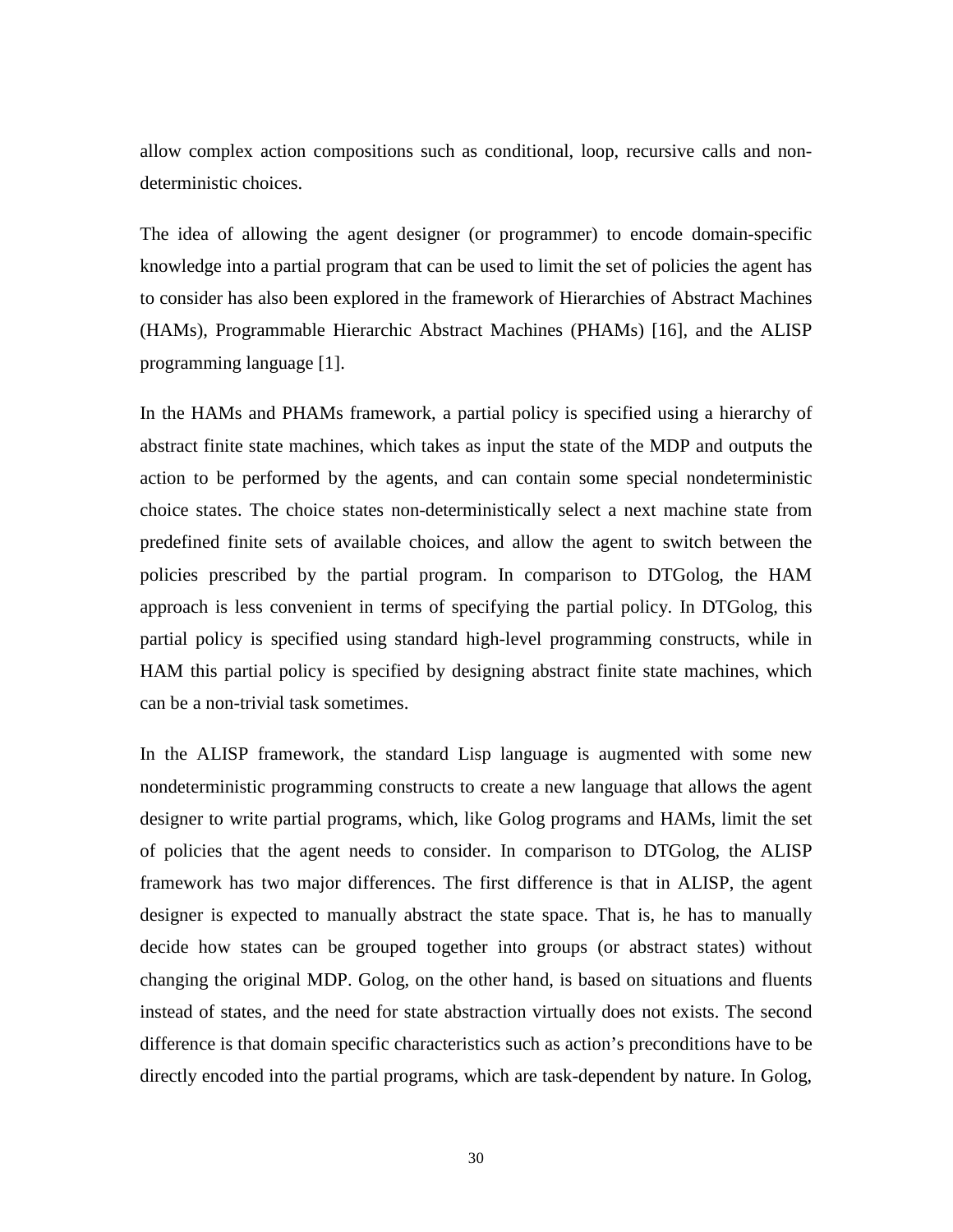environment characteristics are represented in a knowledge base that is independent of any control procedure, and partial programs need to encode only the procedural knowledge associated with the tasks. Finally, ALISP is a convenient tool for Reinforcement Learning (it is based on Tom Dietterich's approach to hierarchical reinforcement learning[9]), and cannot take advantage of an MDP model if it is provided explicitly. However, DTGolog cannot function if a fully observable MDP is not given in advance, but ALISP can learn from interaction with the environment. Consequently, it would be interesting to consider a framework that takes advantages of both ALISP and DTGolog.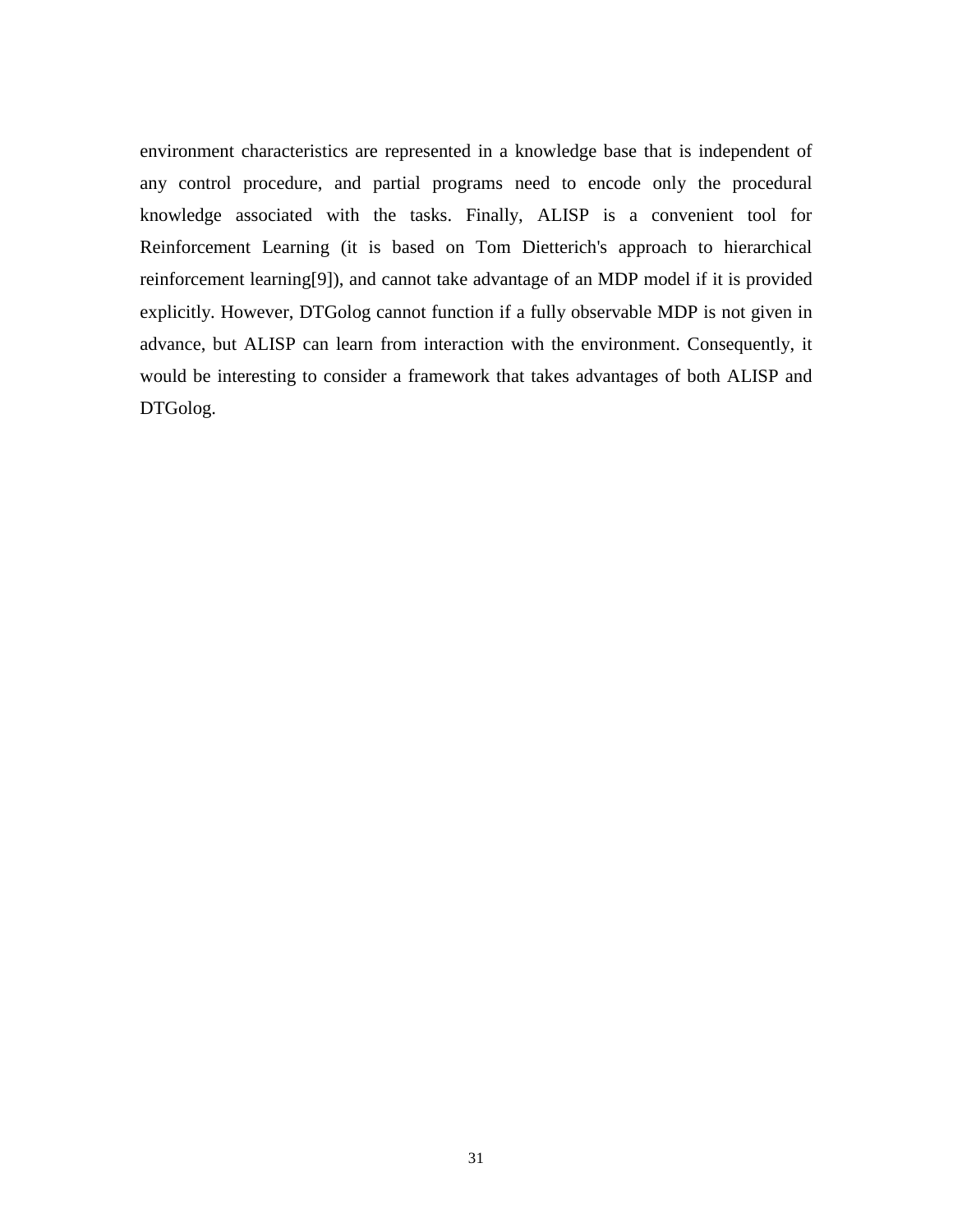# **3 A DTGolog-based Resource Allocator for the London Ambulance Service**

## **3.1 Introduction and Motivation**

Although there has been a significant amount of work done in AI related to planning under uncertainty, especially for problems in which a certain high level goal must be satisfied with some given probability, there are still many practical domains in which the task of designing a decision making agent that must guarantee goal satisfaction with a sufficiently high probability is extremely difficult, due to the large number of the state features and actions with uncertain effects. One way to ease the computational burden of designing such an agent is to carefully refine the given high level goal into subgoals, along with the associated subtasks that would solve these subgoals, and finally find the primitive actions that must be executed to solve these subtasks. The reason is that this gradual process will help the agent designer in identifying where the search between alternatives must concentrate. That is, by going through this process, the designer will be able to identify useful sequences, loops, conditional or recursive structures of actions that together provide important constraints on the set of policies that need to be considered. Once the focus point(s) of the search has been identified, and expressed as a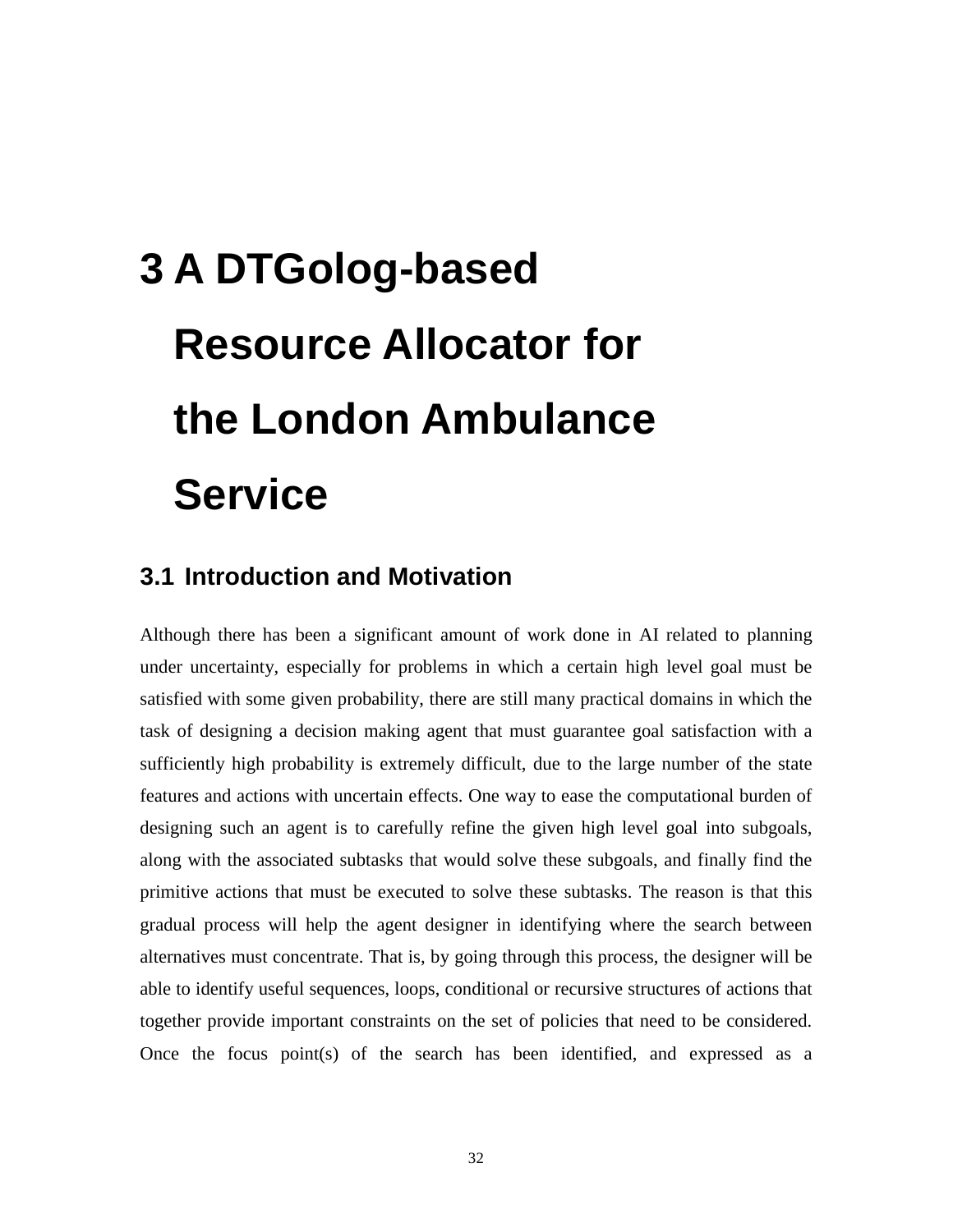nondeterministic choice between alternatives, the original decision making problem reduces to the task of evaluating different designs of an agent.

In this chapter, we demonstrate the applicability of the DTGolog framework to real largescale problems by applying it to a well-known, real world case study: The London Ambulance Service's Computer Aided Dispatch system (LAS-CAD) [7;13]. This case study comes from an investigation into a failed software development project and, while largely unknown to the AI community, has received a significant attention in software engineering literature. It is an excellent example of a problem with probabilistic goals, and we suggest this case study as a grand challenge for research on planning under uncertainty.

The main contributions of this chapter are the following. We developed an extensive logical formalization of a non-trivial domain, and demonstrated that DTGolog is well suited to the task of evaluation of alternative designs of a decision making agent.

## **3.2 The London Ambulance Service (LAS)**

As described in [7], the main function of the LAS is to provide emergency respond to "999" emergency calls for the city of London. Its facilities include a Central Ambulance Control (CAC) office, where all 999 calls are received, and several ambulance stations, located in three (administratively divided) LAS regions: North West (NW), North East (NE) and South (S). Generally speaking, the operation of LAS can be summarized as follows. When an 999 emergency phone call requesting an ambulance service arrives at the CAC, it will be answered by a Call Taker (CT). The CT will write down all necessary details about the request on a paper form and pass it on to the Incident Reviewer (IR), whose job is to review all the forms passed to him by all the CTs for any duplicated request. After reviewing a form, depending on the location of the request, the IR will forward it to one of the three Resource Allocators (RA), whose job is to decide which of the available ambulances in his LAS region should be sent to the requested locations. Once the RA has made his decision, he will notify the Dispatcher (DSP), who will then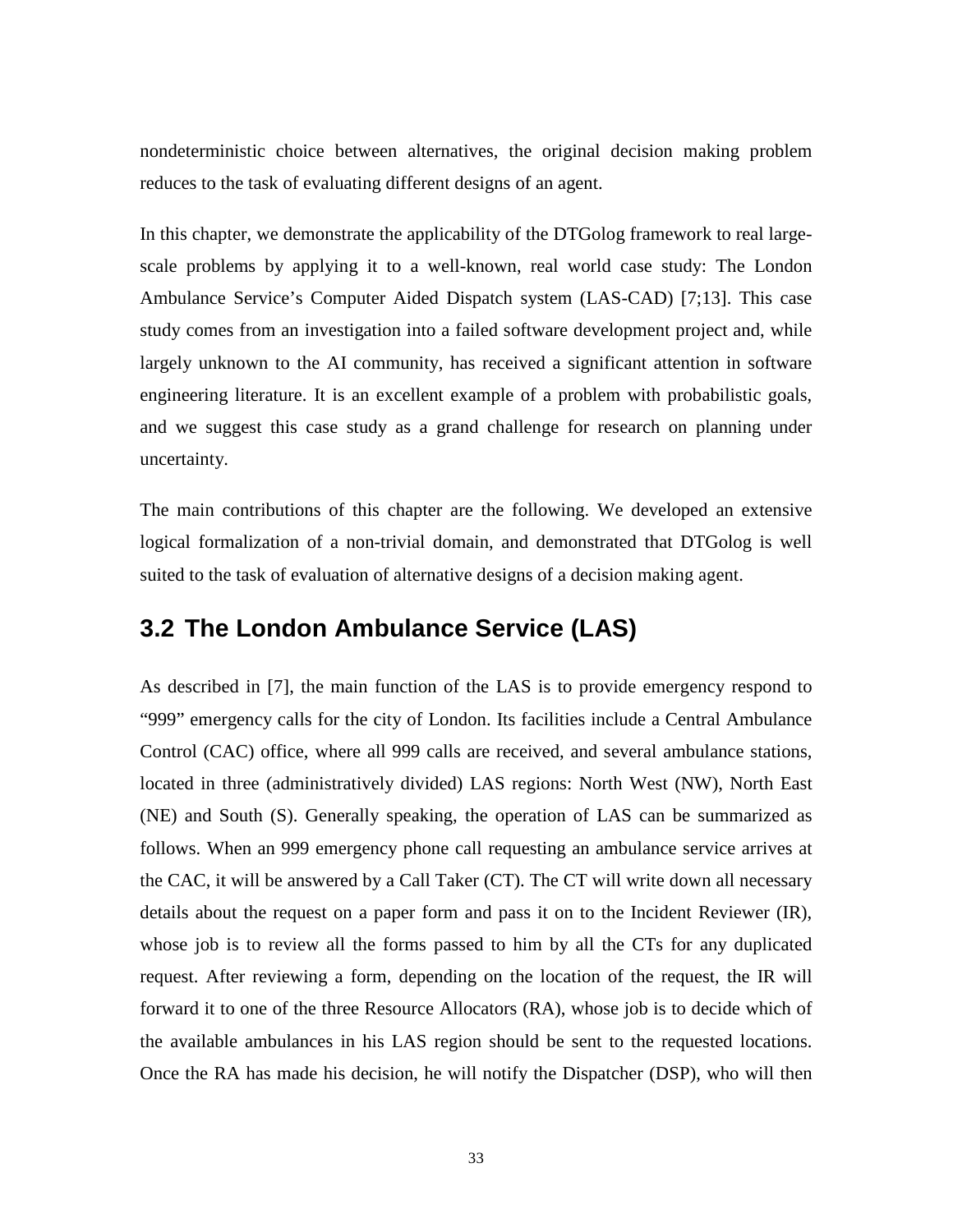contact the appropriate ambulance crew and give it a mobilization instruction. Once mobilized, the ambulance will travel as quickly as possible to the incident. Upon arrival, the ambulance's crew would notify the DSP (e.g., by pressing buttons on the mobile terminal inside the ambulance). It then performs on-site diagnosis on the patient and decides whether or not the patient needs to be taken to the hospital. In some cases, this is not necessary and the ambulance will simply go back to its base, after reporting to the DSP that it has became available for a new assignment. Otherwise, it will quickly carry the patient to a hospital and, after handing the patient over to the hospital's staff, the crew will report its availability, and start to go back to its base. The following diagram shows the possible scenarios of a service trip.



**Figure 3** Possible scenarios of an emergency service trip

One of the most important objectives of LAS is that emergency requests are to be served within 14 minutes from the time the call is received. More specifically, call taking and mobilization decision making should take less than 3 minutes, and the travel time to the incident should be, for 95% of the time, less than 11 minutes and, for 50% of the time, less than 8 minutes.

Designing an automated system, or an automated RA in particular, that can achieve this objective, one can imagine, is a complex task. To do this, the designer would have to face several important questions such as: what kind of ambulance selection criteria is to be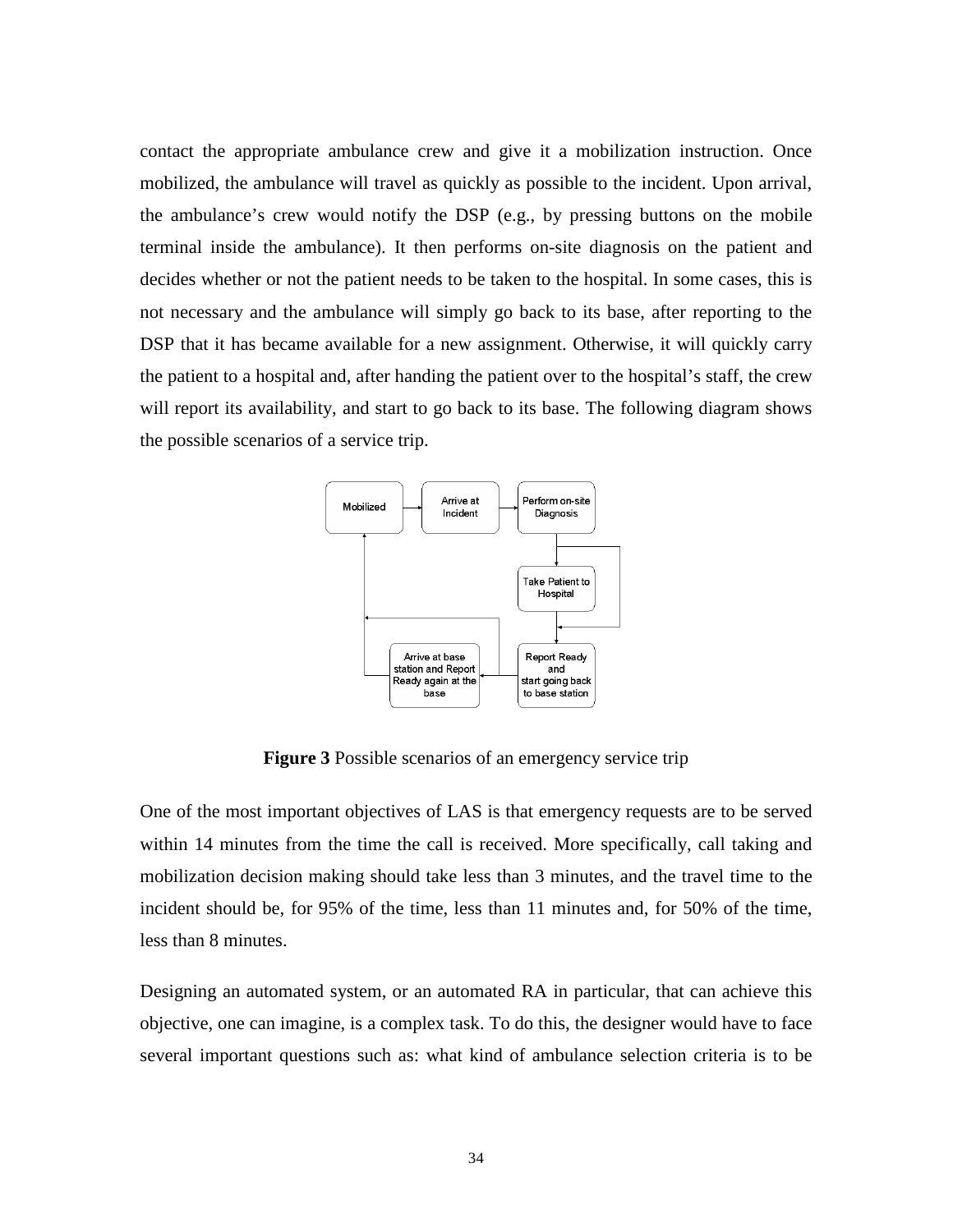used; the fact that ambulances tend to travel more slowly outside their home regions, or the fact that ambulance crews who are working on consecutive assignments without proper resting work more slowly and less effective, should be considered; how the communication errors that could lead to failed mobilizations, or inaccurate ambulance location and status should be handled. For this reason, several researchers in Software Engineering have used LAS as a case study in their works. Most notable are the following two proposals. First, in [31], the author applied the Goal-Oriented Requirement Language (GRL) and i\* modeling framework to model and analyze the feasibility of LAS, and concluded that the framework was capable of showing that both the totally manual system and the fully automated system have difficulties in accomplishing LAS's objectives. Second, in [14], LAS is used as a case study through which new partial goal specification and evaluation techniques, in which objective functions are specified using probabilistic extensions of temporal logic, are illustrated.

In this work, we use LAS as a case study to show that the framework of DTGolog is not only expressive enough to model all the above mentioned aspects but also versatile enough to provide a quantitative evaluation of the alternative designs of a decision making agent.

## **3.3 Domain Representation**

We model the three LAS regions using three rectangular  $10\times10$  grid worlds, shown in Figure 4 below. Each square in the grid worlds represents a city block, and is denoted by a term *loc(x, y)*, where *x* and *y* are the block's coordinates. All locations in the city will be referred to by the corresponding square in which they reside, and the distance between any two locations is defined as the Manhattan distance between the two:

$$
d(loc(x_1,y_1), loc(x_2,y_2)) = |x_2 - x_1| + |y_2 - y_1|.
$$

We assume that each region has one base station, one hospital, and 10 ambulances.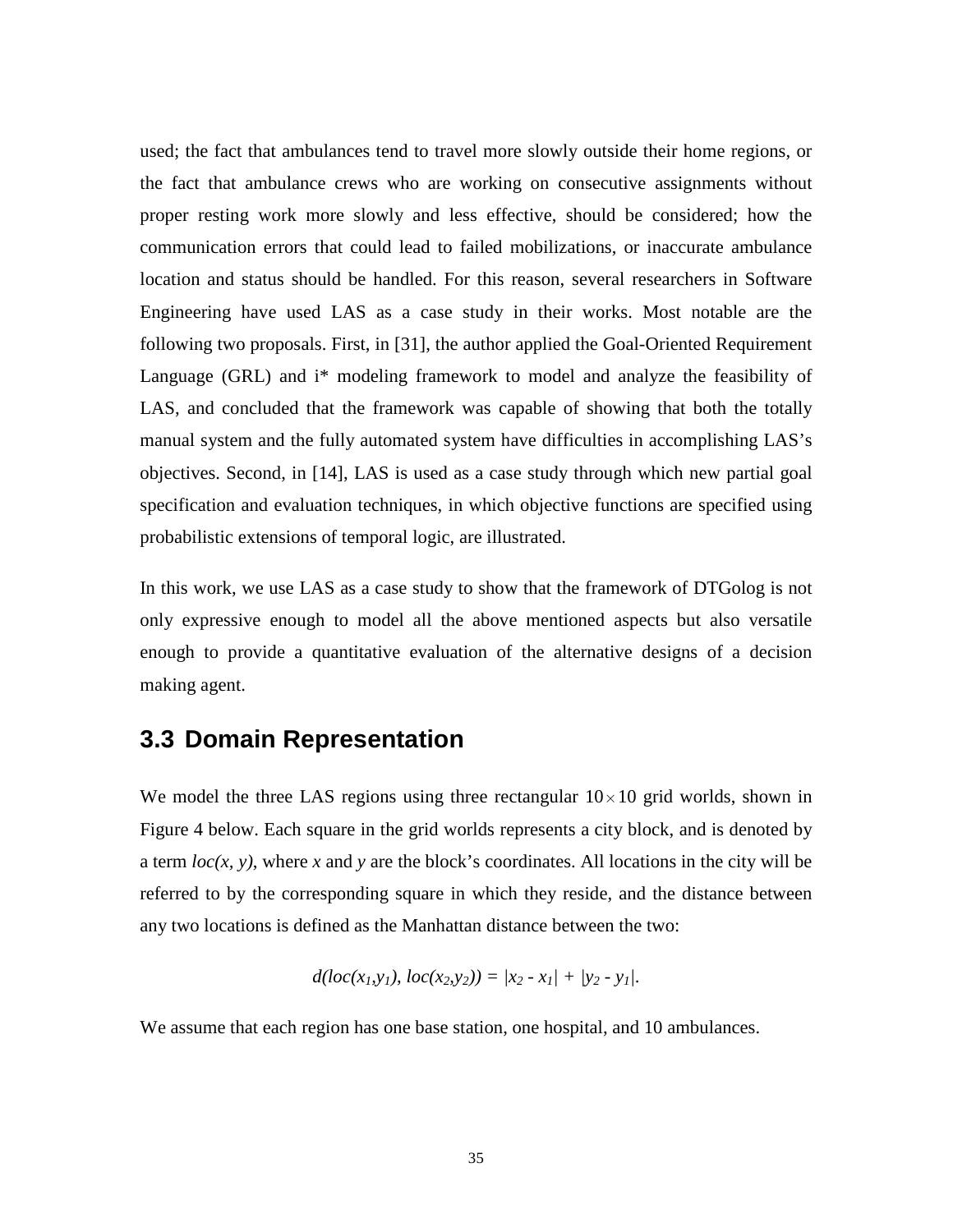

**Figure 4** The three LAS regions as represented by 3 rectangular grid worlds

It is important to understand that the size of the state space is well beyond  $30^{300} \text{·}2^{300}$ states: there are 30 ambulances in the model, each can be in any one of the 300 locations. Also, each location might or might not have a request pending and there are 300 locations. Consequently, the exact solution of the problem of optimal ambulance allocation using standard MDP techniques is computationally intractable.

As described in the previous section, there are many different players in the real LAS system. Focusing on just the resource allocating and scheduling aspect of the system, however, only three players are of significance: the RA who sits at the center of the system (we assume there is only one RA in the automated system); the IR who represents the front-end of the system; and the DSP who represent the back-end of the system.

The RA's job is to make mobilization decisions in such a way that ambulances will arrive at the incidents within the specified time limit (11 minutes) with a high probability. We formulate the RA's actions below. Note that for brevity, we will use the word "cars" to abbreviate "ambulances".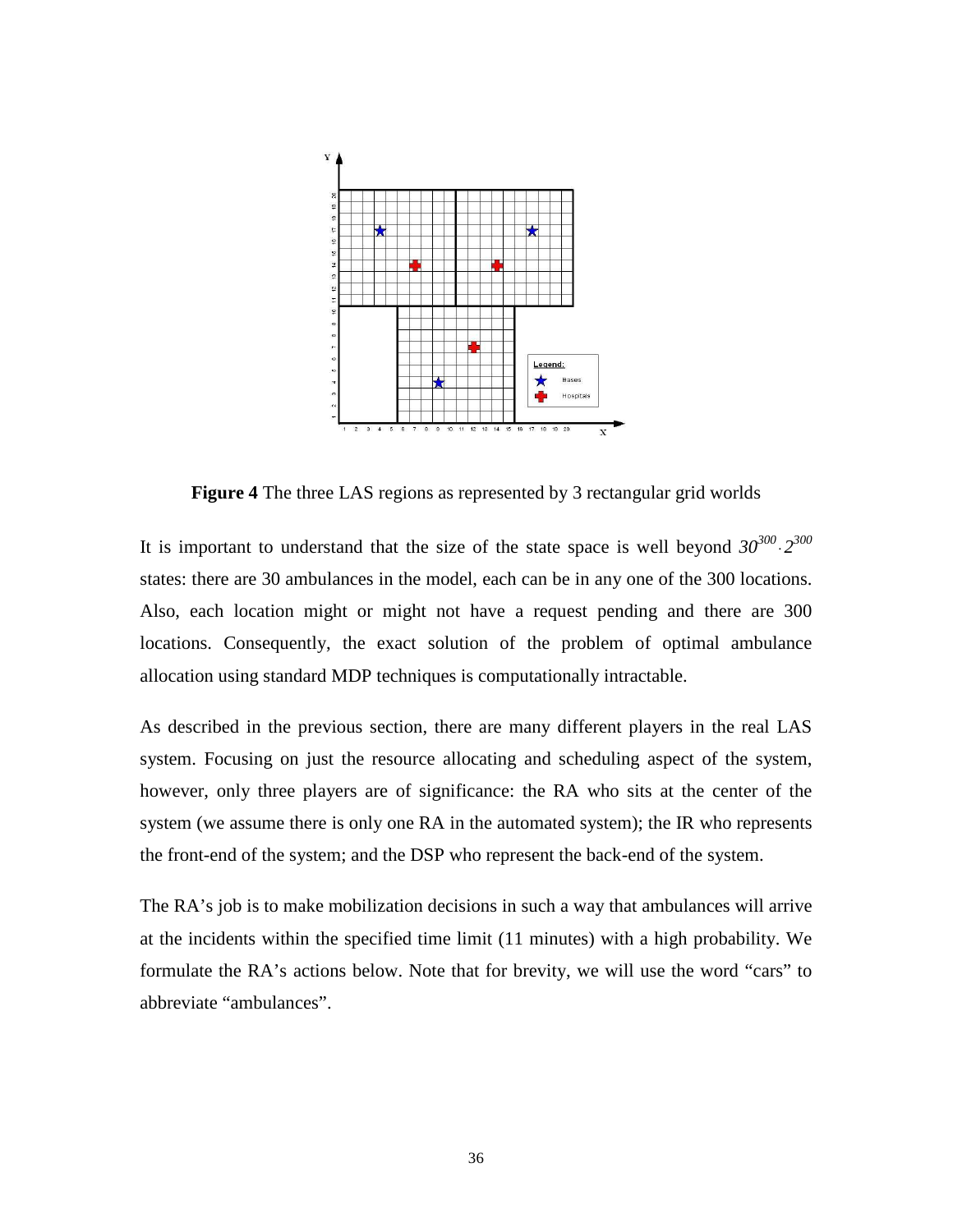- mobilize  $(c, l, t)$ : Send the ambulance  $c$  to location  $l$  at time  $t$ . This is a stochastic action with two possible outcomes:  $mobileizeS(c, l, t)$  and mobilize $F(c, l, t)$ . The first outcome corresponds to a successful mobilization, and the second outcome mobilizeF corresponds to failed mobilization (e.g., due to communication problems).
- *askPosition(c, l, t)*: A sensing agent action that, if performed at time *t*, will tell the RA the location *l* of car *c*. Because communication with the ambulance can fail, this action can return the constant *Unclear* instead of a genuine location term.
- *askStatus(car, status, t)*: Another agent sensing action that determines whether *car* is *Busy*, *Ready*, or *Unknown* (which means that *askStatus* has failed due to communication errors).
- *wait(t)* A no-cost deterministic agent action that can be performed whenever the RA has nothing to do. Doing this action will put the RA to "sleep" until the next occurence of an exogenous event.

The IR's job is to review emergency requests and pass them to the RA. We formulate the IR's actions below:

> • *request(l, t)*: Forward a reviewed emergency request to the RA. This exogenous action means an emergency request has been made from location *l* at time *t*.

The DSP's job is to handle all communications between the RA and the ambulance crews. We formulate the DSP's actions below: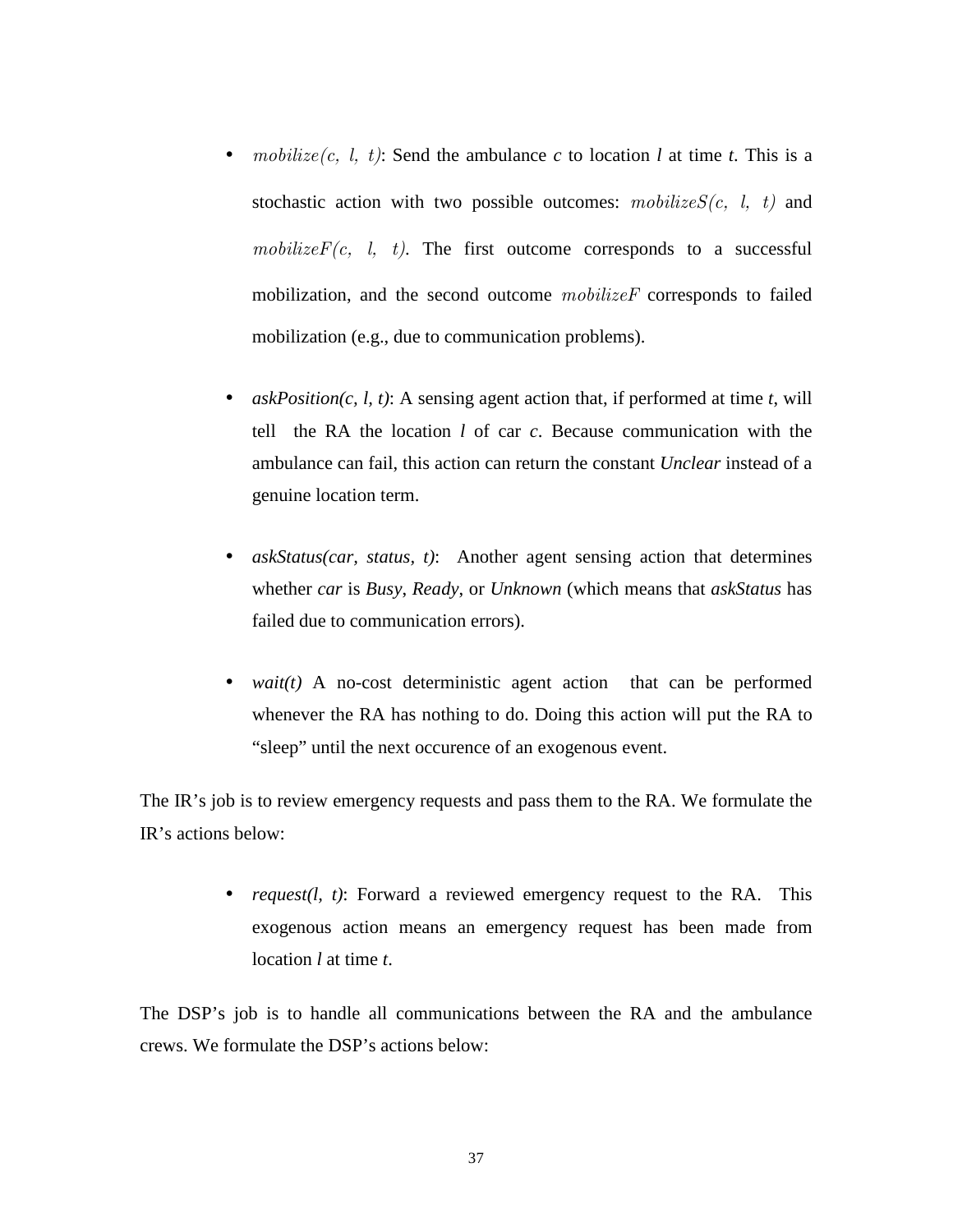- *reportArrival(car, l, t)*: Foward the arrival report of ambulance *car* to the RA. This action will tell the RA that *car* has arrived at location *l* at time *t*.
- *reportReady(car, l, t):* Forward the ready report of ambulance *car* to the RA. This action will tell the RA that *car* has become ready at location *l* at time *t*.

In this work, since we use a version of DTGolog that only accounts for a single decision maker, we treat the RA as an DTGolog agent and view the IR and DSP as external agents. That is, we model (and compute) the RA's behavior using a DTGolog program, and simulate the IR and DSP's behaviors using a C program, as shown in Figure 5 below.

Note that in taking this approach, all the external agents' (i.e., IR and DSP) actions must be treated as exogenous actions: they can happen any time and are outside of the direct control of the Golog program that represents the RA.



**Figure 5** Overall organization of the project

As described in the figure, the environment simulator module, which represents the DSP and IR, are implemented in C. This module relies on the GNU scientific library (GSL) to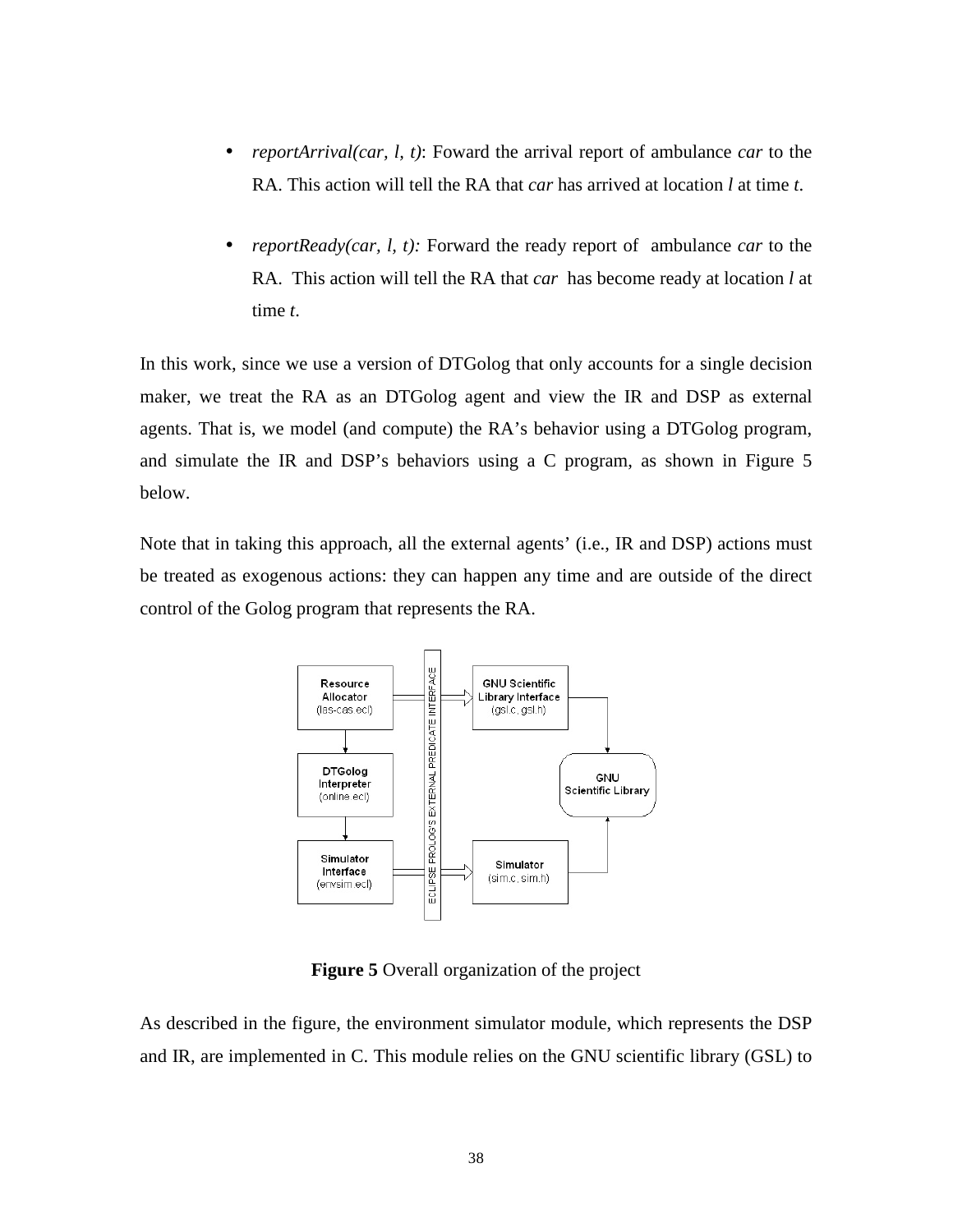generate Gaussian and Poisson random numbers, and interacts with the Golog program (representing the RA) and the DTGolog interpreter through the simulator interface module. The Golog program also calls on the GSL, through the GSL interface, for the calculation of the cumulative distribution function required for the reward function described below.

#### **3.3.1 Simple Domain Characteristics**

To represent the simple characteristics of the domain, we use the following set of logical statements:

 avgTimePerBlockEmergHome(100), avgTimePerBlockEmergForeign(150), avgTimePerBlockNormHome(200), avgTimePerBlockNormForeign(250)

These statements specify the average traveling speeds (in seconds per block) of the ambulances in different modes and regions. Note that we assume that the speeds (both emergency and normal) are slower if the ambulance is outside of its home region, since its driver is less familiar with "foreign" regions.

 *diagTime(240) unloadTime(120)* 

The average amounts of time it takes to perform on-site diagnosis and to hand over the patient at the hospital.

 *tirednessLagTime(100)*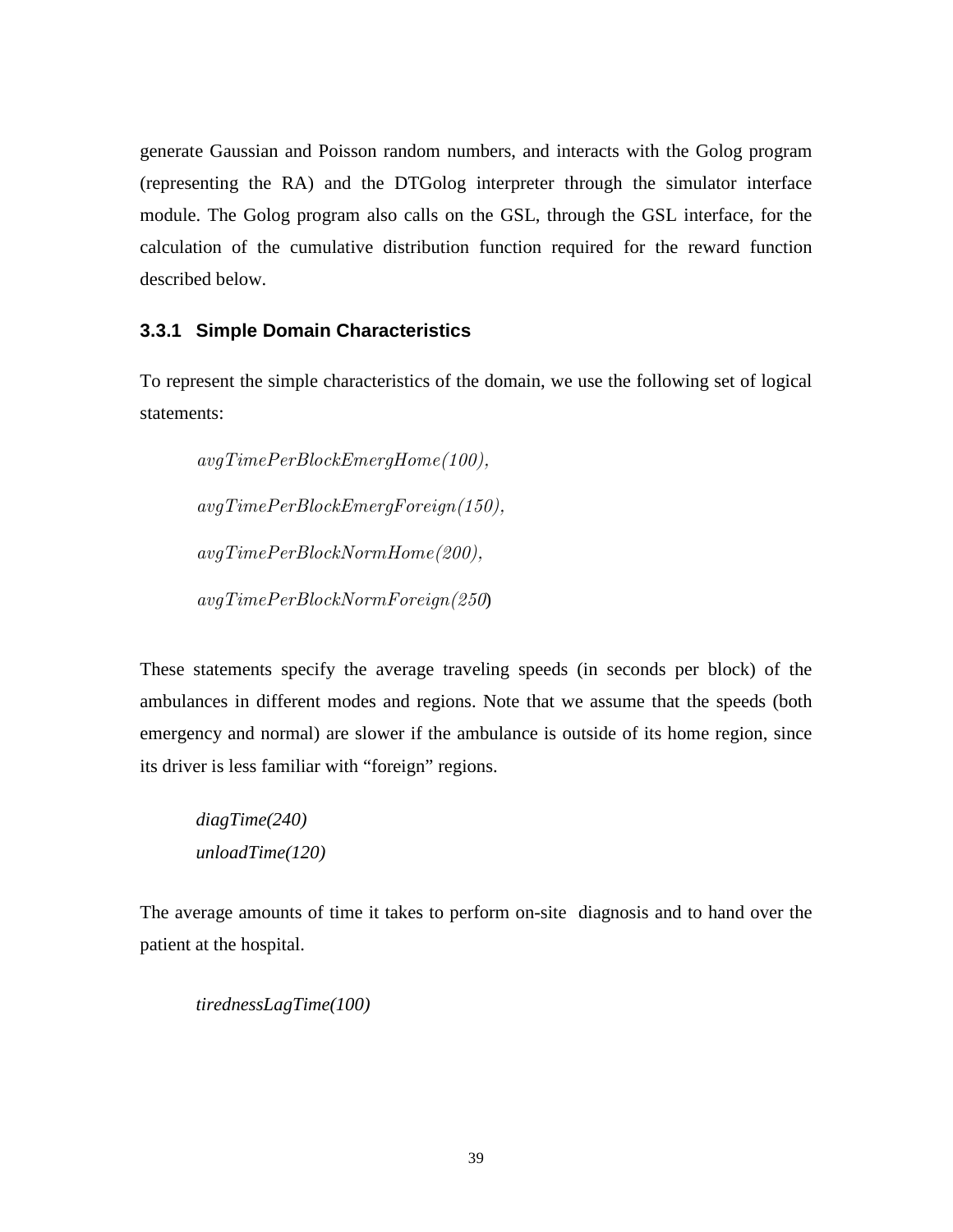Ambulance crews that are working on consecutive assignments without having any rest in between are tired and less efficient. If this is the case, diagnosis time, unloading time, as well as traveling times will be longer. This statement specify the amount of extra time it will take if the crew is tired.

 *requestRate(150) commFailRate(0.15) hospitalizeRate(0.8)*

These statements specify the rate at which emergency requests arrive (in seconds/request), the percentage at which a patient need to be taken to a hospital, and the rate at which communication between the DSP and an ambulance traveling on the road would fail.

#### *validPeriod(60)*

If a car is on the move, its location changes and, therefore, becomes unknown. However, we assume that within certain grace period specified by this statement, its location has not changed significantly and, therefore, its location is considered known.

#### **3.3.2 More Complex Domain Characteristics**

More complex domain's characteristics are captured by the following set of axioms.

#### **3.3.2.1 Precondition Axioms**

The following axioms state that it is always possible for the RA to either *wait*, *askPosition* or *askStatus*, and any value can be returned by sensing actions (i.e. sensing results are not constrained by these axioms). Also, it is possible for a car to be mobilized if it is ready and its location is known.

 $Poss(wait(t), s)$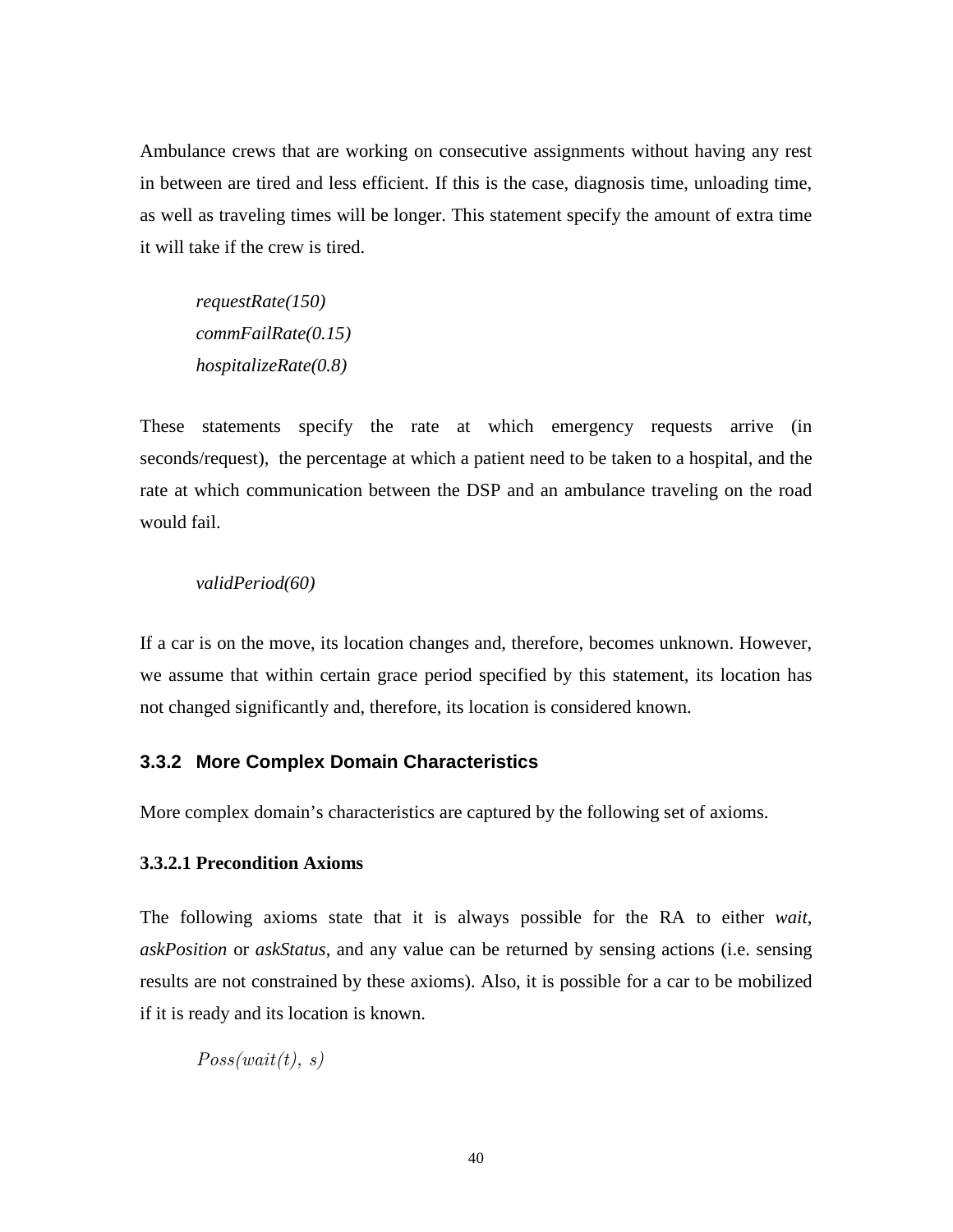$Poss(askPosition(car, l, t), s)$ 

 $Poss(askStatus(car, status, t), s)$ 

 $Poss(mobilizeS(car, loc, t), s) \equiv ready(car, s) \land carLocKnown(car, t, s)$ 

 $Poss(mobilizeF(car, loc, t), s) \equiv ready(car, s) \land carLocKnown(car, t, s)$ 

#### **3.3.2.2 Successor state axioms & Initial Situation**

 $\overline{a}$ 

A car is ready if it reported ready by itself, or if it responded *Ready* when the RA asked for its status, or the car was ready in the previous situation *s* and the last action was neither a successful mobilization nor a sensing action that indicates the car is busy or its status is unknown.

$$
ready(car, S0)
$$
\n
$$
ready(car, do(a, s)) \equiv \exists l, t \ (a = reportReady(car, l, t)) \lor
$$
\n
$$
\exists t \ (a = askStatus(car, Ready, t)) \lor
$$
\n
$$
\neg \exists l, t \ (a = mobileizeS(car, l, t)) \land
$$
\n
$$
\neg \exists t \ (a = askStatus(car, Busy, t)) \land
$$
\n
$$
\neg \exists t \ (a = askStatus(car, Unknown, t)) \land ready(car, s)
$$

Communication between ambulance crews and the DSP (and hence the RA) can fail. We model this by allowing a*skPosition* and *askStatus* to return the constant *Unclear* and Unknown instead of a genuine location and status<sup>3</sup>. More specifically, communication with a given car is said to be lost if: the RA tried to ask for its location or status and the

<sup>&</sup>lt;sup>3</sup> By doing this, we have introduced additional states, which allow us to represent the lack of information in a fully observable MDP.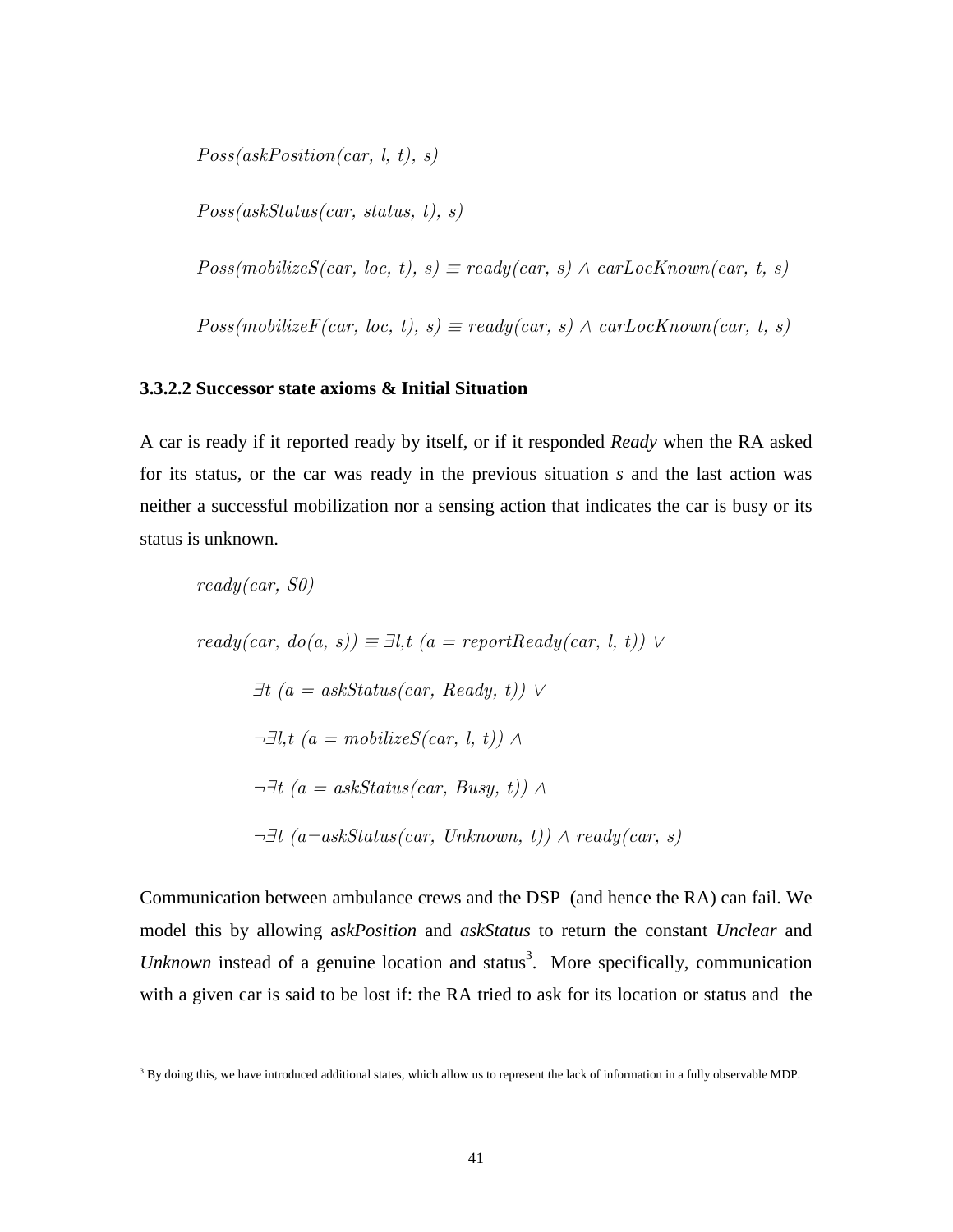reply was *Unclear* or *Unknown*, or the previous mobilization failed, or communication has been lost in the previous situation *s* and the car has not reported itself to the RA since then.

$$
commLoss(car, do(a, s)) \equiv \exists t \ (a = askPosition(car, Unclear, t)) \lor
$$
  
\n
$$
\exists t \ (a = askStatus(car, Unknown, t)) \lor
$$
  
\n
$$
\exists l, t \ (a = mobilizeF(car, l, t)) \lor
$$
  
\n
$$
\neg \exists l, t \ (a = reportReady(car, l, t)) \land
$$
  
\n
$$
\neg \exists l, t \ (a = reportArrival(car, l, t)) \land commLoss(car, s)
$$

When a car is stationary (e.g., parking at the home base), its location is known. When the car is on the move, its location changes, and therefore becomes unknown. However, recall that we assume that within the period specified by *validPeriod(p)*, the car's location can be considered unchanged (since it did not move very far from its last known location) and therefore its location is known. In addition, if the car location is known in *s* at time *time*, and it was not mobilized successfully more than *p* seconds ago, then its location remains known:

$$
carLocKnown(c, time, S_0) \equiv isACar(c) \land start(S_0, t) \land time >= t.
$$

 $carLocKnown(c, time, do(a, s)) \equiv$ 

$$
\exists l, t ((a=reportReady(c, \; l, \; t) \; \lor \; a = askposition(c, \; l, \; t)) \; \land \\
$$

isBaseLoc(l)  $\land$  time≥ t)  $\lor$ 

$$
\exists l, t, p \ ((a = reportReady(c, l, t) \lor a = askposition(c, l, t)) \land \\
$$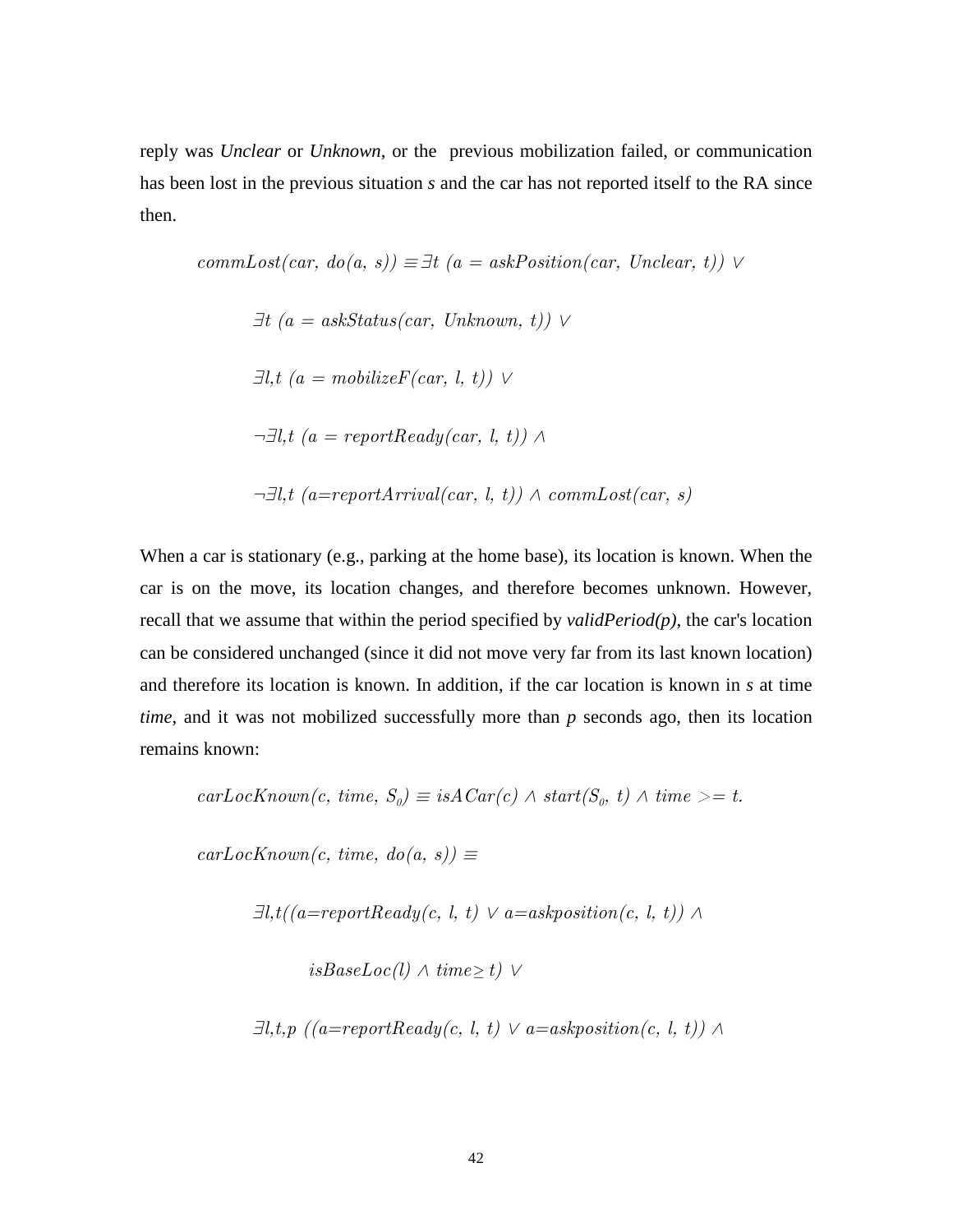*validPeriod(p)*  $\land$  *time*  $\leq$  *t*+ *p*  $\land$  *time*  $\geq$  *t)*  $\lor$ 

$$
\neg \exists l, t, p \ (a = mobile \times S(c, l, t) \land validPeriod(p) \land time \geq t + p) \land
$$

carLocKnown(c, time, s)

Similar to the previous axiom, the location of a car is assumed to remain the same as its last known location within the period of *p* seconds.

 $carLocation(c, l, time, S_0) \equiv$ 

 $isACar(c) \wedge start(S_o, t) \wedge time \ge t \wedge \exists b (homeBase(c, b) \wedge locOf(b, l))$ 

 $carLocation(c, l, time, do(a, s)) \equiv$ 

$$
\exists t \ ((a = reportReady(c, l, t) \lor a = askPosition(c, l, t)) \land
$$

isBaseLoc(l)  $\land$  time≥ t)  $\lor$ 

 $\exists t, p \; ((a=reportReady(c, l, t) \lor a=askPosition(c, l, t)) \land$ 

validPeriod(p)  $\land$  time  $\leq t+p \land$  time  $\geq t$ )  $\lor$ 

 $\exists t, p, loc(a=mobileizeS(c, loc, t) \wedge validPeriod(p) \wedge time \geq t + p \wedge$  $l = Unknown)$   $\vee$ 

 $\neg \exists loc, t, p \ (a=mobileizeS(c, loc, t) \land validPeriod(p) \land time \geq t + p) \land$  $carLocation(c, l, time, s)$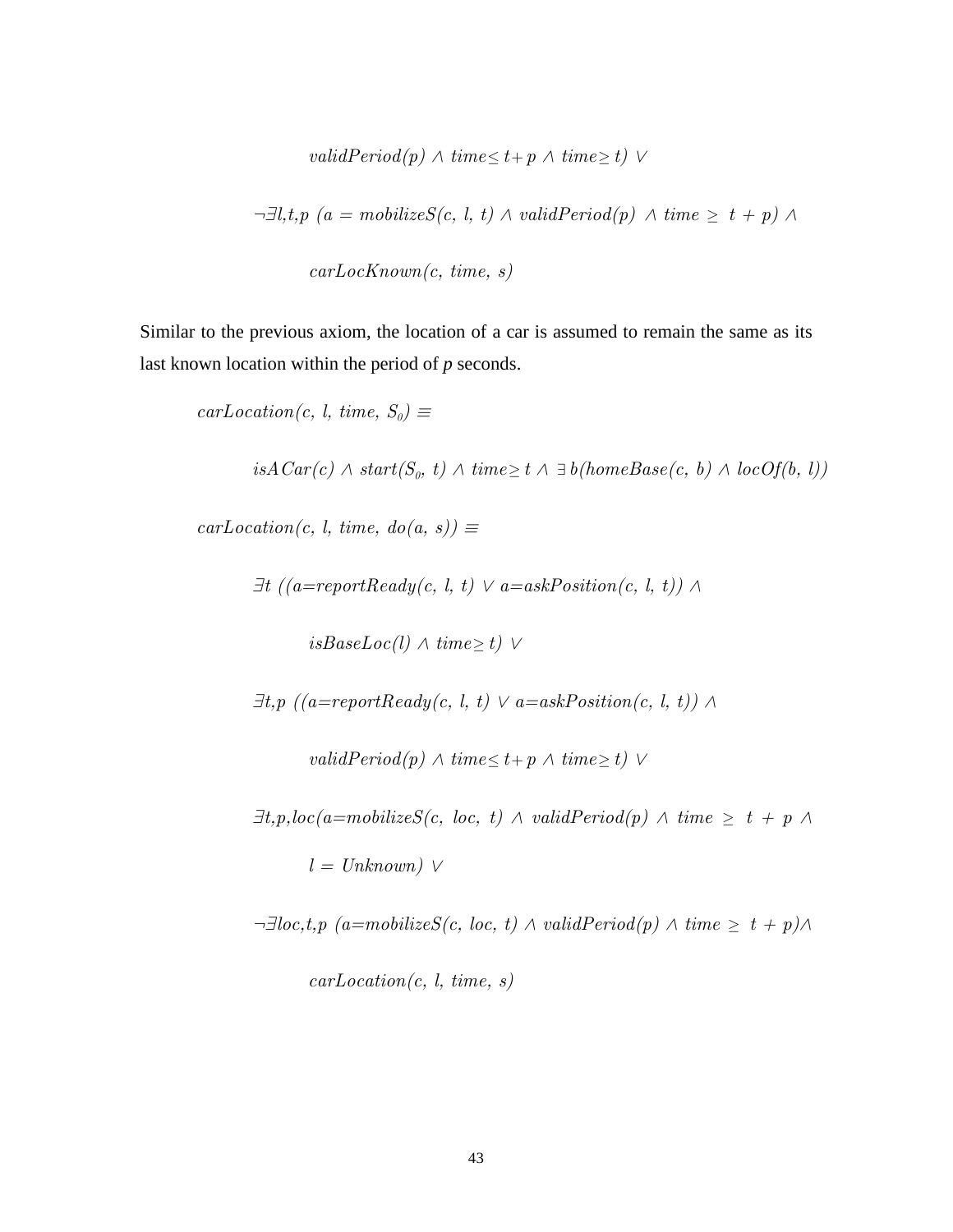An emergency request is pending at the location *l* in  $do(a,s)$  if a request was recently made from *l*, or there was a pending request at *l* in previous situation *s*, and no ambulance has been successfully mobilized to this location.

$$
requestPending(l, do(a, s)) \equiv \exists t \ (a = request(l, t) \lor
$$
  

$$
\neg \exists c, t \ (a = mobileizeS(c, l, t)) \land requestPending(l, s))
$$

The ambulance *car* is at its home base, if its last known location, either reported or queried, is the same as its home base's location, or if it was at the base in the previous situation *s* and has not been successfully mobilized.

$$
atBase(c, S_o) \equiv isACar(c)
$$

 $atBase(c, do(a, s)) \equiv$ 

 $\exists l,t,b \;((a=reportReady(c, l, t) \lor a=askPosition(c, l, t)) \land$ 

 $homeBase(c, b) \wedge locOf(b, l)) \vee$ 

 $\neg \exists l, t \ (a=mobileizeS(car, l, t)) \land atBase(car, s)$ 

#### **3.3.2.3 Optimization Axioms**

We also need the following axioms to specify the transition probabilities of our MDP. Essentially, if a car is parking at its home base, the probability of a successful mobilization is 1. If the car is not parking at a base, this probability is specified by *commFailRate*, which we described in section 3.1 above.

prob(mobilizeS(car, loc, t), pr, s)  $\equiv \exists l$  (carLocation(car, l, t, s)  $\land$ 

$$
(isBaseLoc(l) \land pr=1 \lor \neg isBaseLoc(l) \land commFailRate(r) \land pr=1-r))
$$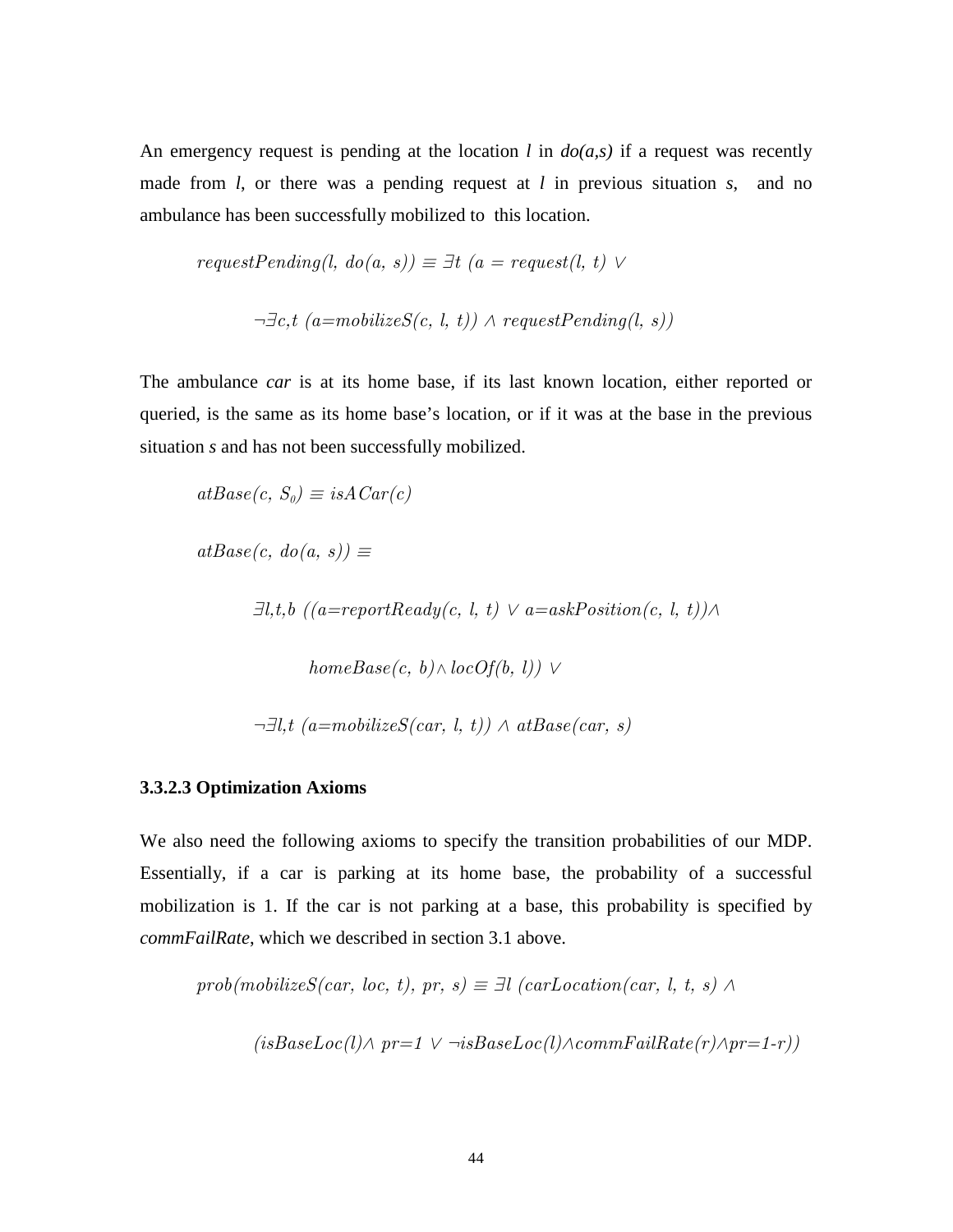$prob(mobilizeF(car, loc, t), pr, s) \equiv \exists l \ (carLocation(car, l, t, s) \wedge$ 

$$
(isBaseLoc(l) \land pr=0 \lor \neg isBaseLoc(l) \land commFailRate(r) \land pr=r))
$$

Finally, our theory of the domain includes axioms specifying: (1) what sensing actions has to be done to distinguish one outcome of the stochastic agent action  $mobileize(c, l, t)$ from another outcome (we require that the sensing action  $askStatus(c, status, t)$  should be performed); and (2) axioms specifying situation suppressed logical conditions that need to be evaluated after doing a sensing action:

$$
senseCond(n, \phi) = (\exists c, l, t)(
$$

$$
n = mobileizeS(c, l, t) \land \phi = (isACar(c) \land \neg ready(c) \land \neg commLast(c)) \lor
$$

$$
n = mobility(F(c, l, t) \land \phi = (isACar(c) \land (ready(c) \lor commLoss(c)))
$$

## **3.4 Resource Allocator Design**

With the domain completely axiomatized, we can now get to the design of the RA. In this work, we considered 5 different designs, each represents a different resource allocation strategy.

#### **3.4.1 The Manual Design**

The manual design resembles the resource allocation strategy used by the human RA in the manual LAS system, and is represented by a Golog procedure that does not involve any decision theoretic constructs. A much simplified version of the procedure is shown in listing 1 below.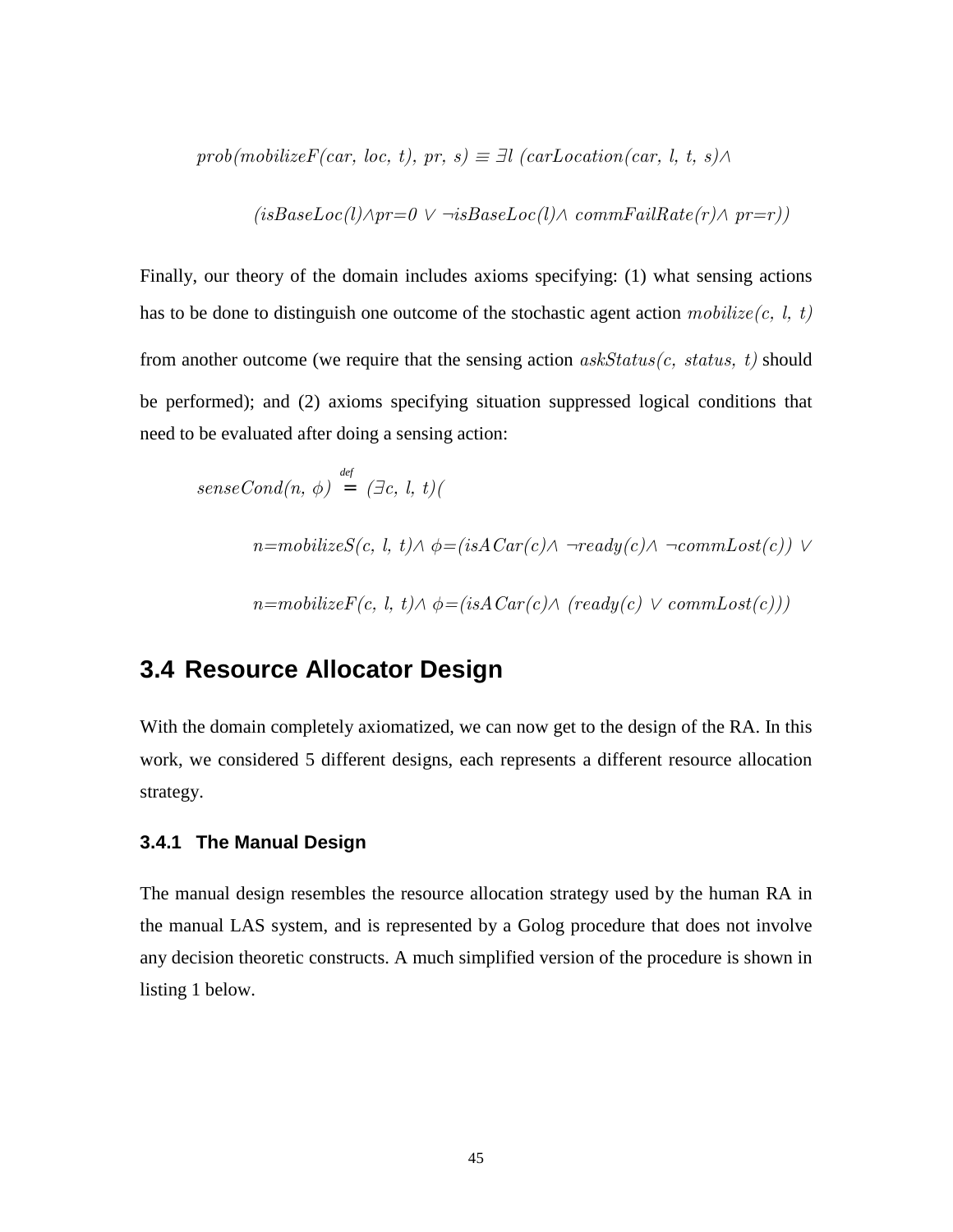proc allocResManual(stoptime)  $\pi(t)$   $\lceil (now(t)) \rceil$ ; if  $t <$  stoptime then limit( **if**  $\exists l, c$  (requestPending(l)∧ mobilizableCar(c)∧ inSameRegion(l, c)) then  $\pi(l, \ c_1, \ c_2, \ d_1, \ d_2) [$  $(requestPending(l))$ ? ;  $(nearest LocalMobilizable Car(l, c_1))$ ?;  $(distance(l, c_1, d_1))$ ?;  $(nearestLocalBase(l, base))$ ? ;  $(distance(l,\ base,\ d_{2}))$  ?;  $\bm{if} (d_2 \text{-} d_1 \leq 2) \wedge \exists c_2 (local MobileCar(l, c_2) \wedge atBase(c_2))$  then  $\textit{mobileize}(c_{\scriptscriptstyle{2}}, \; l, \; t)$  else  $\textit{mobileize}(c_{1},\ l,\ t)$ endif ] else  $wait(t)$  endif ); allocResManual(stoptime) else  $noOp(t)$  $endif$ endproc

**Listing 1** A Golog procedure resembling the human RA. To improve readability, we used fluent names that are actually a conjunction of two or more of the fluents described earlier. For example, *mobilizableCar(car)* is the conjuntion of *ready(car)* and *carLocKnown(car)*, *localMobilizableCar(loc, car)* is the conjunction of *mobilizableCar(car)* and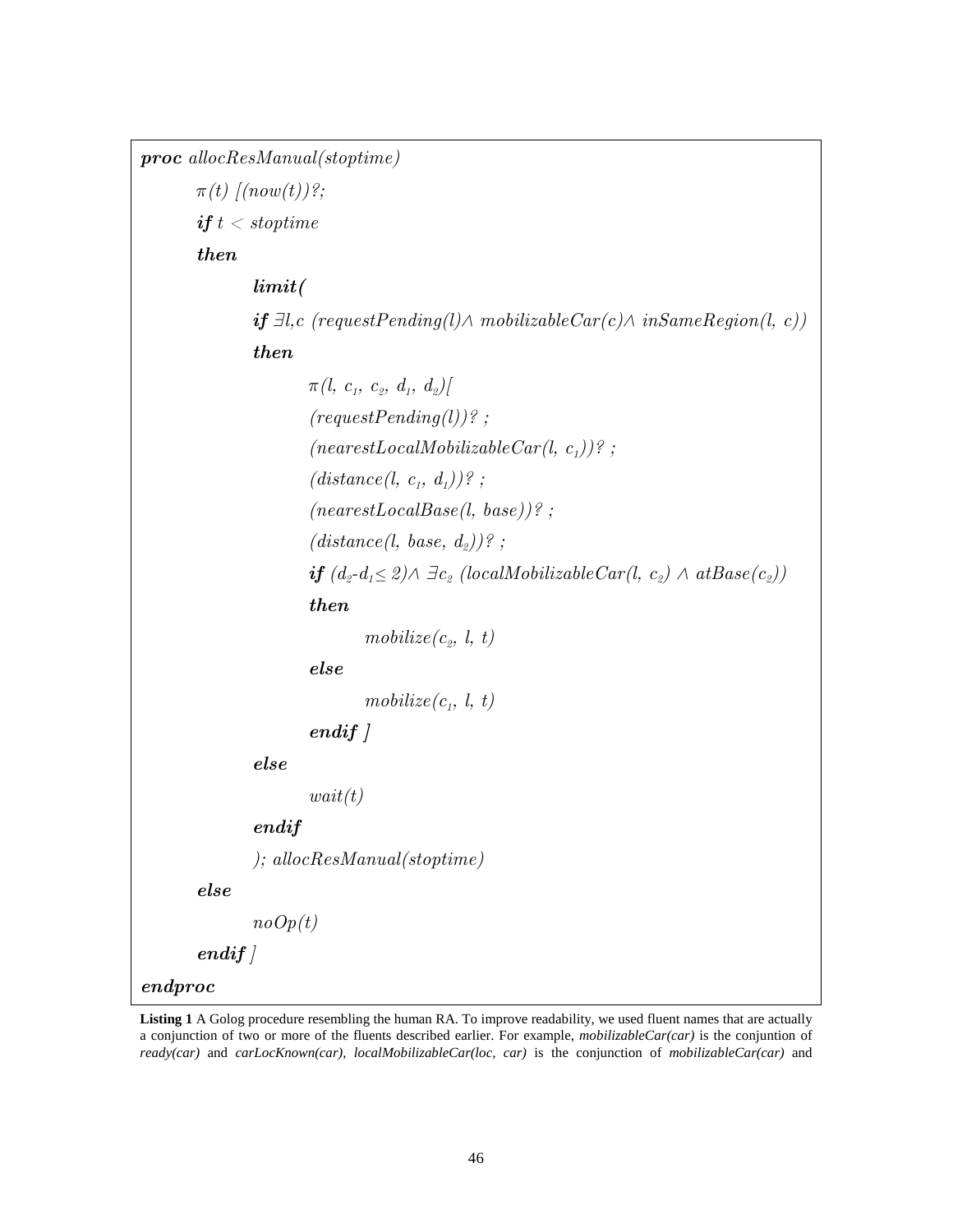*inSameRegion(loc, car),* and *nearestLocalMobilizableCar(l, c)* is the conjunction of *localMobilizableCar(l, car)* and *nearestCar(l, c)*

Essentially, this Golog program, for a period of *stoptime* seconds, continuously checks to see if some region is having both a pending request and a mobilizable car. If not, it will simply perform the no cost action *wait* and then call itself recursively. Otherwise, the program will locate the nearest mobilizable car  $c<sub>l</sub>$ , in the same region, and calculate its distance  $d_I$  to the request. If this distance is not much (i.e., 2 city blocks) greater than the distance from the request to a mobilizable car *c2* that is currently parking at the base, the program will mobilize the car at the base  $(c_2)$ . Otherwise, it mobilizes the nearest mobilizable car  $(c_l)$ . This behavior reflects the preference that the human RA has for the ambulances that are parking at the base over those that are current traveling on the road. He understands that because the crews of the ambulances at the base have had proper rest, they are more effective. So, given a choice, he will always select the ambulance from a base unless it is much farther away from the request than is the car currently traveling on the road.

Another important characteristic of the manual system is that, since the RAs will never receive a request from a location outside of their region, they will never send an ambulance across the regions' borders. For this reason, driver's familiarity with a region was not considered in this Golog program, as it does not have any effect in this system.

Notice the use of the  $limit()$  search control construct in the program. This operator prevents the off-line interpreter from searching beyond the recursive call. In the context of this particular procedure, the use of  $limit()$  causes the agent to look ahead just enough to make a single move. Given the complexity of the domain, and the way decisions are made in the manual system, looking much further ahead would be both computationally expensive and unnecessary. (Also, technically, without  $limit()$ , it would not be possible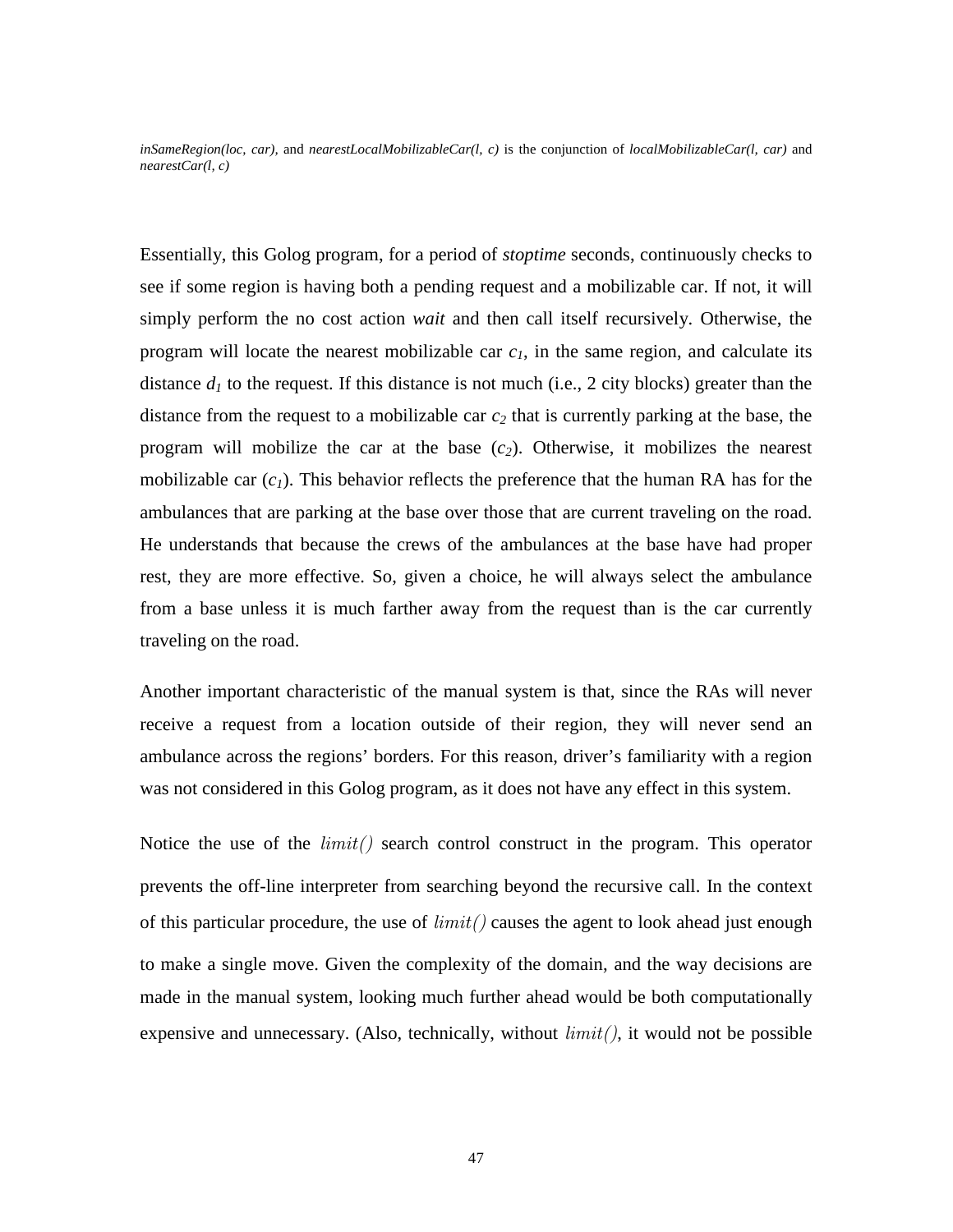to look ahead with DTGolog because it would require doing infinite horizon decision theoretic planning.)

#### **3.4.2 The Automated Design**

The automated design resembles the resource allocation strategy used by the automated RA described in [7], which does not take into account human factors such as crew tiredness and driver's unfamiliarity with foreign regions. Unlike the manual system, the automated system allows ambulances to be mobilized across the borders. We cast the task of automated resource allocation as a decision theoretic task, and represent its design using a decision theoretic Golog program, shown in Listing 2 below.

```
proc allocResAuto(stoptime) 
      \pi(t) \lceil (now(t)) \rceil;
      if t < stoptime
      then 
              limit( 
                    if ∃l, c (requestPending(l) ∧ mobilizableCar(c))
                     then 
                           \pi(range)/\pi(l)(listOfAllCars(range))?;
                                  (requestPending(l))?;
                                 \pi(c : range) mobilize(c, l, t)
J else 
                           wait(t) endif
              ); allocResAuto(stoptime) 
      else
```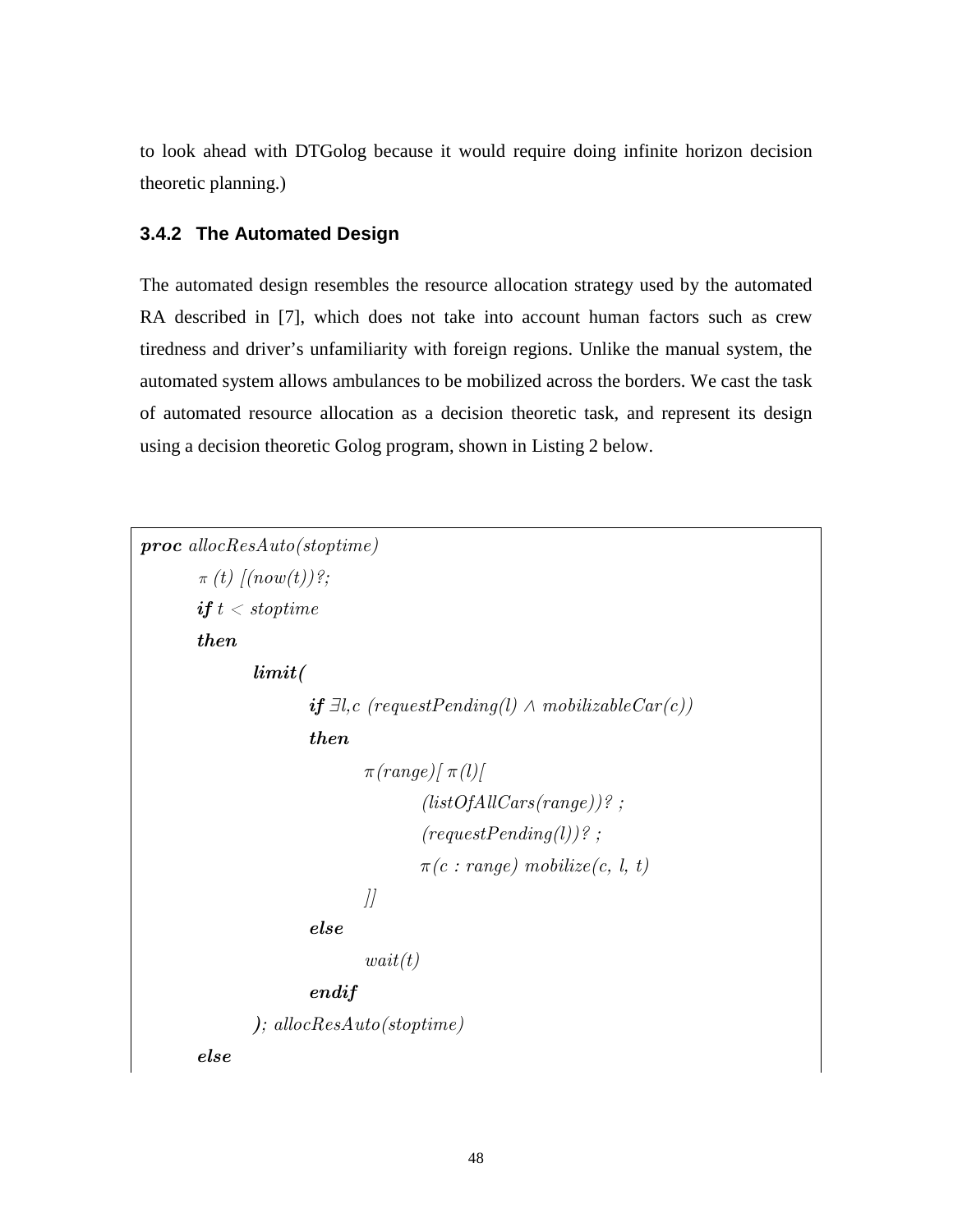$$
noOp(t)\\end if\, ]
$$

#### endproc

**Listing 2** A Golog procedure resembling the automated RA

The behavior of this Golog program can be described as follows. For a period of *stoptime* seconds, it continuously checks to see if a request is pending and if a car, anywhere in the city, is mobilizable. If not, it will simply perform the no cost action *wait* and then call itself recursively. Otherwise, the program will select the "best" ambulance (i.e., one that it believes to have the highest chance of getting to the incident on time) and mobilize it to the incident. This is accomplished using the DTGolog's construct  $\pi(c\cdot range)$  that picks the optimal car  $c$  from the finite set *range* of all available cars. Note that in contrast to  $\pi(c\text{.range})$ , the program constructs  $\pi(range)$  and  $\pi(l)$  are not involved in decision making. They serve simply to ground variables  $range$  and  $l$  to values specified by the subsequent test expressions.

In order for the program to select and mobilize cars, the program needs access to a reward function that could serve as a measure on how good or bad a mobilization decision is. Since the automated RA doesn't take into account crew tiredness and driver's region familiarity, the reward function we provided for this design depends only on the traveling distance. That is, we define the reward *r* that the program can expect to receive for mobilizing a given ambulance to a given location to be a number that is directly proportional to the probability that the travel time is less than or equal to 11 minutes (or 660 seconds):  $r = c * Pr\{0 \le T \le 660\}$ , where c is a constant (e.g. 100), and *T* is a random variable representing the travel time). By assuming that travel time has a Gaussian distribution, it can be shown that *T* is a random variable of mean  $d \cdot v$  and variance *d*,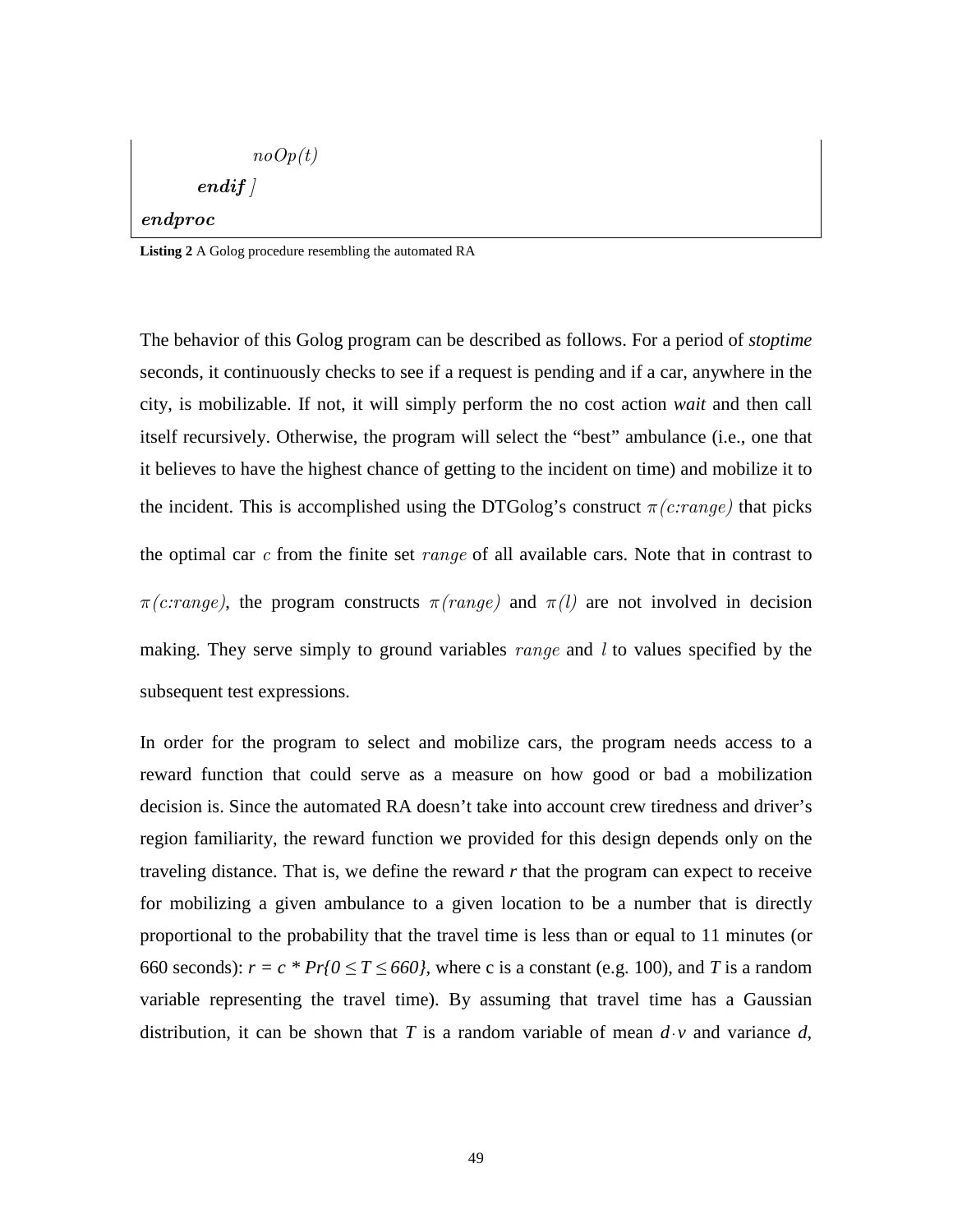where  $d$  is the traveling distance (in blocks) and  $v$  is the (inverse) traveling speed (in seconds/block). Consequently, we have:

$$
r = Pr\Big\{N \leq \frac{660 - dv}{d}\Big\} - Pr\Big\{N \leq \frac{0 - dv}{d}\Big\} = cdf\Big(\frac{660 - dv}{d}\Big) - cdf(-v)
$$

where *N* is the unit Gausian distribution (that is implemented in GSL using a library function).

The reward function provided in the model, shown below, captures this equation and serves as a measure of how likely a given car, if mobilized, will make it to the incident on time.

$$
reward(0, s0)
$$
\n
$$
reward(0, do(a, s)) \equiv \neg \exists car, l, t \ (a = mobileizeS(car, l, t))
$$
\n
$$
reward(r, do (mobileizeS(car, l, t), s)) \equiv
$$
\n
$$
\exists l_1, d, v, c \ (carLocation(car, l_1, t, s) \land
$$
\n
$$
distance(l_1, l, d) \land rOnline(c) \land
$$
\n
$$
avgTimePerBlockEnergyHome(v) \land
$$
\n
$$
r = c \cdot [cdf((660 - d \cdot v)/d) - cdf(-v)]
$$

It should be noted that although this reward function does reflect the system goal that requests are to be served quickly, it neglects important domain features such as the crews' desire to have some rest between assignments and ambulance drivers' unfamiliarity with foreign regions.

Note that  $allocResAuto()$  implements a reactive behavior: it does horizon 1 planning only inside the scope of  $limit()$ . As a consequence, this procedure is myopic. The next procedure does more far-sighted decision making.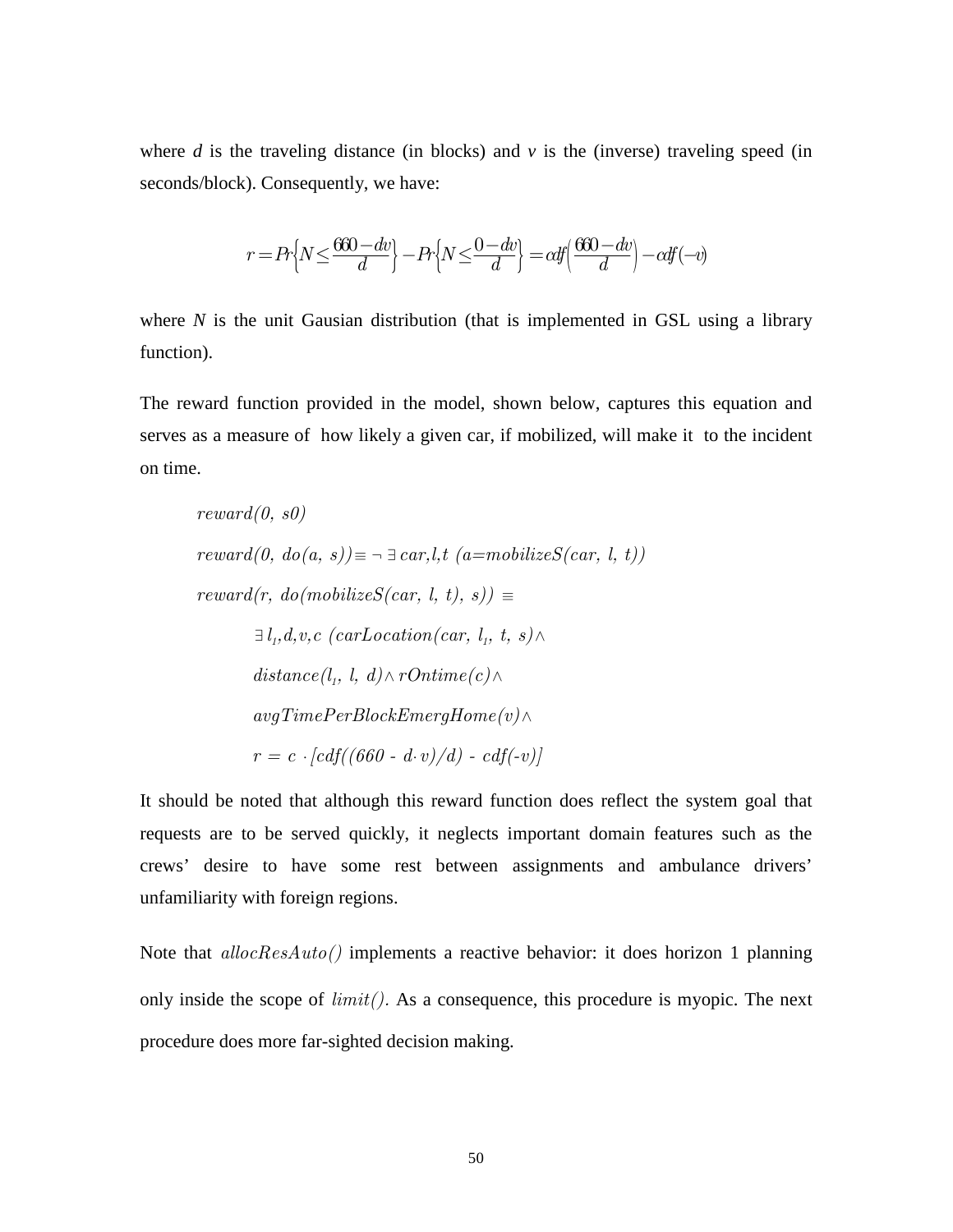#### **3.4.3 The Optimized Design**

This design represents a hypothetical system in which all available domain features are taken into account to produce a better behavior for the RA. We use a Golog procedure that performs two-step look-ahead, shown in Listing 3 below, and a modified reward function that takes into account crew tiredness and region familiarity.

```
proc allocResOpt(stoptime) 
      \pi(t) [(now(t))?;
      if t < stoptime
      then 
              limit( 
\pi(range)/\pi(l_{1})/\pi(l_{2})/(listOfAllCars(range)) ?:
(requestPending(l_1) \wedge requestPending(l_2) \wedge l_1 \neq l_2)?;
\pi(c_1: range) [\; \pi(c_2: range)]\textit{mobileize}(c_{1},\ l_{1},\ t); \textit{mobileize}(c_{2},\ l_{2},\ t)]]|||\pi(range)/\pi(l) (listOfAllCars(range))? ; 
                          (requestPending(l))? ;
                          \pi(c : range)/mobileize(c, l, t)]||wait(t) ); allocResOpt(stoptime) 
      else 
             noOp(t)endifendproc
```
**Listing 3** A Golog procedure resembling the hypothetical optimized RA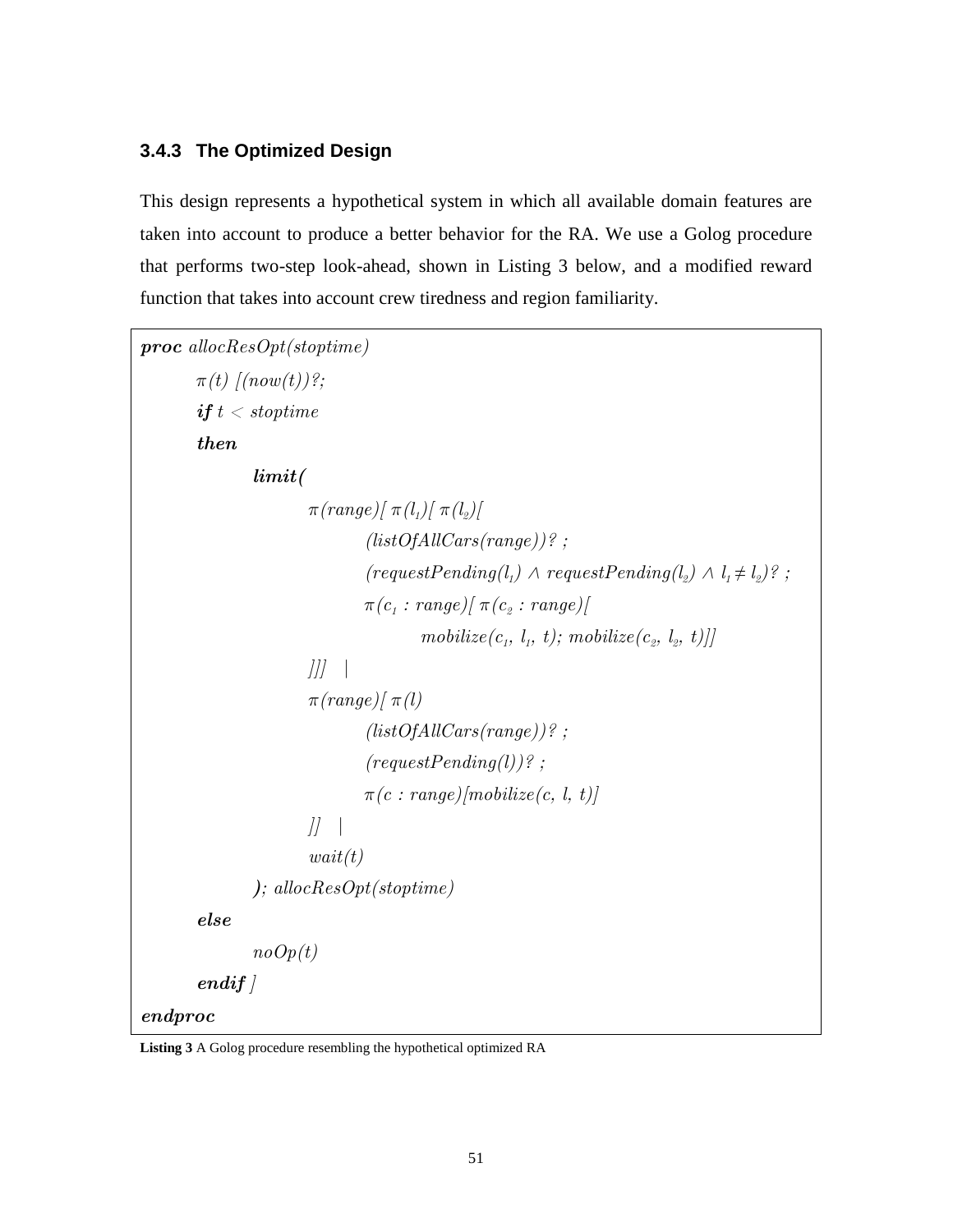This Golog procedure contains a nondeterministic choice between three different branches of actions. The first branch is possible whenever there are two or more pending requests, together with two or more mobilizable cars. The second branch is possible whenever there is one or more pending request, together with one or more mobilizable car. The third branch, which consists of just the zero-reward action  $wait()$ , is always possible. When the first branch is possible, it will try to pick, by doing a horizon 2 lookahead, and mobilize a pair of cars that *together* have the highest chance of getting to *both* incidents on time. Since this branch can satisfy two requests at a time, its associated value (utility) is higher, and therefore will always be selected whenever possible (i.e., when there are two pending requests together with two mobilizable car). If the first branch is not possible (because there are less than two pending requests) and the second branch is possible, it will try to pick and mobilize a car that has the highest probability of reaching the incident on time. Since this branch can satisfy a request, it will be preferred over the third branch whenever possible (i.e., whenever there is one pending request together with one mobilizable car). Consequently, the behavior of this procedure can be summarized as follows. For a period of *Stoptime* seconds, the procedure will continuously check to see if there are two or more pending requests, together with two or more mobilizable cars. If yes, it will pick and mobilize a pair of cars that together have the best chance of getting to both incidents on time. Otherwise, it will check to see if there is one pending request, together with a mobilizable car. If yes, it will try to pick and mobilize the car that has the

To take into account crew tiredness and region familiarity, we modify the reward function used in the automated design above by replacing the line

highest chance of getting to the incident on time. Otherwise, it will simply wait.

"*avgTimePerBlockEmergHome(v)"* with the following expression:

 $inHomeRegion (car, \; l) \wedge inHomeRegion (car, \mathcal{l}_1) \wedge$ 

avgTimePerBlockEmergHome(v) ∨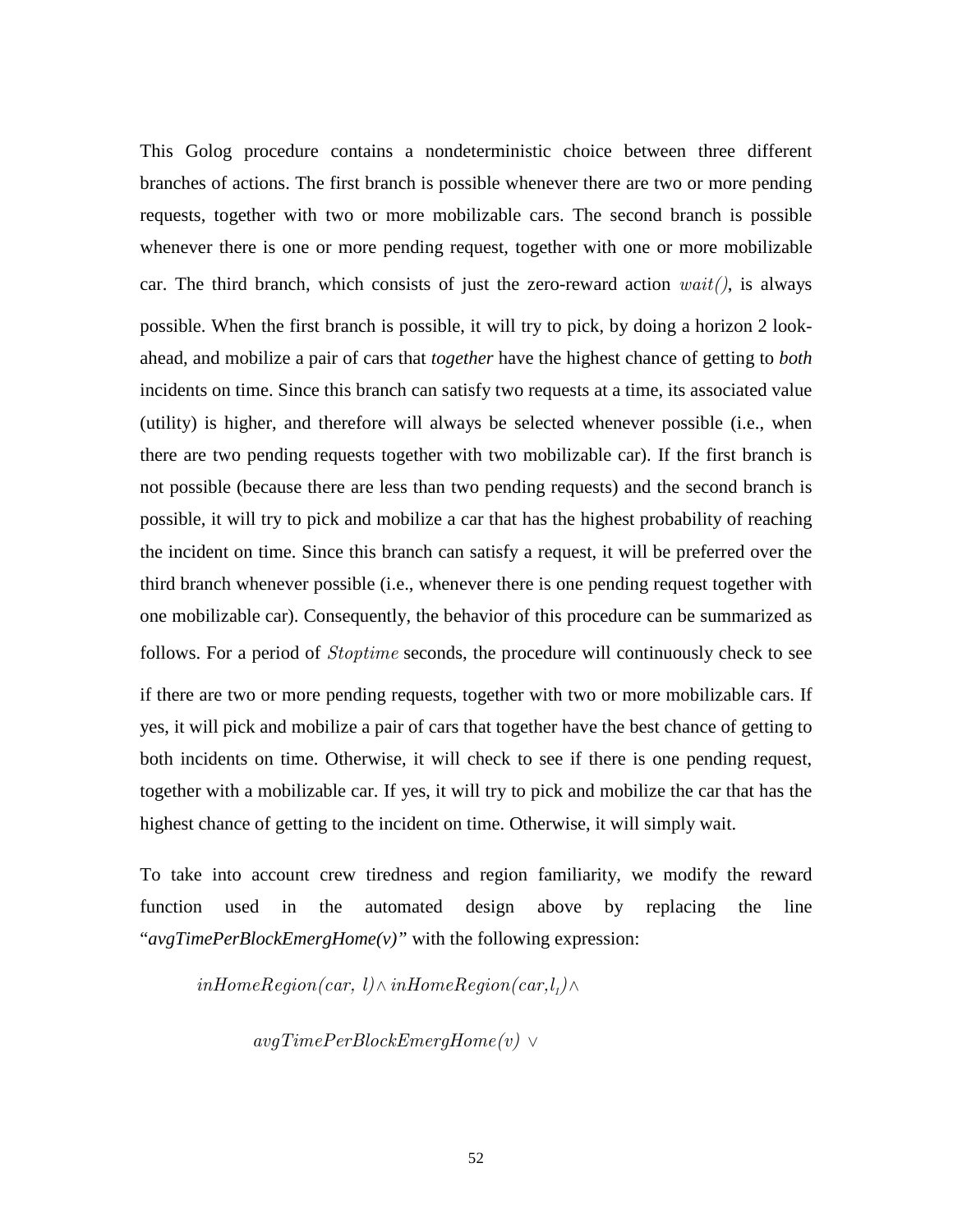$\neg~(inHomeRegion (car,~l) \wedge inHomeRegion (car, l_1)) \wedge$ 

$$
avgTimePerBlockEnergy Foreign(v)\\
$$

which means that if both the source and the destination of the trip are within the home region of the given ambulance, the traveling speed will be that of the home region (i.e., faster). Otherwise, the traveling speed will be that of foreign regions (i.e., slower).

We also replace " $r = c * [cdf((660 - d*v)/d) - cdf(-v)]$ " with the conjunction:

 $consecTripCount(car, n, s) \wedge crewTriednessLagTime(lag)$ 

$$
\wedge \ \ r = \ c \cdot [cdf((660 - n \cdot lag - d \cdot v)/d) - cdf(-v)]
$$

which means that if an ambulance crew has consecutively served *n* requests, without any rest in between, then the reward *r* the program can expect to receive for mobilizing that ambulance to a location will be equal to the probability that the ambulance will arrive at the incident on or before *(660 - n*⋅*lag)* seconds, which is a very small probability if *lag* is sufficiently large compares to *v*. This, in effect, will discourage the RA from mobilizing tired crews.

#### **3.4.4 Other designs**

As can be seen with the previous three RA designs, in the context of DTGolog, a design is represented by a pair  $\langle P, R \rangle$ , where P is a control procedure, such as  $allocResOpt(),$ and  $R$  is a reward function. For comparison purposes, we also consider two additional RA designs that are represented by  $\langle \text{allocRes}(Auto), R_{\text{g}} \rangle$  and  $\langle \text{allocRes}(Opt), R_{\text{g}} \rangle$ , where  $R_1$  is the reward function used in the automated design, and  $R_2$  is the reward function used in the optimized design.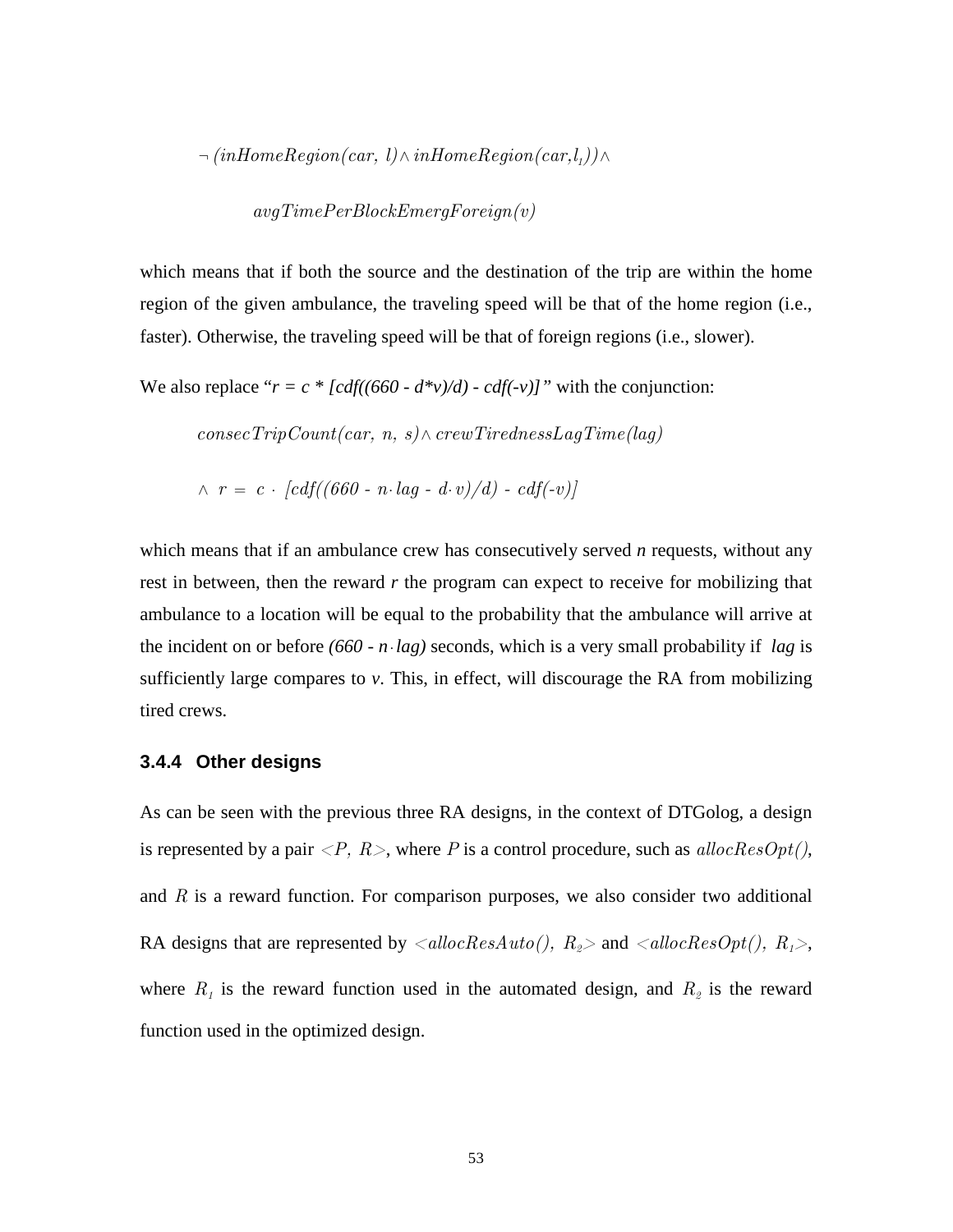### **3.5 Simulation Results**

We do quantitative comparison of the 5 RA designs described above using our simulator, which simulates the behaviors of the IR and the DSP by generating appropriate exogenous action at specific time and in addition collects statistics about the services trips. To simulate the behaviors of the IR, the simulator pre-calculates, at the start of each service trip, all of its relevant time points. For example, the trip's arrival time is precalculated by adding the time it takes to travel from the base to the incident with the starting time. Then, when these pre-calculated time points are reached, appropriate exogenous actions will be generated accordingly. For instance, a *reportArrival()* will be generated when an arrival time is reached. Randomness is introduced through the calculation of travel times. That is, to calculate the travel times, say from  $l_1$  to  $l_2$ , the simulator uses the formula  $t(l_1, l_2) = \sum_{i=1}^d N(v_i, 1)$ , where  $t(l_1, l_2)$  is the travel time, *d* is the distance between  $l_1$  and  $l_2$ ,  $v_i$  is the average travel time for the current block (which depends on whether the block is in the home or foreign region),  $N(v_i, I)$  is a positive random number drawn from the Gaussian distribution with mean  $v_i$  and variance  $I$ .

We performed simulation runs of the five designs at 5 different request rates, each rate for 5 times, and each time for approximately 300 requests. On two AMD 1800 MHz machines, each with 1GB of memory running Linux kernel 2.6.8, the whole process takes approximately 12.5 hours, which means that it takes 1 minute to simulate about  $(5\times5\times300)$  /  $(12.5\times60) = 10$  requests on average. Averaged simulation results, along with their standard deviations, are plotted and shown in the tables below. Original simulation data are also provided in Appendix D.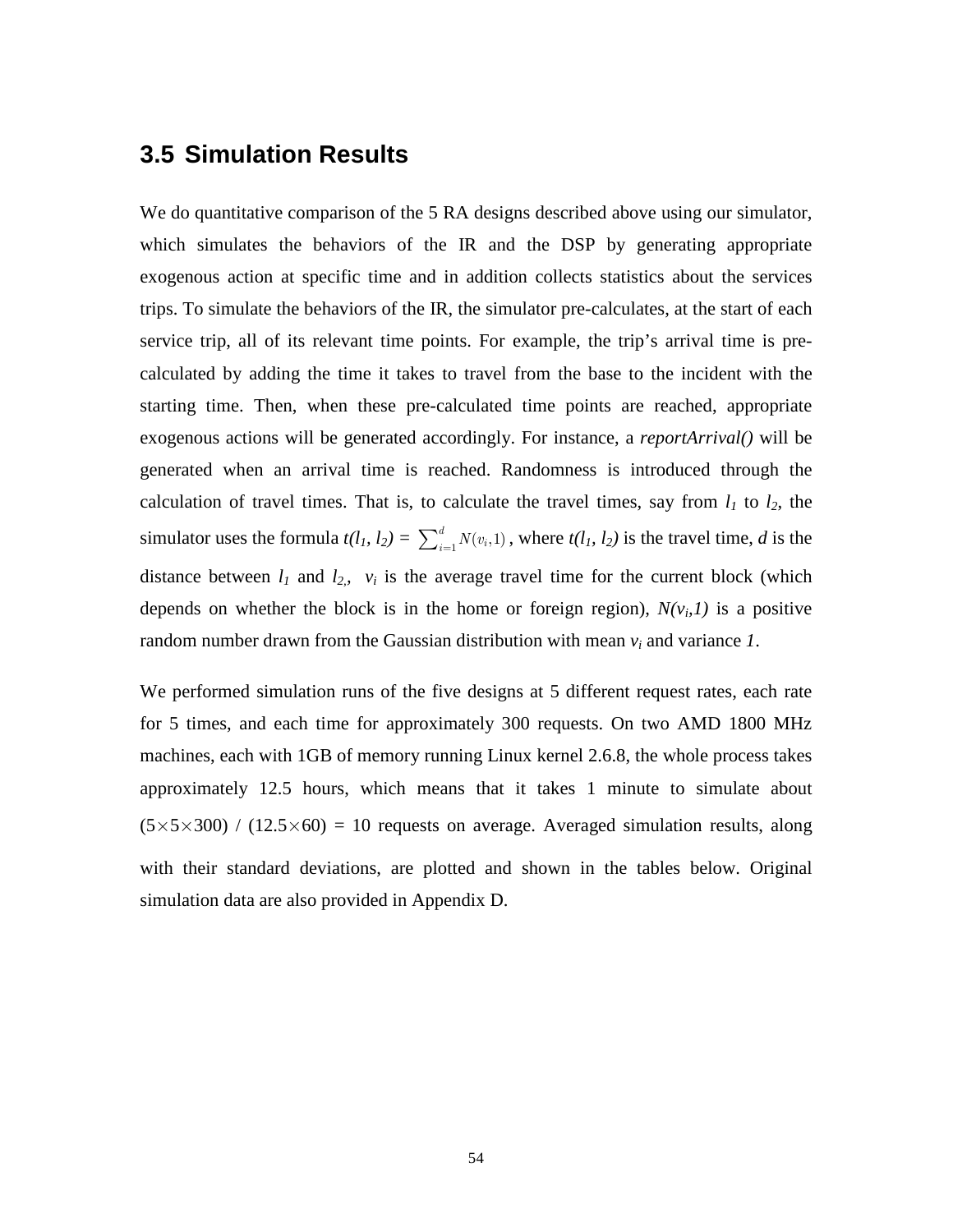| Rate | <b>Manual</b> | Automated     | Optimized     | Other1        | Other2        |
|------|---------------|---------------|---------------|---------------|---------------|
| 60   | $84(25+5+54)$ | $72(19+1+52)$ | $69(25+7+37)$ | $71(20+0+51)$ | $89(24+1+64)$ |
| 75   | $74(47+3+24)$ | $79(43+1+35)$ | $56(45+2+9)$  | $58(53+0+5)$  | $92(50+1+41)$ |
| 90   | $63(56+1+6)$  | $67(67+0+0)$  | $44(43+0+1)$  | $44(44+0+0)$  | $66(65+0+1)$  |
| 120  | $55(54+0+1)$  | $61(61+0+0)$  | $39(39+0+0)$  | $40(40+0+0)$  | $64(64+0+0)$  |
| 150  | $54(54+0+0)$  | $58(58+0+0)$  | $40(40+0+0)$  | $38(38+0+0)$  | $61(61+0+0)$  |

**Table 2** Percentage of arrivals after 8 minutes.

**Table 3** Percentage of arrivals after 11 minutes

| Rate | <b>Manual</b> | <b>Automated</b> | <b>Optimized</b> | Other1        | Other2        |
|------|---------------|------------------|------------------|---------------|---------------|
| 60   | $70(15+8+47)$ | $63(12+1+50)$    | $49(11+13+25)$   | $61(11+2+48)$ | $80(17+3+60)$ |
| 75   | $54(30+4+20)$ | $63(29+1+33)$    | $25(16+3+6)$     | $30(20+0+5)$  | $78(37+2+39)$ |
| 90   | $40(34+1+5)$  | $42(42+0+0)$     | $11(10+0+1)$     | $11(11+0+0)$  | $44(43+0+1)$  |
| 120  | $33(32+0+1)$  | $36(36+0+0)$     | $7(7+0+0)$       | $9(9+0+0)$    | $40(40+0+0)$  |
| 150  | $30(30+0+0)$  | $35(35+0+0)$     | $6(6+0+0)$       | $7(7+0+0)$    | $33(33+0+0)$  |

**Table 4** Standard deviations of simulation data shown in Table 1.

| Rate | <b>Manual</b> | <b>Automated</b> | Optimized | Other1 | Other <sub>2</sub> |
|------|---------------|------------------|-----------|--------|--------------------|
| 60   | 2.92          | 4.04             | 2.14      | 2.02   | 2.93               |
| 75   | 7.16          | 3.62             | 6.00      | 9.46   | 4.16               |
| 90   | 3.51          | 1.22             | 3.89      | 4.62   | 4.00               |
| 120  | 1.55          | 5.05             | 2.39      | 2.00   | 1.52               |
| 150  | 2.74          | 2.93             | 2.66      | 5.25   | 2.49               |

**Table 5** Standard deviations of simulation data shown in Table 2.

| Rate | <b>Manual</b> | <b>Automated</b> | Optimized | Other1 | Other <sub>2</sub> |
|------|---------------|------------------|-----------|--------|--------------------|
| 60   | 4.43          | 3.08             | 3.30      | 1.76   | 2.79               |
| 75   | 8.56          | 5.34             | 8.97      | 10.94  | 6.74               |
| 90   | 3.75          | 1.92             | 2.24      | 1.64   | 6.03               |
| 120  | 2.74          | 4.87             | 0.45      | 1.48   | 0.32               |
| 150  | 3.96          | 2.70             | 1.38      | 0.77   | 1.67               |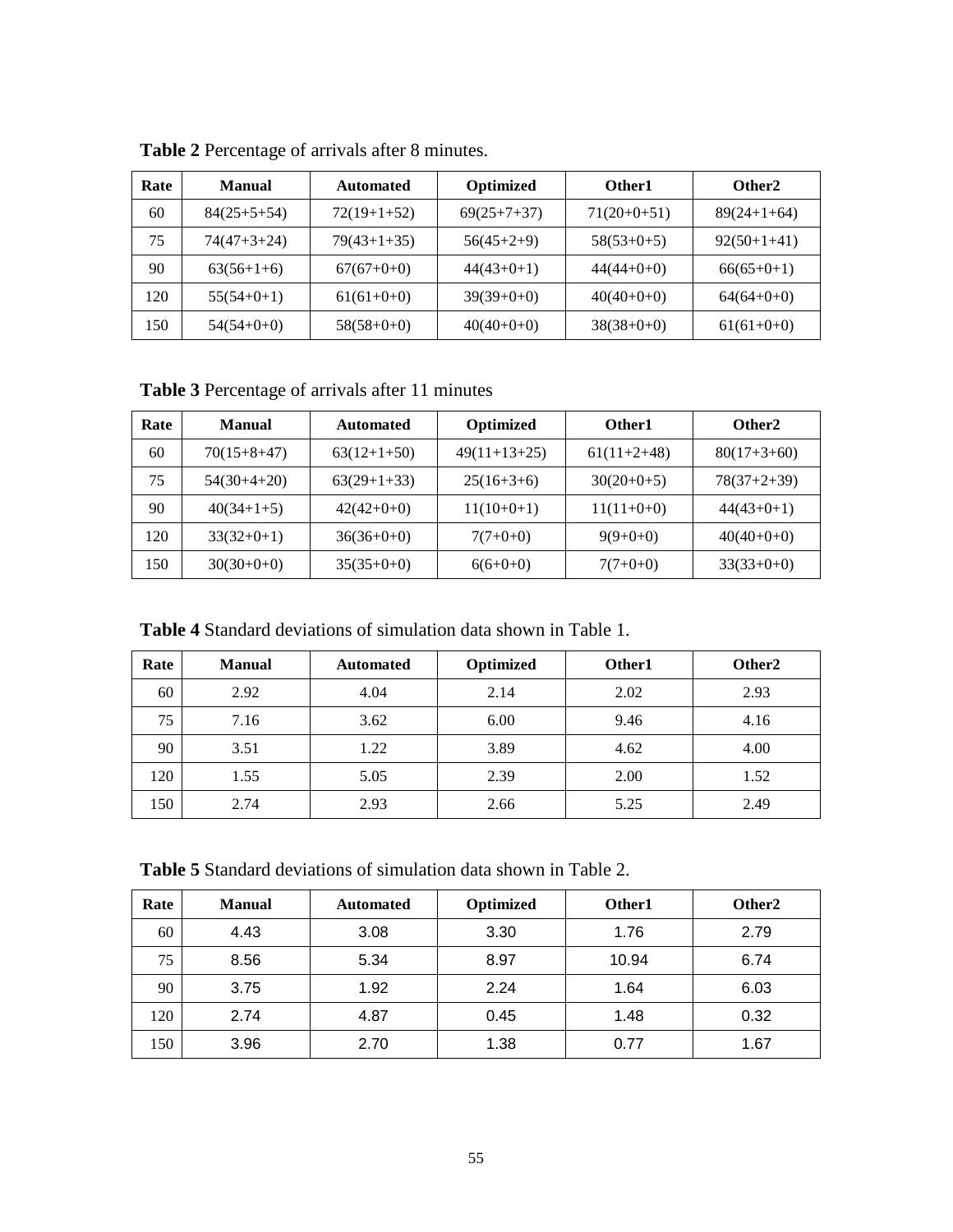

**Figure 6** Percentage of arrivals after 8 minutes graph.



**Figure 7** Percentage of arrivals after 11 minutes graph.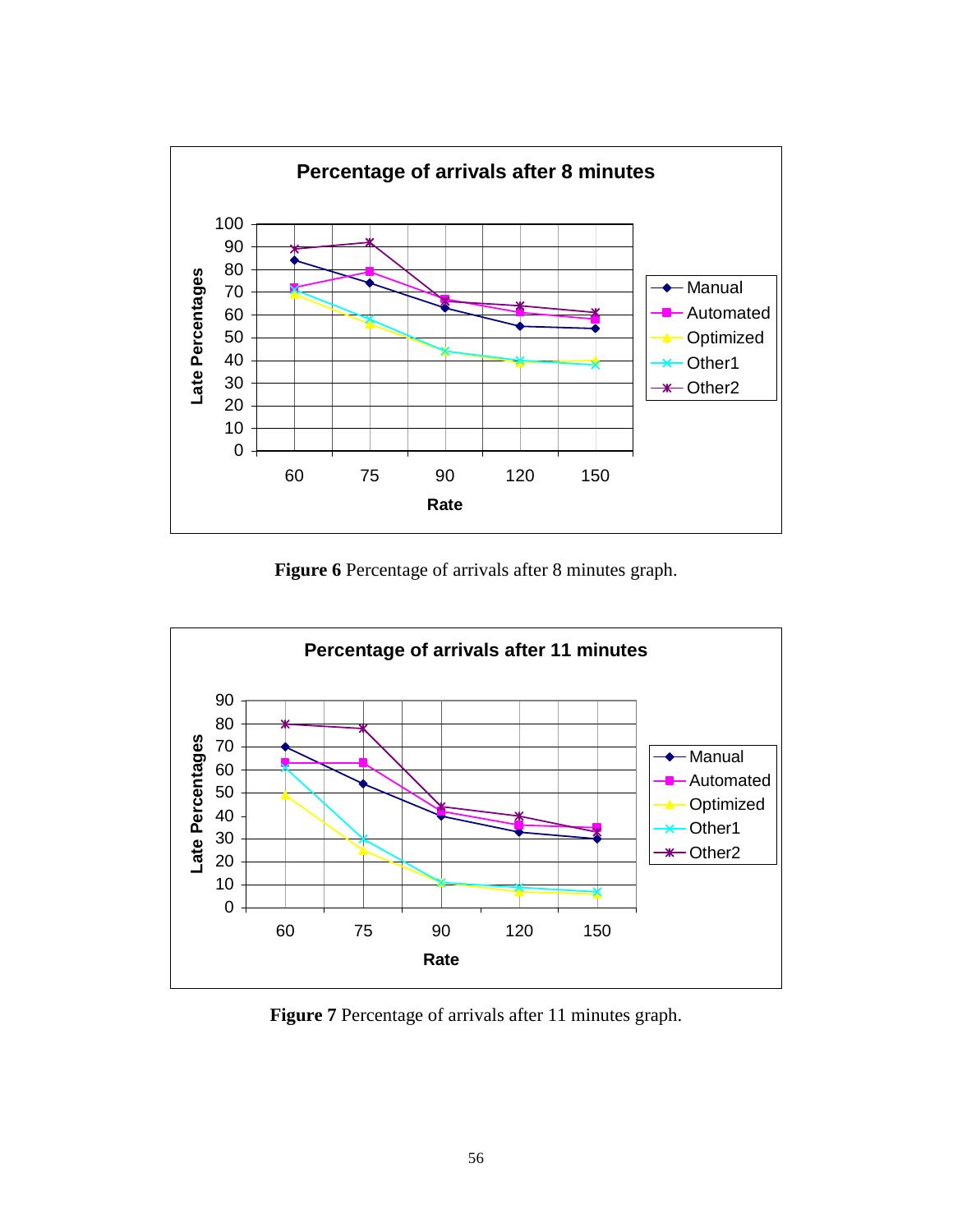

**Figure 8** Standard deviations for the 8 minutes simulation data



**Figure 9** Standard deviations for the 11 minutes simulation data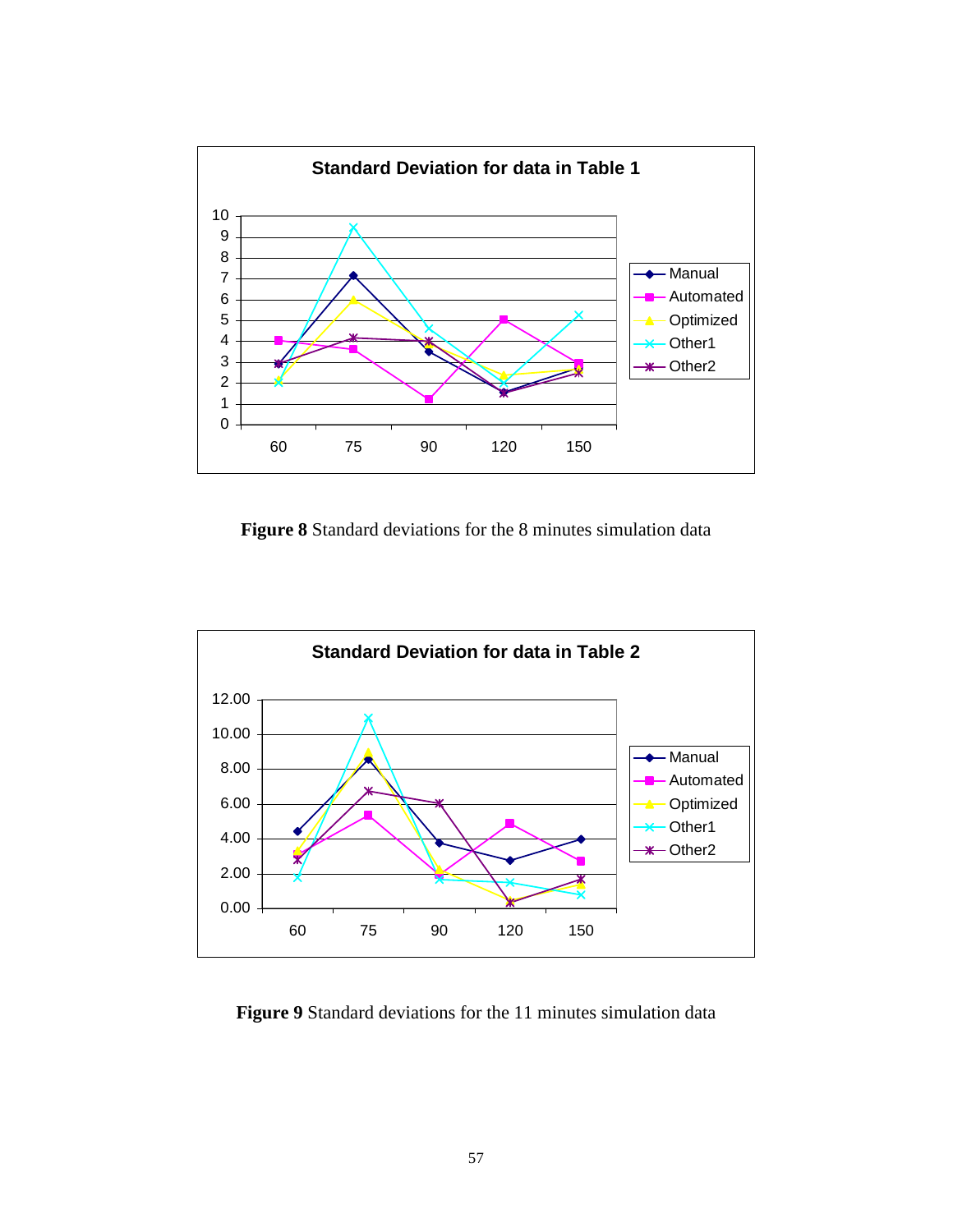In the charts and tables above, Rate denotes the average number of seconds between requests, Manual, Automated and Optimized denote the respective designs, Other1 denotes the design represented by  $\langle \text{allocRes}(Atto \text{)} \rangle$ ,  $R_{\text{2}}$ , and  $\text{Other2}$  denotes the design represented by  $\langle \text{allocResOpt}()$ ,  $R_1 \rangle$ . Also, the entries in tables 1 and 2, which are of the form  $A(B+C+D)$ , mean that in the given design at the given request rate (i.e., the given average number of seconds between requests), A percents of the time, it took more than 8 (or 11) minutes for the ambulance to reach its incident's location. Out of this A percents, B percents are caused by long travel time (i.e., the car simply spent more than 8 or 11 minutes in traffic), C percents are caused by mobilization delay (i.e., all cars were busy at the time the incident occurred), and  $D$  percents are the result of both mobilization delay and long travel time.

As expected, the performances of different strategies are in the right order. Designs that take into account crew tiredness and driver's familiarity with regions (i.e., the *Optimized* and *Other1* design) have the highest performances. Between these two designs, the Optimized design is significantly better because it performs horizon-2 decision theoretic planning as opposed to horizon one planning in the Other1 design. The Manual design, which follows some simple heuristics (i.e., never send a car outside its home regions and give preference to cars that are at the bases) to minimize the negative effects of mobilizing tired crew, also performs better than the *Automated* design, which ignores these two factors. Lastly, the Other2 design, which does horizon-2 decision theoretic planning with an inaccurate reward function, shows the worst performance. One way to explain this is to relate to what is called *look-ahead pathology* [17], which says that given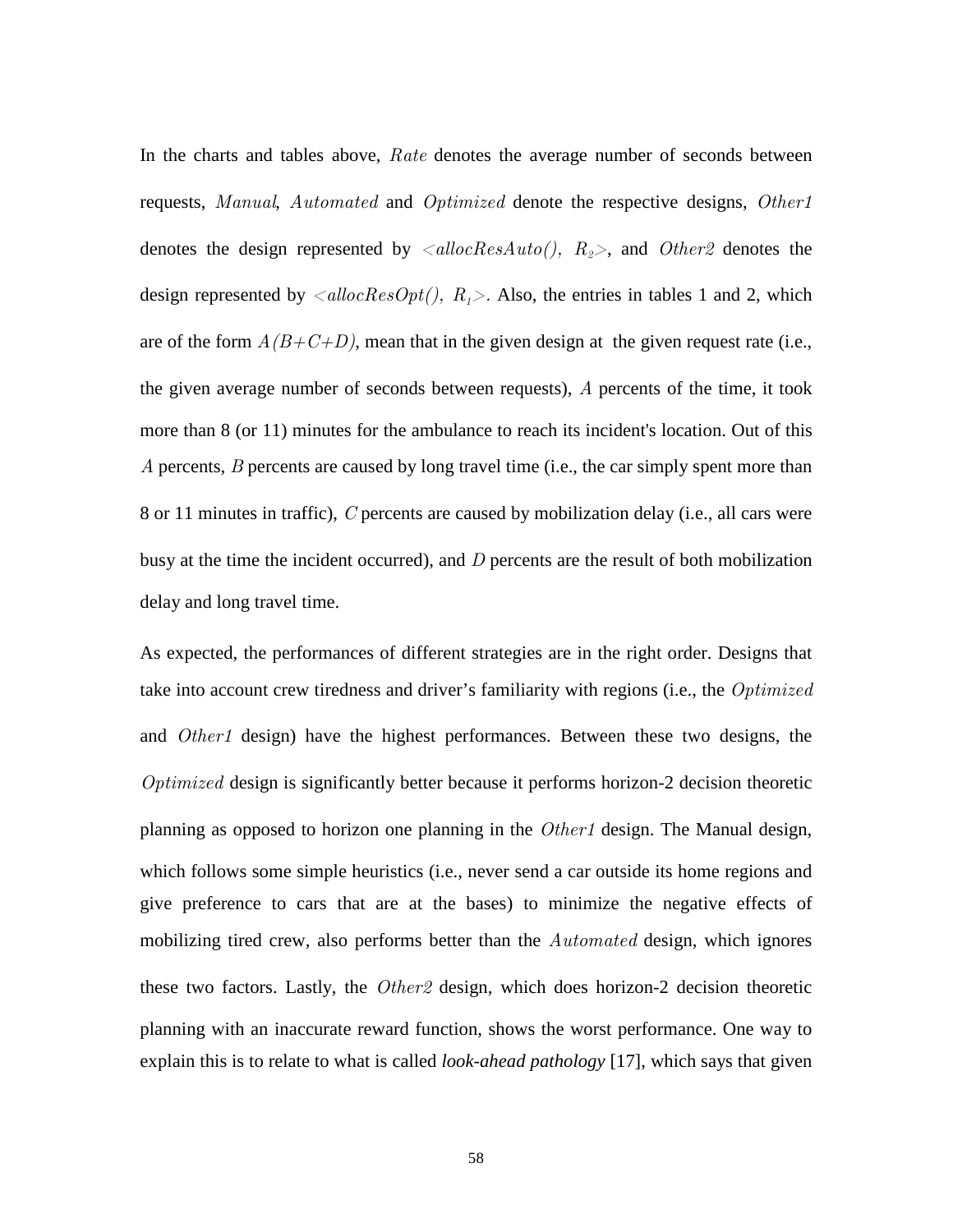the wrong value function (that represents incorrect information about the world), looking further ahead tends to produce worse results.

Table 1 and its corresponding graph, shown in Figure 6, contain some minor irregularities in terms of performance of a given design over different request rates. In particular, as the request rate increases (system become *less* busy), the percentage of late arrivals for the Automated and Other2 designs first increase before they actually decrease as expected. One explanation for this is that although we collected statistics for the 8 minutes late criteria, the optimality criteria we used in our simulation did not account for this. That is, all the reward functions we used were designed based on whether the ambulance will get to the incident before or after 11 minutes, not 8 minutes. Should the 8 minutes late criteria become an important concern, we can easily modify the reward functions to reflex this change. Another explanation is that, as table 3 and 4 show, the standard deviations of the collected data is still high, and more simulation runs, perhaps 100 runs for each rate, are required to obtain more accurate averages. We were not able to complete this because simulation would take several weeks on the computer available to us. We have completed, however, 10 addition simulation runs for each request rate, and the collected data are available at the web address given below.

As stated in chapter 1, the primary objective of this experiment is to apply DTGolog to the domain of the LAS to demonstrate its advantages and potentials as a quantitative tool for evaluating and comparing different designs of decision making agents. We believe that we have successfully achieved this objective, because we have demonstrated several important points:

1. We were able to reason (i.e., perform decision theoretic planning) in this extremely large scale domain. As explained in section 3.3, LAS has more than  $30^{300} \cdot 2^{300}$  states, and to the best of our knowledge, most (if not all) current decision theoretic frameworks are not able to handle problems of this scale.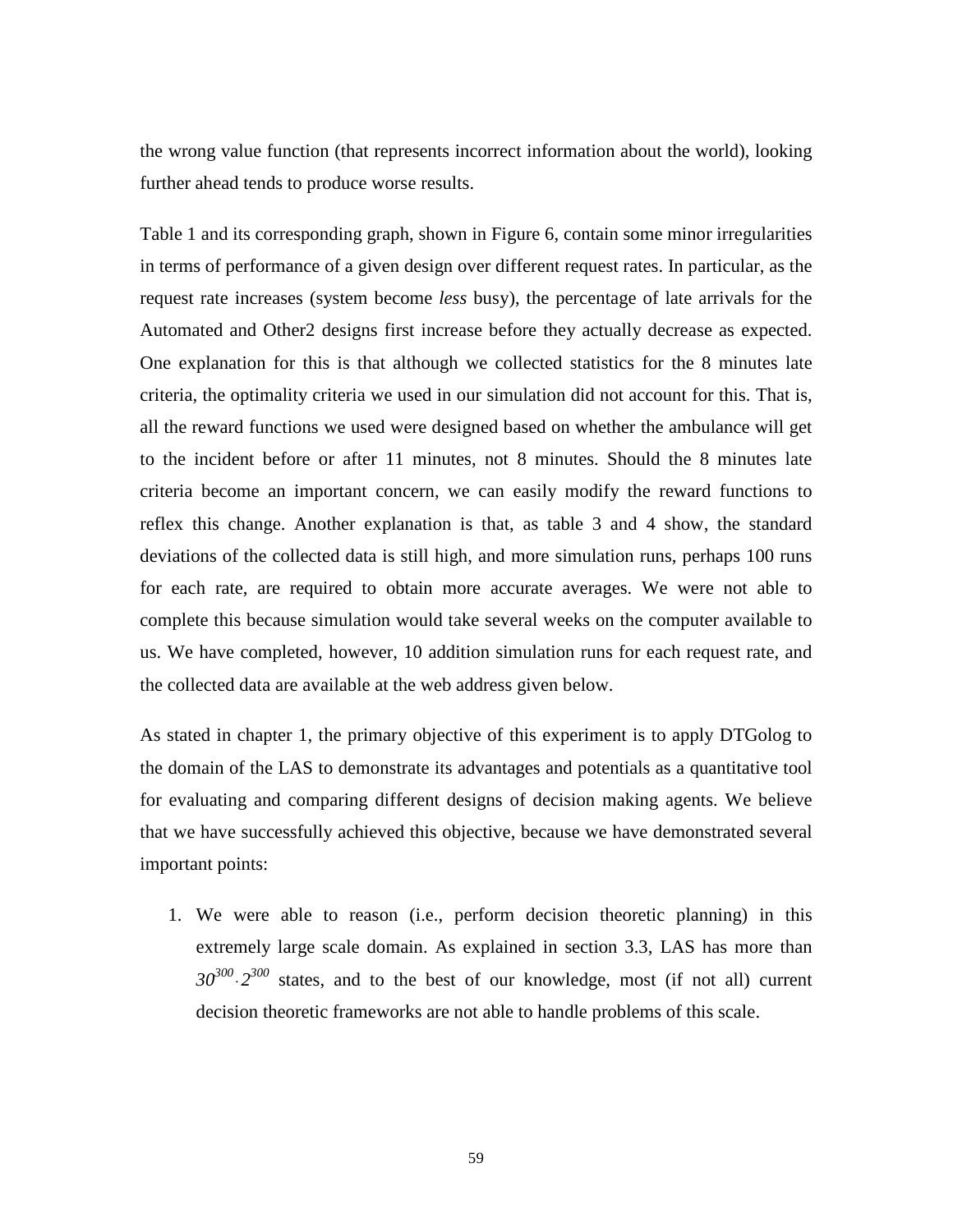- 2. We were able to quickly consider as many designs as needed without having to modify the background domain axiomatization. As explained in section 3.4.4, each design in DTGolog is represented by a control procedure and a reward function. As a result, new designs can be easily considered, by writing a new control procedure and a reward function, without changing the background domain axiomatization.
- 3. Unlike most of the current requirement engineering frameworks, we were able to quantitatively, instead of qualitatively, evaluate and compare different designs.

The content of this chapter is a significantly revised and extended version of our papers [25;26].

All relevant software (in source code) mentioned in this chapter, together with all collected simulation data (mentioned in this Chapter), as well as additional data, can be downloaded from:

http://www.scs.ryerson.ca/~mes/publications/LAS/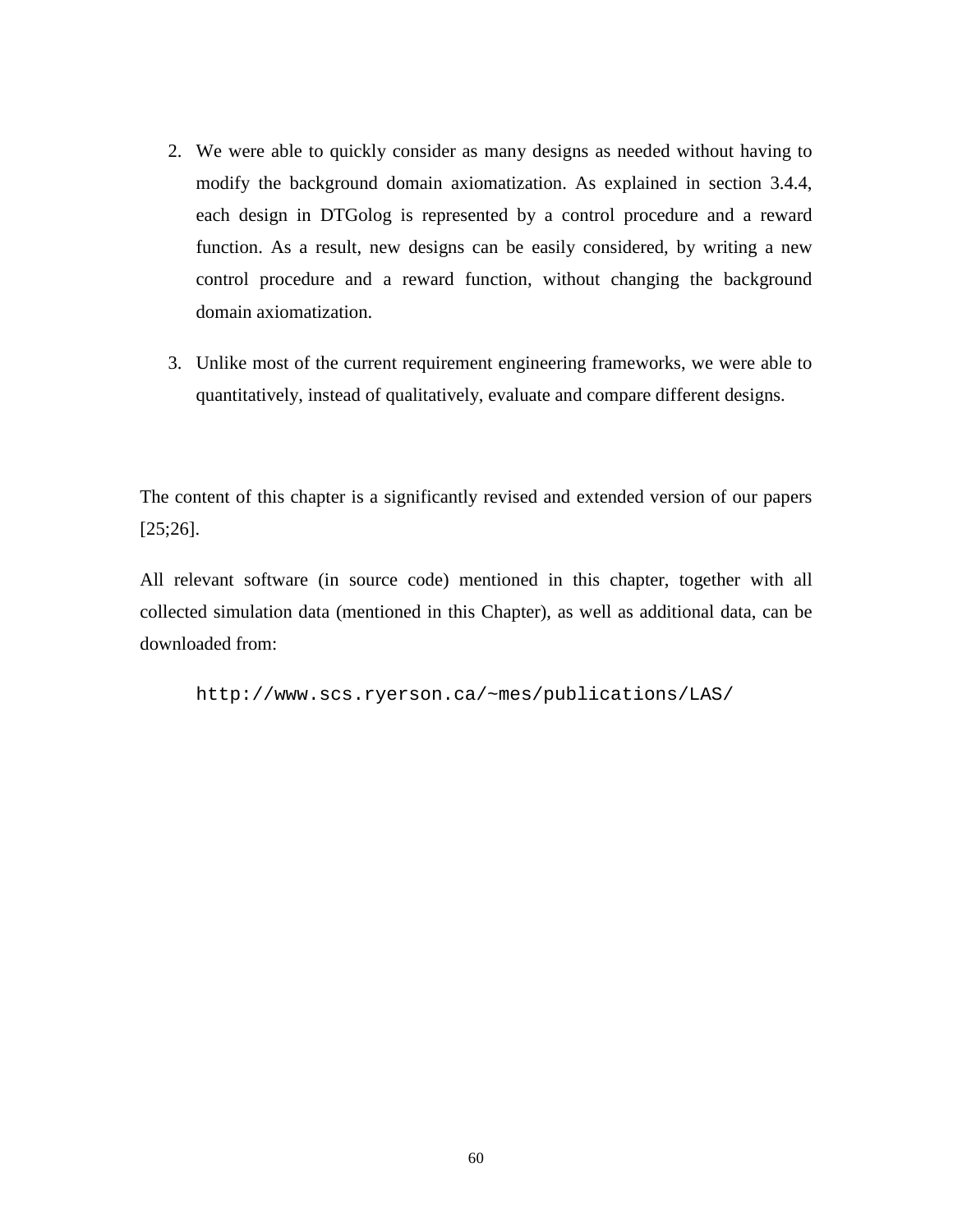## **4 Controlling the Sony AIBO robot**

This chapter describes a software interface between the Golog family of languages and the Tekkotsu framework (http://www.tekkotsu.org), a general application development framework for the Sony Aibo robots developed at Carnegie-Mellon University. It also describes in detail a small but illustrative robotics application that serves as both a test case for the interface, and as an illustration of how hierarchical reasoning can be done in the online version of DTGolog.

## **4.1 Introduction**

#### **4.1.1 The Sony AIBO Robot**

Originally introduced by Sony as a household entertainment robot, the AIBO robot (figure 1) has been quickly picked up by the robotics community around the world as a low-cost yet feature-full robotics research platform, due to the high quality of its hardware and software designs, together with its relatively cheap price.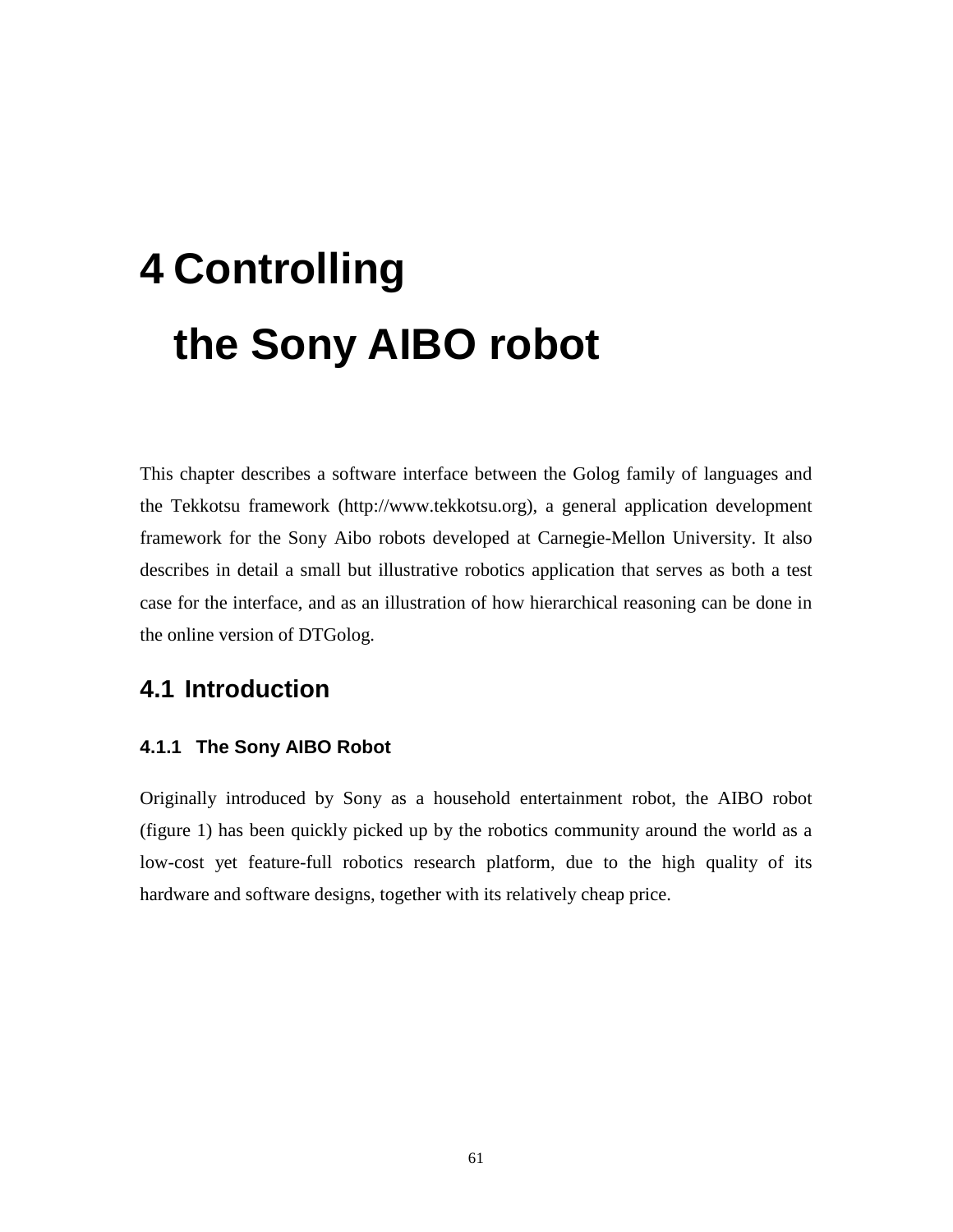

**Figure 10** The Sony Aibo as an entertainment robot

From the robotics point of view, the robot is equipped with a wide range of perception devices such as a color CCD camera mounted on the head, a pair of stereo microphones, 3 infrared distance sensors, 3 body accelerometers, 4 paw button sensors, a number of other touch sensors, and a set of sensors that give the current position of all the 18 angular joints on the robot. As for actuators, the robot has 12 angular joints in its four legs, 3 angular joints in its neck, and 3 more joints for its tail and mouth. It also has a built-in speaker and an array of color LEDs. Computationally, AIBO has an on-board CPU running at 576 MHz, 32 MB of RAM and 16 MB of static storage (in the form of a "memory stick"). Also, the built-in wireless Ethernet interface allows the possibilities of off-board computing as well as robot to PC communications.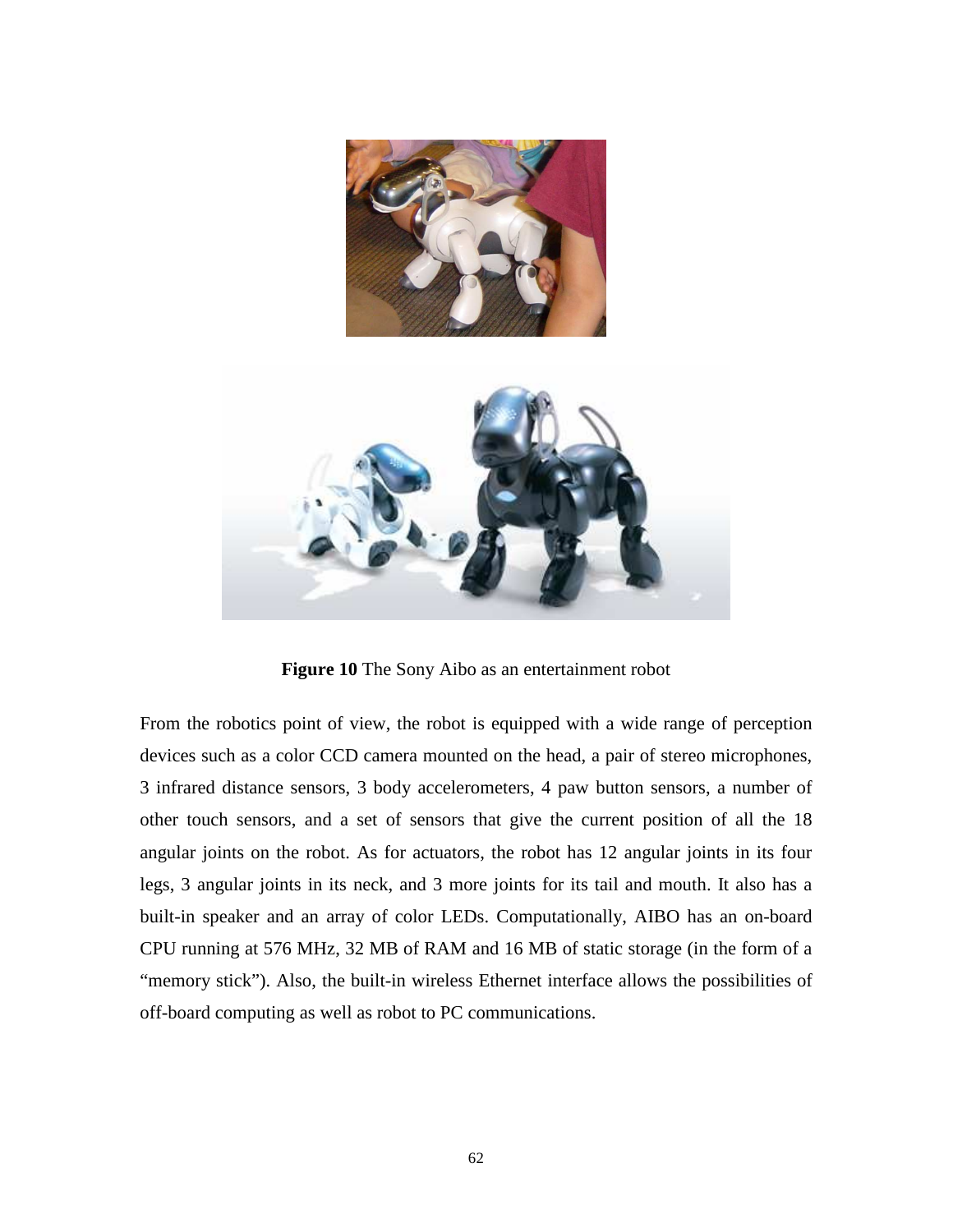#### **4.1.2 Some well-known AIBO-based research projects**

Three of the most well-known research and development projects that use AIBO as one of the primary platforms are the Tekkotsu project, developed and maintained at CMU with funding from Sony Corp and the two RoboSoccer projects at Carnegie-Mellon University (CMU), headed by Manuela Veloso, and the University of Texas at Austin (UTA), headed by Peter Stone.

In the UTA's RoboSoccer project (http://www.cs.utexas.edu/~AustinVilla/), machine learning techniques are applied to teach the AIBO various soccer playing skills such as walking (i.e., running) [5;6], acquiring ball, playing keep-away [27], performing robust localization [20] and illumination-invariant color learning [21], etc. This project has been very successful. Among the major achievements of this project is the record-setting walking speed attained by the AIBO, and the various prizes in yearly RoboSoccer competitions.

The CMU RoboSoccer project (http://www.cs.cmu.edu/~robosoccer/main/) has also been very successful. Besides winning several top prizes at RoboSoccer competitions, the work done [29;30] in this project has served as the basis for a well-known robotics course (http://www.cs.cmu.edu/~robosoccer/cmrobobits/) being offered at CMU. Results from this project have also been used as important components of the Tekkotsu project, which is described in the next paragraph.

Tekkotsu, which means "iron bone" in Japanese, is a project that aims to create an "infrastructure for general-purpose application development on the AIBO". It introduces an additional abstraction layer on top of OPEN-R, Sony's default programming interface for the robot. Using Tekkotsu, AIBO programmers have access to an intuitive set of primitives that are frequently encountered in robot control tasks such as perception, manipulation, and control. This project has been a success, and research groups around the world have adopted it into their works, mostly because it provides the AIBO robot, a cheap yet feature-full and reliable piece of robotics hardware, with an integrated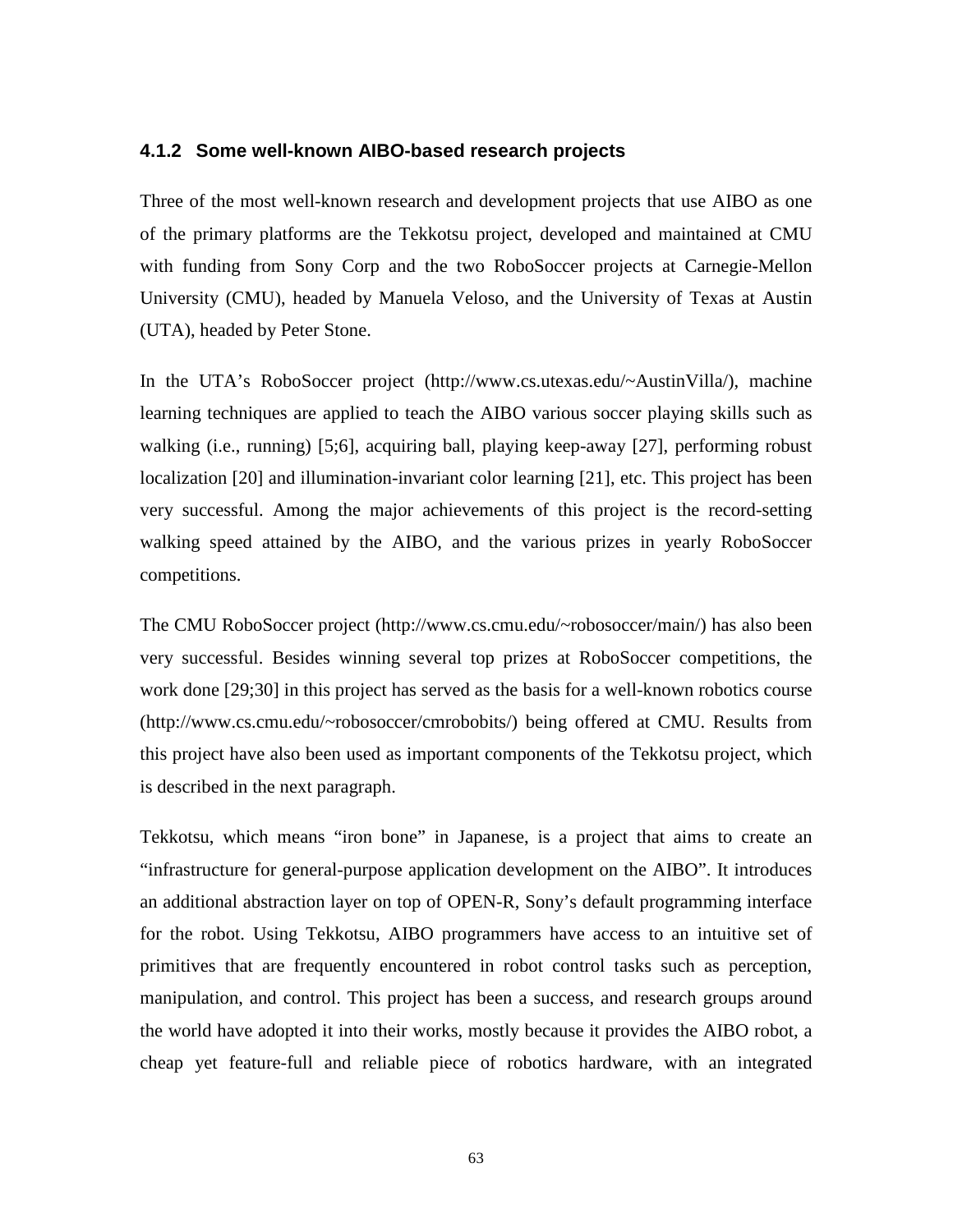framework in which not only the essential components of a typical robotics application, such as vision and kinematics, have been integrated but also some relatively complex predefined motions, such as walking, have been supported as library functions. The first feature allows Tekkotsu programmer to test their ideas on a real robotics platform without the usual overhead of manually integrating all essential robotics application components. The second feature allows them to quickly accomplish their task by using the supplied library actions of various levels of complexity.

The Aibo robot was also used as an experimental platform by many other researchers in machine learning. Most related to this project is the work reported in [22], in which a hierarchical reinforcement learning technique called Intrinsically Motivated Reinforcement Learning (IMRL) was applied to allows Aibo to learn a two-level hierarchy of skills: It first learns the basic skills of approaching the pink ball, capturing and walking it, etc. and then use those basis skills to accomplish the higher level task of locating and bringing the pink ball to its owner when requested.

#### **4.1.3 Some potential benefits of interfacing Golog to Tekkotsu**

Many robotics applications can be seen as an information channel with sensory input signals coming in at one end and actuators commands coming out at the other end. In between the two ends, input signals usually go through a series of transformations before they become suitable to be used for decision making at a certain level. Then, once the decision has been made, it will also go through some transformation process to be eventually converted into low level actuator command signals.

The following diagram, from [8], describes the different abstraction layers through which sensory information and command signals in an intelligent robot might go through.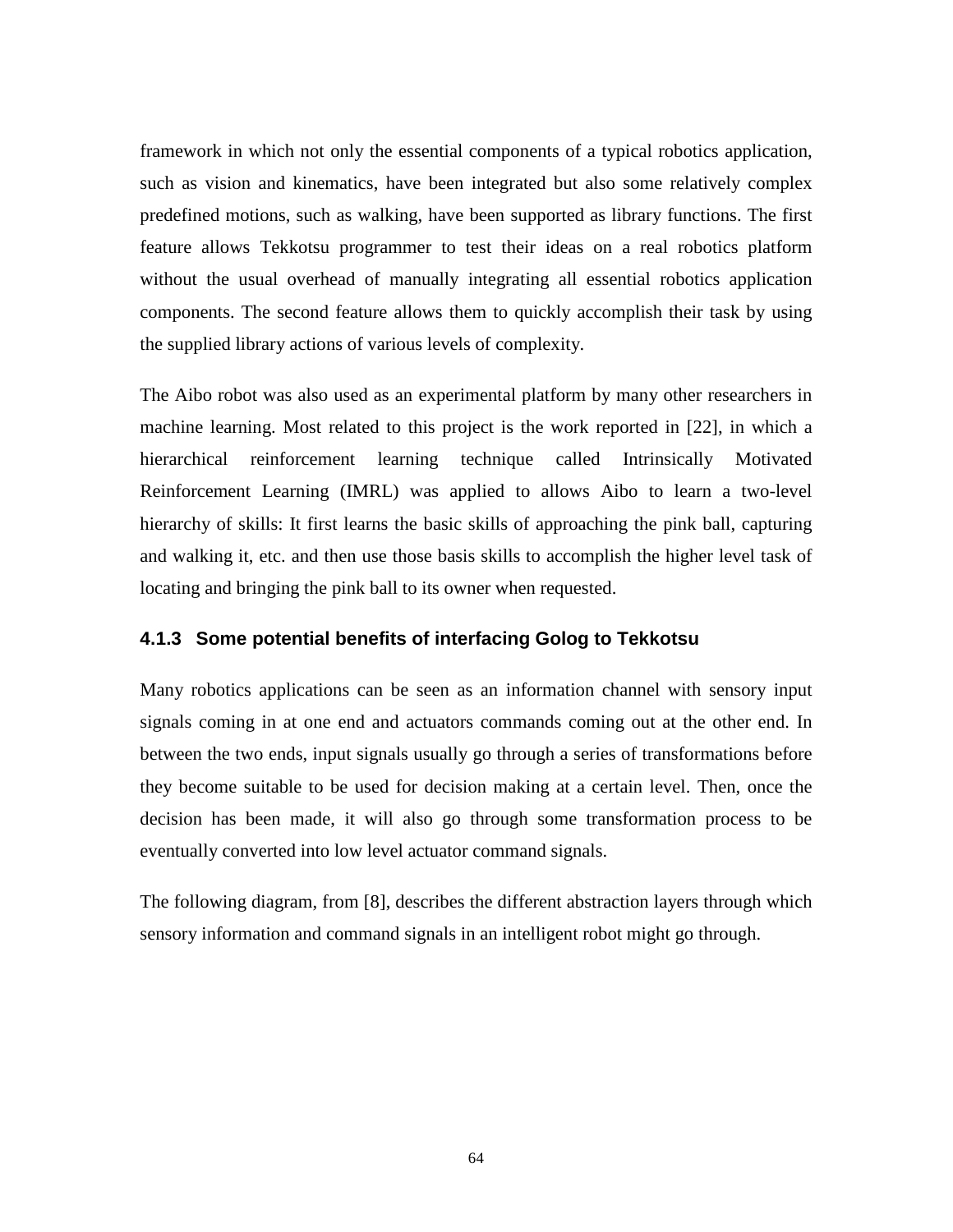

**Figure 11 Abstraction Layers of Robotics applications** 

Starting from the top left corner, sensory inputs in the form of hardware signals, the Signal layer, can cross (going to the right) multiple layers of abstractions before it can be used for decision making. Then, once the decision has been made, high level actions will go through the level of abstraction, in the reverse direction to be converted back into low level hardware commands.

Taking this view, the Tekkotsu framework can be seen as being in the Attribute layer, which is one level higher than the Information layer provided by OPEN-R, Sony's default software development interface for AIBO, which can be thought of as being in the second layer, the Information Layer.

OPEN-R assembles sensory signals, from the Signal level, which is the hardware level, to the form that is suitable for OPEN-R programs to interpret, and converts OPEN-R primitive commands into hardware signals that are used in the Signal layer to control the robot's joints.

Tekkotsu provides an additional layer of abstraction on top of OPEN-R, and can be thought of as residing in the Attribute layer, because it assembles, through the use of some library modules, OPEN-R sensory information into information that are suitable for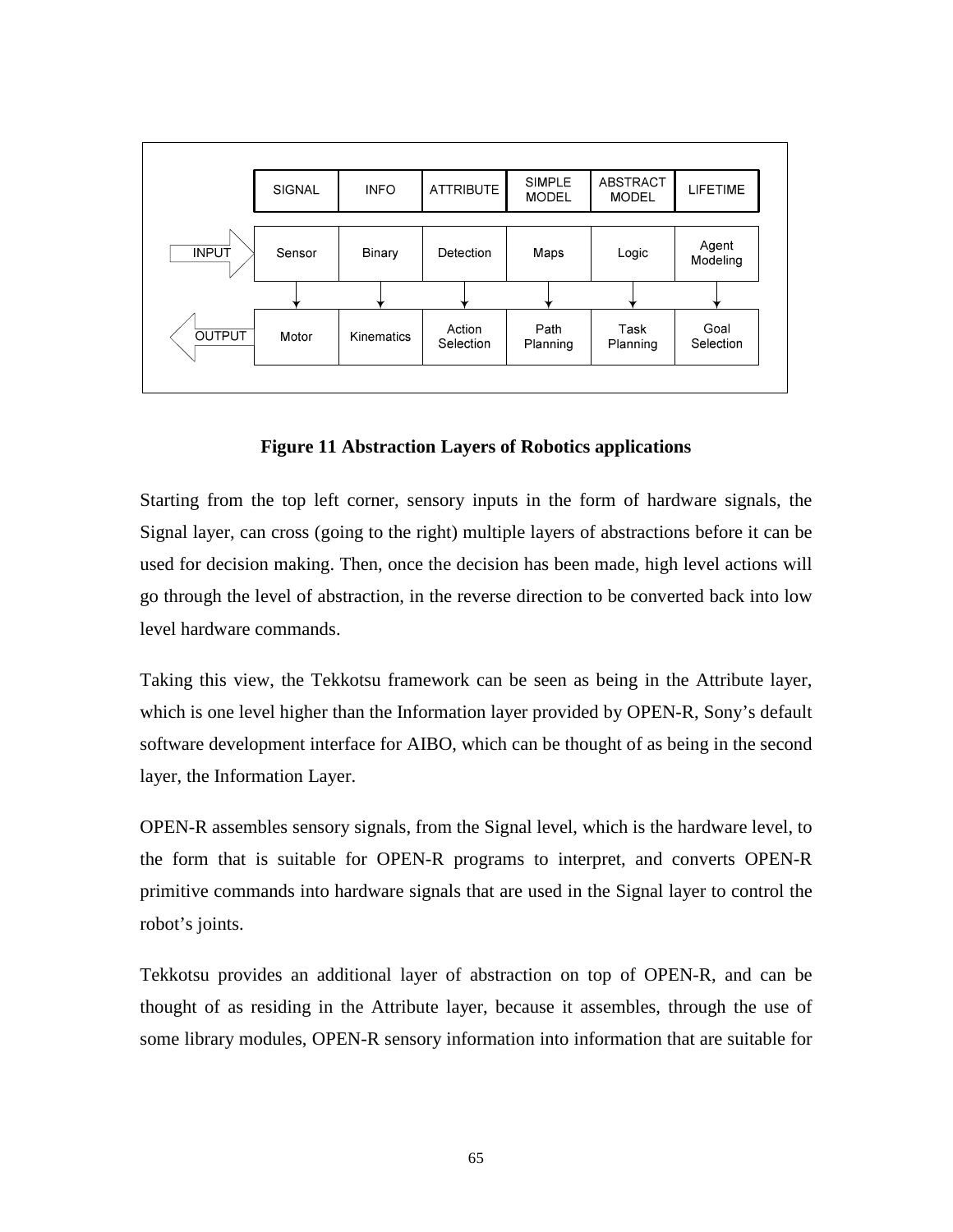detection tasks, such as pink ball detection, and converts actions commands back into OPEN-R primitive commands.

One disadvantage of using Tekkotsu for intelligent robotics applications is that you have to start from the Attribute layer, which is where Tekkotsu is. For many interesting applications, this is perfectly fine. For applications that require doing reasoning in a higher level of abstraction, however, sticking to Tekkotsu could mean that a lot of work have to be done to process the information into the form suitable for higher level reasoning. For researchers who would like to focus their attention only on decision making aspect of robotics, this can become a big burden sometimes.

As we have described in the background chapter, Golog, and DTGolog in particular, is a logical tool that has been designed to do high-level reasoning, and can be seen as a tool that resides in the Simple Model and Abstract Model layers. Bridging this tool with Tekkotsu and Aibo would be a very useful and intuitive thing to do, as it would create a complete robotics research platform that would allow researchers to do high-level reasoning on a real and powerful robot.

### **4.2 A Golog-Tekkotsu Interface**

This section describes our implementation of a Golog-Tekkotsu interface, a software interface that allows Golog programs running in Eclipse Prolog to control the Sony's ERS-7 Aibo Robot.

#### **4.2.1 Software Architecture**

This interface follows the client/server approach, and is consists of two main parts. On the client side, there is an external predicate module that can be loaded as a library by the Eclipse Prolog interpreter running on a Unix-based computer. This module, once loaded, will provide the Golog interpreter with a predefined set of actions that can be performed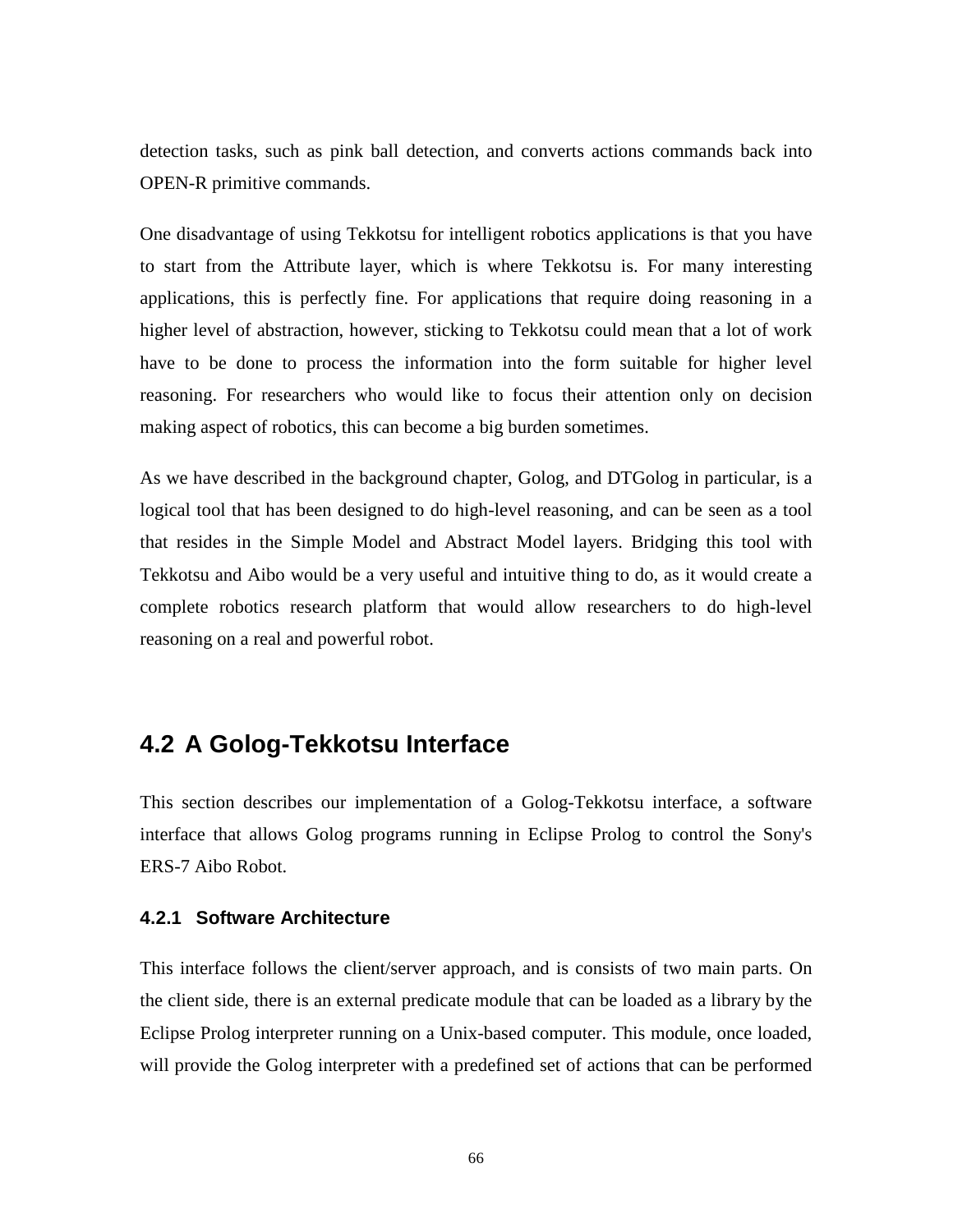to interact with the robot. We will refer to this part of the interface as the AiboPred module, or just the client, from now on. On the server side, there is a Tekkotsu program (or a behavior in Tekkotsu terminology) that runs on the AIBO and continuously listen for TCP command from the client. From now on, we will call this part of the interface the Golog-Tekkotsu Interface (GTI) Server, or simply the server. The following diagram describes the overall architecture of the interface.



**Figure 12 Software Architecture of the interface** 

#### **4.2.2 Operations**

Whenever the Golog interpreter needs to execute an AIBO-related action (eg. walk, turn, etc.), it will invoke the AiboPred module, which has been loaded into Eclipse Prolog as an external predicate library at initialization. The AiboPred module will interpret the given action, and depending on the particular action it received, it will send, over the wireless network, an appropriate command to the GTI server. When the GTI server receives a command over the network, it invokes an appropriate Tekkotsu primitive to carry the command out. Upon completion, depending on the type of the command that it just carried out, the GTI server can send back either a completion signal or some results to the client, and the Golog program will resume.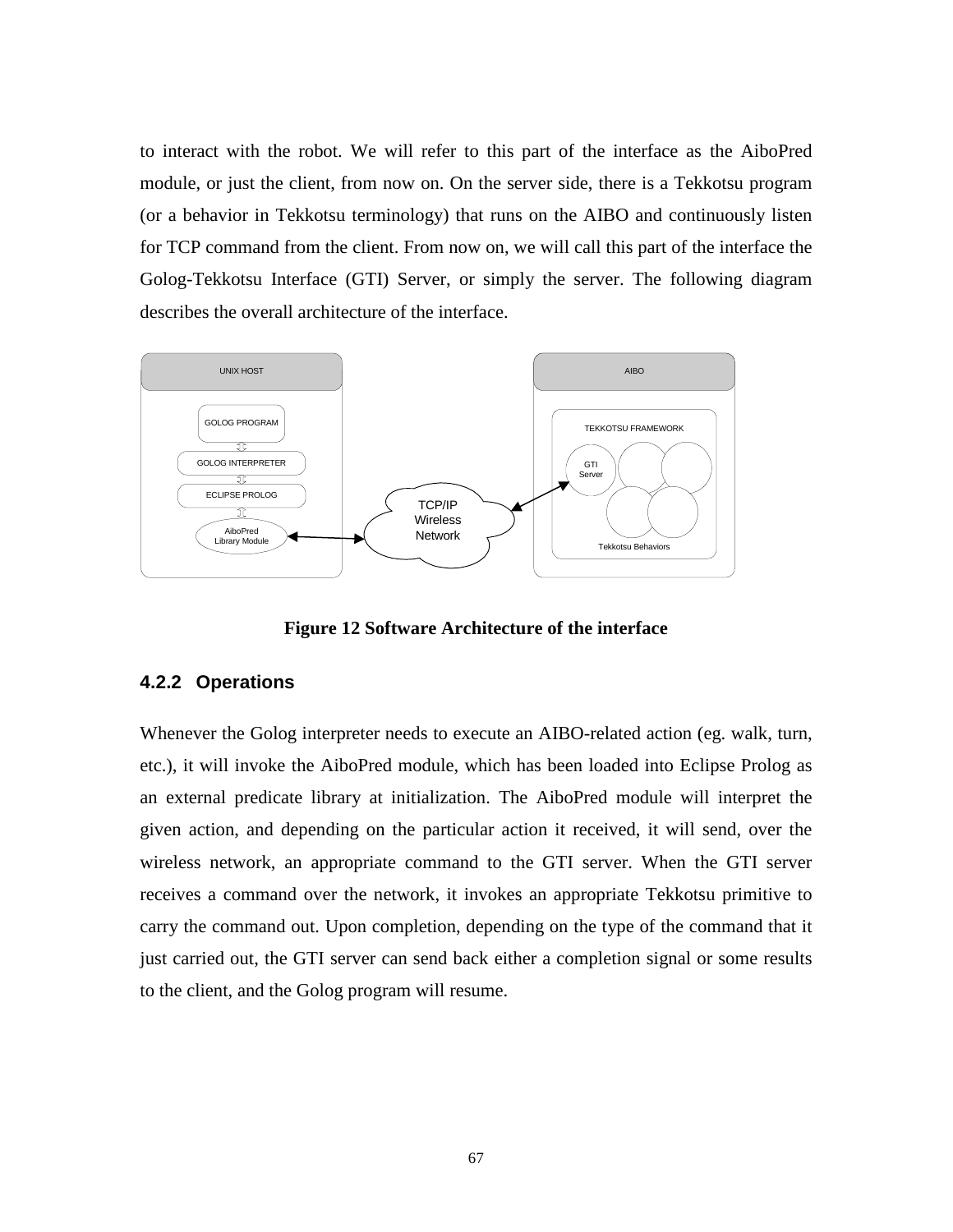#### **4.2.3 Exported API**

The list of all possible AIBO-related actions that can be executed by the Golog interpreter, and their descriptions, is presented in Appendix A.

## **4.3 A test case**

### **4.3.1 A Navigation Task**

To demonstrate how this interface can be used, we consider a navigation task in which the robot is to follow the shortest possible path to get from any room of the grid world, see Figure 13 below, to the goal room that contains the pink ball.



**Figure 13 A navigation problem**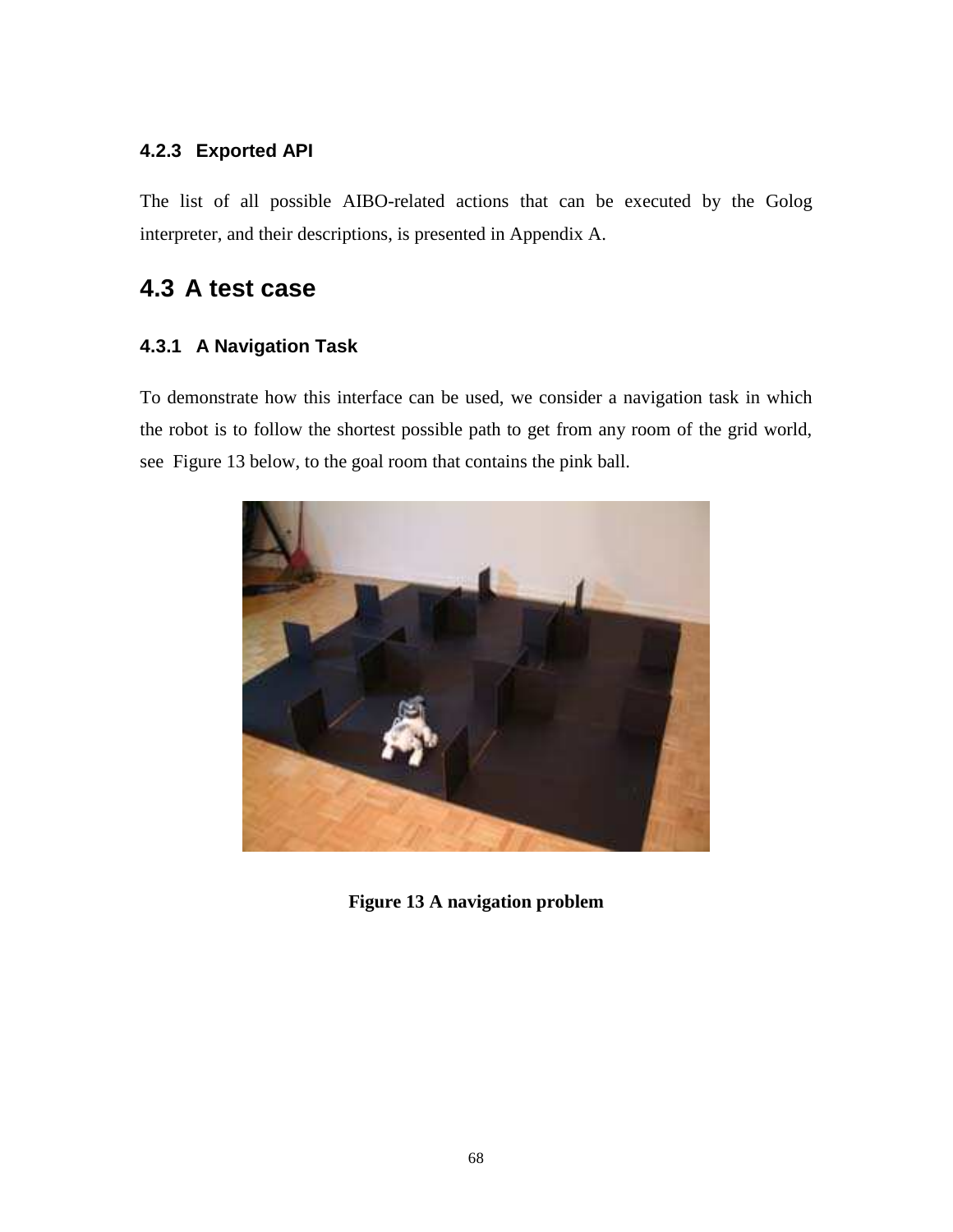#### **4.3.2 Possible approaches**

#### **4.3.2.1 Closed-loop Control Approach**

This approach is probably the approach that a Tekkotsu programmer would follow. Using this approach, the programmer would first come up with some domain-specific heuristics and then utilize them to design an explicit program that will help AIBO to complete the task. Given the set of tasks that have been accomplished for AIBO using this approach in Tekkotsu, it can be said with high confidence that it is possible to solve the navigation task above using this closed-loop control approach. It is very unlikely however, that this approach would incorporate any model of the environment, or would involve some probabilistic planning. For this reason, and despite the fact that it is still a research question at this time as for whether model-based or model-free approach would be a better choice in the longer run, we will not consider the closed-loop approach any further here.

#### **4.3.2.2 MDP-based Approach**

Due to the probabilistic nature of the problem, that is, the uncertain outcome of many of the possible robot actions, Markov Decision Process formalism would also sound very appealing. One way to model the given task using this approach is to consider an MDP  $M$ 

 $=$  <S, A, P, R > in which:

- A, the set of all possible robot actions, would contain the following:
	- o *Walk(x, y, t)*: Walk to the location x and y, relative to the current position of the robot, at time  $t$ .
	- $\circ$  Turn(ang, t): Turn the whole body an angle ang at time t.
	- $\circ$   $Pan(ang, t)$ : Pan the head an angle ang at time t.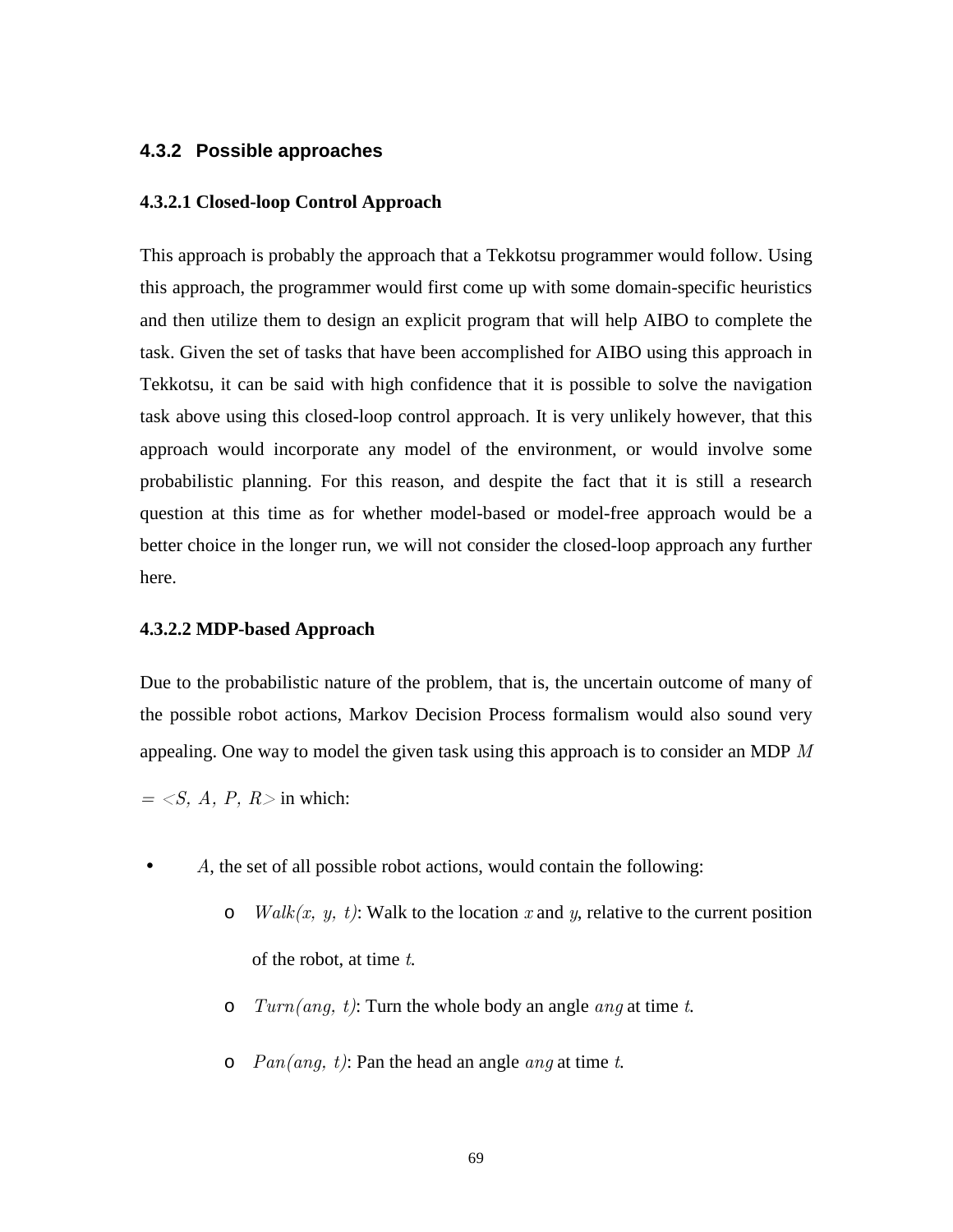- $\circ$  Tilt(ang, t): Tilt the head an angle ang at time t.
- $\circ$  *Nod(ang, t)*: Nod the head an angle *ang* at time *t*.
- o QuerySensors(pan, tilt, nod, t): Query the three head sensors at time t. This action will tell the robot the values of its pan, tilt and nod sensors at time t.
- o QueryBall(color, visible, xcoord, ycoord, area, t): Query the robot's vision system regarding the ball with the given color. This action will tell the robot whether the ball with color color is visible within the camera image at time  $t$  or not. If yes, then what is the  $x$  and  $y$  coordinates of its center, and the area of this ball within the image.
- $\circ$  SearchBall(color, found, t): Scan for the ball of the given color. This action causes the robot to scan (i.e., move its three head joints) the space in front of it to see if a ball with the given color can be found. If yes, found will be set to 1, and the head will be pointing directly to the ball. Otherwise, found will be set to 0.
- $\circ$  *PlaySound(sound, t)*: Play the wave file sound at time t.
- o *Wait(dur, t)*: Simply go to sleep for *dur* seconds at time t.
- $\circ$  NoOp(t): Do nothing at time t.
- S, the set of all possible states, is represented by the 6-tuples  $\langle X, Y, \theta, P, T \rangle$  $N$ , where X and Y represent the current absolute coordinates of the robot,  $\theta$  represents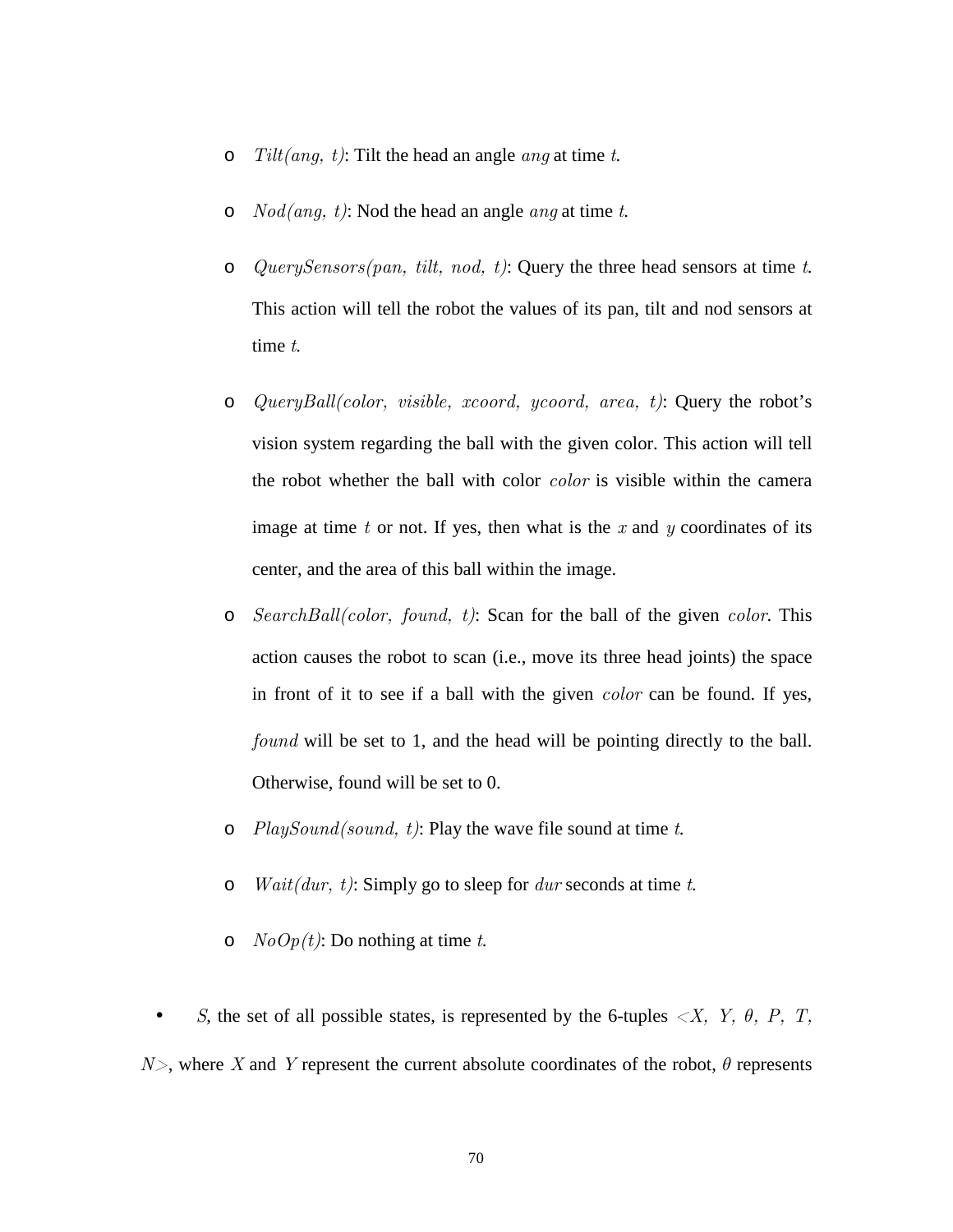the angle the robot currently makes with the absolute north direction, and  $P$ ,  $T$ ,  $N$ represents the current position of the robot's pan, tilt and nod joints.

• P, the transition probabilities matrix, is a matrix that specifies, for each action  $a \in$ A, a current state  $s \in S$ , and a next state  $s' \in S$ , a real probability p that represent the probability of getting from state s to  $s'$  by doing a.

R, the reward function, is a function that gives, for each action  $a \in A$ , a current state  $s \in S$ , and a next state  $s' \in S$ , a reward value that represents how desirable this transition is.

Because the state space S above is continuous (and will be a very large one if discreetized), one would expect to encounter the following two difficulties if this approach is to be used:

 1) Computational problems with the computation of an optimal policy: Because the state space is large (continuous), both conventional and advanced MDP techniques would have great difficulties in computing an optimal policy for this MDP.

 2) High demand on perception in physical control: Even if one assumes that a policy can be computed for the MDP above, carrying out that policy physically requires the robot's ability to sense the actual current state (so that it can look up the action to be performed from the computed policy) which, in turn, would require some advanced sensing capabilities, such as a GPS-like device or some advanced vision facilities, which are clearly beyond the capacity offered by the robot's built-in perception devices.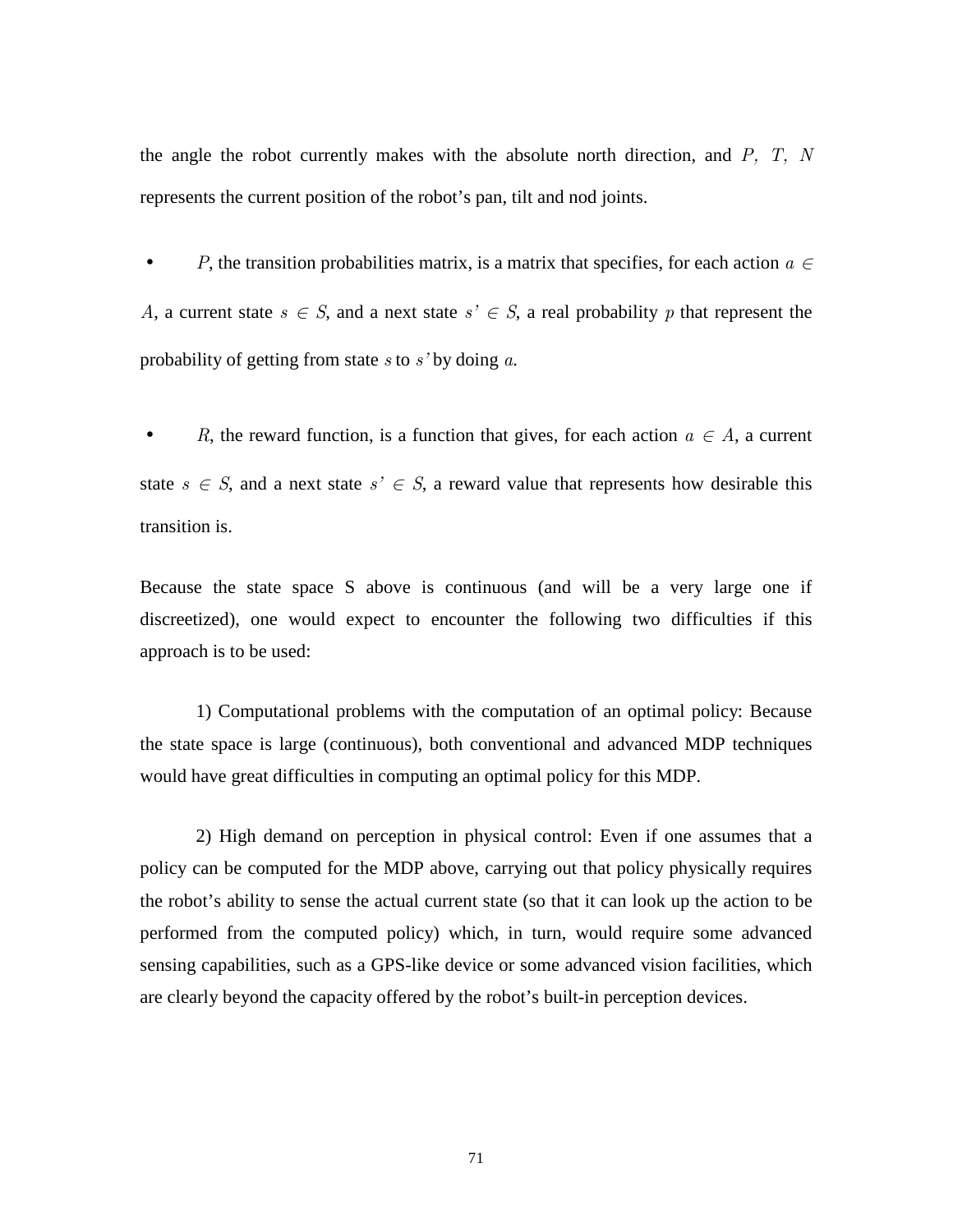#### **4.3.2.3 DTGolog Approach**

A third approach, which is the approach we took here, is to use DTGolog in such a way that allows an intuitively clear combination of decision making and closed-loop control.

In this approach, we take advantage of the problem's hierarchical structure to divide the problem into two separate parts. At the top level, there is the problem of deciding the optimal sequence of rooms the robot should visit in order to get from its current room to the goal room as quickly as possible. (In other words, we have a path planning problem at the top level). At the level below that, there is the problem of getting the robot to go from one room to the next room, in the sequence computed at the top level above, as quickly as possible. We solve the top-level problem by performing deterministic planning (or, more precisely, probabilistic planning where all transition probabilities equal to one) in DTGolog, and we solve the second level problem by manually writing deterministic Golog procedures.

This way of balancing between planning and closed-loop control has been a generally accepted practice in the robotics community. According to this practice, it is desirable that hand-coded sub-controllers be used for sub-tasks that can be efficiently and explicitly solved, and hence programmed, by the robot programmer, while other tasks can be left to the robot to figure out via some deliberation processes. In the approach we took here, the Golog procedures to get the robot from one room to another can be seen as hand-coded sub-controllers, while the path planning problem is the deliberation process that the robot has to go through when trying to accomplish the task as a whole.

The remaining parts of this chapter will be used to describe this approach.

#### **4.3.3 Doing hierarchical reasoning in Online DTGolog**

We propose a new way of using DTGolog that allow hierarchical reasoning as described above to be carried out seamlessly.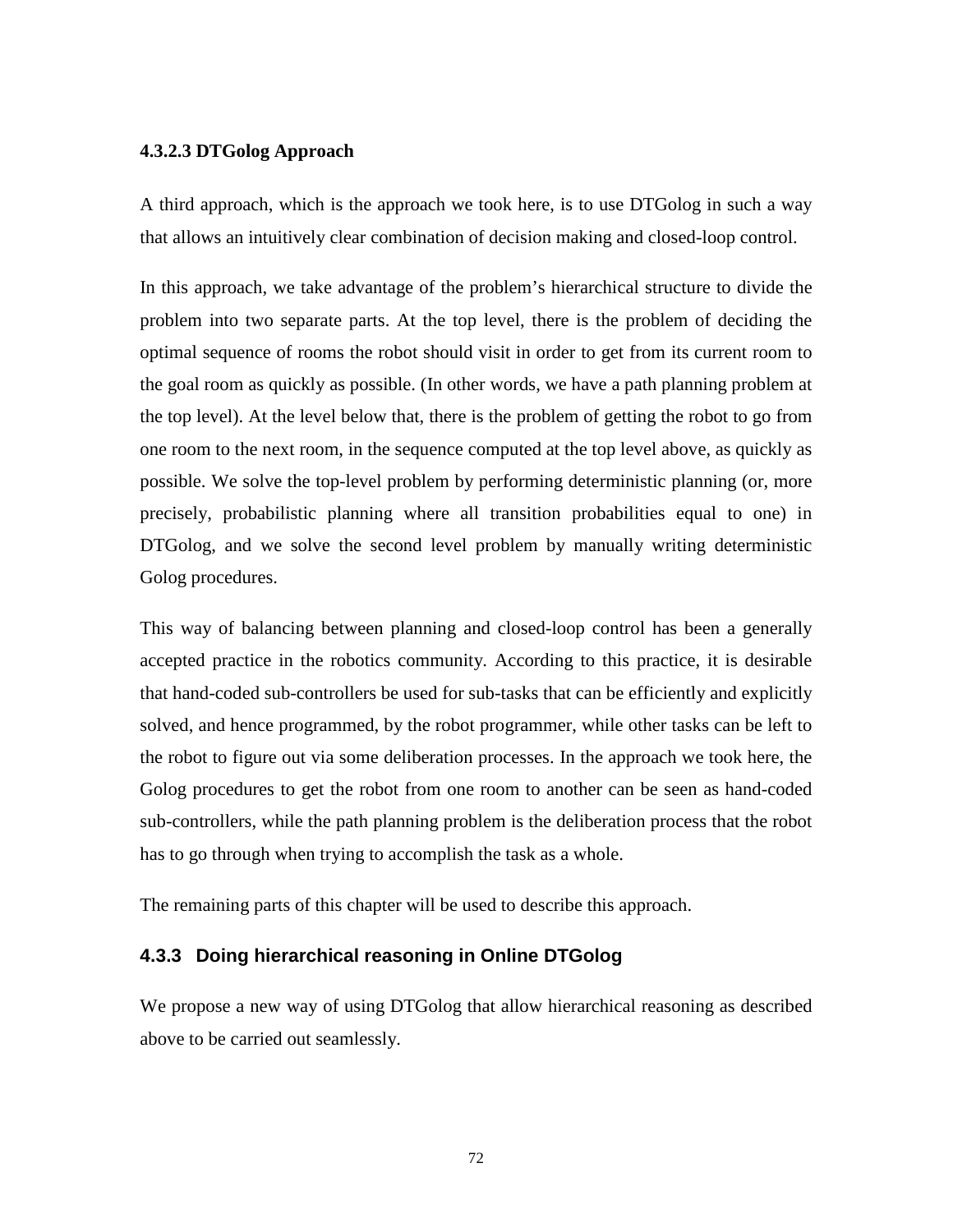First, to reason at the top level, we introduce, in addition to the actions listed in the section 4.3.2.2 above, four macro (or abstract) actions  $North(t)$ ,  $East(t)$ ,  $South(t)$ ,  $West(t)$ . These macro actions are actually Golog procedures that start at time t and have the effect of bringing the robot to the room that is to the north, east, south or west direction, respectively, of the room where it is currently in. Unlike the usual Golog procedures, which are expanded by the interpreter during the planning stage, we would like to have these procedures treated as atomic, or "opaque", actions by the interpreter, and should only be expanded at execution time. To do this we mark these procedures as macro action using the predicate

macroAction(Action, Body).

For example, the action  $north(t)$  is represented as follows:

```
agentAction(north(t)).deterministic(north(t), s).macroAction(north(t)),limit(approachDot(pink)); play Sound("woof.wav", t);\mathcal{E}(wait(3, t)); walk(500, t)
```
).

where  $approachDot(pink)$  is a (regular) Golog procedure that cause the robot to find the pink dot, which represents the north door, on the wall and position itself within 50 mm from the dot (this procedure has the effect of making the robot ready to cross the door to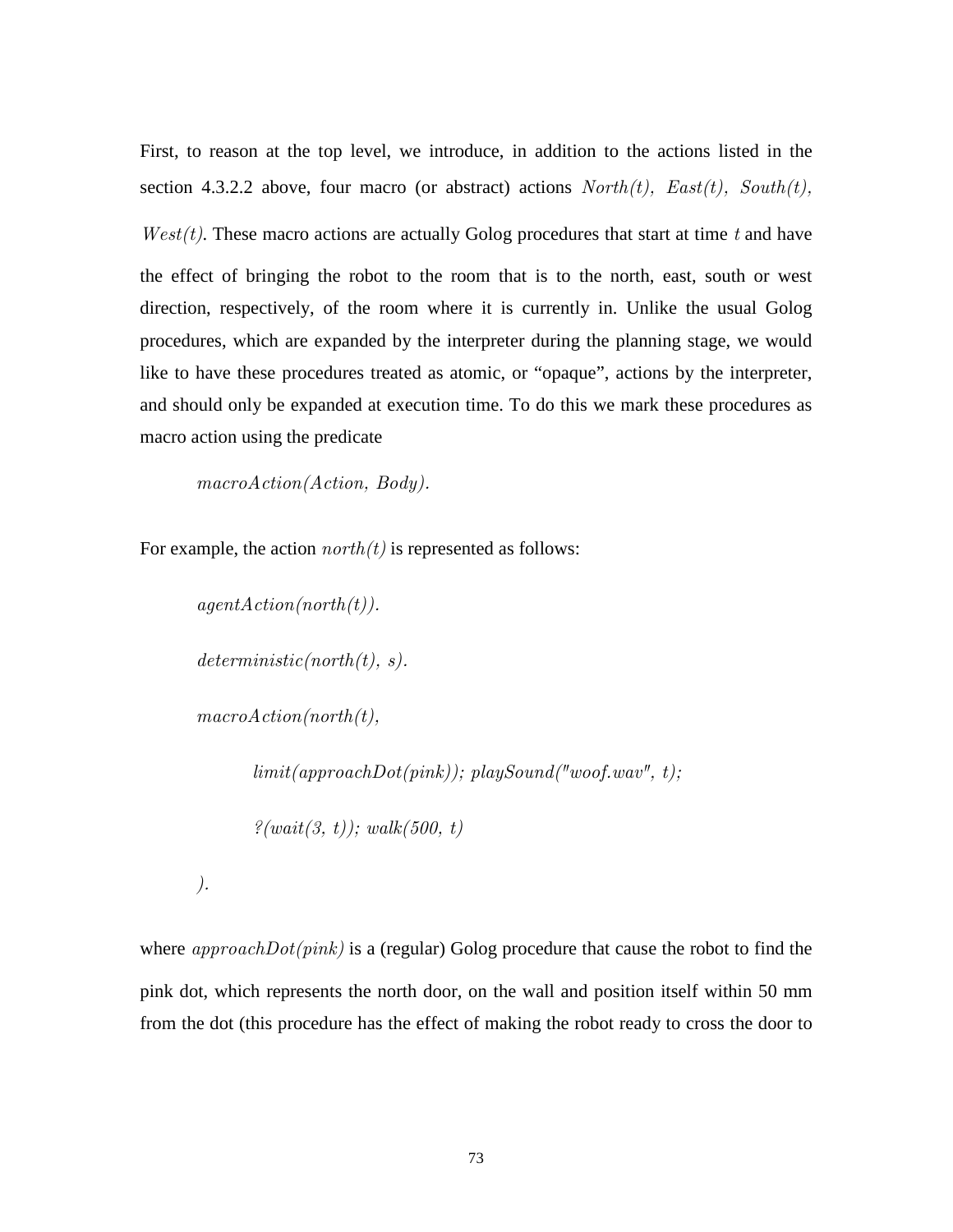go to the north room.), and walk(500, t) is a shorthand for walk(500, 0, t), which cause the robot to walk 500 mm in the forward direction.

The purpose of treating macro actions as atomic is to have the interpreter to produce, at the end of the planning phase, a plan that contains these macro actions in their unexpanded form. This plan constitutes a "macro", or high-level, plan that tells the robot, in high-level terms, what to do to accomplish its task. For example, a top-level plan that gets the robot from the bottom left room to the top right room in our navigation task might look something like:

$$
north(t1) : east(t2) : north(t3) : east(t4) : nil
$$

which can be seen as a set of high-level instructions of how to get from one place to another.

Of course, macro actions are not real actions, in the sense that they cannot be physically performed by the robot. They just give the robot a form of high-level guidance. The robot needs to be able to expand these macro actions, at execution time, into the set of more concrete instructions. We do this using the special predicate  $\text{doReally}($ ), which is called by the online DTGolog interpreter  $online()$  every time it needs to execute a given action, as follows:

$$
doReally(maction) \stackrel{\text{def}}{=} macroAction(maction, proc) \land
$$

 $online(proc : nil, s0, inf, pol, val).$ 

For instance, the  $North(t)$  macro action would be executed as follows:

$$
doReally(north(T)) \stackrel{\text{def}}{=} macroAction(north(T), Proc) \land
$$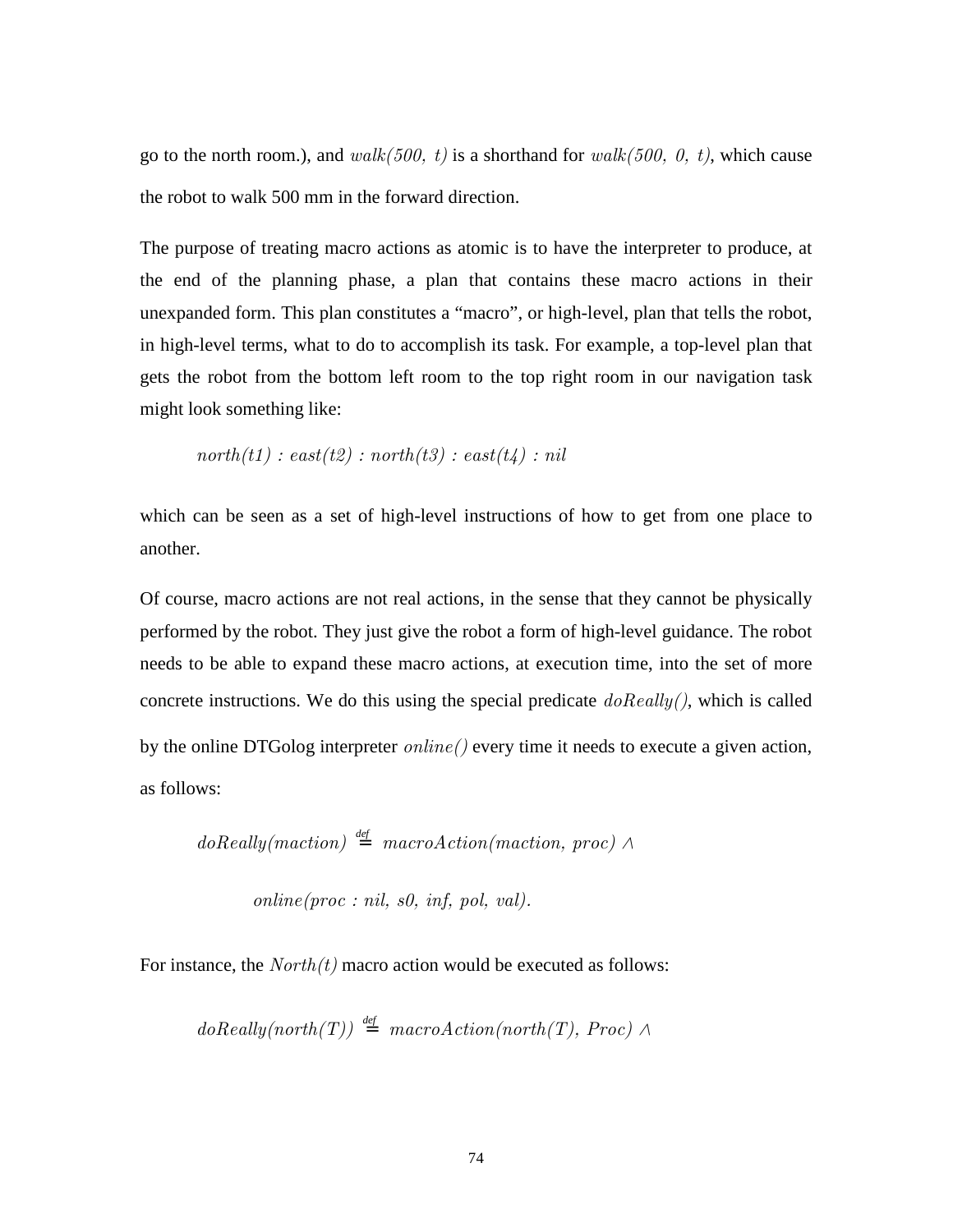where the call to the online DTGolog interpreter  $online()$  carries out the Golog procedure associated with the  $North(t)$  action.

#### **4.3.4 Domain Representation**

We provide a separate set of axioms for each level of abstraction.

#### **4.3.4.1 Top-level Domain Representation**

At the top level, we model the world using a  $3\times3$  grid world, shown below. Each square in the grid world represents a room, and is denoted by a pair  $x$  and  $y$ , which are the square's coordinates. We use some simple logical statements to capture the geometrical properties of the grid world:

 $roomSize(3, 3)$ .

 $roomWithBall(1, 3).$ 

 $goalRoom(x, y) \stackrel{\text{def}}{=} roomWithBall(x, y).$ 

 $bottomRow(y) \stackrel{\text{def}}{=} \exists w, h \ (roomSize(w, h) \land mod(y, h, 1)).$ 

 $topRow(y) \stackrel{def}{=} \exists w, h \ (roomSize(w, h), mod(y, h, 0).$ 

 $leftCol(x) \stackrel{\text{def}}{=} \exists h, w \ (roomSize(w, h), mod(x, w, 1).$ 

 $rightCol(x) \stackrel{\text{def}}{=} \exists h, w \ (roomSize(w, h), mod(x, w, 0).$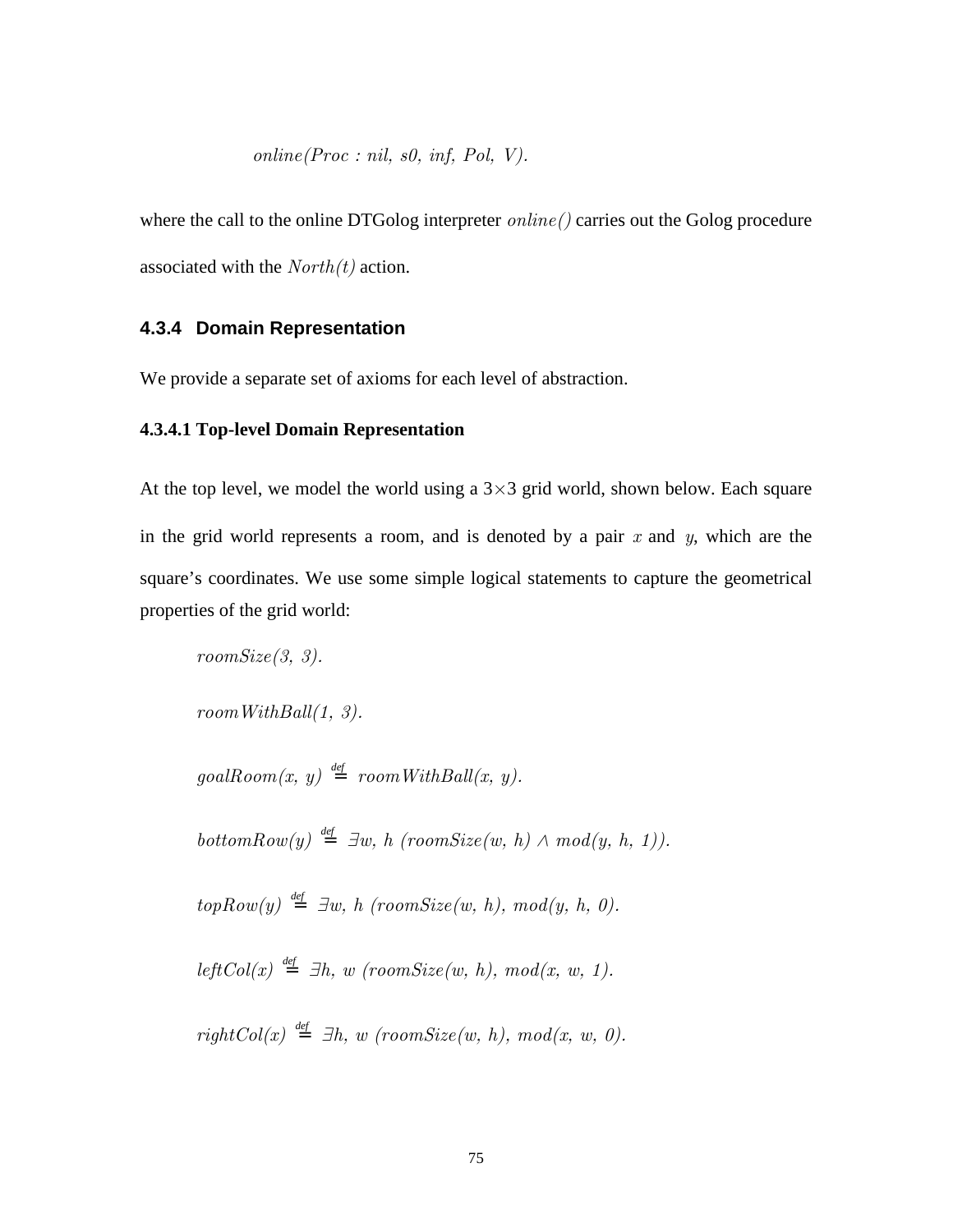where  $mod(x, y, z)$  means that if we divide x by y, then z will be the remainder.



**Figure 14 A 3x3 Grid world representing the maze** 

The agent can perform any of the four deterministic actions  $North(t)$ ,  $East(t)$ ,  $South(t)$ and  $West(t)$ , which will deterministically take the robot from the current room to the room in the respective direction. We specify the actions as follows:

| agentAction(north(t)).      | agentAction(west(t)).       |  |
|-----------------------------|-----------------------------|--|
| deterministic(north(t), s). | deterministic(west(t), s).  |  |
| agentAction(east(t)).       | agentAction(south(t)).      |  |
| deterministic(east(t), s).  | deterministic(south(t), s). |  |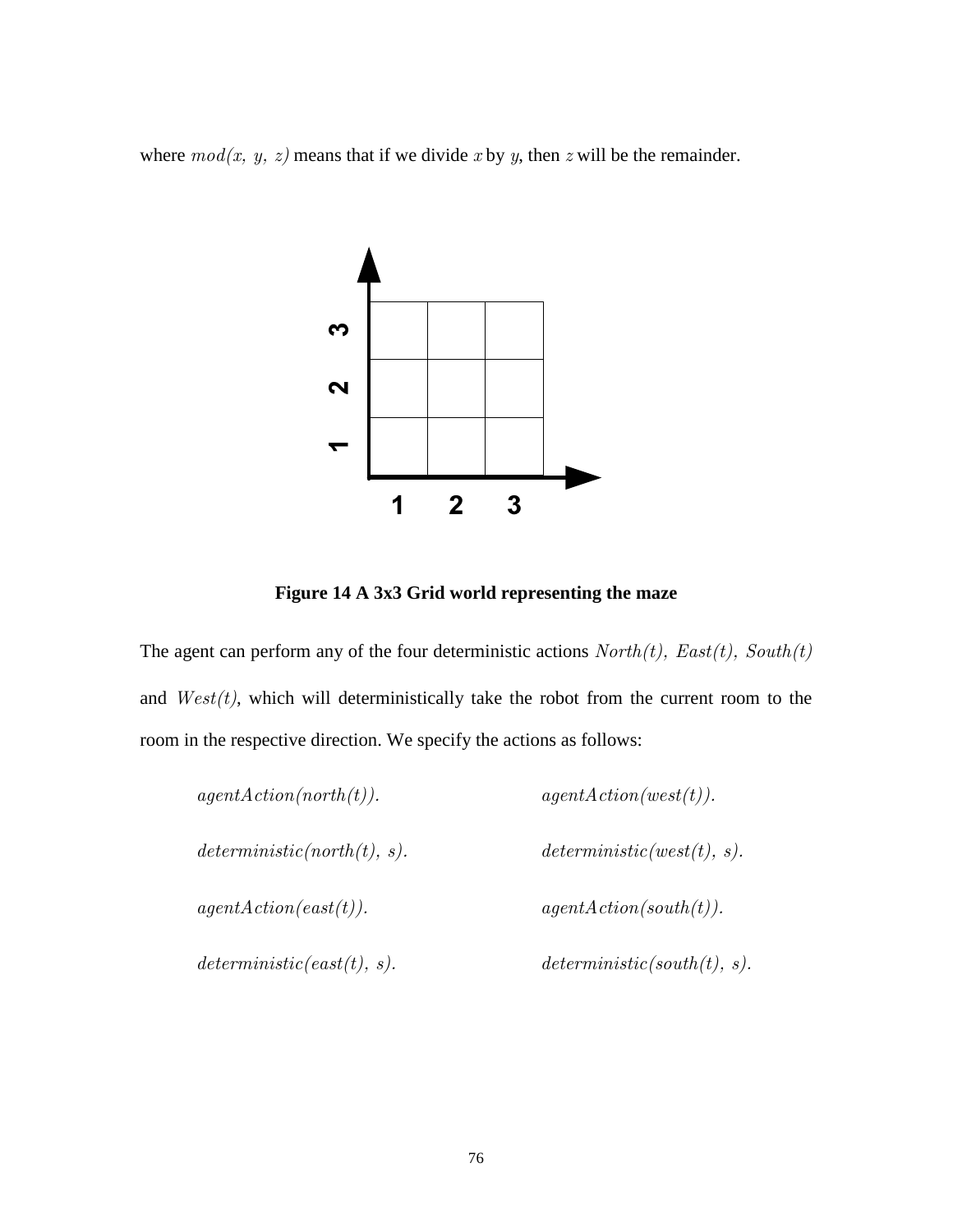The preconditions and effects of the four actions above are captured by the precondition axioms and successor state axioms as follows:

$$
Poss(north(t), s) \stackrel{\text{def}}{=} \exists x, y \ (robotLoc(x, y, s) \land \neg topRow(y)).
$$
\n
$$
Poss(east(t), s) \stackrel{\text{def}}{=} \exists x, y \ (robotLoc(x, y, s) \land \neg rightCol(y)).
$$
\n
$$
Poss(south(t), s) \stackrel{\text{def}}{=} \exists x, y \ (robotLoc(x, y, s) \land \neg bottomRow(y)).
$$

 $Poss(west(t), s) \stackrel{\text{def}}{=} \exists x, y \ (robotLoc(x, y, s) \land \neg \ leftCol(y)).$ 

 $\text{roboLoc}(x, y, \text{do}(a, s)) \stackrel{\text{def}}{=}$ 

$$
\exists x_i, y_i \, (\text{robotLoc}(x_i, y_i, s) \land
$$
\n
$$
(a = \text{north}(t) \land x = x_i \land y = y_i + 1 \lor
$$
\n
$$
a = \text{south}(t) \land x = x_i \land y = y_i - 1 \lor
$$
\n
$$
a = \text{east}(t) \land x = x_i + 1 \land y = y_i \lor
$$
\n
$$
a = \text{west}(t) \land x = x_i - 1 \land y = y_i \lor
$$
\n
$$
a \neq \text{north}(t) \land a \neq \text{south}(t) \land a \neq \text{east}(t) \land a \neq \text{west}(t) \land
$$
\n
$$
x = x_i \land y = y_i ).
$$

which state that the pre-condition for an action is that it will not take the robot out of the grid, and that the new location of the robot after performing an action is the room in the corresponding direction with respect to the room where the robot was before the action was performed.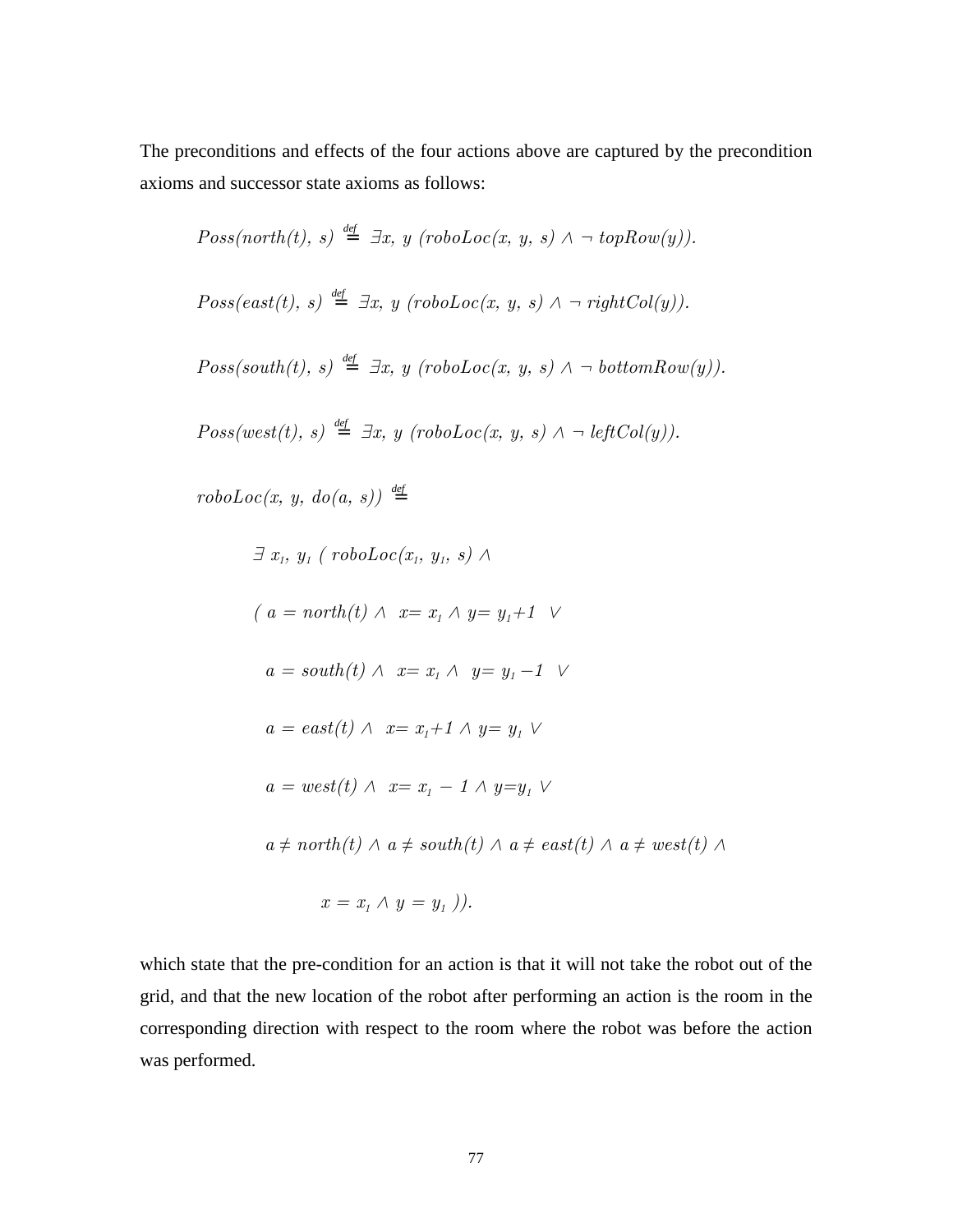#### **4.3.4.2 Lower-level Domain Representation**

At the lower level, we define the set of available actions to be the set of 11 (primitive) actions listed above in section 4.3.2.2, and define the following 5 fluents:

• ballWithinSight(color,  $do(a,s)$ )

Whether the ball of color *color* is currently visible in the robot camera image.

•  $lookingStraight(do(a, s))$ 

Whether the robot is looking straight ahead in the current situation.

•  $panJointPos(pos, do(a, s)),$ 

 $nodJointPos(pos, do(a, s))$ 

 $tiltJointPos(pos, do(a, s))$ 

The position of the three head joints in the current situation.

We specify the actions using the following statements (all of them are deterministic):

agentAction(queryball(ball, visible, xcoord, ycoord, area, time)).

senseAction(queryball(ball, visible, xcoord, ycoord, area, time)).

agentAction(searchball(ball, found, time)).

agentAction(queryheadjoints(pan, nod, tilt, time)).

senseAction(queryheadjoints(pan, nod, tilt, time)).

agentAction(queryneardistance(dist, time)).

senseAction(queryneardistance(dist, time)).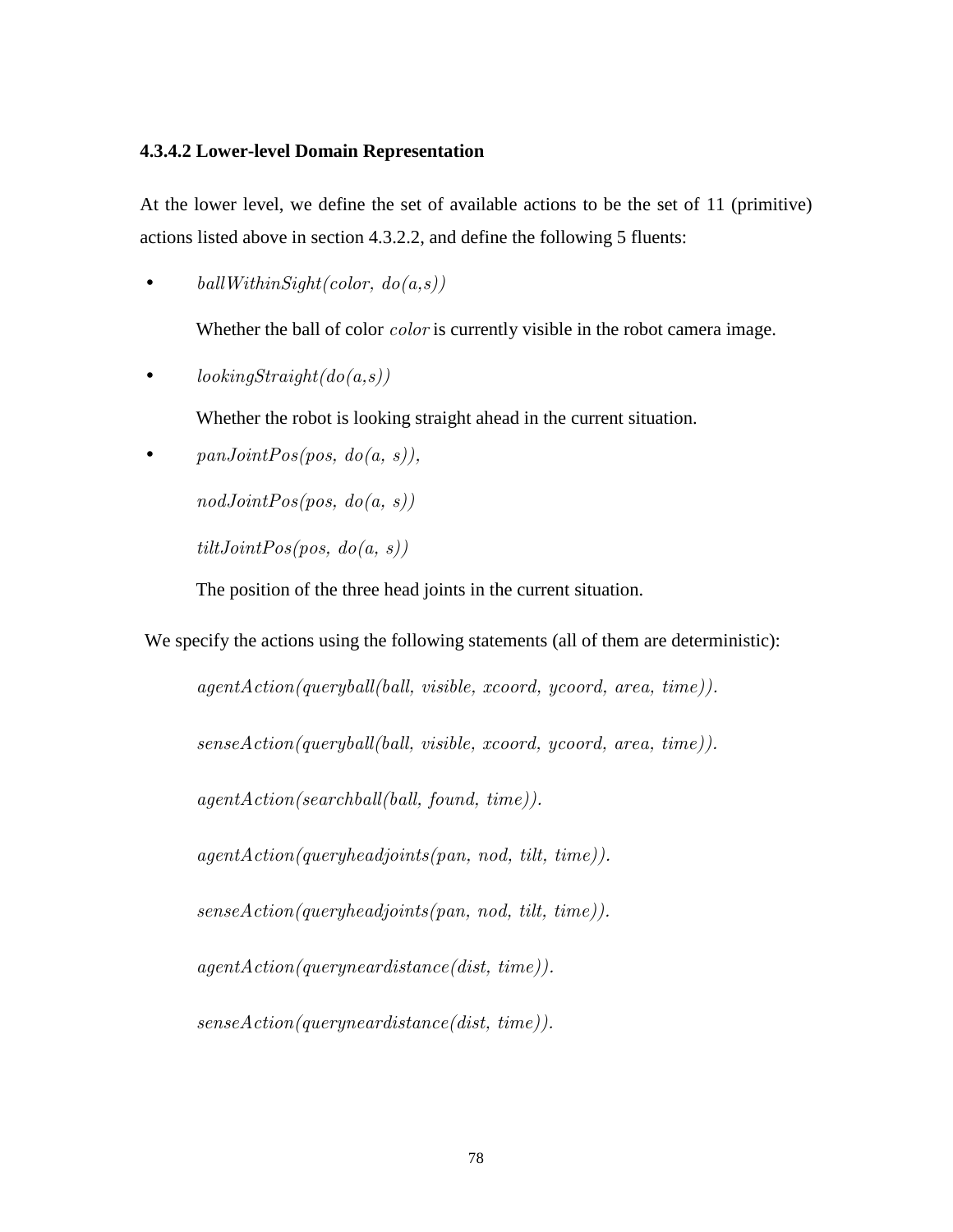```
agentAction(pan(angle, t)).agentAction(node, t).
agentAction(tilt(angle, t)).agentAction(turn(angle, t)).agentaction(walk(distance, t)).agentaction(getready(t)).
agentaction(noop(t)).
agentaction(wait(dur, t)).
```
We specify the preconditions for all the eleven actions using the precondition axioms of the form:

$$
Poss(a, s) \equiv true.
$$

which means that any action can be performed in any situation.

We capture the action's effects using the following set of successor state axioms:

ballWithinSight(color,  $do(a,s)$ )  $\equiv$ 

$$
\exists (x, y, area, t) [a = queryBall(color, 1, x, y, area, t)] \lor
$$
  

$$
\forall (x, y, area, t, angle) [a \ne queryBall(color, 0, x, y, area, t) \land
$$
  

$$
a \ne pan(angle, t) \land a \neq nod(angle, t) \land a \neq tilt(angle, t) \land
$$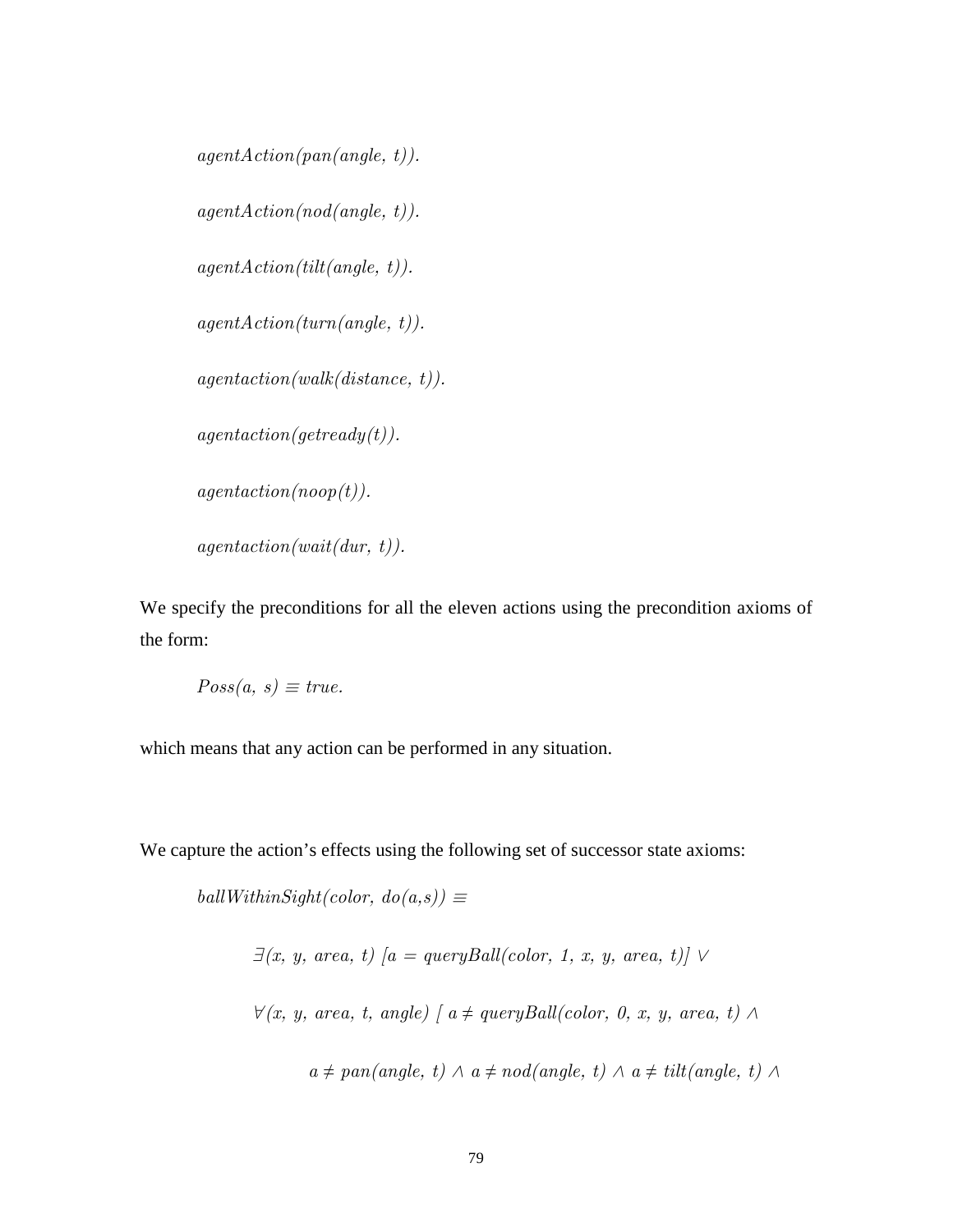$a \neq turn(angle, t) \land a \neq walk(distance, t) \land \land$ 

ballWithinSight(color, s).

which states that the ball of color *color* is currently within the camera image of the robot if and only if it has just queried the ball, and the result was positive, or it has neither pan, tilt, nod, walk or turn, and the ball was within sight in the previous situation.

 $lookingStraight(do(a,s)) \equiv$ 

 $\exists (pan, nod, tilt, t) [a = queryHeadJoints(pan, nod, tilt, t) \wedge$ 

 $abs(pan) < 5 \land abs(15 - nod) < 10 \land abs(tilt) < 5$ 

 $\forall$ (angle, t) [ a ≠ pan(angle, t)  $\land$  a ≠ nod(angle, t)  $\land$ 

 $a \neq tilt(angle, t) \land lookingStraight(s).$ 

which states that the robot is looking straight ahead if it has just queried its head joints, and the values returned are within an acceptable tolerance of the straigh-ahead position, or that it has neither pan, nod, or tilt, and it was looking straight ahead in the previous situation (note that the pan, nod and tilt values can be either positive and negative).

 $panJointPos(pos, do(a, s)) \equiv$ 

 $\exists (nod, tilt, t) [a = queryHeadJoints(pos, nod, tilt, t)] \vee$ 

 $\exists$ (ang, t, pos1) [a = pan(ang, t)  $\land$  panJointPos(pos1, s)  $\land$ 

 $pos = pos1 + ang \vee$ 

 $∀(ang, t) [a ≠ pan(ang, t)] ∧ panJointPos(pos, s).$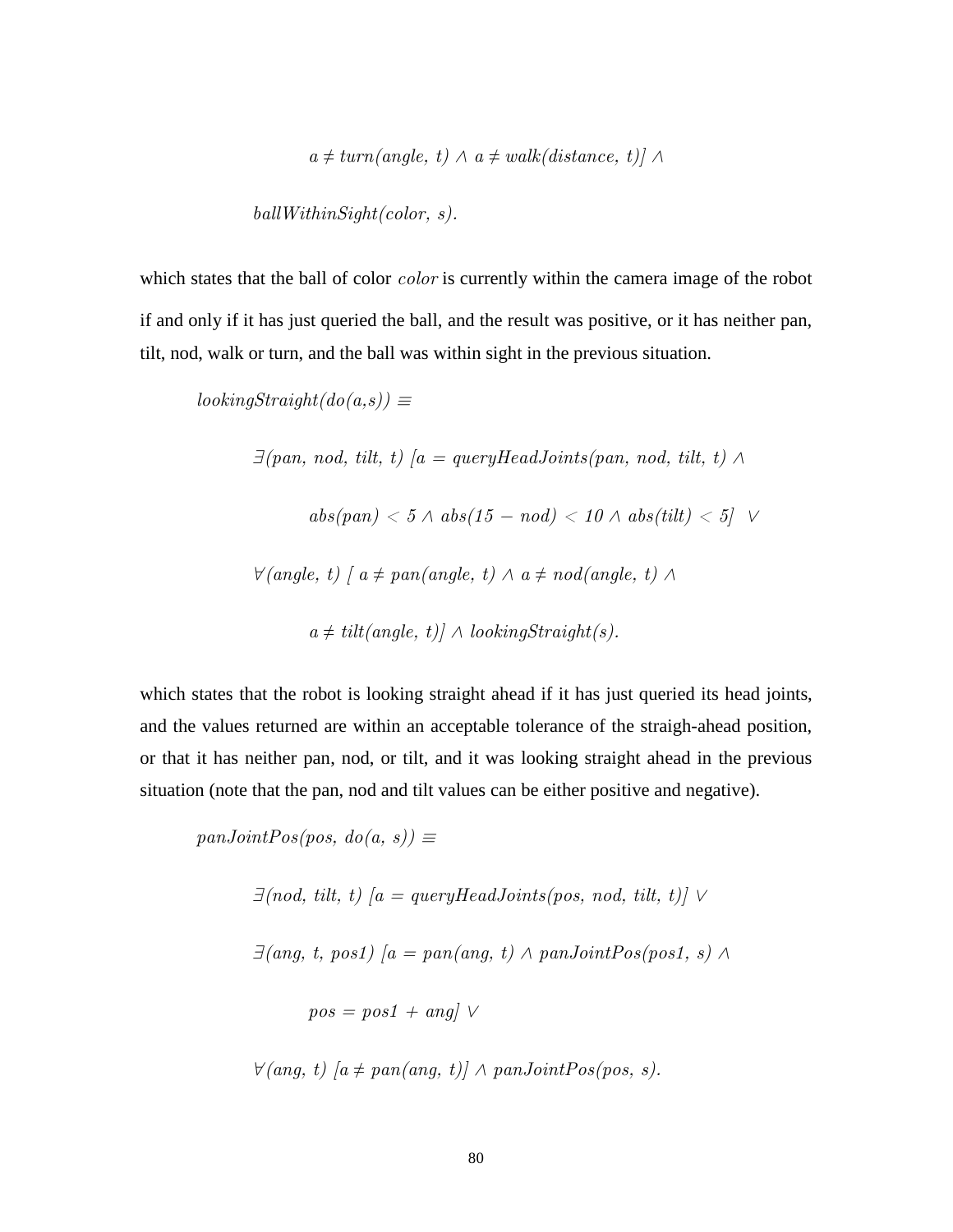which states that the robot's pan joint is currently at position pos if and only if it has just queried that joint, and the value returned is equal to  $pos$ , or it has panned its head to the position pos from the previous postion pos1, or, it has not panned its head, and the pan position was pos in the previous situation.

Similar successor state axioms are provided for the  $nodJointPos(pos, do(a, s))$  and  $tiltJointPos(pos, do(a, s))$  fluents.

#### **4.3.5 Control Procedures**

Similar to the domain axiom, we provide two separate sets of control procedures, one for each level of abstraction.

#### **4.3.5.1 Top-level control procedure**

Control at the top level is very simple. The following procedure helps to plan the best sequence of high-level moves to get from the current room to the goal room. It takes as input the number  $n$  of moves allowed and produces an  $n$ -steps plan by nondeterministically choosing between the four actions  $north(t)$ ,  $east(t)$ ,  $south(t)$  and  $west(t)$ .

 $proc(pathPlanning(n),$ π(t, π(n<sup>1</sup> ,  $\mathcal{E}(now(t))$ : if  $n < 1$  then  $noOp(t)$ ,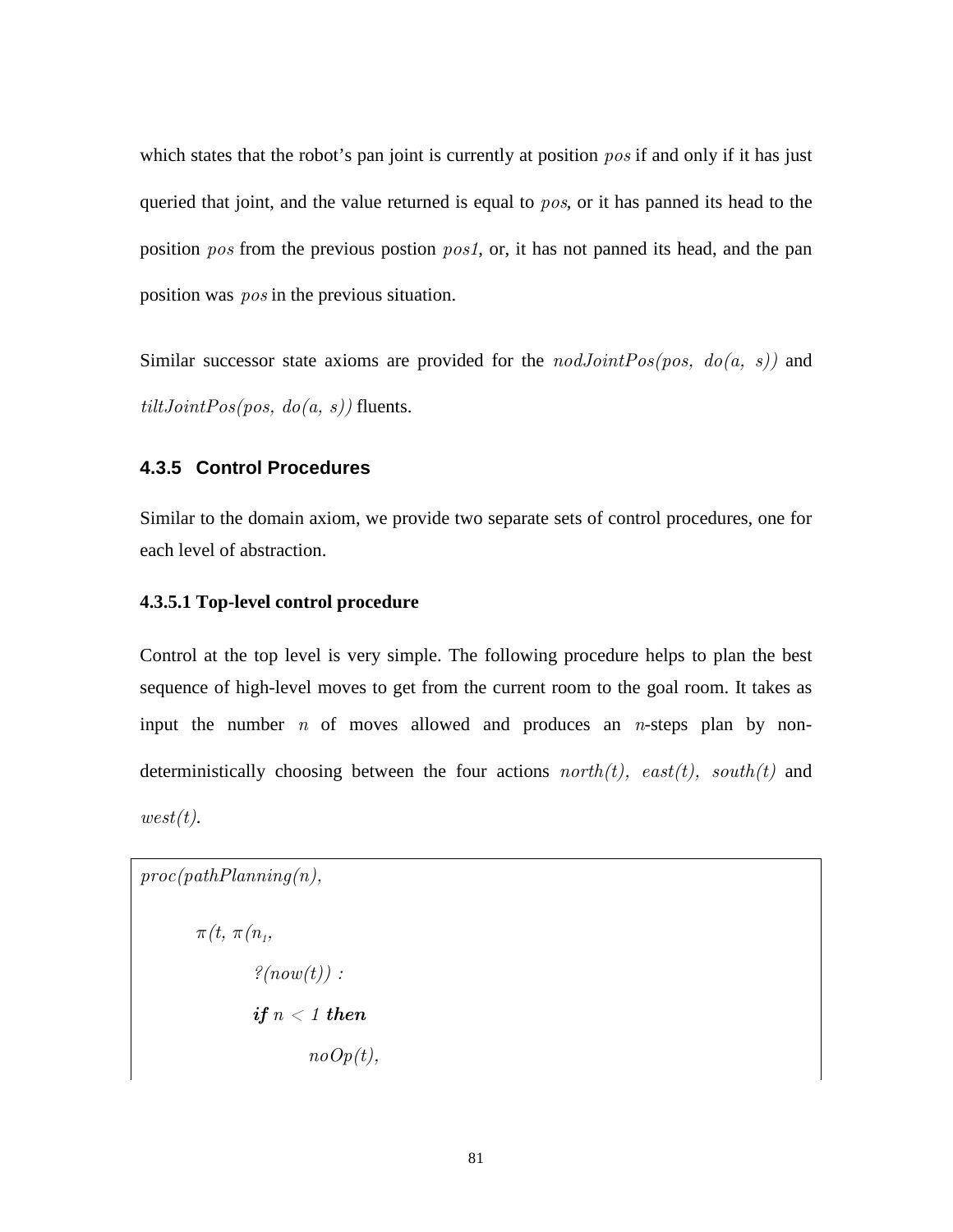else ( north(t)  $\#$  east(t)  $\#$  south(t)  $\#$  west(t)):  $\mathscr{L}(n_i \text{ is } n-1) : pathPlanning(n_i)$  endif )) ).

#### **4.3.5.2 Lower-level control procedures**

Once a high-level plan has been produced and passed to the execution unit, the macro actions that appear in that plan will be expanded, as described in section 4.3.3, into a lower level procedure, which will then be passed to a recursive call of the DTGolog interpreter. The four macro actions will be expanded into the following procedures:

```
macroAction(north(t)),limit(approdbto(pink)): playSound("woof.wav", t):
      ?(wait(3, t)) : walk(500, t)).
```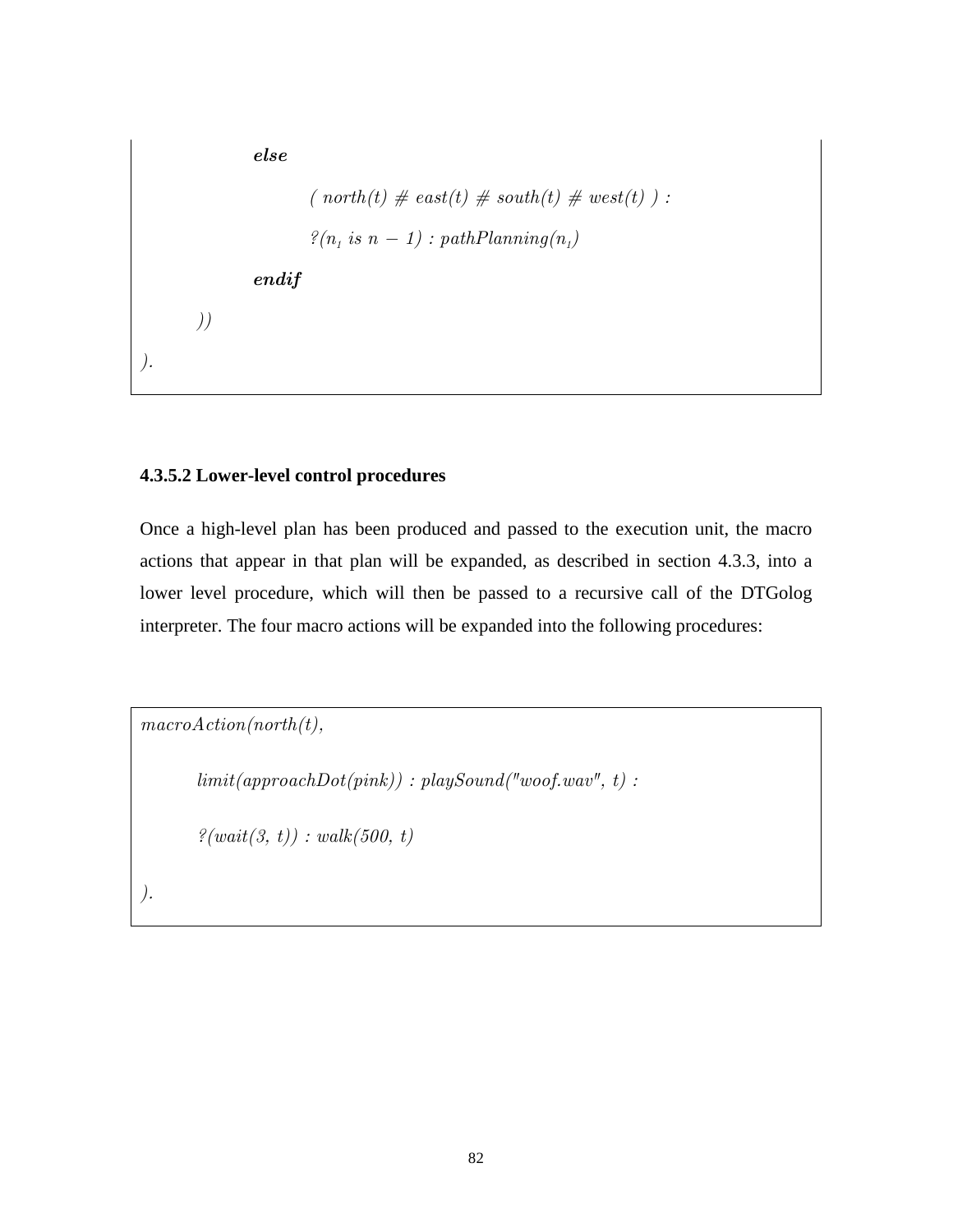```
macroAction(east(t),
```
 $limit(approachDot(yellow))$ : playSound("woof.wav", t):

```
\mathcal{P}(wait(3, t)) : walk(500, t)
```
).

```
macroAction(south(t)),limit(ap proachDot(blue): playSound("woof.wav", t):
```
 $?(wait(3, t)) : walk(500, t)$ 

```
).
```

```
macroAction(west(t)),limit(ap proachDot(orange)): playSound('wood, wav'', t):
        \mathscr{L}(\text{wait}(3, t)) : \text{walk}(500, t)).
```
where walk(500, t) is the shorthand for walk(500, 0, t) and approach $Dot(color)$  is a deterministic procedure that brings the robot close (within 55 mm) to the dot of specified color. Because each door has a unique color dot assigned to it, getting close to the door has the effect of making the robot ready to cross through the door, and get to the room in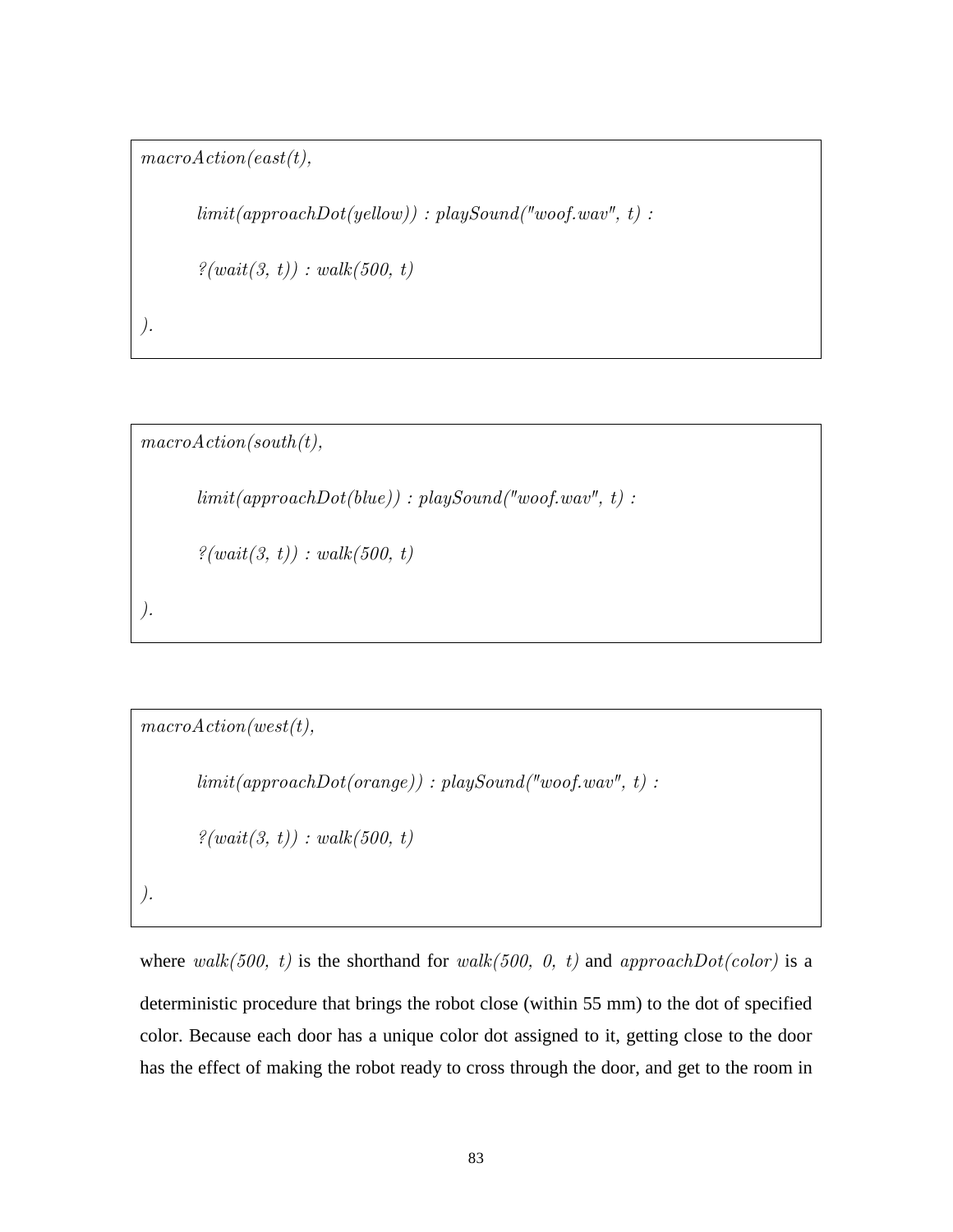the specified direction. Once the robot is close to the desired door, and ready to go through, it will make a barking sound (*woof.wav*) to request the removal of the door and wait for 3 seconds. After 3 seconds, the door has been removed, and the robot will simply walk straight ahead for 500 mm to enter the desired room. The  $limit()$  operators are used to prevent DTGolog to search beyond the  $approachDot()$  procedure: Intuitively, not until it has successfully approached the color dot, the robot should not only worry about barking or walking head.

The definition of the  $approachDot(color)$  procedure is given below. (We write this procedure in Golog because we want to demonstrate how Golog sub-controllers can be used in the online version of DTGolog, and how Aibo primitive actions can be performed using the GTI interface).

```
proc approachDot(color) 
       \pi(t)/\left(now(t)\right)?;
       \pi(pval, \text{ nval}, \text{ tval}, \text{ vis}, \text{ xcoord}, \text{ ycoord}, \text{ area}, \text{ dist})limit( queryHeadJoints(pval, nval, tval, t);
                         queryBall(color, vis, xcoord, ycoord, area, t); 
                        queryNearDistance(dist, t) );
               if (lookingStraight ∧ ballWithinSight(color) ∧ dist < 55) then
                        noOp(t) else 
                        \pi(found, pval1, nval1, tval1, dist1, pval1abs, pval1less, p, n)
                                limit( searchBall(color, found, t):
                                        queryHeadJoints(pval1, nval1, tval1, t):
                                        queryNearDistance(dist1, t) );
                                limit( ?(abs(pval1, pval1abs)):
```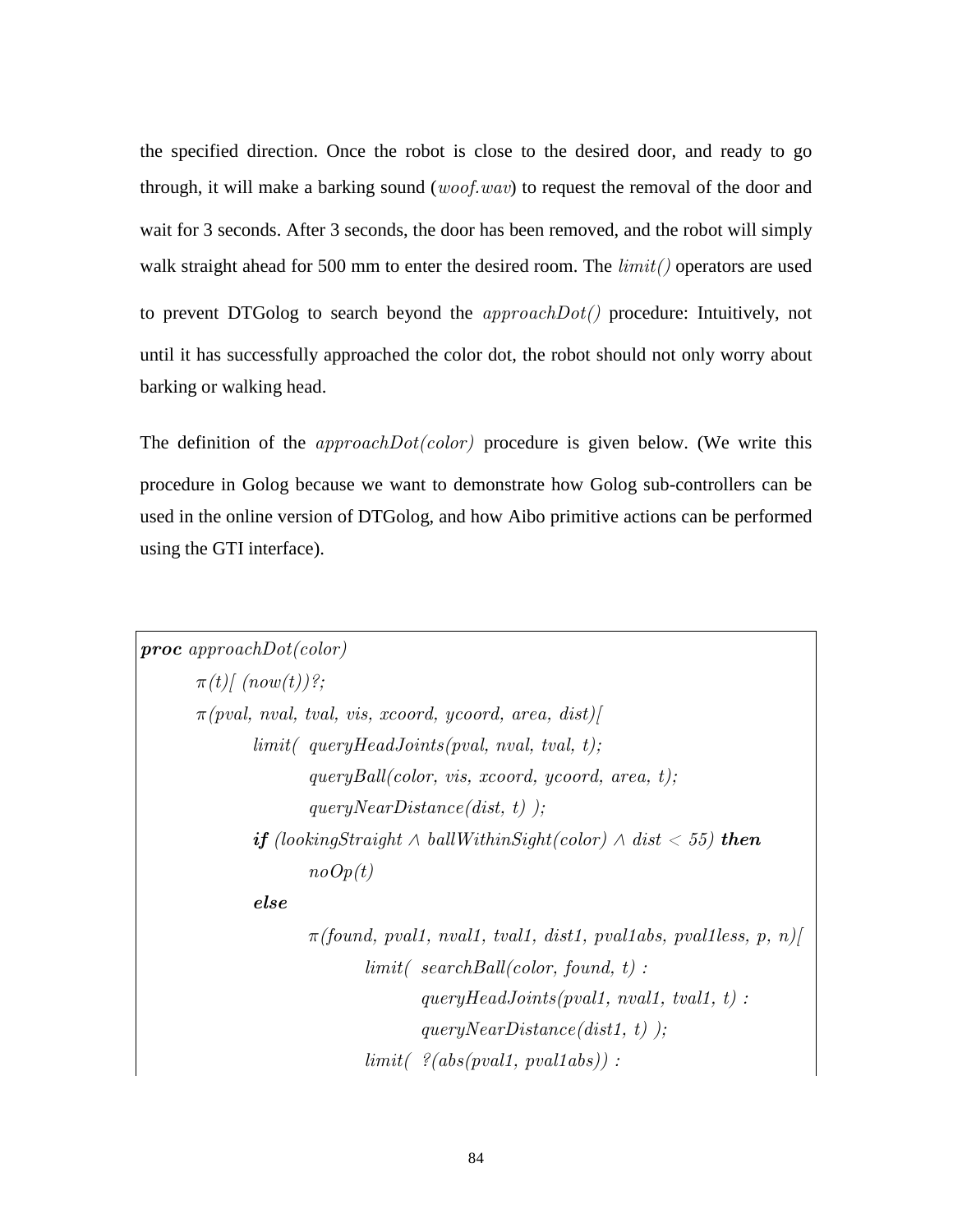```
\frac{2}{\gamma} (pval1 less is pval1 * 2 / 3):
                                     if (pval1abs > 10) then
                                             turn(pval1less, t)else if (dist1 > 200) then
                                              walk(150, t), 
                                     else if (dist1 > 55) then
                                             walk(50, t), else 
                                             noOp(t) endif ; 
                                     (p = -pval1)? ; (n = 15 - nval1)? ;
                                     pan(p, t) : nod(n, t) );
                               approachDot(color) 
                     \int endif 
        ]] 
endproc
```
Briefly, this procedure continuously checks to see if the robot is close to the specified color dot, by testing the fluents  $lookingStraight()$ ,  $ballWithinSight()$  and measure the distance to the wall. If yes, the procedure exits. Otherwise, it scans its head around looking for the dot. Depending on the angles the dot makes with its head (which the robot senses by reading its pan joint), and depending on the distance to the wall (which the robot senses by reading its distance sensor), the robot will try to either turn or walk forward in order to approach the dot. This approaching process is repeated until the robot is close enough to the dot, at which point the procedure exits.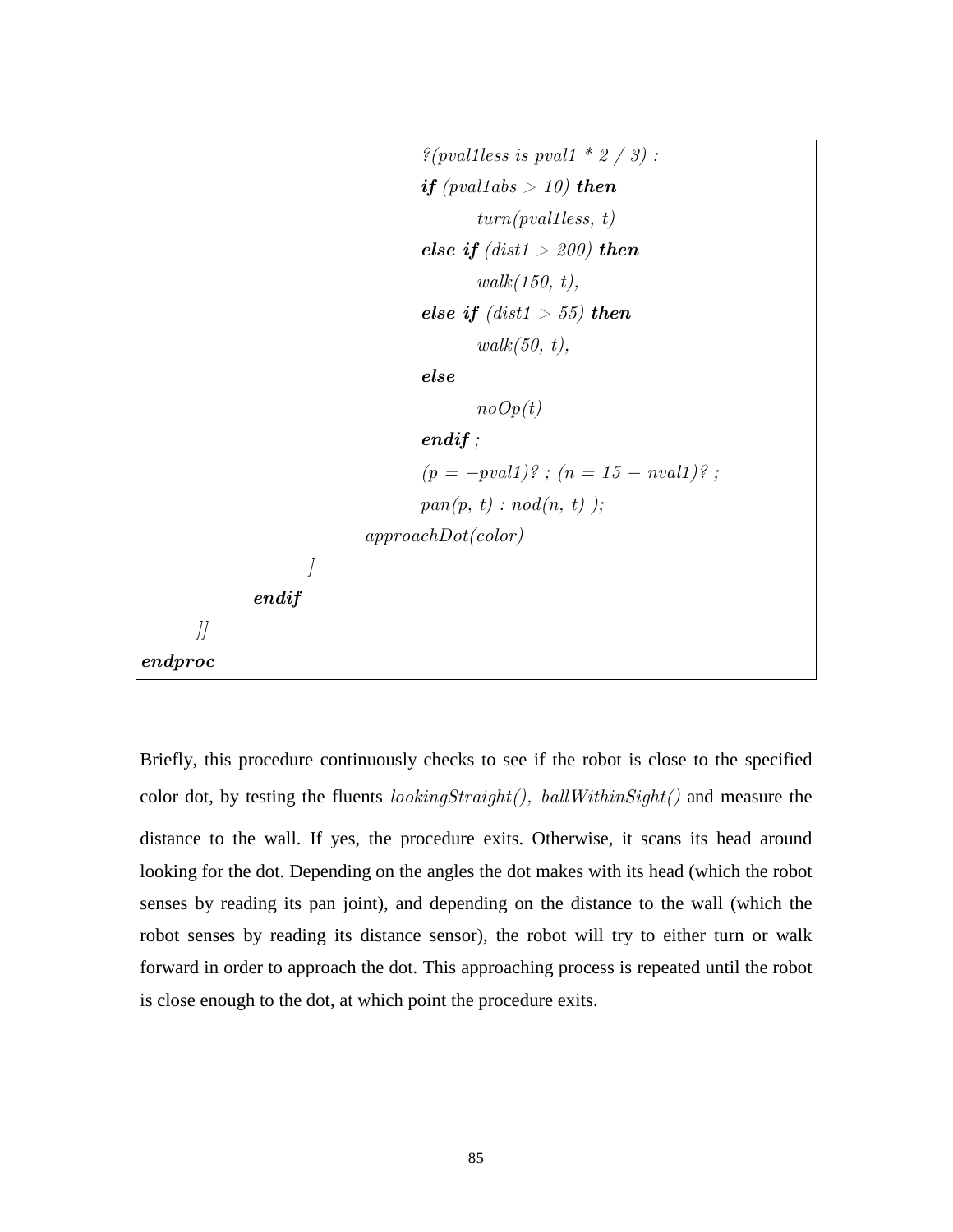#### **4.3.6 Results**

We performed several trials of the experiments, each time from a random starting room, a random robot orientation and placement, and a random goal room. The following table shows some experimental data for 8 random trials.

| Trial                            | <b>Start</b> | End   | Number of door<br>crossing | <b>Total Time</b><br>(second) | Avg Time<br>Per door<br>(second) |
|----------------------------------|--------------|-------|----------------------------|-------------------------------|----------------------------------|
| $\mathbf{1}$                     | (1,1)        | (3,3) | $\overline{4}$             | 321                           | 80.25                            |
| $\overline{2}$                   | (1,1)        | (3,3) | $\overline{4}$             | 384                           | 96                               |
| 3                                | (1,1)        | (3,2) | 3                          | 295                           | 98.33                            |
| $\overline{4}$                   | (1,1)        | (2,3) | 3                          | 306                           | 102                              |
| 5                                | (1,1)        | (2,2) | $\overline{2}$             | 198                           | 99                               |
| 6                                | (1,1)        | (1,3) | $\overline{2}$             | 183                           | 91.5                             |
| $\overline{7}$                   | (1,1)        | (1,2) | $\mathbf{1}$               | 103                           | 103                              |
| 8                                | (1,1)        | (2,1) | $\mathbf 1$                | 96                            | 96                               |
| 95.76<br>Average Second per Door |              |       |                            |                               |                                  |

#### **Table 6** Maze traversing trials

MPEG movies of selected trials and source code for the complete software package (including the GTI interface and this robotics example) are available at:

http://www.scs.ryerson.ca/~mes/gti/

and is freely distributed for research and teaching purposes.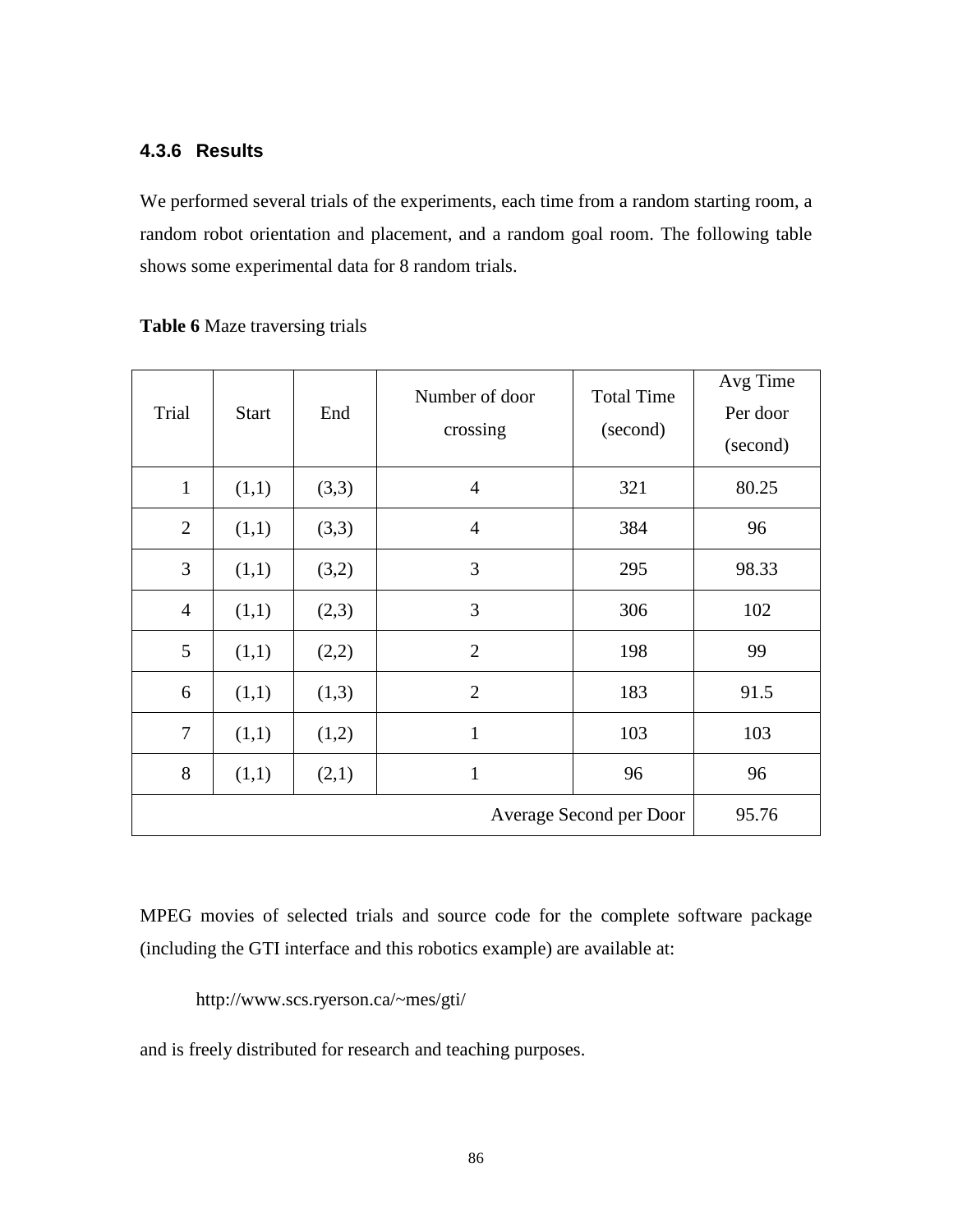# **5 Conclusion**

This chapter provides a brief summary of the results reported in this thesis. It also discusses the contributions made by this thesis and some possible future research directions.

### **5.1 Summary**

Probabilistic or decision theoretic planning is a very desirable tool in the fields of AI and Robotics. Given the complete and accurate model of the world's dynamics, decision theoretic planning provides a decision making agent not only with the ability to figure out the way to accomplish its goals but also with the ability to accomplish these goals in the optimal way. Despite the fact that a lot of research efforts have been contributed to this field, current techniques still have difficulties with real-world and large-scale applications. DTGolog is a promising logic-based decision theoretic planning framework that has the potential of handling real-world applications because it allows domainspecific knowledge to be utilized as "advices" that constrain the search space into practical size. This thesis advocates the practicality and usefulness of DTGolog by (1) applying it to a real-world and complex domain of the London Ambulance Service, to demonstrate its expressiveness and applicability, and by (2) bridging it to the popular and powerful robotics platform of the Sony's Aibo Robot, via the Tekkotsu framework, to create a complete cognitive robotics research platform in which DTGolog can be used.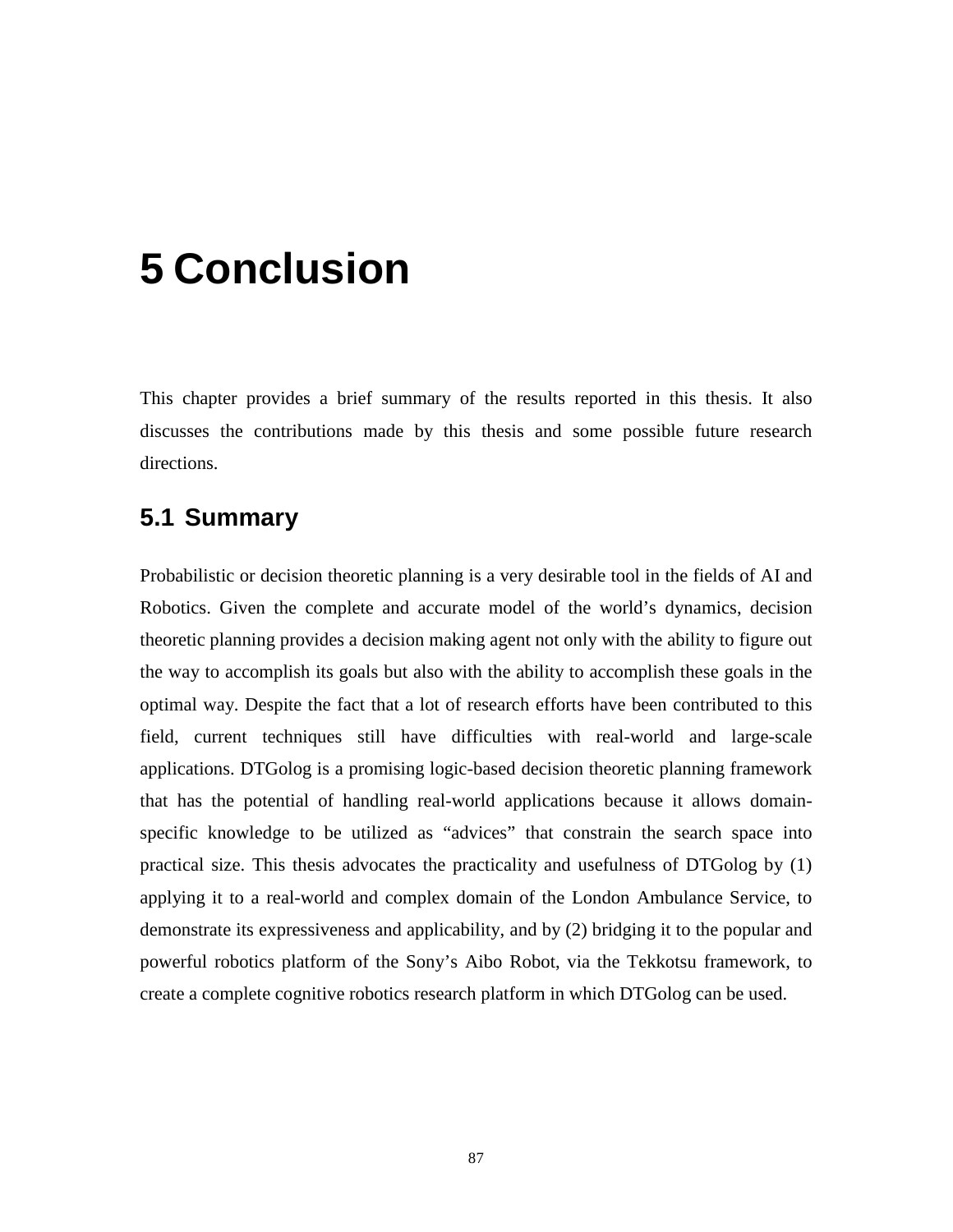### **5.2 Contributions**

The contribution of the research work reported here are as follows:

 1) We have revised the DTGolog interpreter to allow it to make use of the new linear constraints solver with a different API that is available in Eclipse Prolog, a wellknown Prolog interpreter developed at IC-PARC (a research and development company at Imperial College, London,  $UK)^4$ , version 5.7 and above, instead of the solver available in Eclipse Prolog version 3.5.2 and below. This revision allows DTGolog to be used with more recent versions of Eclipse Prolog and solve temporal constraints in Golog programs more efficiently using the well-known commercial-grade linear constraint solver by ILOG, a well-known mathematical optimization software company<sup>5</sup>.

 2) We have demonstrated the expressiveness and applicability of the DTGolog framework on large-scale problems by building and analyzing an extensive logical formalization [25;26], plus an environment simulator and a simulator interface, for a well-known case study, the London Ambulance Service's Computer Aided Dispatch System.

 3) We have implemented and demonstrated a software interface that brings DTGolog's high-level reasoning and decision theoretic planning capabilities to the Sony AIBO robot's powerful, reliable yet inexpensive robotics platform to create a complete research robotics platform that provides AI and Robotics researchers with the ability to conveniently do high-level reasoning on a real and powerful robot. This platform can be used as a platform for doing research in cognitive robotics, and can serve as a basis for a future graduate course on the same topic.

<u>.</u>

<sup>4</sup> http://eclipse.crosscoreop.com/eclipse/index.html

<sup>5</sup> http://www.ilog.com/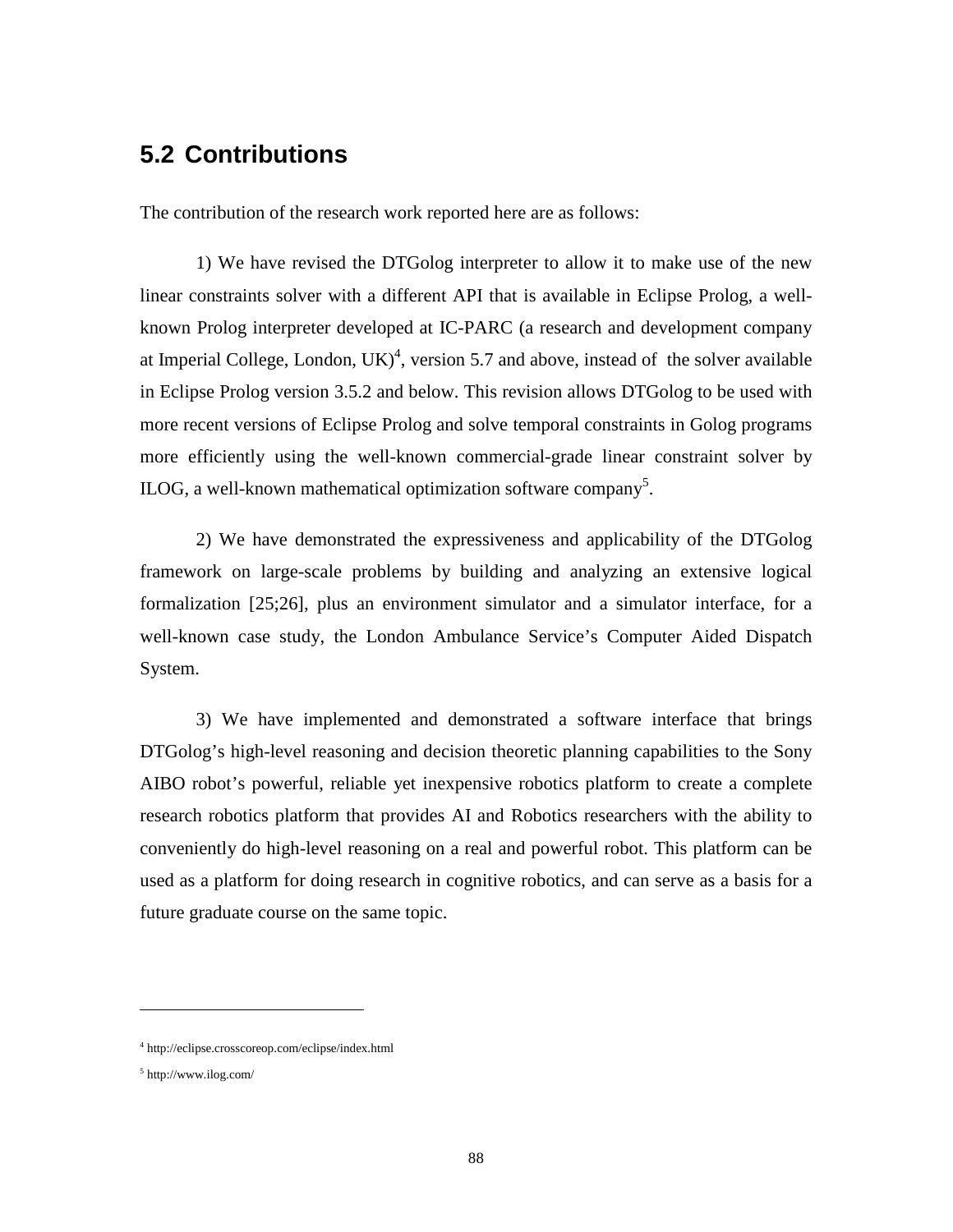## **5.3 Future Works**

Two of the most important directions for future research with DTGolog are the scalability of the DTGolog framework and the incorporation of learning into the framework.

Scalability can be improved by using sampling techniques to deal with large branching factor (in the version of directed value iteration that provides semantics for a DTGolog interpreter DTGolog) and by using progression to deal with growing situation terms. Our research goal is a more advanced framework that can handle models that are large enough to be of use in software design applications such as the current LAS-CAD system. In 2004, the real LAS-CAD system has about 30 regions, about 400 vehicles and was the largest public ambulance system in the world.

Learning would also be a nice feature to have in DTGolog. As of current, the interpreter can only do planning, and expects both the reward and transition probabilities functions to be completely specified (by the  $reward()$  and  $prob()$  predicates). If learning can be incorporated into DTGolog, DTGolog-based agents will have the ability to figure out the optimal behavior by interacting with their environments, and will not require the knowledge of a complete transition probabilities function.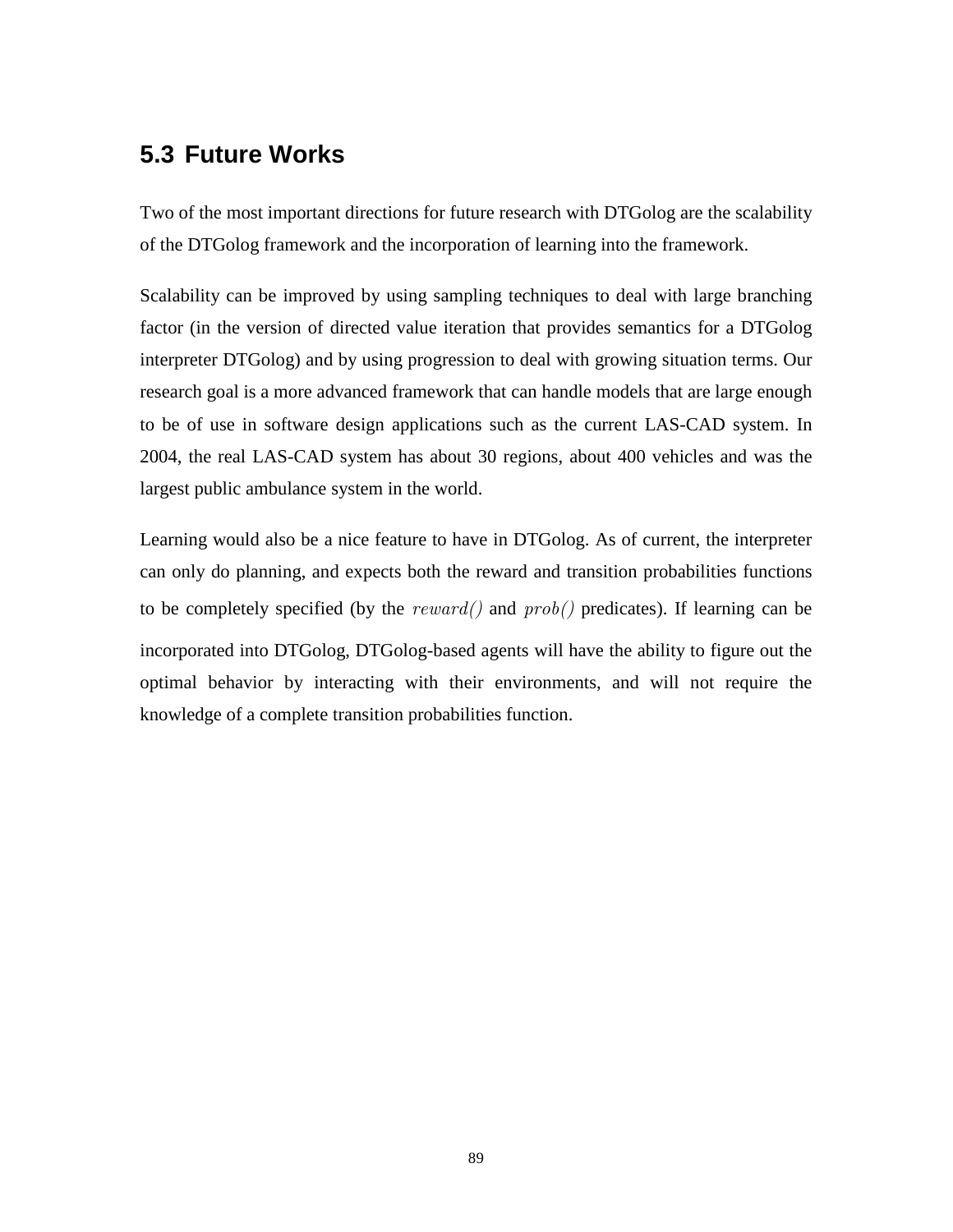# **Golog-Tekkotsu Interface:**

# **Application Programming Interface**

The following predicates represent the actions that a Golog interpreter can execute on AIBO:

querySensors(sensors, values, t)

This action unifies *values* with a list that contains the values, obtained at time *t*, from all the sensors whose names are mentioned in the list *sensors*, which can contain any number of sensors, up to the total number of available sensors on the robot. Please refer to Appendix B for the list of sensor and joint names. For example:

```
querySensor([neckTilt1, neckPan, neckTilt2], V, 0)
```
will unify the variable V with a list of 3 double numbers corresponding to the value of the robot's Tilt, Pan and Nod joints, respectively.

This is a blocking action. That is, the call to this predicate will not return until it has been completed by the robot.

queryBall(color, visible, xcoord, ycoord, area, t)

This action checks to see if the ball of color *color*, where color can be one of the terms {pink, orange, yellow, green}, is visible within the robot camera image at time *t*. If yes, it unifies *visible* with the number 1, *xcoord* and *ycoord* with the coordinate of the ball's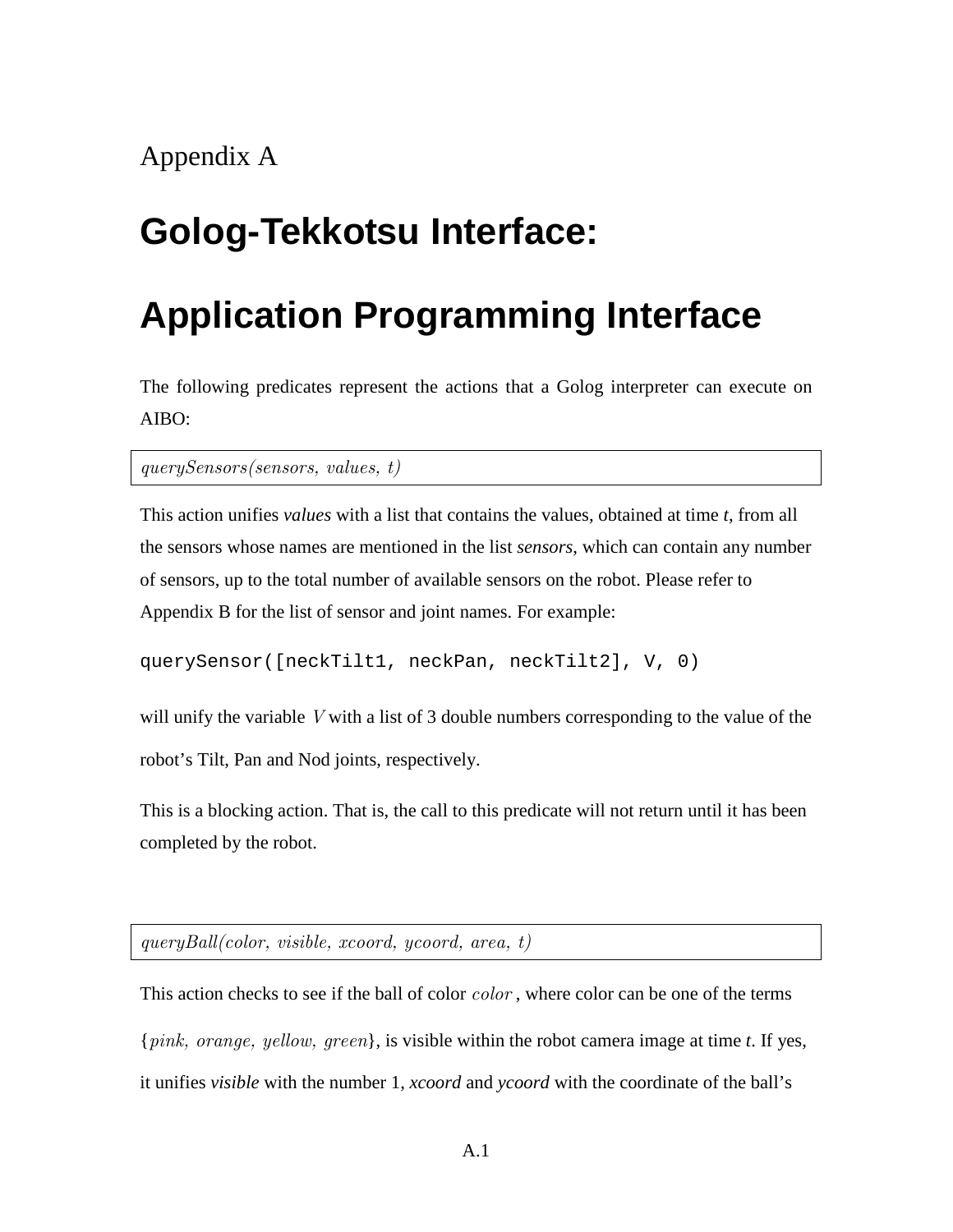center within the image, and *area* with the area of the ball within the image. Otherwise, it unifies *visible* with the number 0. For example:

queryBall(pink, Vis, X, Y, Area, 0)

will tell whether the pink ball is visible in the robot's camera at time 0, as well as its area and center's location.

This is a blocking call.

#### searchBall(color, found, t)

This action causes the robot's head to scan around, starting from time *t,* searching for the ball of color *color*. If it finds the ball, the action will leave the robot's head pointing directly toward the ball's center, and unifies *found* with the number *1*. Otherwise, it leaves the robot head at an arbitrary position and unifies *found* with the number *0*.

This is a blocking call.

#### moveJoints(jointCmdList, t)

This action moves, starting from time *t*, all the joints whose names are mentioned in the joint commands that are in the *jointCmdList*, which can contain any number of joint commands (up to the number of available joints on the robots). For example:

moveJoints([[lflJoint1, 10], [rflJoint1, 10]], 0)

contains two joint commands (two sub-lists inside the big list), and will concurrently move both the left and right front rotators 10 degrees.

This is a non blocking call.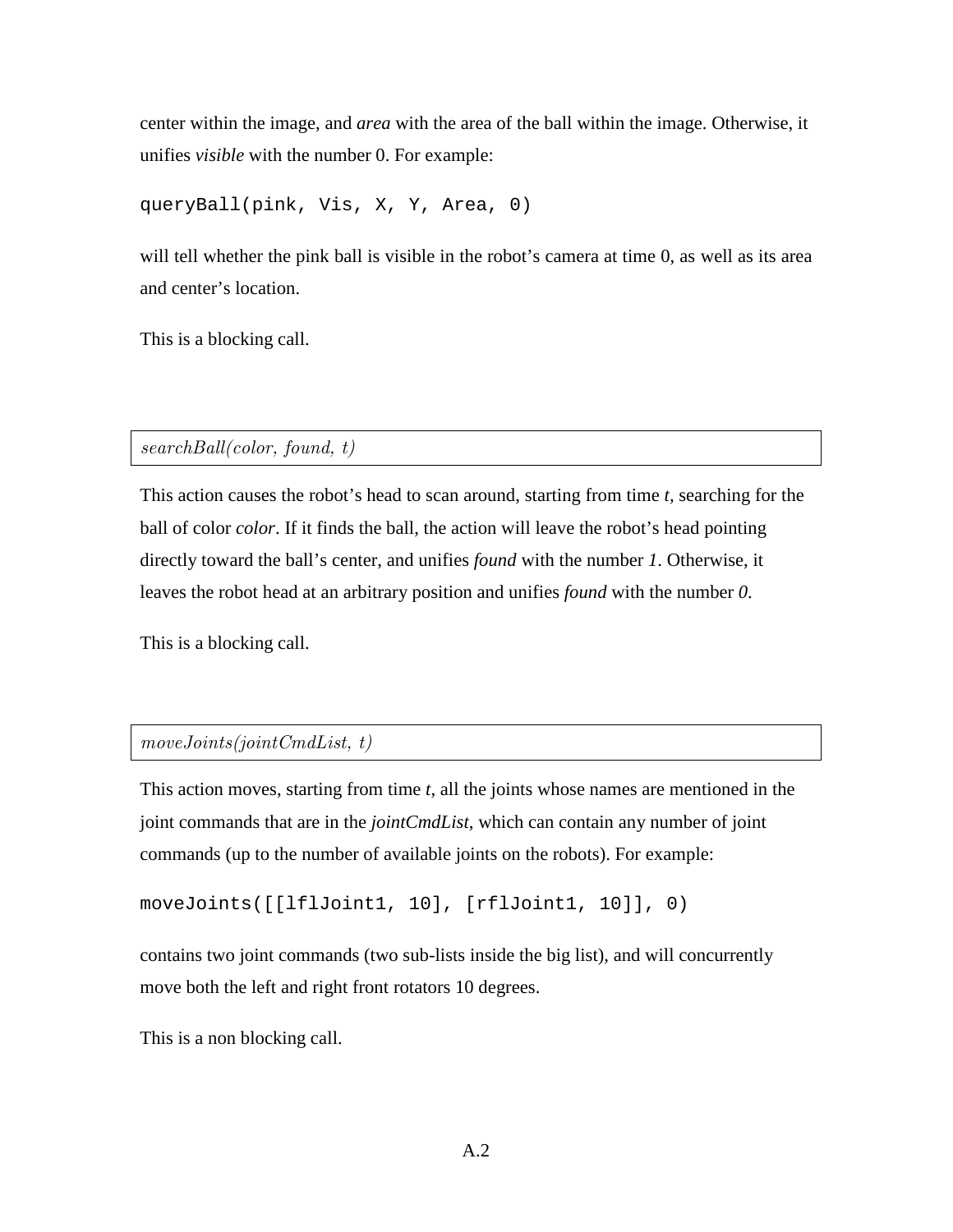motion(motionFile, t)

This action starts the motion defined in motionFile at time *t,* where motionFile is a standard Tekkotsu motion sequence descriptor file (see Tekkotsu tutorial for more details about motion sequences). For example:

```
motion("getrdy.mot", 0)
```
will cause the robot to perform the motion defined by the file "getrdy.mot" at time 0. The file "getrdy.mot" is made available by the interface by default. To create more motion sequences, please refer to the Tekkotsu's Beginner Tutorial for a detailed instruction.

This is a non-blocking call.

#### $walk(x, y, t)$

This action causes the robot to walk, at time  $t$ ,  $x$  mm forward (backward if negative) and  $y$  mm to the left (right if negative). For example:

```
walk(500, 100, 0)
```
will causes the robot to walk, starting from time 0, 500 mm in the forward direction and 100 mm in the side direction. Note that this action simply "translates" (i.e., it preserves the robot's body orientation) along the (500, 100) vector instead of causing it to turn and walk toward the direction of that vector. Likewise, the action

walk(0, 500, 0)

will cause the robot to do side-walking 500 mm to the left. To make the robot to turn its body, use the  $turn()$  action described below.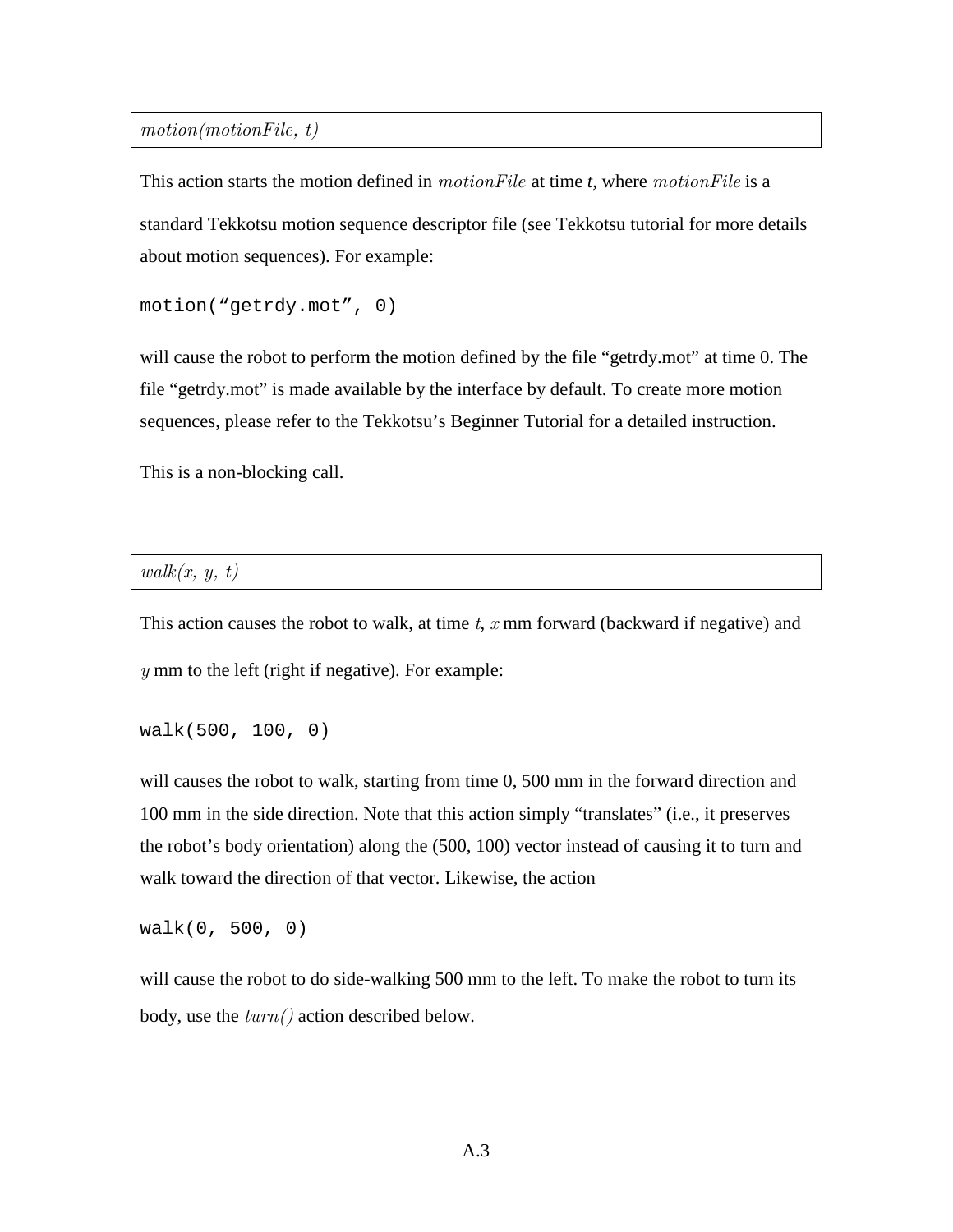Because this action is implemented using Tekkotsu's walk engine, it is possible to change the robot walking gait. Please refer to Tekkotsu's Walk Calibration tutorial for instruction on how to do this.

This is a non-blocking call.

 $startWalk(x, y, t)$ 

This action causes the robot to start walking, indefinitely, in the direction given by the vector  $\vec{v} = (x, y)$ .

This is a non-blocking call.

#### $endWalk(t)$

This action causes the robot to stop walking at time *t* (if it is walking at that time), regardless of whether it was started by  $walk()$  or  $startWalk()$ .

This is a non-blocking call.

| turn<br><b>.</b><br>761<br>ա.<br>٠. |
|-------------------------------------|
|-------------------------------------|

This action causes the robot to turn an angle a, around the z-axis (vertical axis), at time *t*.

For example:

turn(50, 0)

will cause the robot to turn, by jogging in place, it body 50 degrees to the left starting at time 0.

This is a non-blocking call.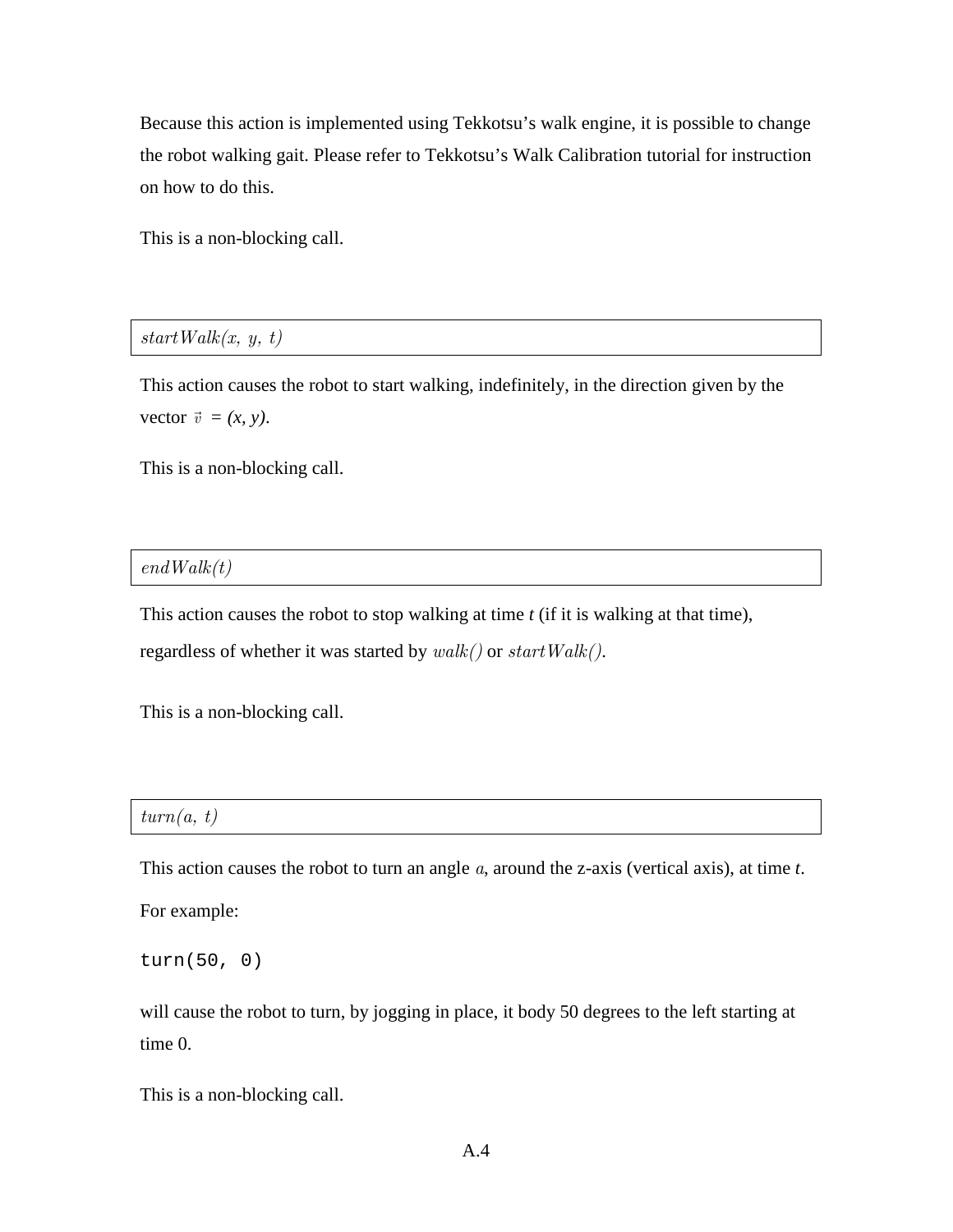$startTurn(a, t)$ 

Similar to startWalk().

 $\ensuremath{\mathit{endTurn}(t)}$ 

Similar to endWalk().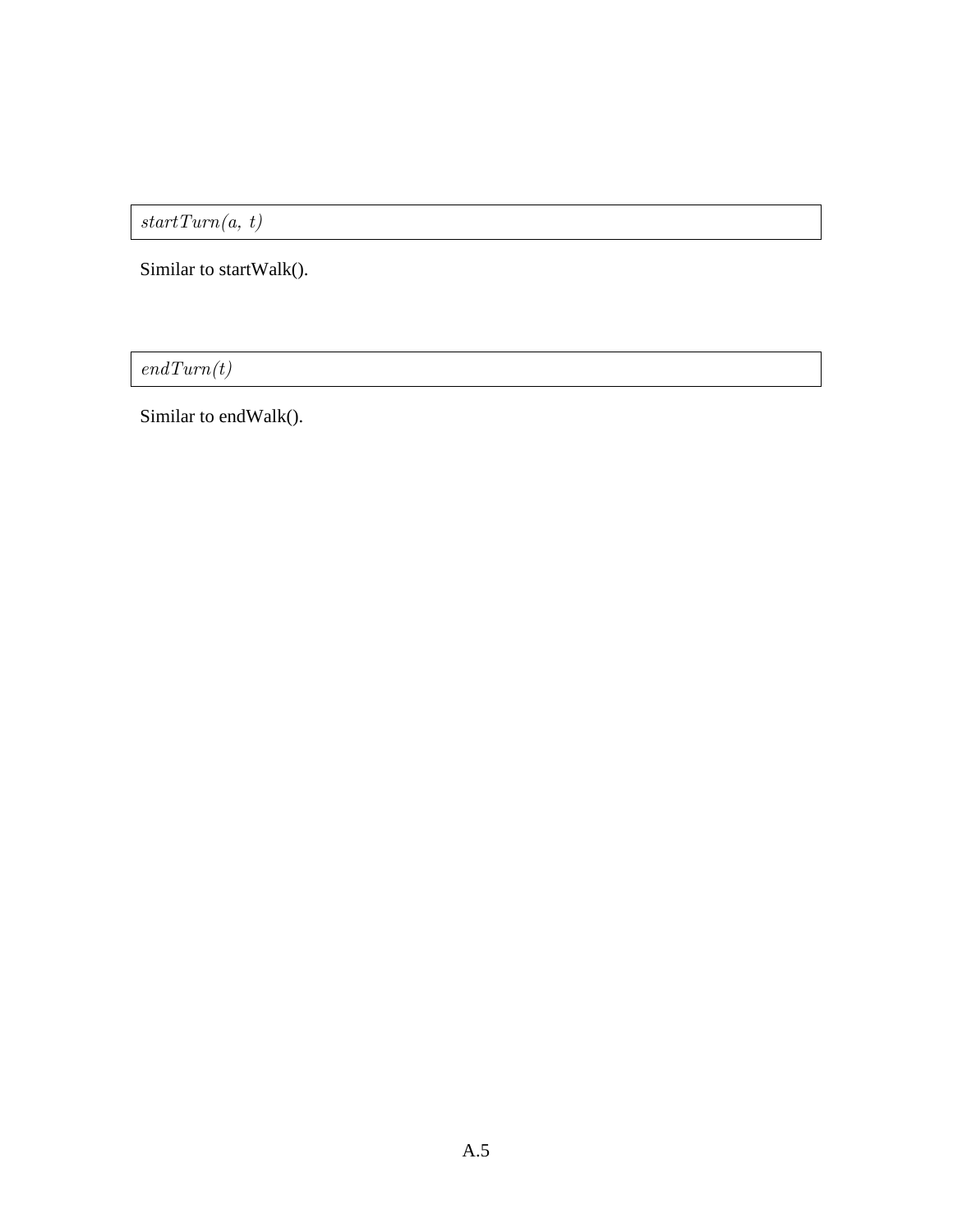# Appendix B

# **Primitive Names and Descriptions**

 Please refer to Sony's *ERS-7 Model Information* document for more details on sensor information such as their:

- − Location on the robot
- − Zero position
- − Type
- − Value ranges

| <b>NAME</b>    | <b>MOVABLE</b> | <b>DESCRIPTION</b>                               |
|----------------|----------------|--------------------------------------------------|
| bAccel         | $\mathbf N$    | Accelerometer front-back (positive $=$ backward) |
| <b>lAccel</b>  | N              | Accelerometer left-right (positive $=$ left)     |
| dAccel         | ${\bf N}$      | Accelerometer up-down (positive $=$ down)        |
| chestIRDist    | ${\bf N}$      | Chest distance                                   |
| nearIRDist     | ${\bf N}$      | Head near distance                               |
| farIRDist      | $\mathbf N$    | Head far distance                                |
| wirelessSwitch | N              | Wireless lan switch                              |
| fBack          | $\mathbf N$    | Back sensor (front)                              |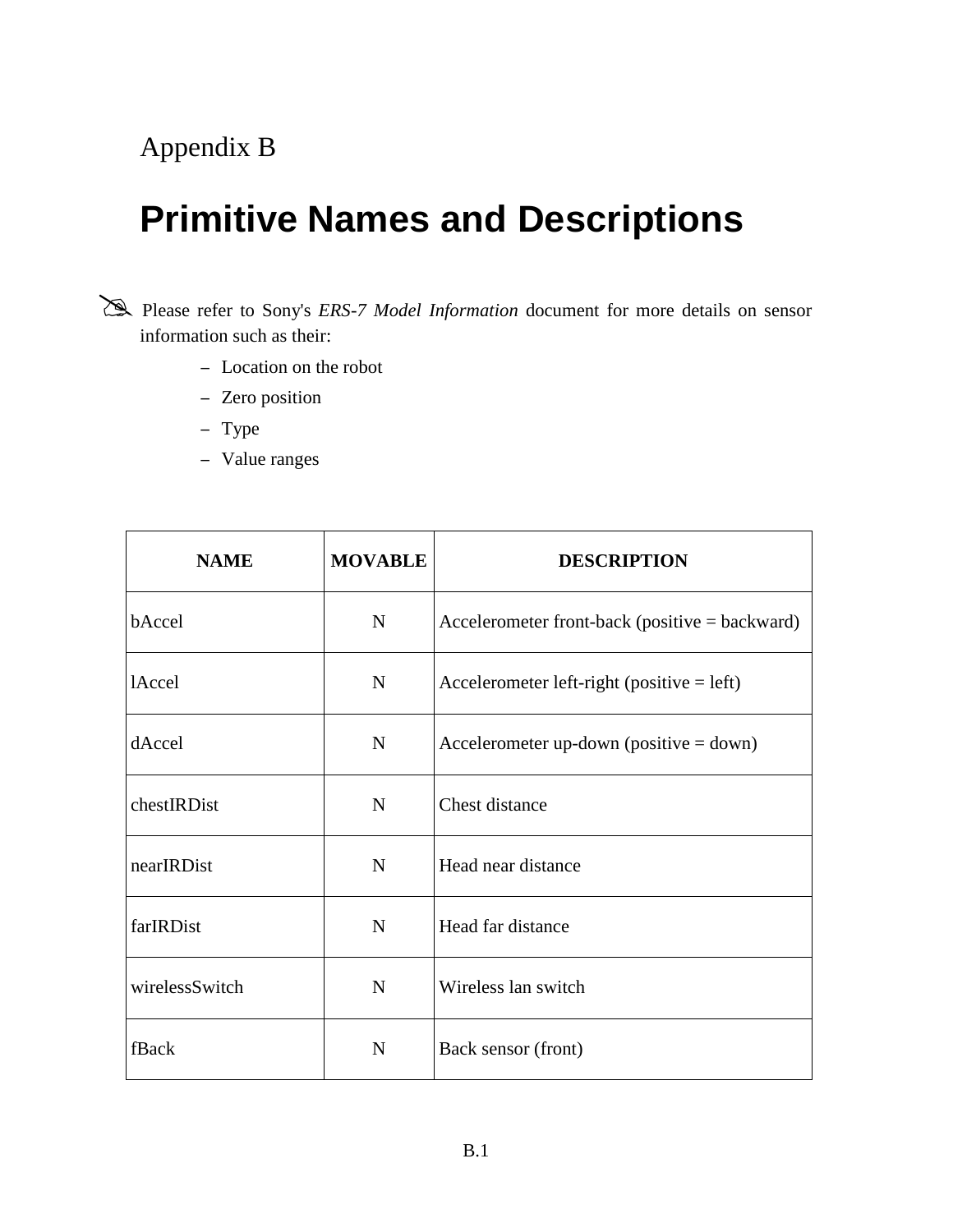| <b>NAME</b>  | <b>MOVABLE</b> | <b>DESCRIPTION</b>                        |
|--------------|----------------|-------------------------------------------|
| mBack        | $\mathbf N$    | Back sensor (middle)                      |
| rBack        | $\mathbf N$    | Back sensor (rear)                        |
| head         | ${\bf N}$      | Head sensor                               |
| chin         | ${\bf N}$      | Chin switch                               |
| <b>lfPaw</b> | ${\bf N}$      | Left front paw button                     |
| rfPaw        | ${\bf N}$      | Right front paw button                    |
| <b>lrPaw</b> | ${\bf N}$      | Left rear paw button                      |
| rrPaw        | ${\bf N}$      | Right rear paw button                     |
| neckTilt1    | Y              | The neck-shoulder joint                   |
| neckPan      | Y              | Head pan                                  |
| neckTilt2    | Y              | The neck-head joint                       |
| mouth        | $\mathbf Y$    | Mouth                                     |
| rflJoint1    | $\mathbf Y$    | Right front leg joint1 (Shoulder Rotator) |
| rflJoint2    | Y              | Right front leg joint2 (Shoulder Lift)    |
| rflJoint3    | Y              | Right front leg joint3 (Knee)             |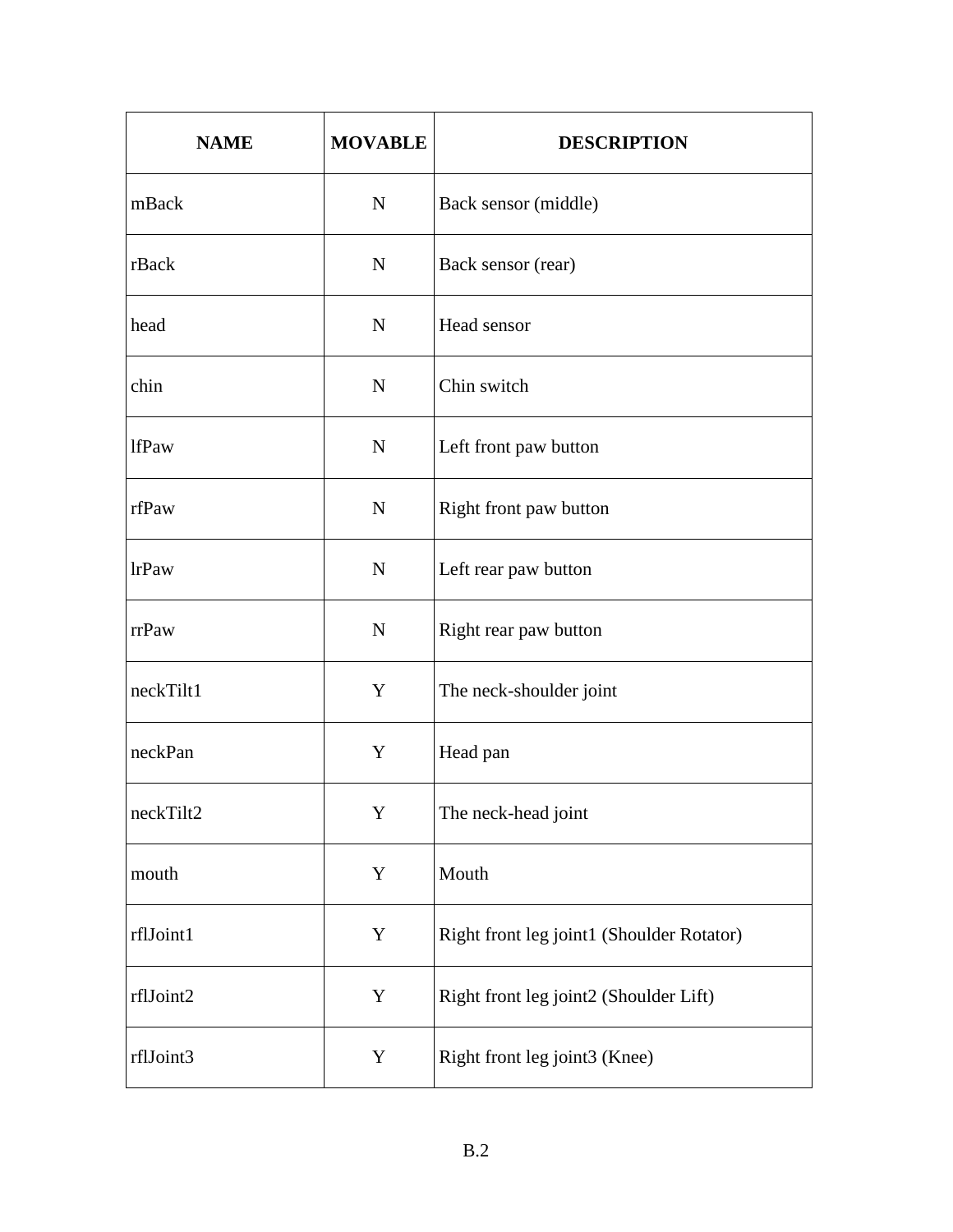| <b>NAME</b> | <b>MOVABLE</b> | <b>DESCRIPTION</b>                       |
|-------------|----------------|------------------------------------------|
| lflJoint1   | Y              | Left front leg joint1 (Shoulder Rotator) |
| lflJoint2   | Y              | Left front leg joint2 (Shoulder Lift)    |
| lflJoint3   | Y              | Left front leg joint3 (Knee)             |
| rrlJoint1   | Y              | Right rear leg joint1 (Hip Rotator)      |
| rrlJoint2   | Y              | Right rear leg joint2 (Hip Lift)         |
| rrlJoint3   | Y              | Right rear leg joint3 (Knee)             |
| lrlJoint1   | Y              | Left rear leg joint1 (Hip Rotator)       |
| lrlJoint2   | Y              | Left rear leg joint2 (Hip Lift)          |
| lrlJoint3   | Y              | Left rear leg joint3 (Knee)              |
| tailPan     | Y              | Tail pan                                 |
| tailTilt    | Y              | Tail tilt                                |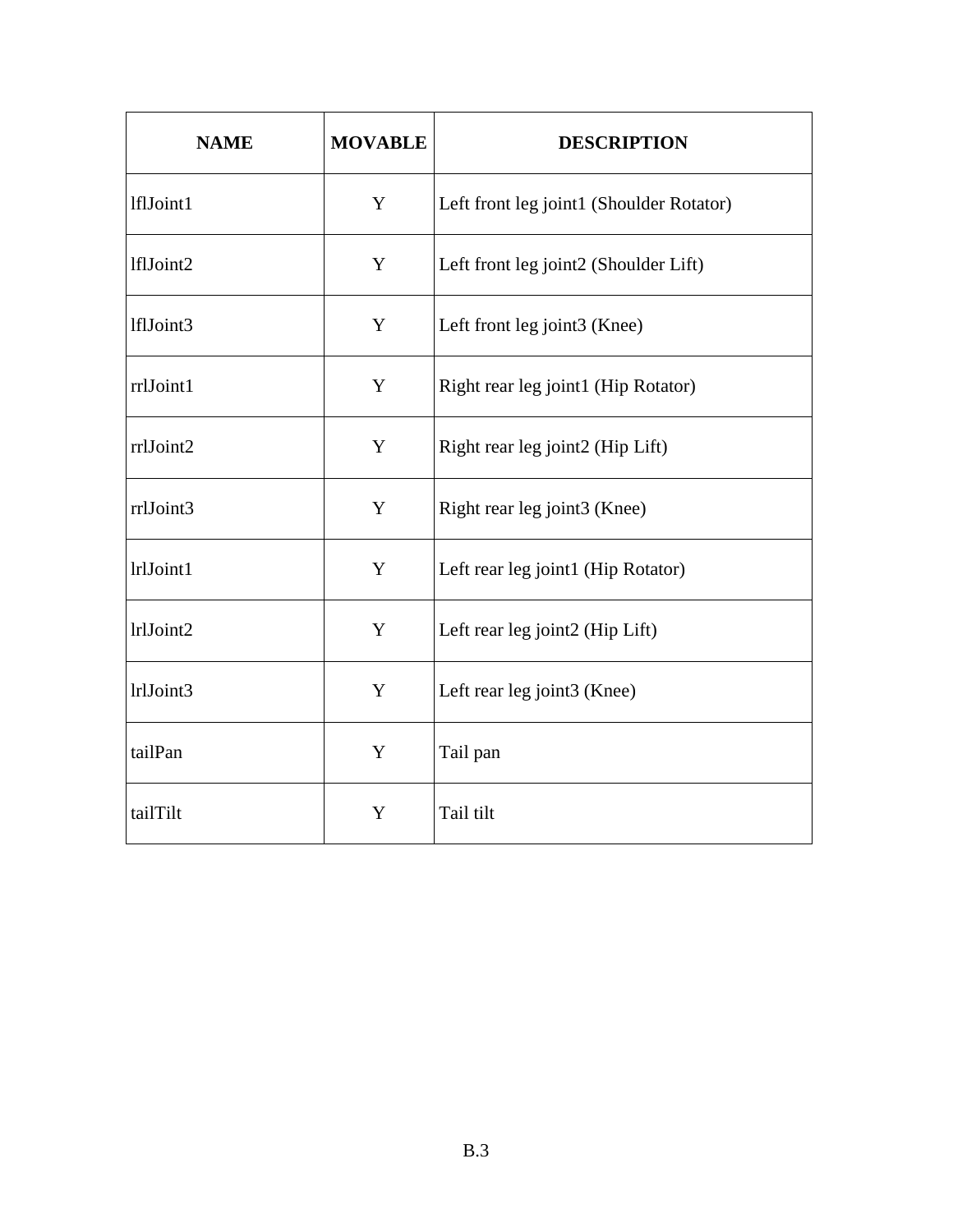# Appendix C

# **Important Data Structures and Software Design Notes**

### **C.1 Introduction**

This interface follows the client/server approach, and has two main components. The client runs on a Unix-based machine as an Eclipse Prolog's external predicate module and provides the Golog interpreter with a predefined set of predicates representing the robot actions. Please refer to appendix A for a description of these actions. The server runs on the AIBO as a Tekkotsu program (also called a behavior) and continuously listens to the wireless network for commands from the client.

We will sometime refer to the client as the AiboPred module, and the server as the GTI server (Golog-Tekkotsu Interface server). We will also refer to the predicates provided by the client as action predicates. For brevity, we will refer to the Eclipse Prolog interpreter as Eclipse Prolog, or sometime, just Eclipse. (Note that it is not related to the Eclipse environment developed by IBM).

The following diagram describes the overall architecture of the interface.



**Figure C1** Software Architecture of the interface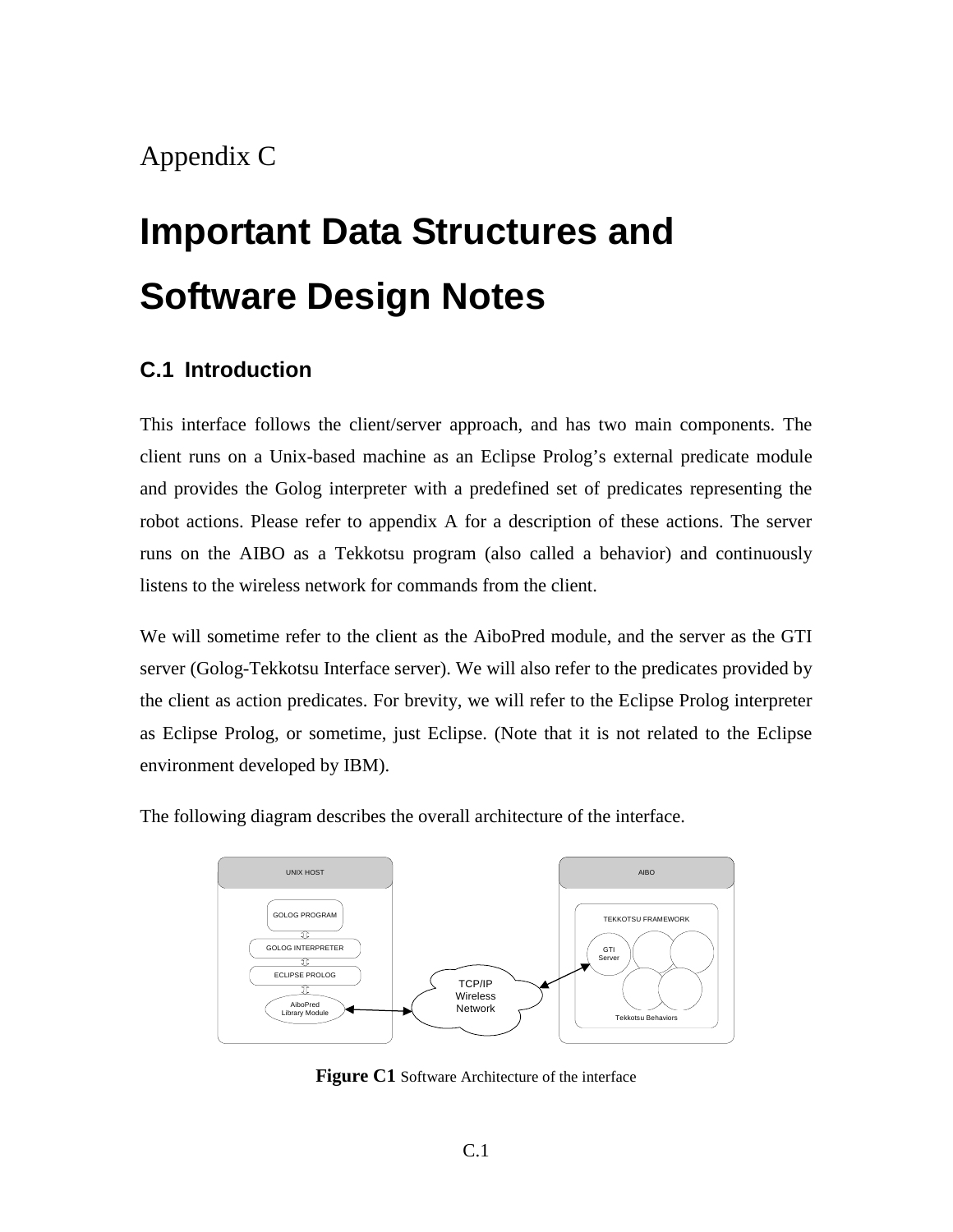### **C.2 The client**

The client is implemented in the file aibopred.c. Its operations can be summarized by noting that each robot action is represented by a corresponding action predicate, and each action predicate is implemented by a corresponding C function in the AiboPred module. To execute a robot action, the Golog interpreter asks Eclipse Prolog to evaluate its corresponding action predicate. To evaluate an action predicate, Eclipse Prolog executes a corresponding C function in the AiboPred module.

When an AiboPred function is called, it parses all the action's arguments and assembles them into an appropriate data structure, which we will refer to as a TCP Command, and send it over the wireless network to the GTI server to be carried out. Then, upon receiving a reply from the server, the client will return to Eclipse with any applicable results.

For more information about external predicates in Eclipse Prolog, please refer to Eclipse's *Interfacing and Embedding Manual*.

# **C.3 Client-Server Communication**

All data structures that are used in client-server communications are defined in the file TCPComm.h.

As mentioned above, when an AiboPred function is called, it sends a TCP command to the server to be carried out. This command is consists of two parts: a header, which is defined using the same data structure for all commands, and a body, which is defined by different data structures for different command types.

Command headers are defined by the following data structure:

```
struct CmdHdr{ 
       int type; 
       int len; 
};
```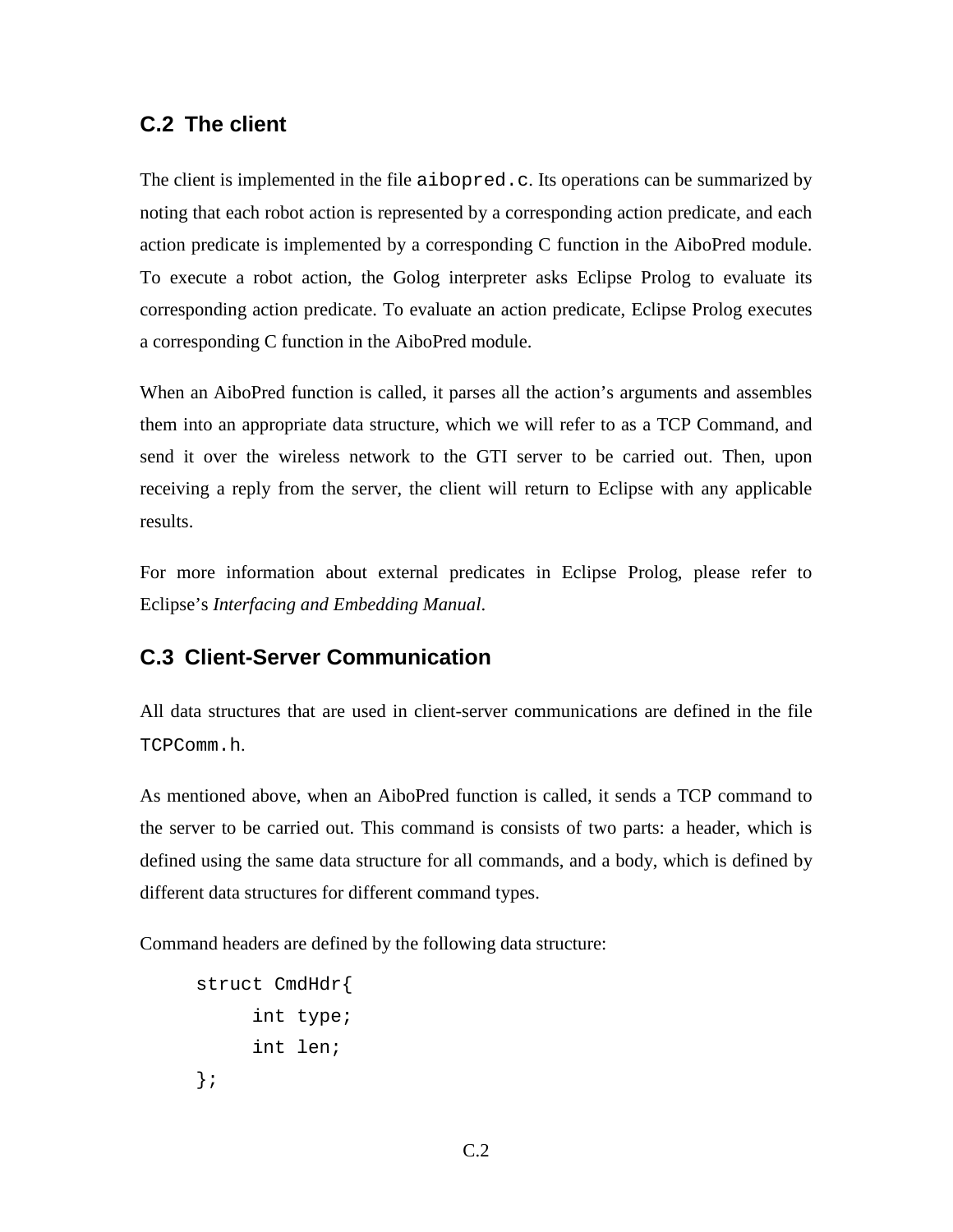where type is an enumerated value representing the different robot actions, and len is the length (in bytes) of the command body, which is different for different command types as well as different command arguments.

When it sends a TCP command to the server, the client does it in two separate stages. First, it sends the command header, which tells the server the type and the amount of data it should expect to receive. Then, it sends the command body, which contains all necessary information about the command.

The following table shows the names of the data structures that are used to represent the command body and the server's reply for the different robot actions.

| <b>Action</b>  | <b>Data Structure representing</b>                   |                       |  |  |  |  |  |  |  |  |  |  |  |
|----------------|------------------------------------------------------|-----------------------|--|--|--|--|--|--|--|--|--|--|--|
|                | <b>Command Body</b>                                  | <b>Server's Reply</b> |  |  |  |  |  |  |  |  |  |  |  |
| querySensors() | struct SensorCmd                                     | double array          |  |  |  |  |  |  |  |  |  |  |  |
| queryBall()    | int (enumerated ball colors)                         | struct Ball           |  |  |  |  |  |  |  |  |  |  |  |
| searchBall()   | int (enumerated ball colors)                         | int                   |  |  |  |  |  |  |  |  |  |  |  |
| move Joints()  | struct JointCmd                                      | N/A                   |  |  |  |  |  |  |  |  |  |  |  |
| motion()       | string (name of motion)<br>sequence descriptor file) | N/A                   |  |  |  |  |  |  |  |  |  |  |  |
| walk()         | struct WalkParam                                     | N/A                   |  |  |  |  |  |  |  |  |  |  |  |
| turn()         | struct WalkParam                                     | N/A                   |  |  |  |  |  |  |  |  |  |  |  |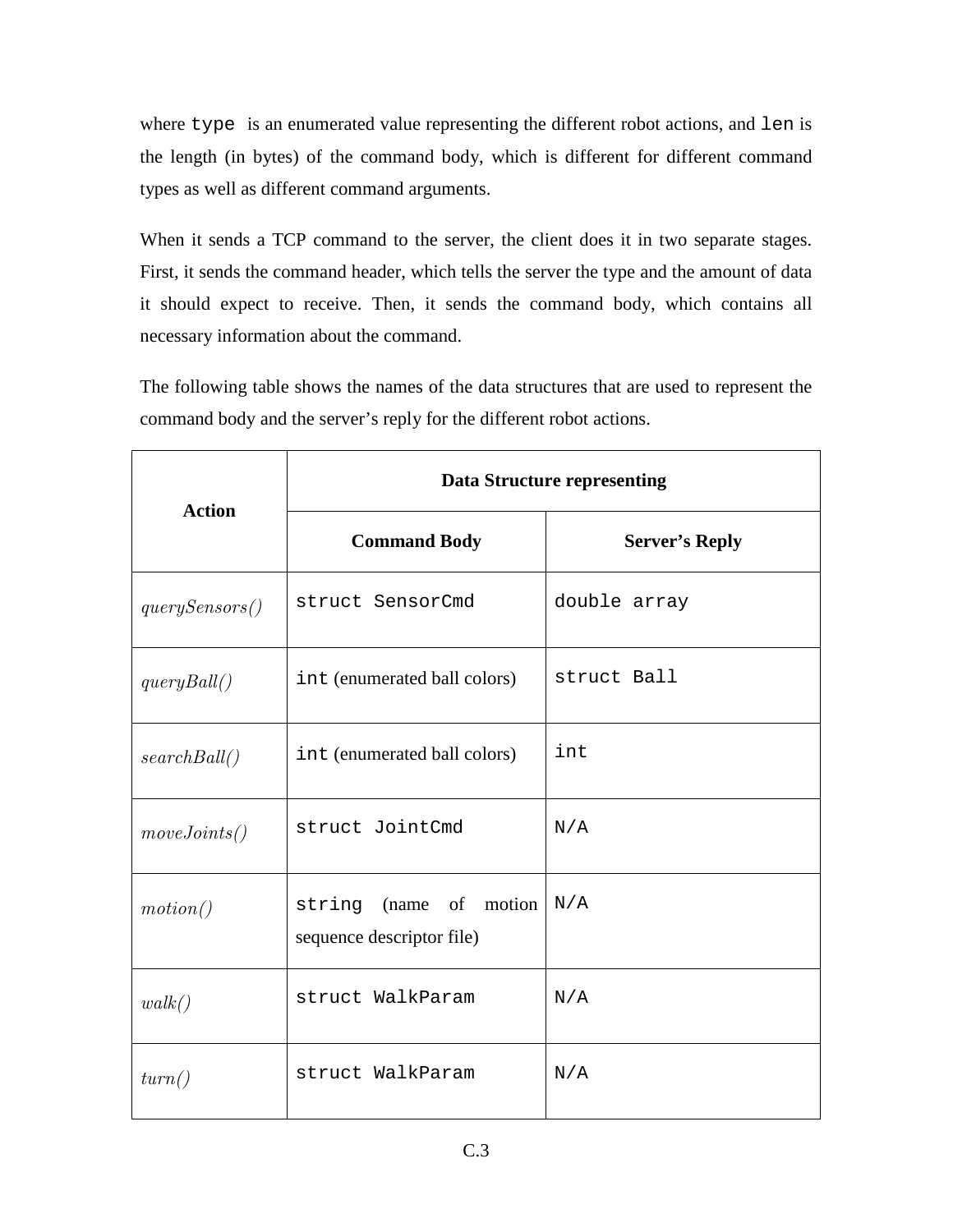# **C.4 The server**

This section describes the GTI server's design and operations. Readers who are new to Tekkotsu should refer to the Tekkotsu's Beginner's Tutorial (TBT), http://www.cs.cmu.edu/~dst/Tekkotsu/Tutorial/, which describes the basics components of a Tekkotsu behavior as well as all the main concepts used in Tekkotsu. To point the reader to the background needed to understand the operation of the GTI sever, relevant sections in the tutorial will be cited throughout this discussion.

The GTI server consists of three different components: a Tekkotsu behavior called the GTI Behavior, which handles all network communications with the clients, and two motion commands called the GtiMC and GtiHeadMC, which interacts with Tekkotsu on behalf of the GTI Behavior to controls the robot joints. (Please refer to the TBT for information about the role and design of Tekkotsu behaviors and motion commands.) The following diagram shows how the three components of the GTI server, along with other library-provided motion commands, fit together:



**Figure C2** Overal organization of the GTI server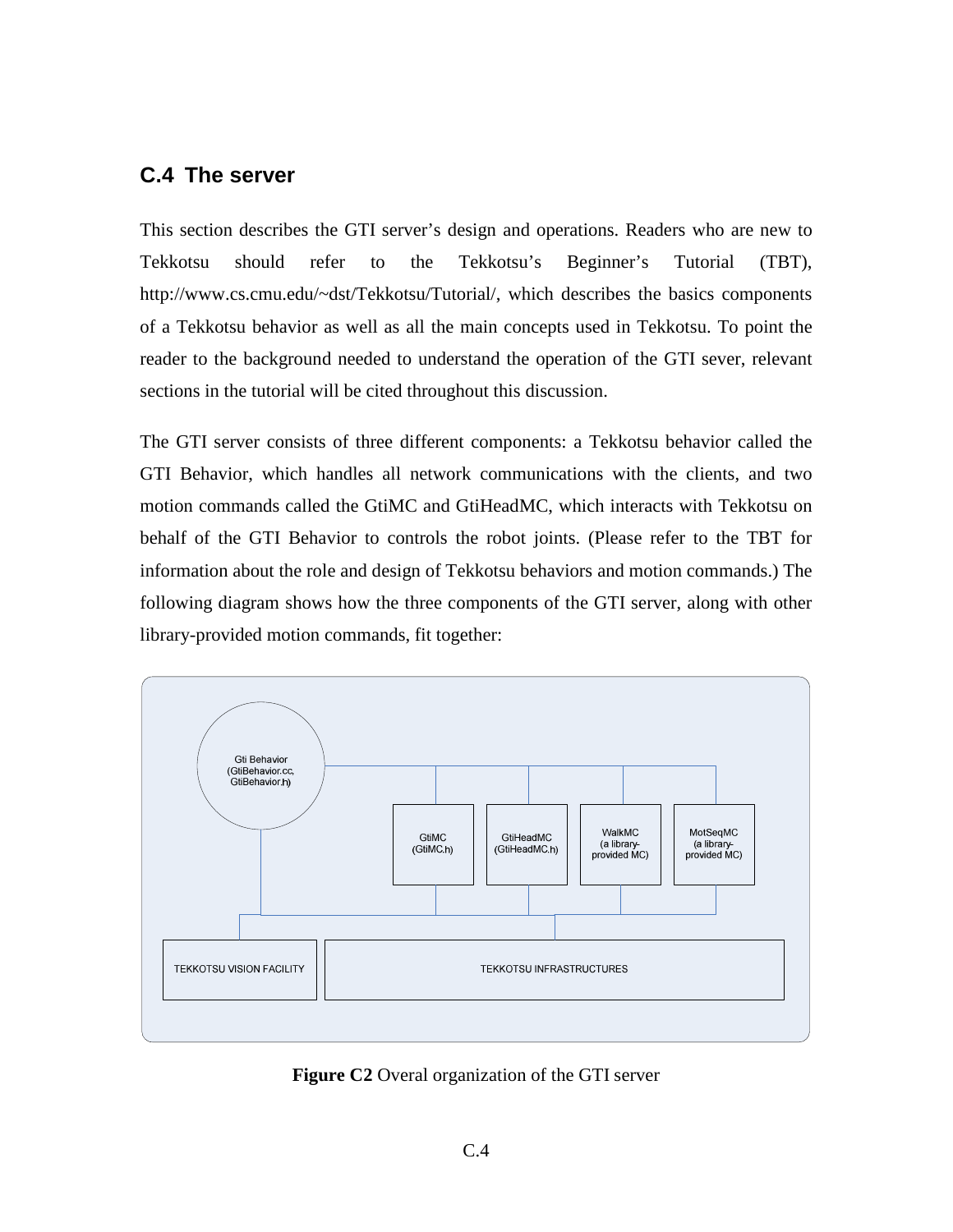#### **C.4.1 The Motion Commands**

The WalkMC and MotSeqMC are library-provided motion commands that can be used by Tekkotsu behaviors to make the robot walk and perform motion sequence. (Please refer to the sections about Walking and Motion Sequences for information about how these MCs can be used).

GtiMC is a custom motion command that interacts with Tekkotsu on behalf of the Gti Behavior to move the robot joints. Whenever the Gti Behavior needs to move a set of joints to satisfy a client's request, it passes appropriate parameters to the GtiMC, which in turn converts the parameters into appropriate units, and then follows the necessary procedures to fill out the joint control frame buffers to make the joints move. Please refer to the section about Motion Command in the TBT for information about the procedure of filling in the joint control frame buffers.

GtiHeadMC is similar to GtiMC, but it only deals with the three head joints instead of all the joints available on the robot. This MC is called by the Gti Behavior whenever it needs to scan the robot head around to satisfy a  $searchBall()$  request. The reason of having a separate MC for the three head joints is that scanning the head around requires back-andforth motions, as opposed to unidirectional motions in the case of regular  $moveJoints()$ requests, and hence an algorithm with different arithmetic for filling in joint control frame buffers.

GtiMC and GtiHeadMC are implemented in GtiMC.h and GtiHeadMc.h. Their operation and design are completely straight-forward and is standard to all motion commands.

#### **C.4.2 The GTI Behavior**

The GTI Behavior is a standard Tekkotsu behavior and contains all the methods (functions) that can be expected to be found in standard Tekkotsu behaviors such as DoStart(), DoStop(), ProcessEvent(), etc. The operation of the GTI Behavior can be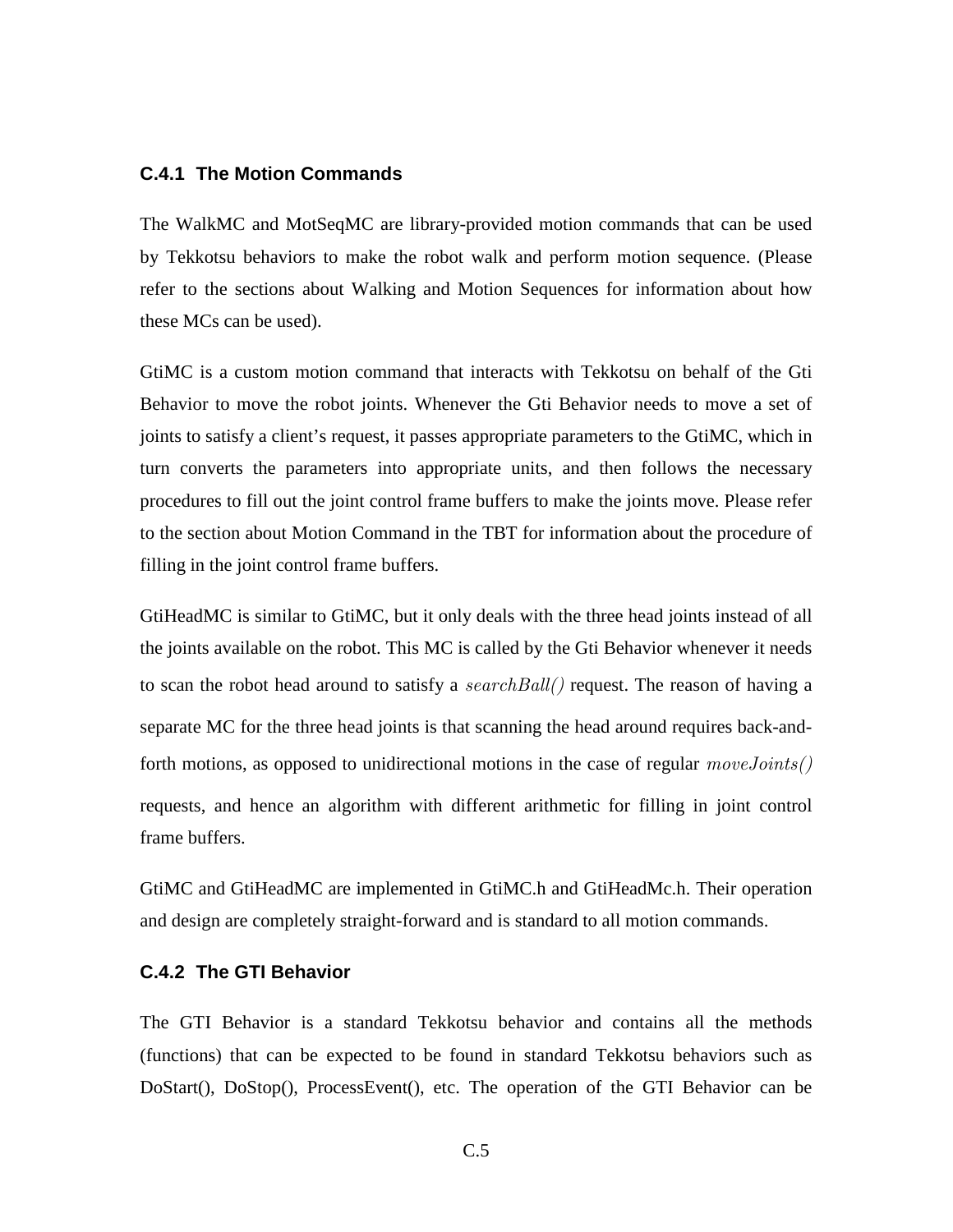described by its methods (i.e., functions):

- **DoStart**() This method is called when the behavior is first loaded by Tekkotsu. It first initializes some data structures, and then registers with Tekkotsu that it wants to listen to a TCP/IP port (port 12345, defined in TCPComm.h), and that it wants to receive event notification messages regarding ball detections and regarding the GtiHeadMC, which generates an event every time it finishes scanning the head.
- **DoStop**() This method is called to do the necessary clean-ups whenever the behavior is about to be unloaded by Tekkotsu.
- **ProcessNetwork**() This method is called by Tekkotsu every time network data arrives at the TCP/IP port. Its operations can be described using the following finite state machine:



#### **Figure C3** A finite state machine representing the GTI Server

The initial starting state is the ReceivingCmdHdr state, in which the server waits for a TCP command header from the client. Depending on the type of the header it received, the method switches to one of the command body receiving states, in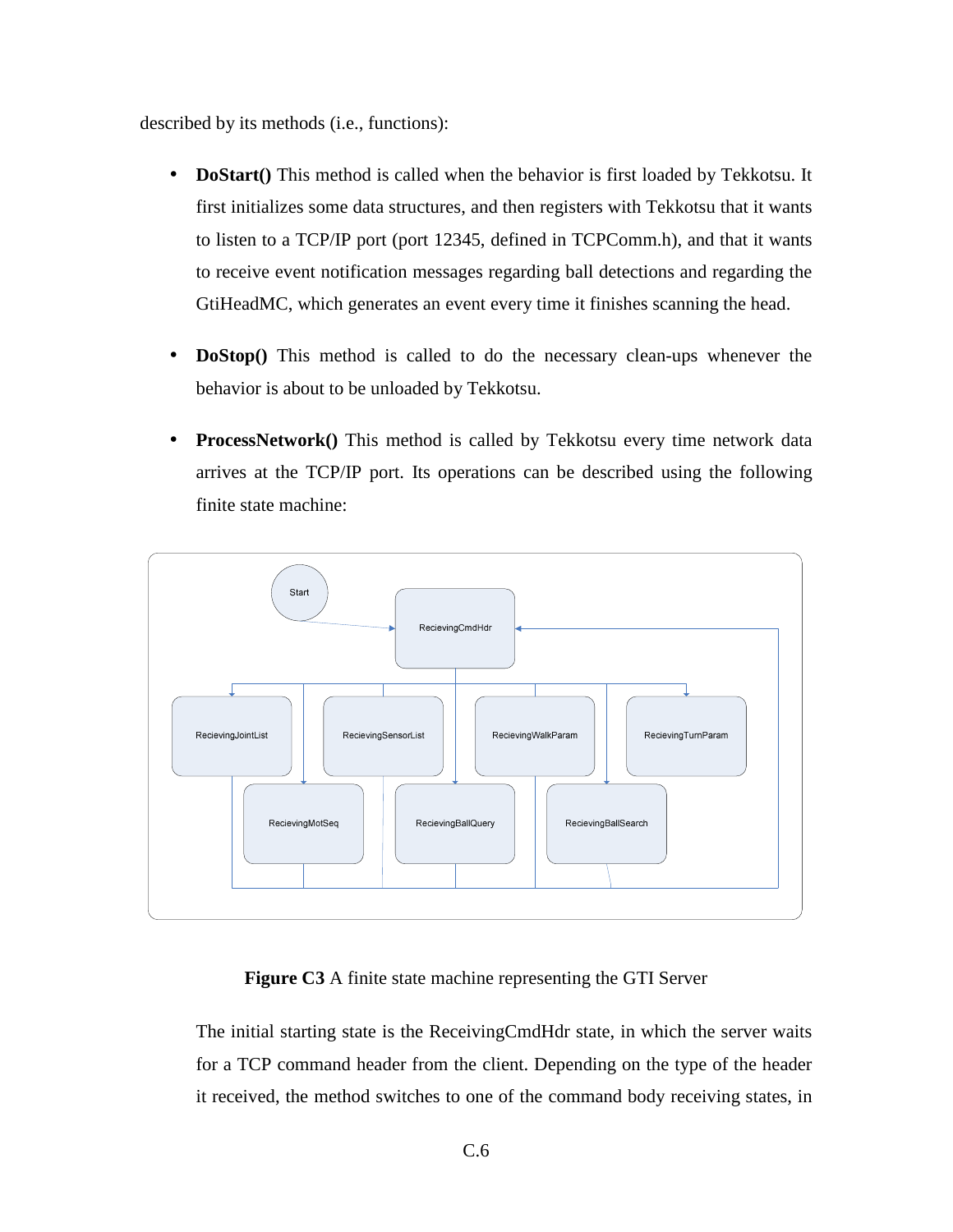which it waits for the command body of a certain type to arrive from the client. Upon receiving the command body, the server appropriately carries out the command, replies to the client if necessary, and then switches back to the RecieingCmdHdr state.

Each type of command is carried out differently. For example, *querySensors()* commands are carried out by simply returning the latest set of sensor values, which are made globally available in the form of an array by Tekkotsu (see the section about WorldState in the Tekkotsu's Beginner's Tutorial);  $moveJoints()$ commands are carried out by passing the joint commands' arguments to the GtiMC Motion Command;  $queryBall()$  commands are carried out by simply returning the latest info about the ball, which arrives via processEvent(), described below; walk() commands are carried out by passing appropriate parameters to Tekkotsu's WalkMC motion command module (see the section about WalkMC in TBT); motion() commands are carried out by passing the motion sequence descriptor filename to the Tekkotsu's MotSeqMC Motion Command module (See the section about MotionSequence in TBT).

• **processEvent**() This method is called by Tekkotsu every time an event of interest occurs (See the section about Events in TBT for information regarding events generation and processing in Tekkotsu). In the case of the GTI Server, since we have registered, in DoStart() method, to receive all events generated by the system's ball detection engine and by the GtiHeadMC, this method is called every time a ball of some predefined color (pink, orange, yellow, green) is detected within the robot's camera image, or every time the GtiMC generates an event signaling it has completed the scanning of the head. In the case of a ball detection event, the method save all the relevant data about the ball (i.e., whether it is still visible or has been lost, its center's coordinates, its area) into a global data structure so that subsequent  $queryBall()$  requests can be quickly served.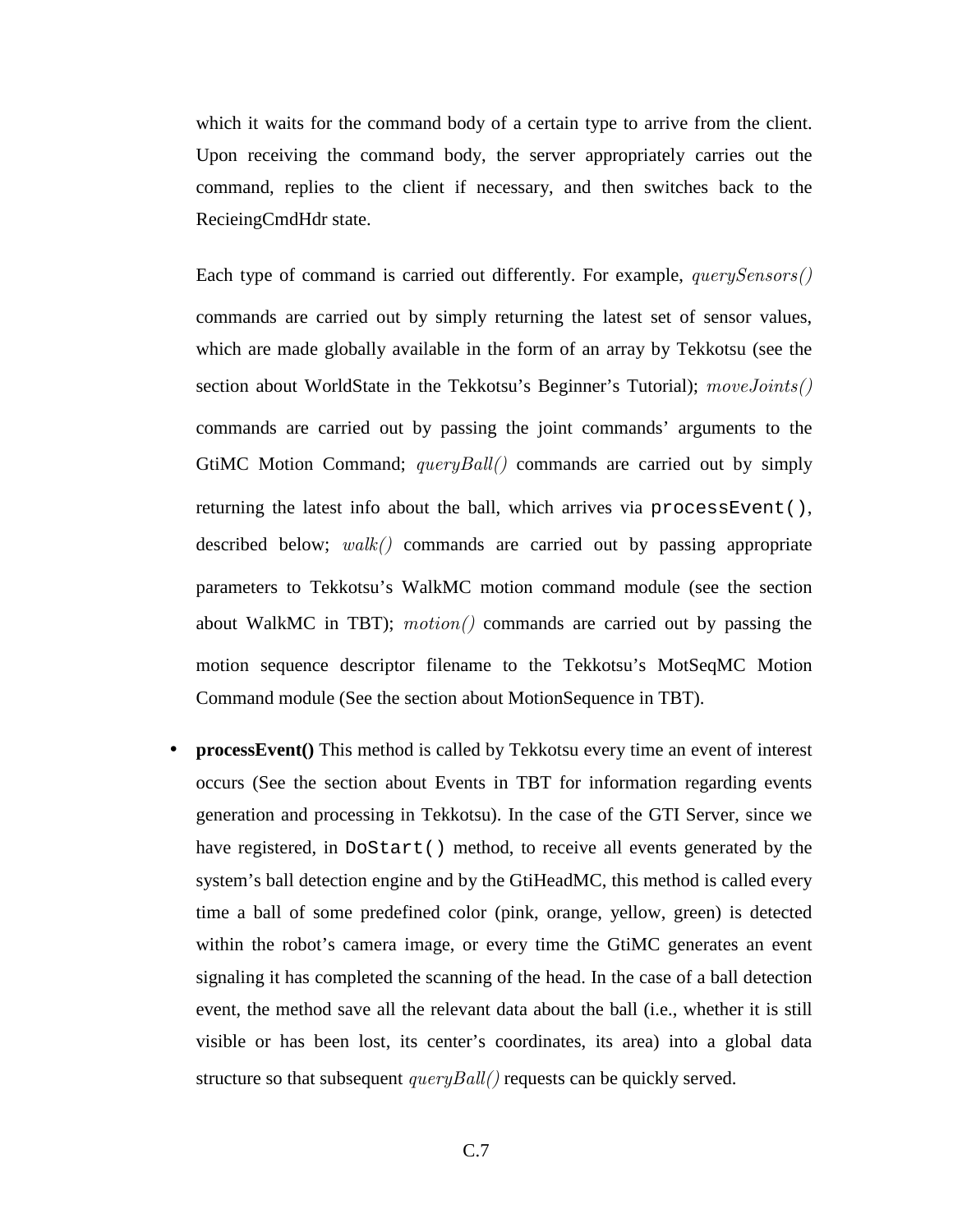The GTI Behavior is implemented in the file GtiBehavior.h and GtiBehavior.cc.

The interface source code contains about 2500 lines of code, and an Aibo-ready memory stick image for this interface, which include Tekkotsu and Open-R's runtimes modules, is about 7 MB in size.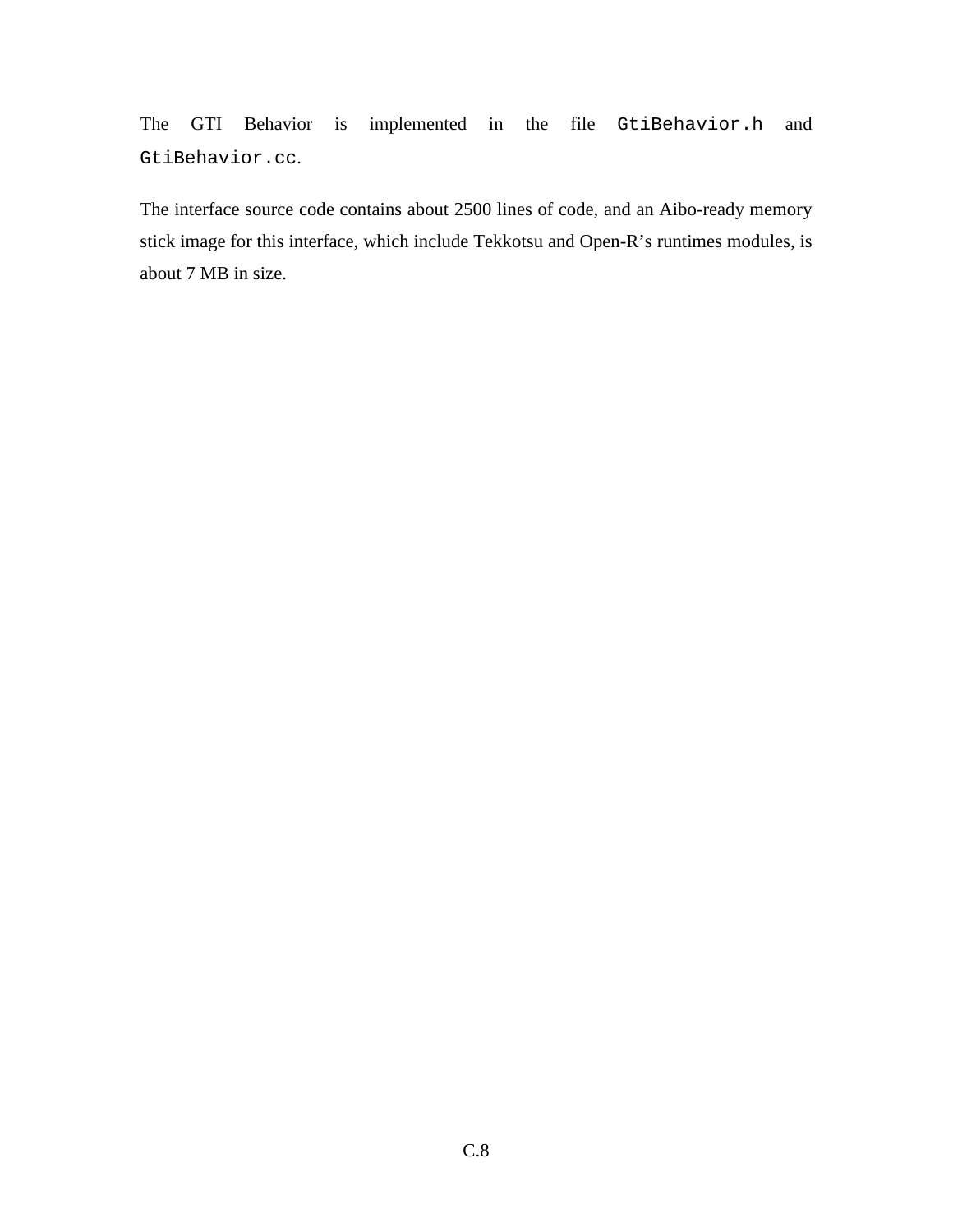# Appendix DSimulation Data

 $0.8$ 

240

120

80

  **Simulation Parameters:**- CommFailRate 0.2

- HospitalizeRate

- DiagnosisTime

- UnloadingTime - TirednessMarkupTime 120- CrewRecoveryTime 200

- SPB Emerg Home

|            | - SPB Normal Home<br>- SPB Emerg Foreign<br>- SPB Normal Foreign |       | 160<br>120<br>240 |                   |                |             |          |                             |                   |               |         |       |                   |             |                  |        |                   |               |
|------------|------------------------------------------------------------------|-------|-------------------|-------------------|----------------|-------------|----------|-----------------------------|-------------------|---------------|---------|-------|-------------------|-------------|------------------|--------|-------------------|---------------|
|            | <b>Requests Arrivals</b>                                         |       | Late 8            | <b>Long Delay</b> |                | <b>Both</b> | Late 8 % | Long %                      | Delay %           | <b>Both %</b> | Late 11 |       | <b>Long Delay</b> | <b>Both</b> | <b>Late 11 %</b> | Long % | Delay %           | <b>Both %</b> |
|            | MANUAL - 60                                                      |       |                   |                   |                |             |          |                             |                   |               |         |       |                   |             |                  |        |                   |               |
|            | 298                                                              | 284   | 224               | 81                | 13             | 130         | 78.87    | 28.52                       | 4.58              | 45.77         | 175     | 48    | 19                | 108         | 61.62            | 16.9   | 6.69              | 38.03         |
|            | 300                                                              | 283   | 237               | 57                | 11             | 169         | 83.75    | 20.14                       | 3.89              | 59.72         | 205     | 32    | 23                | 150         | 72.44            | 11.31  | 8.13              | 53            |
|            | 301                                                              | 285   | 247               | 78                | 12             | 157         | 86.67    | 27.37                       | 4.21              | 55.09         | 206     | 45    | 21                | 140         | 72.28            | 15.79  | 7.37              | 49.12         |
|            | 300                                                              | 289   | 245               | 74                | 11             | 160         | 84.78    | 25.61                       | 3.81              | 55.36         | 194     | 34    | 19                | 141         | 67.13            | 11.76  | 6.57              | 48.79         |
|            | 301                                                              | 284   | 247               | 70                | 18             | 159         | 86.97    | 24.65                       | 6.34              | 55.99         | 208     | 48    | 30                | 130         | 73.24            | 16.9   | 10.56             | 45.77         |
| <b>AVG</b> | 300                                                              | 285   | 240               | 72                | 13             | 155         | 84.208   | 25.258                      | 4.566             | 54.386        | 197.6   | 41.4  | 22.4              | 133.8       | 69.342           | 14.532 | 7.864             | 46.942        |
| <b>VAR</b> | 1.2                                                              | 4.4   | 77.6              | 70                | 6.8            | 173.2       | 8.544256 |                             | 8.357736 0.860504 | 21.340824     | 151.44  | 48.64 | 16.64             | 206.56      | 19.589216        |        | 6.172536 2.127184 | 25.131096     |
|            | <b>AUTO1 - 60</b>                                                |       |                   |                   |                |             |          |                             |                   |               |         |       |                   |             |                  |        |                   |               |
|            | 297                                                              | 274   | 209               | 47                | -1             | 161         | 76.28    | 17.15                       | 0.36              | 58.76         | 183     | 24    | 6                 | 153         | 66.79            | 8.76   | 2.19              | 55.84         |
|            | 300                                                              | 280   | 214               | 55                | 4              | 155         | 76.43    | 19.64                       | 1.43              | 55.36         | 188     | 35    | 4                 | 149         | 67.14            | 12.5   | 1.43              | 53.21         |
|            | 302                                                              | 287   | 193               | 60                | $\mathbf 1$    | 132         | 67.25    | 20.91                       | 0.35              | 45.99         | 174     | 43    | 0                 | 131         | 60.63            | 14.98  | 0                 | 45.64         |
|            | 303                                                              | 287   | 202               | 54                | 3              | 145         | 70.38    | 18.82                       | 1.05              | 50.52         | 178     | 34    | 4                 | 140         | 62.02            | 11.85  | 1.39              | 48.78         |
|            | 301                                                              | 284   | 192               | 52                | $\overline{2}$ | 138         | 67.61    | 18.31                       | 0.7               | 48.59         | 170     | 33    | 4                 | 133         | 59.86            | 11.62  | 1.41              | 46.83         |
| <b>AVG</b> | 300.6                                                            | 282.4 | 202               | 53.6              | 2.2            | 146.2       | 71.59    | 18.966                      | 0.778             | 51.844        | 178.6   | 33.8  | 3.6               | 141.2       | 63.288           | 11.942 | 1.284             | 50.06         |
| <b>VAR</b> | 4.24                                                             | 24.24 | 74.8              | 17.84             | 1.36           | 113.36      | 16.31236 | 1.596584                    | 0.172616          | 21.360824     | 40.64   | 36.56 | 3.84              | 74.56       | 9.505176         |        | 3.955616 0.503584 | 14.98772      |
|            | <b>AUTO2 - 60</b>                                                |       |                   |                   |                |             |          |                             |                   |               |         |       |                   |             |                  |        |                   |               |
|            | 299                                                              | 283   | 210               | 72                | $\mathbf 1$    | 137         | 74.2     | 25.44                       | 0.35              | 48.41         | 168     | 36    | 4                 | 128         | 59.36            | 12.72  | 1.41              | 45.23         |
|            | 302                                                              | 283   | 202               | 46                | 2              | 154         | 71.38    | 16.25                       | 0.71              | 54.42         | 177     | 23    | 7                 | 147         | 62.54            | 8.13   | 2.47              | 51.94         |
|            | 301                                                              | 282   | 192               | 59                | $\overline{2}$ | 131         | 68.09    | 20.92                       | 0.71              | 46.45         | 167     | 36    | 3                 | 128         | 59.22            | 12.77  | 1.06              | 45.39         |
|            | 300                                                              | 281   | 197               | 52                | 0              | 145         | 70.11    | 18.51                       | $\mathbf 0$       | 51.6          | 179     | 35    | 6                 | 138         | 63.7             | 12.46  | 2.14              | 49.11         |
|            | 302                                                              | 281   | 196               | 51                |                | 144         | 69.75    | 18.15                       | 0.36              | 51.25         | 173     | 32    | 5                 | 136         | 61.57            | 11.39  | 1.78              | 48.4          |
| <b>AVG</b> | 300.8                                                            | 282   | 199.4             | 56                | 1.2            | 142.2       | 70.706   | 19.854                      | 0.426             | 50.426        | 172.8   | 32.4  | $\sqrt{5}$        | 135.4       | 61.278           | 11.494 | 1.772             | 48.014        |
| <b>VAR</b> | 1.36                                                             | 0.8   | 38.24             | 81.2              | 0.56           | 60.56       |          | 4.154984 10.007704 0.070584 |                   | 7.576424      | 22.56   | 24.24 | $\overline{2}$    | 50.24       | 3.091616         |        | 3.078344 0.252136 | 6.279944      |

OPTIMAL1 - 60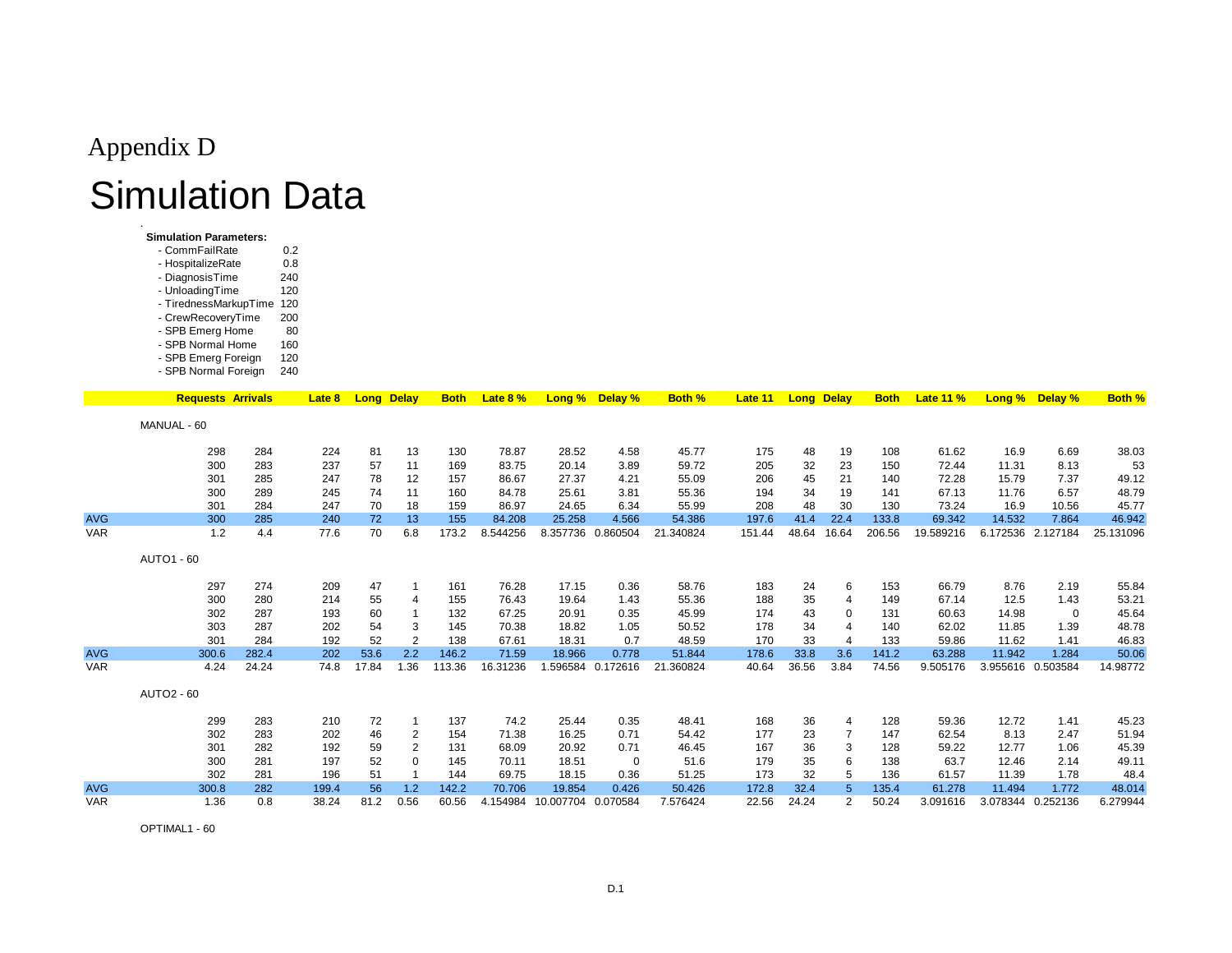|            | 301               | 287   | 245           | 60     | 4              | 181         | 85.37                        | 20.91    | 1.39              | 63.07                                          | 225    | 45     | 8              | 172           | 78.4                                 | 15.68    | 2.79        | 59.93                                   |
|------------|-------------------|-------|---------------|--------|----------------|-------------|------------------------------|----------|-------------------|------------------------------------------------|--------|--------|----------------|---------------|--------------------------------------|----------|-------------|-----------------------------------------|
|            | 303               | 289   | 268           | 69     | 5              | 194         | 92.73                        | 23.88    | 1.73              | 67.13                                          | 242    | 51     | 10             | 181           | 83.74                                | 17.65    | 3.46        | 62.63                                   |
|            | 299               | 285   | 246           | 71     | $\overline{1}$ | 174         | 86.32                        | 24.91    | 0.35              | 61.05                                          | 216    | 45     | 5              | 166           | 75.79                                | 15.79    | 1.75        | 58.25                                   |
|            | 298               | 283   | 256           | 61     | $\overline{4}$ | 191         | 90.46                        | 21.55    | 1.41              | 67.49                                          | 232    | 43     | $\overline{4}$ | 185           | 81.98                                | 15.19    | 1.41        | 65.37                                   |
|            | 302               | 278   | 255           | 81     | $\overline{7}$ | 167         | 91.73                        | 29.14    | 2.52              | 60.07                                          | 225    | 58     | 14             | 153           | 80.94                                | 20.86    | 5.04        | 55.04                                   |
| <b>AVG</b> | 300.6             | 284.4 | 254           | 68.4   | 4.2            | 181.4       | 89.322                       | 24.078   | 1.48              | 63.762                                         | 228    | 48.4   | 8.2            | 171.4         | 80.17                                | 17.034   | 2.89        | 60.244                                  |
| <b>VAR</b> | 3.44              | 14.24 | 69.2          | 58.24  | 3.76           | 102.64      | 8.667656                     | 8.556456 | 0.4868            | 9.341216                                       | 74.8   |        | 30.24 12.96    | 129.04        | 7.78624                              | 4.359784 | 1.68948     | 12.625024                               |
|            |                   |       |               |        |                |             |                              |          |                   |                                                |        |        |                |               |                                      |          |             |                                         |
|            | OPTIMAL2 - 60     |       |               |        |                |             |                              |          |                   |                                                |        |        |                |               |                                      |          |             |                                         |
|            | 303               | 292   | 201           | 87     | 20             | 94          | 68.84                        | 29.79    | 6.85              | 32.19                                          | 141    | 43     | 30             | 68            | 48.29                                | 14.73    | 10.27       | 23.29                                   |
|            | 300               | 288   | 195           | 70     | 27             | 98          | 67.71                        | 24.31    | 9.38              | 34.03                                          | 139    | 29     | 41             | 69            | 48.26                                | 10.07    | 14.24       | 23.96                                   |
|            | 296               | 278   | 192           | 71     | 16             | 105         | 69.06                        | 25.54    | 5.76              | 37.77                                          | 141    | 30     | 38             | 73            | 50.72                                | 10.79    | 13.67       | 26.26                                   |
|            | 299               | 288   | 190           | 70     | 20             | 100         | 65.97                        | 24.31    | 6.94              | 34.72                                          | 127    | 28     | 31             | 68            | 44.1                                 | 9.72     | 10.76       | 23.61                                   |
|            | 297               | 288   | 209           | 60     | 19             | 130         | 72.57                        | 20.83    | 6.6               | 45.14                                          | 156    | 26     | 49             | 81            | 54.17                                | 9.03     | 17.01       | 28.12                                   |
| <b>AVG</b> | 299               | 286.8 | 197.4         | 71.6   | 20.4           | 105.4       | 68.83                        | 24.956   | 7.106             | 36.77                                          | 140.8  | 31.2   | 37.8           | 71.8          | 49.108                               | 10.868   | 13.19       | 25.048                                  |
| <b>VAR</b> | 6                 | 21.76 | 47.44         | 75.44  | 13.04          | 163.84      | 4.69492                      |          | 8.313424 1.466384 | 20.74868                                       | 84.96  | 36.56  | 48.56          | 24.56         | 10.938136                            | 4.050816 | 6.07132     | 3.449656                                |
|            |                   |       |               |        |                |             |                              |          |                   |                                                |        |        |                |               |                                      |          |             |                                         |
|            | MANUAL - 75       |       |               |        |                |             |                              |          |                   |                                                |        |        |                |               |                                      |          |             |                                         |
|            | 301               | 290   | 214           | 122    | 6              | 86          | 73.79                        | 42.07    | 2.07              | 29.66                                          | 160    | 75     | 10             | 75            | 55.17                                | 25.86    | 3.45        | 25.86                                   |
|            | 300               | 293   | 186           | 165    | 4              | 17          | 63.48                        | 56.31    | 1.37              | 5.8                                            | 123    | 108    | 6              | 9             | 41.98                                | 36.86    | 2.05        | 3.07                                    |
|            | 300               | 286   | 237           | 124    | 14             | 99          | 82.87                        | 43.36    | 4.9               | 34.62                                          | 183    | 80     | 23             | 80            | 63.99                                | 27.97    | 8.04        | 27.97                                   |
|            | 303               | 294   | 201           | 148    | 9              | 44          | 68.37                        | 50.34    | 3.06              | 14.97                                          | 137    | 92     | 15             | 30            | 46.6                                 | 31.29    | 5.1         | 10.2                                    |
|            | 298               | 285   | 228           | 117    | $\overline{7}$ | 104         | 80                           | 41.05    | 2.46              | 36.49                                          | 177    | 75     | 10             | 92            | 62.11                                | 26.32    | 3.51        | 32.28                                   |
| <b>AVG</b> | 300.4             | 289.6 | 213.2         | 135.2  | 8              | 70          | 73.702                       | 46.626   | 2.772             | 24.308                                         | 156    | 86     | 12.8           | 57.2          | 53.97                                | 29.66    | 4.43        | 19.876                                  |
| <b>VAR</b> | 2.64              | 13.04 | 334.96        | 336.56 | 11.6           |             |                              |          |                   | 1147.6 51.328856 34.017864 1.433416 142.625336 | 527.2  | 159.6  |                | 34.16 1022.16 | 73.2354                              | 16.58972 |             | 4.19044 126.249384                      |
|            |                   |       |               |        |                |             |                              |          |                   |                                                |        |        |                |               |                                      |          |             |                                         |
|            | <b>AUTO1 - 75</b> |       |               |        |                |             |                              |          |                   |                                                |        |        |                |               |                                      |          |             |                                         |
|            | 299               | 280   | 219           | 79     | 3              | 137         | 78.21                        | 28.21    | 1.07              | 48.93                                          | 191    | 53     | 4              | 134           | 68.21                                | 18.93    | 1.43        | 47.86                                   |
|            | 301               | 281   | 222           | 163    | 3              | 56          | 79                           | 58.01    | 1.07              | 19.93                                          | 173    | 116    | 3              | 54            | 61.57                                | 41.28    | 1.07        | 19.22                                   |
|            | 298               | 283   | 223           | 132    | 3              | 88          | 78.8                         | 46.64    | 1.06              | 31.1                                           | 173    | 86     | $\overline{2}$ | 85            | 61.13                                | 30.39    | 0.71        | 30.04                                   |
|            | 300               | 282   | 240           | 95     | 5              | 140         | 85.11                        | 33.69    | 1.77              | 49.65                                          | 202    | 61     | 5              | 136           | 71.63                                | 21.63    | 1.77        | 48.23                                   |
|            | 301               | 282   | 208           | 142    | $\overline{1}$ | 65          | 73.76                        | 50.35    | 0.35              | 23.05                                          | 160    | 96     | 3              | 61            | 56.74                                | 34.04    | 1.06        | 21.63                                   |
| <b>AVG</b> | 299.8             | 281.6 | 222.4         | 122.2  | 3              | 97.2        | 78.976                       | 43.38    | 1.064             | 34.532                                         | 179.8  | 82.4   | 3.4            | 94            | 63.856                               | 29.254   | 1.208       | 33.396                                  |
| <b>VAR</b> | 1.36              | 1.04  | 105.84 951.76 |        |                | 1.6 1246.96 |                              |          |                   | 13.090184 119.45408 0.201664 158.537936        | 220.56 | 529.84 | 1.04           | 1226.8        |                                      |          |             | 28.537344 66.706264 0.130816 155.983064 |
|            |                   |       |               |        |                |             |                              |          |                   |                                                |        |        |                |               |                                      |          |             |                                         |
|            | <b>AUTO2 - 75</b> |       |               |        |                |             |                              |          |                   |                                                |        |        |                |               |                                      |          |             |                                         |
|            | 305               | 296   | 160           | 160    | 0              | 0           | 54.05                        | 54.05    | 0                 | 0                                              | 76     | 76     | 0              | 0             | 25.68                                | 25.68    | $\mathbf 0$ | $\mathbf 0$                             |
|            | 295               | 289   | 134           | 134    | 0              | $\mathbf 0$ | 46.37                        | 46.37    | $\mathbf 0$       | $\mathbf 0$                                    | 47     | 47     | 0              | $\mathbf 0$   | 16.26                                | 16.26    | $\mathbf 0$ | $\mathbf 0$                             |
|            | 300               | 276   | 200           | 164    | $\overline{1}$ | 35          | 72.46                        | 59.42    | 0.36              | 12.68                                          | 129    | 93     | 3              | 33            | 46.74                                | 33.7     | 1.09        | 11.96                                   |
|            | 299               | 288   | 150           | 150    | 0              | 0           | 52.08                        | 52.08    | 0                 | $\mathbf 0$                                    | 69     | 69     | 0              | $\mathbf 0$   | 23.96                                | 23.96    | 0           | $\Omega$                                |
|            | 300               | 282   | 184           | 153    | $\overline{1}$ | 30          | 65.25                        | 54.26    | 0.35              | 10.64                                          | 109    | 79     | $\mathbf 0$    | 30            | 38.65                                | 28.01    | $\mathbf 0$ | 10.64                                   |
| <b>AVG</b> | 299.8             | 286.2 | 165.6         | 152.2  | 0.4            | 13          | 58.042                       | 53.236   | 0.142             | 4.664                                          | 86     | 72.8   | 0.6            | 12.6          | 30.258                               | 25.522   | 0.218       | 4.52                                    |
| <b>VAR</b> | 10.16             | 45.76 | 559.04        | 107.36 | 0.24           | 256         | 89.510216 17.686264 0.030256 |          |                   | 33.045504                                      | 857.6  | 227.36 | 1.44           |               | 239.04 119.729776 32.263856 0.190096 |          |             | 30.81984                                |
|            |                   |       |               |        |                |             |                              |          |                   |                                                |        |        |                |               |                                      |          |             |                                         |
|            | OPTIMAL1 - 75     |       |               |        |                |             |                              |          |                   |                                                |        |        |                |               |                                      |          |             |                                         |
|            | 300               | 283   | 260           | 142    | $\overline{1}$ | 117         | 91.87                        | 50.18    | 0.35              | 41.34                                          | 231    | 114    | $\overline{c}$ | 115           | 81.63                                | 40.28    | 0.71        | 40.64                                   |
|            | 303               | 289   | 266           | 114    | 4              | 148         | 92.04                        | 39.45    | 1.38              | 51.21                                          | 225    | 79     | $\overline{7}$ | 139           | 77.85                                | 27.34    | 2.42        | 48.1                                    |
|            | 301               | 282   | 276           | 158    | 2              | 116         | 97.87                        | 56.03    | 0.71              | 41.13                                          | 238    | 123    | 6              | 109           | 84.4                                 | 43.62    | 2.13        | 38.65                                   |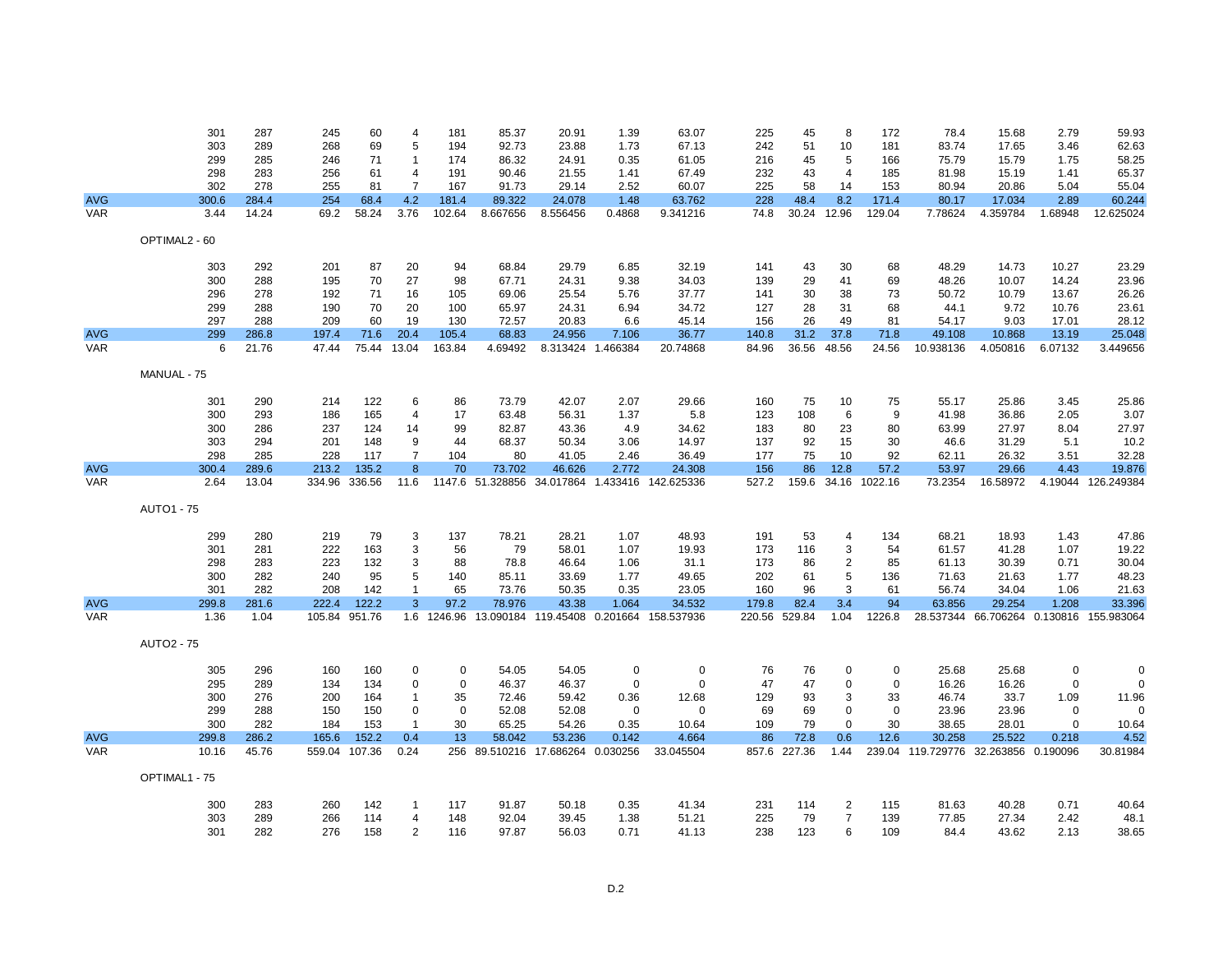|            | 300               | 286        | 243        | 177        | 2              | 64             | 84.97                 | 61.89                        | 0.7            | 22.38                         | 186      | 122      | -1                   | 63             | 65.03          | 42.66                        | 0.35              | 22.03        |
|------------|-------------------|------------|------------|------------|----------------|----------------|-----------------------|------------------------------|----------------|-------------------------------|----------|----------|----------------------|----------------|----------------|------------------------------|-------------------|--------------|
|            | 299               | 282        | 264        | 121        | $\mathbf 0$    | 143            | 93.62                 | 42.91                        | $\mathbf 0$    | 50.71                         | 226      | 84       | 5                    | 137            | 80.14          | 29.79                        | 1.77              | 48.58        |
| <b>AVG</b> | 300.6             | 284.4      | 261.8      | 142.4      | 1.8            | 117.6          | 92.074                | 50.092                       | 0.628          | 41.354                        | 221.2    | 104.4    | 4.2                  | 112.6          | 77.81          | 36.738                       | 1.476             | 39.6         |
| <b>VAR</b> | 1.84              | 7.44       | 116.16     | 541.04     | 1.76           | 889.04         | 17.298664             |                              |                | 67.858736 0.209816 108.947704 | 330.96   | 361.84   | 5.36                 | 754.24         | 45.35588       | 46.314976 0.651984           |                   | 92.71588     |
|            |                   |            |            |            |                |                |                       |                              |                |                               |          |          |                      |                |                |                              |                   |              |
|            | OPTIMAL2 - 75     |            |            |            |                |                |                       |                              |                |                               |          |          |                      |                |                |                              |                   |              |
|            |                   |            |            |            |                |                |                       |                              |                |                               |          |          |                      |                |                |                              |                   |              |
|            | 299               | 290        | 143        | 136        | $\overline{2}$ | $\sqrt{5}$     | 49.31                 | 46.9                         | 0.69           | 1.72                          | 40       | 36       | 3                    | $\mathbf{1}$   | 13.79          | 12.41                        | 1.03              | 0.34         |
|            | 300               | 290        | 184        | 110        | 13             | 61             | 63.45                 | 37.93                        | 4.48           | 21.03<br>9.62                 | 117      | 53       | 22<br>9              | 42             | 40.34<br>22.68 | 18.28                        | 7.59<br>3.09      | 14.48        |
|            | 301               | 291        | 164        | 132        | 4              | 28             | 56.36                 | 45.36                        | 1.37           |                               | 66       | 41       |                      | 16             |                | 14.09                        |                   | 5.5          |
|            | 298<br>299        | 290<br>291 | 179<br>143 | 142<br>130 | 11<br>3        | 26<br>10       | 61.72<br>49.14        | 48.97<br>44.67               | 3.79<br>1.03   | 8.97<br>3.44                  | 78<br>56 | 49<br>47 | 11<br>$\overline{4}$ | 18<br>5        | 26.9<br>19.24  | 16.9<br>16.15                | 3.79<br>1.37      | 6.21<br>1.72 |
| <b>AVG</b> | 299.4             | 290.4      | 162.6      | 130        | 6.6            | 26             | 55.996                | 44.766                       | 2.272          | 8.956                         | 71.4     | 45.2     | 9.8                  | 16.4           | 24.59          | 15.566                       | 3.374             | 5.65         |
| <b>VAR</b> | 1.04              | 0.24       | 299.44     | 116.8      | 20.24          | 385.2          |                       | 36.033224 13.864104 2.407696 |                | 45.801704                     | 675.04   | 36.16    | 46.16                | 205.04         | 80.46184       | 4.325064 5.507744            |                   | 24.3892      |
|            |                   |            |            |            |                |                |                       |                              |                |                               |          |          |                      |                |                |                              |                   |              |
|            | MANUAL - 90       |            |            |            |                |                |                       |                              |                |                               |          |          |                      |                |                |                              |                   |              |
|            |                   |            |            |            |                |                |                       |                              |                |                               |          |          |                      |                |                |                              |                   |              |
|            | 296               | 290        | 188        | 167        | 6              | 15             | 64.83                 | 57.59                        | 2.07           | 5.17                          | 113      | 97       | 4                    | 12             | 38.97          | 33.45                        | 1.38              | 4.14         |
|            | 299               | 293        | 188        | 151        | 3              | 34             | 64.16                 | 51.54                        | 1.02           | 11.6                          | 125      | 91       | 5                    | 29             | 42.66          | 31.06                        | 1.71              | 9.9          |
|            | 304               | 297        | 172        | 169        | 0              | 3              | 57.91                 | 56.9                         | $\mathbf 0$    | 1.01                          | 102      | 99       | $\overline{1}$       | $\overline{2}$ | 34.34          | 33.33                        | 0.34              | 0.67         |
|            | 299               | 293        | 179        | 172        | 2              | 5              | 61.09                 | 58.7                         | 0.68           | 1.71                          | 114      | 110      | $\mathbf 0$          | $\overline{4}$ | 38.91          | 37.54                        | 0                 | 1.37         |
|            | 302               | 293        | 200        | 160        | 8              | 32             | 68.26                 | 54.61                        | 2.73           | 10.92                         | 133      | 98       | 11                   | 24             | 45.39          | 33.45                        | 3.75              | 8.19         |
| <b>AVG</b> | 300               | 293.2      | 185.4      | 163.8      | 3.8            | 17.8           | 63.25                 | 55.868                       | 1.3            | 6.082                         | 117.4    | 99       | 4.2                  | 14.2           | 40.054         | 33.766                       | 1.436             | 4.854        |
| <b>VAR</b> | 7.6               | 4.96       | 89.44      | 56.56      | 8.16           | 170.96         | 12.32116              | 6.472936                     | 0.95812        | 19.905176                     | 113.84   | 38       | 14.96                | 114.56         | 14.079544      |                              | 4.391064 1.739224 | 13.348984    |
|            |                   |            |            |            |                |                |                       |                              |                |                               |          |          |                      |                |                |                              |                   |              |
|            | <b>AUTO1 - 90</b> |            |            |            |                |                |                       |                              |                |                               |          |          |                      |                |                |                              |                   |              |
|            | 300               | 294        | 193        | 193        | 0              | 0              | 65.65                 | 65.65                        | 0              | 0                             | 115      | 115      | 0                    | 0              | 39.12          | 39.12                        | 0                 |              |
|            | 301               | 295        | 201        | 201        | $\Omega$       | $\mathbf 0$    | 68.14                 | 68.14                        | $\Omega$       | $\Omega$                      | 129      | 129      | $\Omega$             | $\Omega$       | 43.73          | 43.73                        | 0                 | ∩            |
|            | 300               | 290        | 190        | 190        | $\Omega$       | $\mathbf 0$    | 65.52                 | 65.52                        | $\mathbf 0$    | 0                             | 116      | 116      | 0                    | 0              | 40             | 40                           | $\Omega$          | $\Omega$     |
|            | 299               | 290        | 190        | 190        | 0              | 0              | 65.52                 | 65.52                        | 0              | 0                             | 123      | 123      | $\Omega$             | 0              | 42.41          | 42.41                        | 0                 | 0            |
|            | 304               | 297        | 202        | 202        | $\Omega$       | $\mathbf 0$    | 68.01                 | 68.01                        | $\mathbf 0$    | $\mathbf 0$                   | 130      | 130      | $\mathbf 0$          | $\Omega$       | 43.77          | 43.77                        | $\mathbf 0$       | $\mathbf 0$  |
| <b>AVG</b> | 300.8             | 293.2      | 195.2      | 195.2      | $\mathbf{0}$   | $\mathbf{0}$   | 66.568                | 66.568                       | $\mathbf{0}$   | $\mathbf{0}$                  | 122.6    | 122.6    | $\mathbf{0}$         | $\mathbf{0}$   | 41.806         | 41.806                       | $\mathbf{0}$      | $\mathbf{0}$ |
| <b>VAR</b> | 2.96              | 7.76       | 27.76      | 27.76      | $\Omega$       | $\Omega$       | 1.517976              | 1.517976                     | $\Omega$       | $\Omega$                      | 39.44    | 39.44    | $\Omega$             | $\Omega$       | 3.680024       | 3.680024                     | $\mathbf 0$       | $\mathbf 0$  |
|            |                   |            |            |            |                |                |                       |                              |                |                               |          |          |                      |                |                |                              |                   |              |
|            | <b>AUTO2 - 90</b> |            |            |            |                |                |                       |                              |                |                               |          |          |                      |                |                |                              |                   |              |
|            |                   |            |            |            |                |                |                       |                              |                |                               |          |          |                      |                |                |                              |                   |              |
|            | 299               | 297        | 126        | 126        | 0              | 0              | 42.42                 | 42.42                        | 0              | 0                             | 36       | 36       | 0                    | 0              | 12.12          | 12.12                        | 0                 |              |
|            | 298               | 294        | 137        | 137        | 0              | $\mathbf 0$    | 46.6                  | 46.6                         | $\Omega$       | $\mathbf 0$                   | 37       | 37       | 0                    | $\Omega$       | 12.59          | 12.59                        | $\mathbf 0$       |              |
|            | 299               | 295        | 118        | 118        | 0              | $\mathbf 0$    | 40                    | 40                           | 0              | 0                             | 27       | 27       | 0                    | $\mathbf 0$    | 9.15           | 9.15                         | 0                 | $\Omega$     |
|            | 301               | 299        | 156        | 156        | 0              | $\mathbf 0$    | 52.17                 | 52.17                        | 0              | $\mathbf 0$                   | 40       | 40       | $\Omega$             | $\mathbf 0$    | 13.38          | 13.38                        | 0                 | 0            |
|            | 298               | 294        | 118        | 118        | $\mathbf 0$    | $\mathbf 0$    | 40.14                 | 40.14                        | $\mathbf 0$    | $\mathbf 0$                   | 29       | 29       | $\mathbf 0$          | $\mathbf 0$    | 9.86           | 9.86                         | $\mathbf 0$       | $\mathbf 0$  |
| <b>AVG</b> | 299               | 295.8      | 131        | 131        | $\mathbf{0}$   | $\overline{0}$ | 44.266                | 44.266                       | $\overline{0}$ | $\mathbf{0}$                  | 33.8     | 33.8     | $\mathbf{0}$         | $\mathbf{0}$   | 11.42          | 11.42                        | $\mathbf 0$       | $\pmb{0}$    |
| <b>VAR</b> | 1.2               | 3.76       | 204.8      | 204.8      | $\Omega$       |                | 0 21.310224 21.310224 |                              | $\Omega$       | $\Omega$                      | 24.56    | 24.56    | $\mathbf 0$          | $\Omega$       | 2.6574         | 2.6574                       | $\mathbf 0$       | $\mathbf 0$  |
|            | OPTIMAL1 - 90     |            |            |            |                |                |                       |                              |                |                               |          |          |                      |                |                |                              |                   |              |
|            |                   |            |            |            |                |                |                       |                              |                |                               |          |          |                      |                |                |                              |                   |              |
|            | 298               | 291        | 173        | 169        | 0              | 4              | 59.45                 | 58.08                        | 0              | 1.37                          | 108      | 104      | 0                    | $\overline{4}$ | 37.11          | 35.74                        | $\mathbf 0$       | 1.37         |
|            | 298               | 292        | 210        | 204        | 0              | 6              | 71.92                 | 69.86                        | $\mathbf 0$    | 2.05                          | 148      | 143      | $\mathbf 1$          | $\overline{4}$ | 50.68          | 48.97                        | 0.34              | 1.37         |
|            | 300               | 291        | 193        | 193        | 0              | 0              | 66.32                 | 66.32                        | 0              | $\mathbf 0$                   | 130      | 130      | 0                    | 0              | 44.67          | 44.67                        | 0                 | $\Omega$     |
|            | 302               | 295        | 196        | 194        | -1             | $\overline{1}$ | 66.44                 | 65.76                        | 0.34           | 0.34                          | 147      | 146      | $\mathbf 0$          | $\overline{1}$ | 49.83          | 49.49                        | $\mathbf 0$       | 0.34         |
|            | 303               | 293        | 189        | 189        | $\Omega$       | $\mathbf 0$    | 64.51                 | 64.51                        | $\Omega$       | 0                             | 107      | 107      | 0                    | $\mathbf 0$    | 36.52          | 36.52                        | $\Omega$          | $\Omega$     |
| <b>AVG</b> | 300.2             | 292.4      | 192.2      | 189.8      | 0.2            | 2.2            | 65.728                | 64.906                       | 0.068          | 0.752                         | 128      | 126      | 0.2                  | 1.8            | 43.762         | 43.078                       | 0.068             | 0.616        |
| <b>VAR</b> | 4.16              | 2.24       | 142.16     | 132.56     | 0.16           |                | 5.76 16.019016        | 14.804384 0.018496           |                | 0.673496                      | 321.2    | 310      | 0.16                 | 3.36           |                | 36.439896 35.043496 0.018496 |                   | 0.394424     |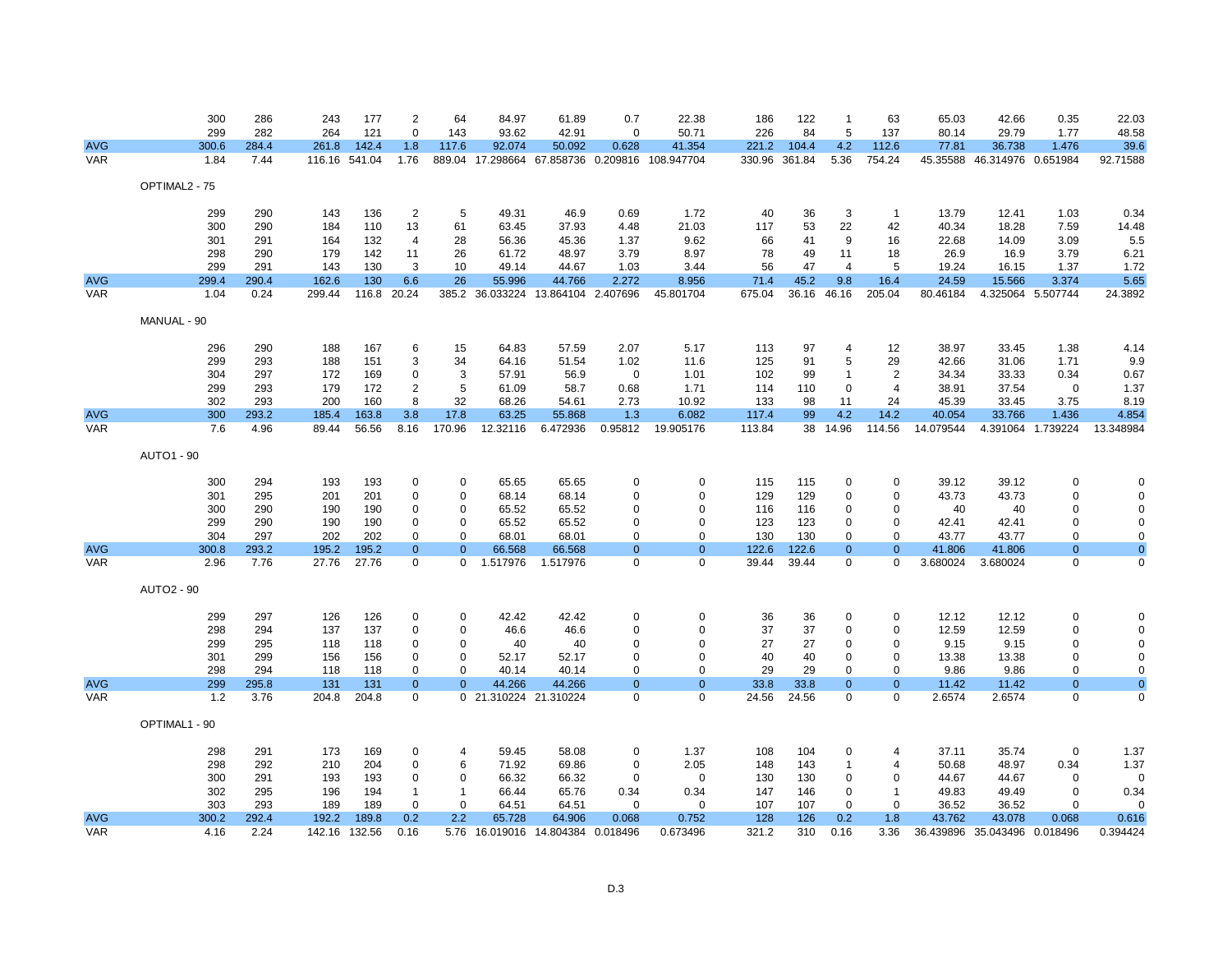| OPTIMAL2 - 90 |  |  |  |  |  |
|---------------|--|--|--|--|--|
|---------------|--|--|--|--|--|

|            | 299            | 290            | 111           | 109    | $\Omega$       | $\overline{2}$ | 38.28                    | 37.59    | $\mathbf 0$       | 0.69           | 29    | 27            | $\mathbf 0$    | $\overline{2}$ | 10                  | 9.31              | $\mathbf 0$    | 0.69         |
|------------|----------------|----------------|---------------|--------|----------------|----------------|--------------------------|----------|-------------------|----------------|-------|---------------|----------------|----------------|---------------------|-------------------|----------------|--------------|
|            | 302            | 295            | 126           | 125    | $\Omega$       | $\mathbf{1}$   | 42.71                    | 42.37    | $\mathbf 0$       | 0.34           | 33    | 32            | $\mathbf 0$    | $\mathbf{1}$   | 11.19               | 10.85             | $\mathbf 0$    | 0.34         |
|            | 300            | 297            | 149           | 141    | 3              | 5              | 50.17                    | 47.47    | 1.01              | 1.68           | 30    | 23            | 5              | $\overline{2}$ | 10.1                | 7.74              | 1.68           | 0.67         |
|            | 299            | 295            | 135           | 126    | -1             | 8              | 45.76                    | 42.71    | 0.34              | 2.71           | 45    | 38            | $\mathbf 1$    | 6              | 15.25               | 12.88             | 0.34           | 2.03         |
|            | 301            | 296            | 132           | 132    | $\Omega$       | $\mathbf 0$    | 44.59                    | 44.59    | $\mathbf 0$       | $\mathbf 0$    | 26    | 26            | $\mathbf 0$    | $\mathbf 0$    | 8.78                | 8.78              | $\mathbf 0$    | $\Omega$     |
| <b>AVG</b> | 300.2          | 294.6          | 130.6         | 126.6  | 0.8            | 3.2            | 44.302                   | 42.946   | 0.27              | 1.084          | 32.6  | 29.2          | 1.2            | 2.2            | 11.064              | 9.912             | 0.404          | 0.746        |
| <b>VAR</b> | 1.36           | 5.84           | 153.04        | 109.84 | 1.36           |                | 8.56 15.088216 10.448704 |          | 0.15424           | 0.976584       | 43.44 | 27.76         | 3.76           | 4.16           | 4.963304            | 3.210056 0.424384 |                | 0.475784     |
|            | MANUAL - 120   |                |               |        |                |                |                          |          |                   |                |       |               |                |                |                     |                   |                |              |
|            | 300            | 296            | 160           | 160    | 0              | 0              | 54.05                    | 54.05    | 0                 | $\mathbf 0$    | 88    | 88            | 0              | $\Omega$       | 29.73               | 29.73             | $\mathbf 0$    | $\Omega$     |
|            | 300            | 296            | 164           | 160    | $\Omega$       | 4              | 55.41                    | 54.05    | 0                 | 1.35           | 108   | 104           | 0              | $\overline{4}$ | 36.49               | 35.14             | $\mathbf 0$    | 1.35         |
|            | 302            | 300            | 160           | 160    | $\Omega$       | $\mathbf 0$    | 53.33                    | 53.33    | $\Omega$          | $\mathbf 0$    | 94    | 94            | $\mathbf 0$    | $\Omega$       | 31.33               | 31.33             | $\mathbf 0$    | $\Omega$     |
|            | 300            | 295            | 170           | 164    | $\overline{2}$ | $\overline{4}$ | 57.63                    | 55.59    | 0.68              | 1.36           | 106   | 101           | 3              | $\overline{2}$ | 35.93               | 34.24             | 1.02           | 0.68         |
|            | 302            | 301            | 162           | 162    | $\mathbf 0$    | $\mathbf 0$    | 53.82                    | 53.82    | 0                 | $\mathbf 0$    | 94    | 94            | $\mathbf 0$    | $\mathbf 0$    | 31.23               | 31.23             | $\mathbf 0$    | $\Omega$     |
| <b>AVG</b> | 300.8          | 297.6          | 163.2         | 161.2  | 0.4            | 1.6            | 54.848                   | 54.168   | 0.136             | 0.542          | 98    | 96.2          | 0.6            | 1.2            | 32.942              | 32.334            | 0.204          | 0.406        |
| <b>VAR</b> | 0.96           | 5.84           | 13.76         | 2.56   | 0.64           | 3.84           | 2.410656                 |          | 0.574656 0.073984 | 0.440656       | 59.2  | 32.16         | 1.44           | 2.56           | 7.472576            | 4.102824 0.166464 |                | 0.292144     |
|            | AUTO1 - 120    |                |               |        |                |                |                          |          |                   |                |       |               |                |                |                     |                   |                |              |
|            | 300            | 293            | 200           | 200    | 0              | 0              | 68.26                    | 68.26    | 0                 | 0              | 121   | 121           | 0              | 0              | 41.3                | 41.3              | 0              | $\Omega$     |
|            | 298            | 292            | 176           | 176    | 0              | $\mathbf 0$    | 60.27                    | 60.27    | $\Omega$          | $\Omega$       | 119   | 119           | $\mathbf 0$    | $\Omega$       | 40.75               | 40.75             | $\mathbf 0$    | $\Omega$     |
|            | 298            | 295            | 159           | 159    | $\Omega$       | $\mathbf 0$    | 53.9                     | 53.9     | $\Omega$          | $\Omega$       | 90    | 90            | $\mathbf 0$    | $\Omega$       | 30.51               | 30.51             | $\mathbf 0$    | $\mathbf 0$  |
|            | 300            | 295            | 170           | 170    | $\Omega$       | $\mathbf 0$    | 57.63                    | 57.63    | 0                 | $\Omega$       | 88    | 88            | $\mathbf 0$    | $\Omega$       | 29.83               | 29.83             | $\mathbf 0$    | 0            |
|            | 299            | 296            | 191           | 191    | 0              | $\mathbf 0$    | 64.53                    | 64.53    | 0                 | $\mathbf 0$    | 104   | 104           | 0              | $\Omega$       | 35.14               | 35.14             | $\mathbf 0$    | $\mathbf 0$  |
| <b>AVG</b> | 299            | 294.2          | 179.2         | 179.2  | $\Omega$       | $\overline{0}$ | 60.918                   | 60.918   | $\mathbf{0}$      | $\overline{0}$ | 104.4 | 104.4         | $\mathbf{0}$   | $\Omega$       | 35.506              | 35.506            | $\mathbf 0$    | $\mathbf{0}$ |
| <b>VAR</b> | 0.8            | 2.16           | 214.96 214.96 |        | $\Omega$       | $\mathbf{0}$   | 25.486936 25.486936      |          | $\Omega$          | $\Omega$       |       | 193.04 193.04 | $\mathbf 0$    | $\mathbf 0$    | 23.676184 23.676184 |                   | $\mathbf 0$    | $\mathbf 0$  |
|            | AUTO2 - 120    |                |               |        |                |                |                          |          |                   |                |       |               |                |                |                     |                   |                |              |
|            | 301            | 298            | 125           | 125    | $\mathbf 0$    | $\mathbf 0$    | 41.95                    | 41.95    | $\mathbf 0$       | $\mathbf 0$    | 32    | 32            | $\mathbf 0$    | $\Omega$       | 10.74               | 10.74             | $\mathbf 0$    | $\Omega$     |
|            | 302            | 296            | 123           | 123    | 0              | $\mathbf 0$    | 41.55                    | 41.55    | 0                 | $\Omega$       | 29    | 29            | $\mathbf 0$    | $\Omega$       | 9.8                 | 9.8               | $\mathbf 0$    | $\mathbf 0$  |
|            | 299            | 295            | 118           | 118    | 0              | 0              | 40                       | 40       | 0                 | $\Omega$       | 20    | 20            | 0              | $\Omega$       | 6.78                | 6.78              | 0              | 0            |
|            | 299            | 297            | 108           | 108    | 0              | 0              | 36.36                    | 36.36    | 0                 | $\Omega$       | 24    | 24            | 0              | $\Omega$       | 8.08                | 8.08              | $\mathbf 0$    | 0            |
|            | 302            | 299            | 117           | 117    | $\Omega$       | $\Omega$       | 39.13                    | 39.13    | $\Omega$          | $\Omega$       | 22    | 22            | $\mathbf 0$    | $\Omega$       | 7.36                | 7.36              | $\mathbf 0$    | $\mathbf 0$  |
| <b>AVG</b> | 300.6          | 297            | 118.2         | 118.2  | $\Omega$       | $\mathbf{0}$   | 39.798                   | 39.798   | $\mathbf{0}$      | $\overline{0}$ | 25.4  | 25.4          | $\mathbf{0}$   | $\Omega$       | 8.552               | 8.552             | $\overline{0}$ | $\mathbf{0}$ |
| <b>VAR</b> | 1.84           | $\overline{2}$ | 34.96         | 34.96  | 0              | 0              | 4.001496                 | 4.001496 | 0                 | $\mathbf 0$    | 19.84 | 19.84         | $\mathbf 0$    | 0              | 2.225696            | 2.225696          | $\mathbf 0$    | 0            |
|            | OPTIMAL1 - 120 |                |               |        |                |                |                          |          |                   |                |       |               |                |                |                     |                   |                |              |
|            | 302            | 294            | 195           | 195    | 0              | 0              | 66.33                    | 66.33    | 0                 | 0              | 119   | 119           | 0              | $\Omega$       | 40.48               | 40.48             | $\mathbf 0$    | $\Omega$     |
|            | 300            | 293            | 184           | 184    | $\Omega$       | 0              | 62.8                     | 62.8     | 0                 | $\mathbf 0$    | 119   | 119           | 0              | $\Omega$       | 40.61               | 40.61             | 0              | $\Omega$     |
|            | 301            | 294            | 193           | 192    | 0              | $\mathbf{1}$   | 65.65                    | 65.31    | 0                 | 0.34           | 121   | 120           | 0              | -1             | 41.16               | 40.82             | $\mathbf 0$    | 0.34         |
|            | 301            | 297            | 186           | 186    | $\mathbf 0$    | $\mathbf 0$    | 62.63                    | 62.63    | 0                 | $\mathbf 0$    | 109   | 109           | $\mathbf 0$    | $\Omega$       | 36.7                | 36.7              | $\mathbf 0$    | 0            |
|            | 298            | 294            | 189           | 189    | 0              | $\mathbf 0$    | 64.29                    | 64.29    | 0                 | $\mathbf 0$    | 122   | 122           | $\mathbf 0$    | $\mathbf 0$    | 41.5                | 41.5              | $\mathbf 0$    | $\mathbf 0$  |
| <b>AVG</b> | 300.4          | 294.4          | 189.4         | 189.2  | $\mathbf{0}$   | 0.2            | 64.34                    | 64.272   | $\overline{0}$    | 0.068          | 118   | 117.8         | $\mathbf{0}$   | 0.2            | 40.09               | 40.022            | $\overline{0}$ | 0.068        |
| <b>VAR</b> | 1.84           | 1.84           | 17.04         | 15.76  | $\mathbf 0$    | 0.16           | 2.19488                  | 2.035216 | 0                 | 0.018496       | 21.6  | 20.56         | 0              | 0.16           | 3.00952             | 2.882496          | 0              | 0.018496     |
|            | OPTIMAL2 - 120 |                |               |        |                |                |                          |          |                   |                |       |               |                |                |                     |                   |                |              |
|            | 298            | 295            | 113           | 110    | 3              | 0              | 38.31                    | 37.29    | 1.02              | $\pmb{0}$      | 18    | 16            | $\overline{2}$ | 0              | 6.1                 | 5.42              | 0.68           | $\mathbf 0$  |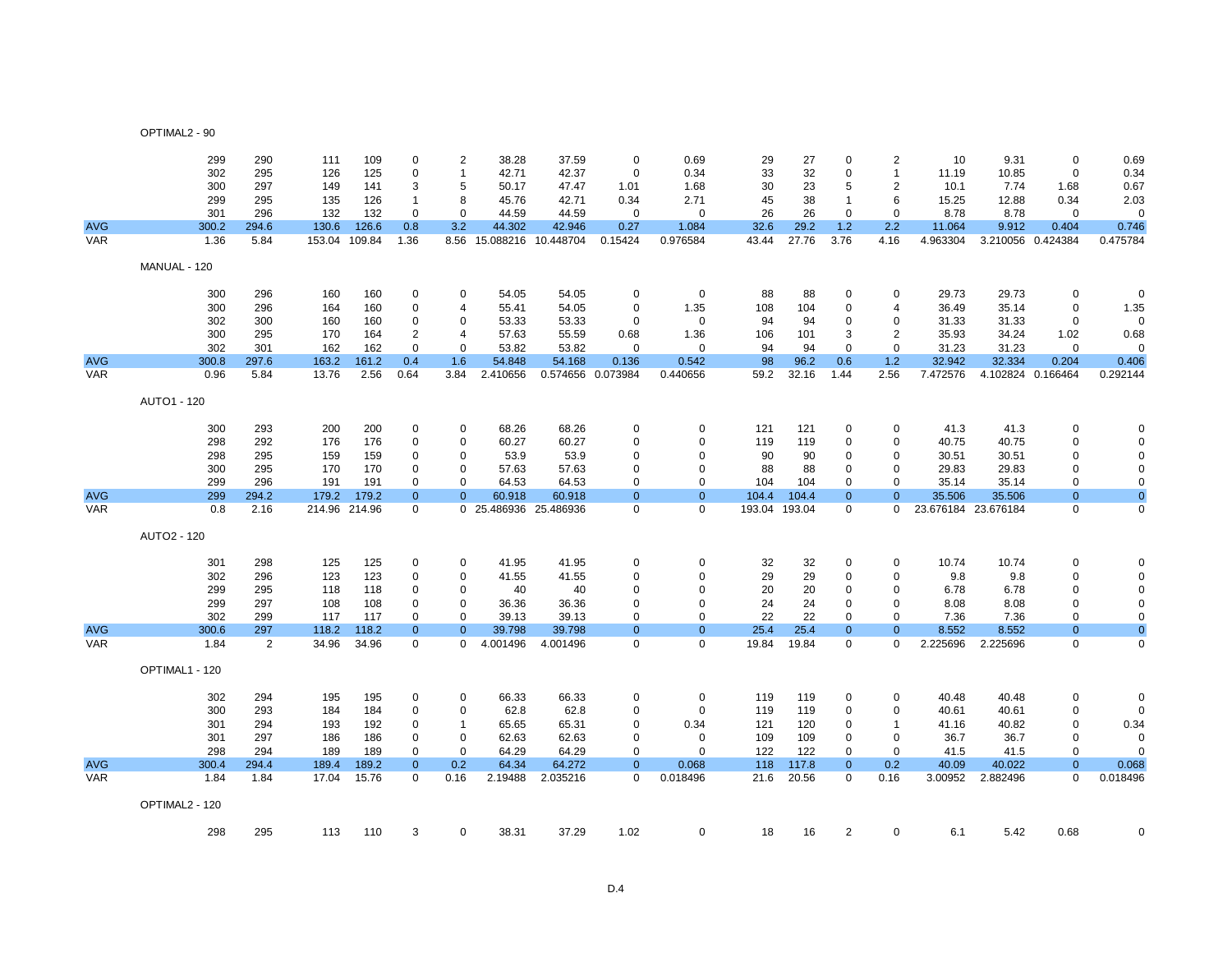|            | 302            | 298   | 122           | 120   | 0                    | 2              | 40.94                 | 40.27    | $\mathbf 0$       | 0.67           | 21     | 19     | 2              | $\Omega$       | 7.05           | 6.38           | 0.67                       | $\Omega$       |
|------------|----------------|-------|---------------|-------|----------------------|----------------|-----------------------|----------|-------------------|----------------|--------|--------|----------------|----------------|----------------|----------------|----------------------------|----------------|
|            | 305            | 302   | 106           | 106   | 0                    | $\mathbf 0$    | 35.1                  | 35.1     | $\mathbf 0$       | 0              | 21     | 21     | $\mathbf 0$    | $\Omega$       | 6.95           | 6.95           | $\mathbf 0$                | $\Omega$       |
|            | 302            | 300   | 121           | 121   | 0                    | $\mathbf 0$    | 40.33                 | 40.33    | 0                 | 0              | 21     | 21     | 0              | $\mathbf 0$    | $\overline{7}$ | $\overline{7}$ | $\mathbf 0$                | $\mathbf 0$    |
|            | 301            | 299   | 124           | 124   | $\Omega$             | $\mathbf 0$    | 41.47                 | 41.47    | $\Omega$          | 0              | 19     | 19     | 0              | $\Omega$       | 6.35           | 6.35           | 0                          | 0              |
| <b>AVG</b> | 301.6          | 298.8 | 117.2         | 116.2 | 0.6                  | 0.4            | 39.23                 | 38.892   | 0.204             | 0.134          | 20     | 19.2   | 0.8            | $\Omega$       | 6.69           | 6.42           | 0.27                       | $\overline{0}$ |
| <b>VAR</b> | 5.04           | 5.36  | 45.36         | 48.16 | 1.44                 | 0.64           | 5.411                 |          | 5.511696 0.166464 | 0.071824       | 1.6    | 3.36   | 0.96           | $\Omega$       | 0.1514         | 0.32476        | 0.10936                    | 0              |
|            | MANUAL - 150   |       |               |       |                      |                |                       |          |                   |                |        |        |                |                |                |                |                            |                |
|            |                |       |               |       |                      |                |                       |          |                   |                |        |        |                |                |                |                |                            |                |
|            | 302            | 296   | 160           | 160   | $\mathbf 0$          | $\mathbf 0$    | 54.05                 | 54.05    | 0                 | $\mathbf 0$    | 91     | 91     | $\mathbf 0$    | $\Omega$       | 30.74          | 30.74          | $\mathbf 0$                | $\Omega$       |
|            | 301            | 299   | 154           | 153   | 0                    | $\overline{1}$ | 51.51                 | 51.17    | $\mathbf 0$       | 0.33           | 78     | 77     | $\mathbf 0$    | -1             | 26.09          | 25.75          | 0                          | 0.33           |
|            | 302            | 295   | 175           | 175   | 0                    | $\mathbf 0$    | 59.32                 | 59.32    | $\mathbf 0$       | 0              | 110    | 110    | $\mathbf 0$    | $\mathbf 0$    | 37.29          | 37.29          | $\mathbf 0$                | $\mathbf 0$    |
|            | 302            | 300   | 158           | 158   | 0                    | $\mathbf 0$    | 52.67                 | 52.67    | 0                 | 0              | 88     | 88     | 0              | $\mathbf 0$    | 29.33          | 29.33          | 0                          | $\mathbf 0$    |
|            | 299            | 297   | 157           | 157   | $\Omega$             | $\Omega$       | 52.86                 | 52.86    | $\Omega$          | $\Omega$       | 80     | 80     | $\Omega$       | $\Omega$       | 26.94          | 26.94          | $\Omega$                   | $\Omega$       |
| <b>AVG</b> | 301.2          | 297.4 | 160.8         | 160.6 | $\Omega$<br>$\Omega$ | 0.2            | 54.082                | 54.014   | $\overline{0}$    | 0.066          | 89.4   | 89.2   | $\overline{0}$ | 0.2            | 30.078         | 30.01          | $\overline{0}$<br>$\Omega$ | 0.066          |
| <b>VAR</b> | 1.36           | 3.44  | 54.16         | 57.04 |                      | 0.16           | 7.507976              | 7.876264 | $\Omega$          | 0.017424       | 129.44 | 134.16 | $\mathbf 0$    | 0.16           | 15.752376      | 16.31324       |                            | 0.017424       |
|            | AUTO1 - 150    |       |               |       |                      |                |                       |          |                   |                |        |        |                |                |                |                |                            |                |
|            | 303            | 298   | 182           | 182   | $\mathbf 0$          | 0              | 61.07                 | 61.07    | 0                 | 0              | 116    | 116    | $\mathbf 0$    | $\Omega$       | 38.93          | 38.93          | 0                          | $\Omega$       |
|            | 303            | 299   | 158           | 158   | 0                    | $\mathbf 0$    | 52.84                 | 52.84    | $\mathbf 0$       | 0              | 95     | 95     | 0              | $\Omega$       | 31.77          | 31.77          | $\mathbf 0$                | $\Omega$       |
|            | 298            | 294   | 173           | 173   | 0                    | $\mathbf 0$    | 58.84                 | 58.84    | 0                 | 0              | 102    | 102    | $\mathbf 0$    | $\Omega$       | 34.69          | 34.69          | 0                          | $\mathbf 0$    |
|            | 300            | 298   | 178           | 178   | 0                    | $\mathbf 0$    | 59.73                 | 59.73    | $\mathbf 0$       | 0              | 108    | 108    | $\Omega$       | $\Omega$       | 36.24          | 36.24          | $\mathbf 0$                | 0              |
|            | 302            | 298   | 167           | 167   | $\Omega$             | $\Omega$       | 56.04                 | 56.04    | $\Omega$          | $\Omega$       | 95     | 95     | 0              | $\Omega$       | 31.88          | 31.88          | $\Omega$                   | $\mathbf 0$    |
| <b>AVG</b> | 301.2          | 297.4 | 171.6         | 171.6 | $\mathbf{0}$         | $\overline{0}$ | 57.704                | 57.704   | $\mathbf{0}$      | $\overline{0}$ | 103.2  | 103.2  | $\mathbf{0}$   | $\overline{0}$ | 34.702         | 34.702         | $\Omega$                   | $\mathbf{0}$   |
| <b>VAR</b> | 3.76           | 3.04  | 71.44         | 71.44 | 0                    | $\mathbf{0}$   | 8.630504              | 8.630504 | $\mathbf 0$       | 0              | 64.56  | 64.56  | 0              | $\mathbf 0$    | 7.360376       | 7.360376       | 0                          | $\pmb{0}$      |
|            | AUTO2 - 150    |       |               |       |                      |                |                       |          |                   |                |        |        |                |                |                |                |                            |                |
|            | 300            | 297   | 120           | 120   | $\mathbf 0$          | 0              | 40.4                  | 40.4     | 0                 | 0              | 24     | 24     | 0              | $\Omega$       | 8.08           | 8.08           | $\mathbf 0$                | $\Omega$       |
|            | 299            | 296   | 138           | 138   | 0                    | 0              | 46.62                 | 46.62    | $\mathbf 0$       | 0              | 20     | 20     | $\Omega$       | $\Omega$       | 6.76           | 6.76           | 0                          | $\mathbf 0$    |
|            | 300            | 298   | 108           | 108   | $\Omega$             | $\mathbf 0$    | 36.24                 | 36.24    | $\mathbf 0$       | 0              | 19     | 19     | $\mathbf 0$    | $\Omega$       | 6.38           | 6.38           | $\mathbf 0$                | $\mathbf 0$    |
|            | 303            | 303   | 117           | 117   | 0                    | $\mathbf 0$    | 38.61                 | 38.61    | 0                 | 0              | 18     | 18     | 0              | $\Omega$       | 5.94           | 5.94           | 0                          | $\mathbf 0$    |
|            | 301            | 298   | 91            | 91    | $\Omega$             | $\Omega$       | 30.54                 | 30.54    | $\Omega$          | $\Omega$       | 18     | 18     | $\Omega$       | $\Omega$       | 6.04           | 6.04           | $\Omega$                   | $\mathbf 0$    |
| <b>AVG</b> | 300.6          | 298.4 | 114.8         | 114.8 | $\Omega$             | $\Omega$       | 38.482                | 38.482   | $\Omega$          | $\overline{0}$ | 19.8   | 19.8   | $\mathbf{0}$   | $\overline{0}$ | 6.64           | 6.64           | $\overline{0}$             | $\overline{0}$ |
| <b>VAR</b> | 1.84           | 5.84  | 236.56 236.56 |       | 0                    |                | 0 27.604816 27.604816 |          | $\Omega$          | $\mathbf 0$    | 4.96   | 4.96   | $\mathbf 0$    | $\Omega$       | 0.60112        | 0.60112        | 0                          | $\mathbf 0$    |
|            | OPTIMAL1 - 150 |       |               |       |                      |                |                       |          |                   |                |        |        |                |                |                |                |                            |                |
|            | 300            | 295   | 173           | 173   | 0                    | 0              | 58.64                 | 58.64    | 0                 | 0              | 99     | 99     | 0              | $\mathbf 0$    | 33.56          | 33.56          | 0                          | $\Omega$       |
|            | 300            | 296   | 180           | 180   | 0                    | $\mathbf 0$    | 60.81                 | 60.81    | 0                 | 0              | 99     | 99     | $\Omega$       | $\mathbf 0$    | 33.45          | 33.45          | $\mathbf 0$                | $\mathbf 0$    |
|            | 297            | 293   | 169           | 169   | 0                    | $\mathbf 0$    | 57.68                 | 57.68    | $\mathbf 0$       | 0              | 87     | 87     | $\mathbf 0$    | $\mathbf 0$    | 29.69          | 29.69          | $\mathbf 0$                | $\pmb{0}$      |
|            | 298            | 296   | 181           | 181   | 0                    | $\mathbf 0$    | 61.15                 | 61.15    | $\mathbf 0$       | 0              | 102    | 102    | 0              | $\mathbf 0$    | 34.46          | 34.46          | 0                          | 0              |
|            | 298            | 293   | 190           | 190   | 0                    | $\mathbf 0$    | 64.85                 | 64.85    | $\mathbf 0$       | $\Omega$       | 98     | 98     | $\mathbf 0$    | $\Omega$       | 33.45          | 33.45          | $\Omega$                   | $\mathbf 0$    |
| <b>AVG</b> | 298.6          | 294.6 | 178.6         | 178.6 | $\Omega$             | $\mathbf{0}$   | 60.626                | 60.626   | $\Omega$          | $\mathbf{0}$   | 97     | 97     | $\mathbf{0}$   | $\Omega$       | 32.922         | 32.922         | $\overline{0}$             | $\mathbf{0}$   |
| <b>VAR</b> | 1.44           | 1.84  | 52.24         | 52.24 | $\Omega$             | $\mathbf 0$    | 6.154744              | 6.154744 | $\mathbf 0$       | $\mathbf 0$    | 26.8   | 26.8   | $\mathbf 0$    | $\mathbf 0$    | 2.755176       | 2.755176       | $\mathbf 0$                | $\mathbf 0$    |
|            | OPTIMAL2 - 150 |       |               |       |                      |                |                       |          |                   |                |        |        |                |                |                |                |                            |                |
|            | 302            | 300   | 121           | 121   | $\mathbf 0$          | 0              | 40.33                 | 40.33    | 0                 | 0              | 23     | 23     | 0              | $\mathbf 0$    | 7.67           | 7.67           | 0                          | $\Omega$       |
|            | 301            | 299   | 117           | 117   | 0                    | $\mathbf 0$    | 39.13                 | 39.13    | $\mathbf 0$       | 0              | 29     | 29     | 0              | $\Omega$       | 9.7            | 9.7            | $\mathbf 0$                | 0              |
|            | 302            | 300   | 111           | 111   | 0                    | $\mathbf 0$    | 37                    | 37       | $\Omega$          | 0              | 33     | 33     | 0              | $\Omega$       | 11             | 11             | 0                          | 0              |
|            | 300            | 298   | 134           | 134   | 0                    | $\mathbf 0$    | 44.97                 | 44.97    | $\mathbf 0$       | 0              | 29     | 29     | $\mathbf 0$    | $\Omega$       | 9.73           | 9.73           | $\mathbf 0$                | $\mathbf 0$    |
|            | 301            | 298   | 116           | 116   | $\Omega$             | $\Omega$       | 38.93                 | 38.93    | $\Omega$          | $\Omega$       | 22     | 22     | $\Omega$       | $\Omega$       | 7.38           | 7.38           | $\Omega$                   | $\mathbf 0$    |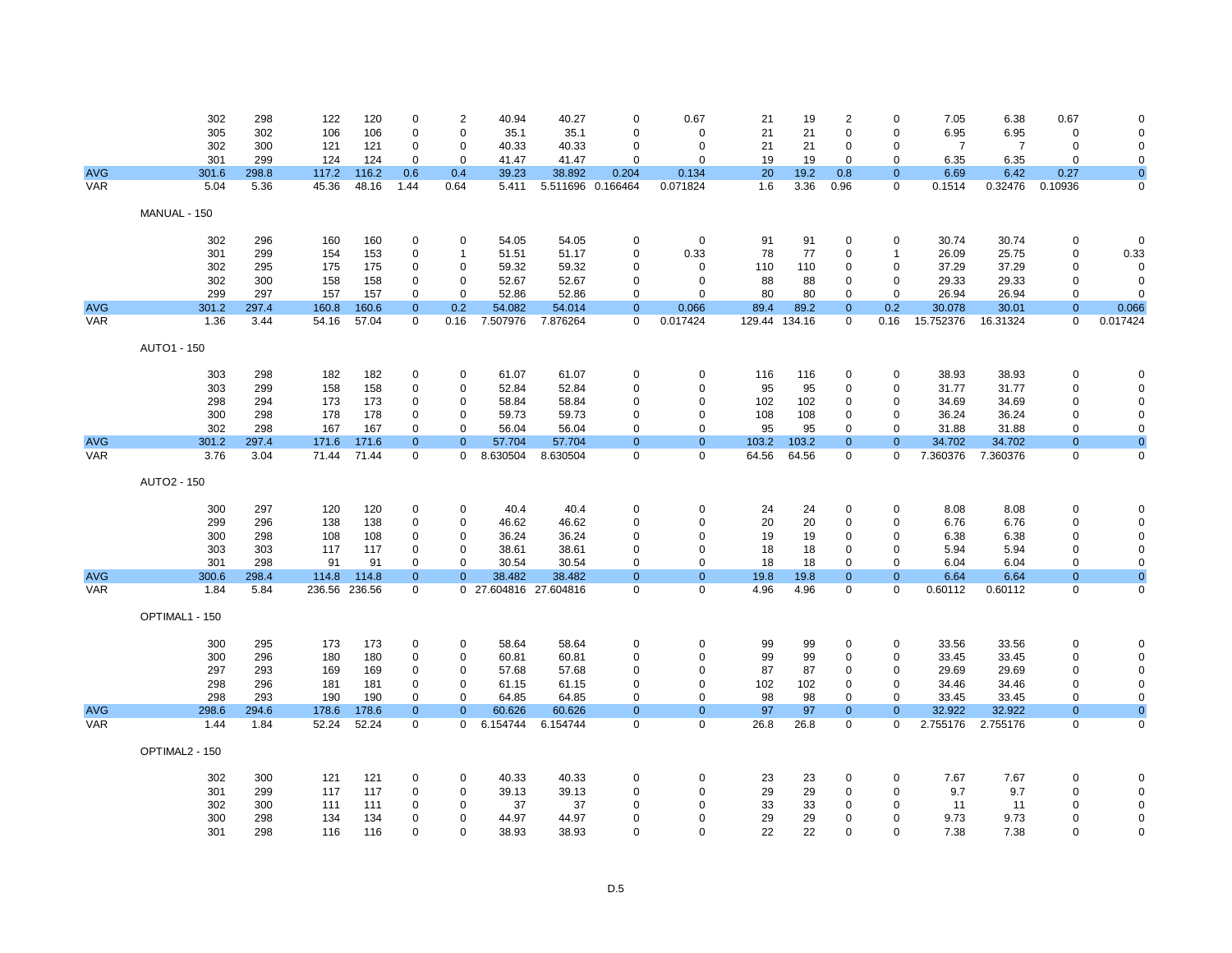| <b>AVG</b> | 301.2 299 |                        | 119.8 119.8 0 |  | $0$ 40.072 40.072 | $\Omega$ and $\Omega$     | $0$ 27.2 27.2 0 0 |               |          | 9.096 9.096 |          |     |
|------------|-----------|------------------------|---------------|--|-------------------|---------------------------|-------------------|---------------|----------|-------------|----------|-----|
| <b>VAR</b> |           | 0.56 0.8 60.56 60.56 0 |               |  |                   | 0 7.137136 7.137136 0 0 0 |                   | 16.96 16.96 0 | $\Omega$ |             | $\Omega$ | . റ |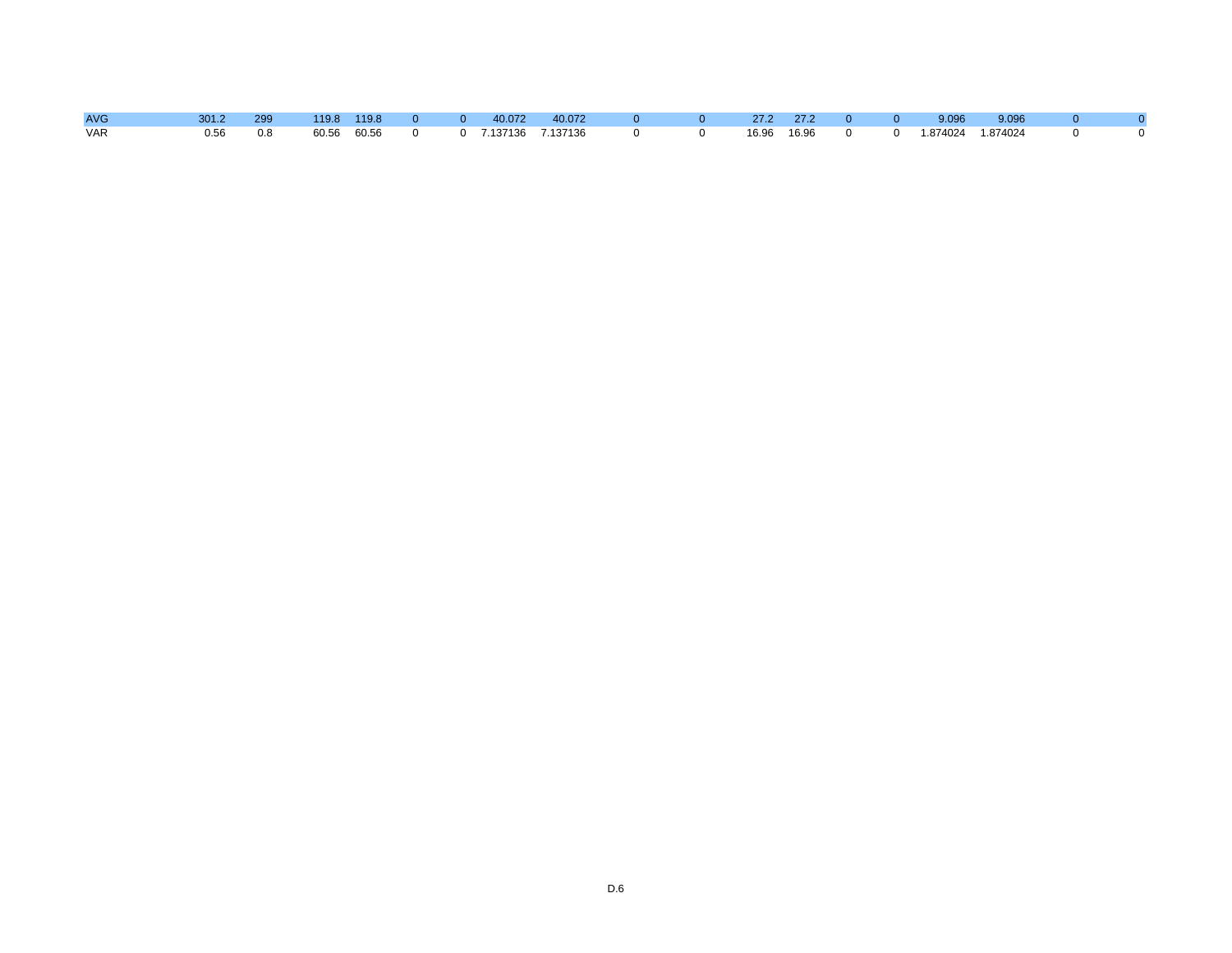# References

- [1] D. Andre, "Programmable reinforcement learning agents." PhD Thesis. Computer Science Division, University of California, Berkeley. Available at http://205.201.13.117/davidandre/diss.html 2003.
- [2] A. Barto, S. Bradtke, and S. Singh, "Learning to Act using Real-Time Dynamic Programming," *In Artificial Intelligence*, vol. 72, pp. 81-138, 1995.
- [3] C. Boutilier, T. Dean, and S. Hanks, "Decision-Theoretic Planning: Structural Assumptions and Computational Leverage," *Journal of Artificial Intelligence Research*, vol. 11, pp. 1-94, 1999.
- [4] C. Boutilier, R. Reiter, and B. Price, "Symbolic Dynamic Programming for Firstorder MDPs," *Proceedings of the Seventeenth International Joint Conference on Artificial Intelligence*, 2001.
- [5] N. Cole and P. Stone, "Machine Learning for Fast Quadrupedal Locomotion," *Proceedings of the Nineteenth National Conference on Artificial Intelligence AAAI-04*, 2004.
- [6] N. Cole and P. Stone, "Policy Gradient Reinforcement Learning for Fast Quadrupedal Locomotion," 2004.
- [7] CommDirectorate, *"Report of the Inquiry Into The London Ambulance Service (South West Thames Regional Health Authority)"* "The 8th International Workshop on Software Specification and Design Case Study. Electronic Version prepared by Anthony Finkelstein. Available at http://www.cs.ucl.ac.uk/staff/A.Finkelstein/las.html", 1993.
- [8] Crabbe Frederick, "Unifying Undergraduate Artificial Intelligence Robotics: Layers of Abstraction Over Two Channels," *Artificial Intelligence Magazine*, pp. 23-38, 2006.
- [9] T. Dietterich, "Hierarchical Reinforcement Learning with the MAXQ Value Function Decomposition," *Journal of Artificial Intelligence Research*, vol. 13, pp. 227-303, 2000.
- [10] A. Ferrein, Fritz C, and G. Lakemeyer, "Using Golog for Deliberation and Team Coordination in Robotic Soccer," *KI Künstliche Intelligenz*, vol. 1 2005.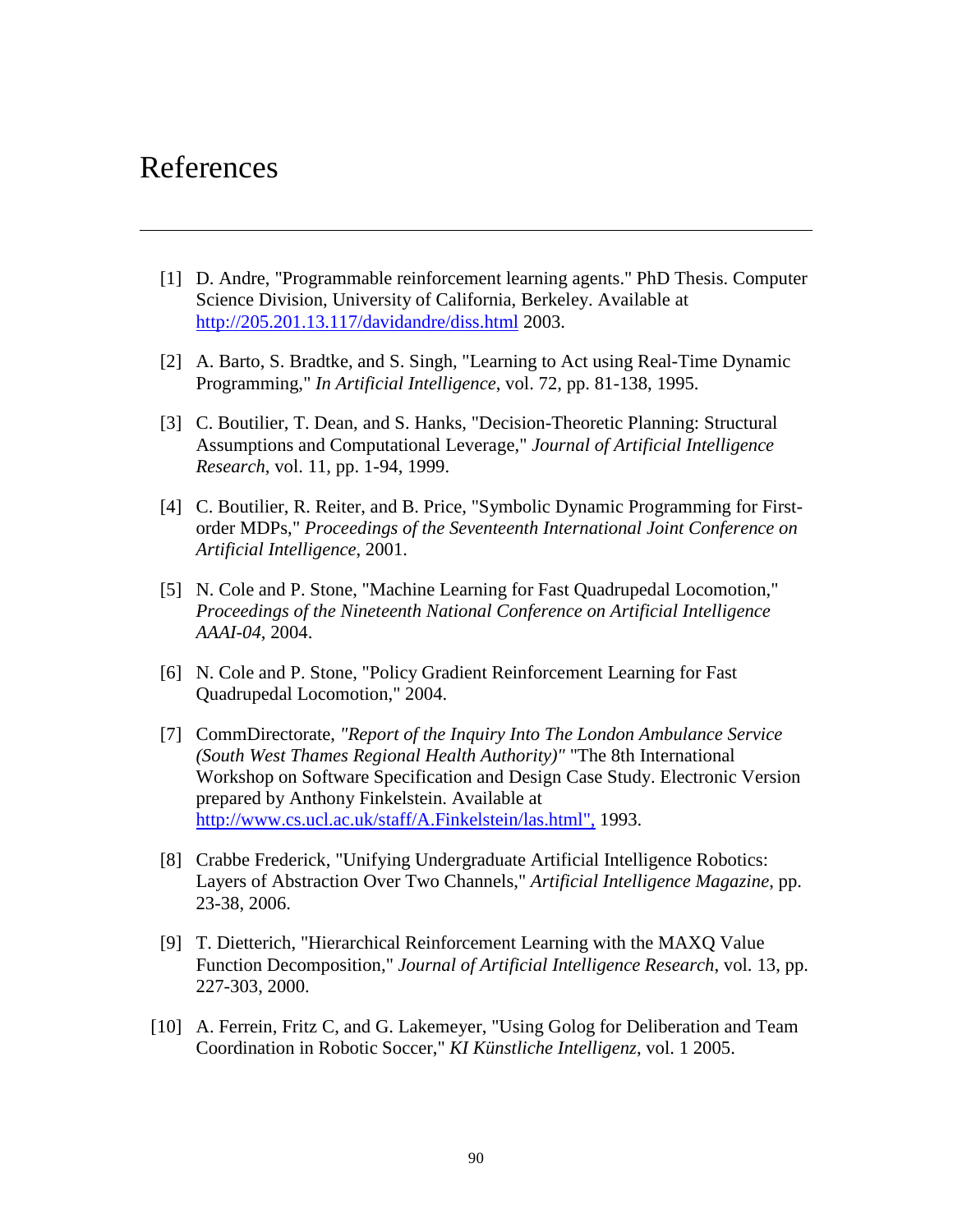- [11] C. Fritz, "Integrating decision-theoretic planning and programming for robot control in highly dynamic domains." Masters Thesis. RWTH-Aachen, Germany. Available at http://www.cs.toronto.edu/~fritz/ 2003.
- [12] C. Fritz and S. McIlraith, "Decision-Theoretic GOLOG with Qualitative Preferences," *Proceedings of the 10th International Conference on Principles of Knowledge Representation and Reasoning, Lake District, UK*, 2006.
- [13] J. Kramer and A. Wolf, "Succeedings of the 8th International Workshop on Software Specification and Design," *ACM SIGSOFT Software Engineering Notes*, vol. 21, no. 5, pp. 21-35, 1996.
- [14] E. Letier and A. Lamsweerde, "Reasoning about partial goal satisfaction for requirements and design engineering," *Proceedings of the 12th ACM SIGSOFT International Symposium on Foundations of Software Engineering*, pp. 53-62, 2004.
- [15] J. McCarthy and P. Hayes, "Some philosophical problems from the standpoint of artificial intelligence," *Machine Intelligence*, pp. 463-502, 1969.
- [16] R. Parr, "Hierarchical control and learning for markov decision processes." PhD Thesis. Computer Science Division, University of California, Berkeley. Available at http://www.cs.duke.edu/~parr/#papers 1998.
- [17] L. Peret and F. Garcia, "On-Line Search for Solving Markov Decision Processes via Heuristic Sampling," *Proceedings of the 16th Eureopean Conference on Artificial Intelligence, ECAI2004*, pp. 530-534, 2004.
- [18] R. Reiter, *Knowledge in Action: Logical Foundations for Specifying and Implementing Dynamical Systems* MIT Press, 2001.
- [19] S. Sanner and C. Boutilier, "Practical linear value-approximation techniques for first-order MDPs," *In Proceedings of the 22nd Conference on Uncertainty in AI (UAI-06)*, 2006.
- [20] M. Shriharan, G. Kuhlmann, and P. Stone, "Practical Vision-Based Monte Carlo Localization on a Legged Robot," *Proceedings of the IEEE International Conference on Robotics and Automation*, 2005.
- [21] M. Shriharan and P. Stone, "Real-Time Vision on a Mobile Robot Platform," *Proceedings of the IEEE International Conference on Intelligent Robots and Systems*, 2005.
- [22] V. Soni and S. Singh, "Reinforcement Learning of Hierarchical Skills on the Sony Aibo robot," *AAAI Technical Report Series*, 2005.